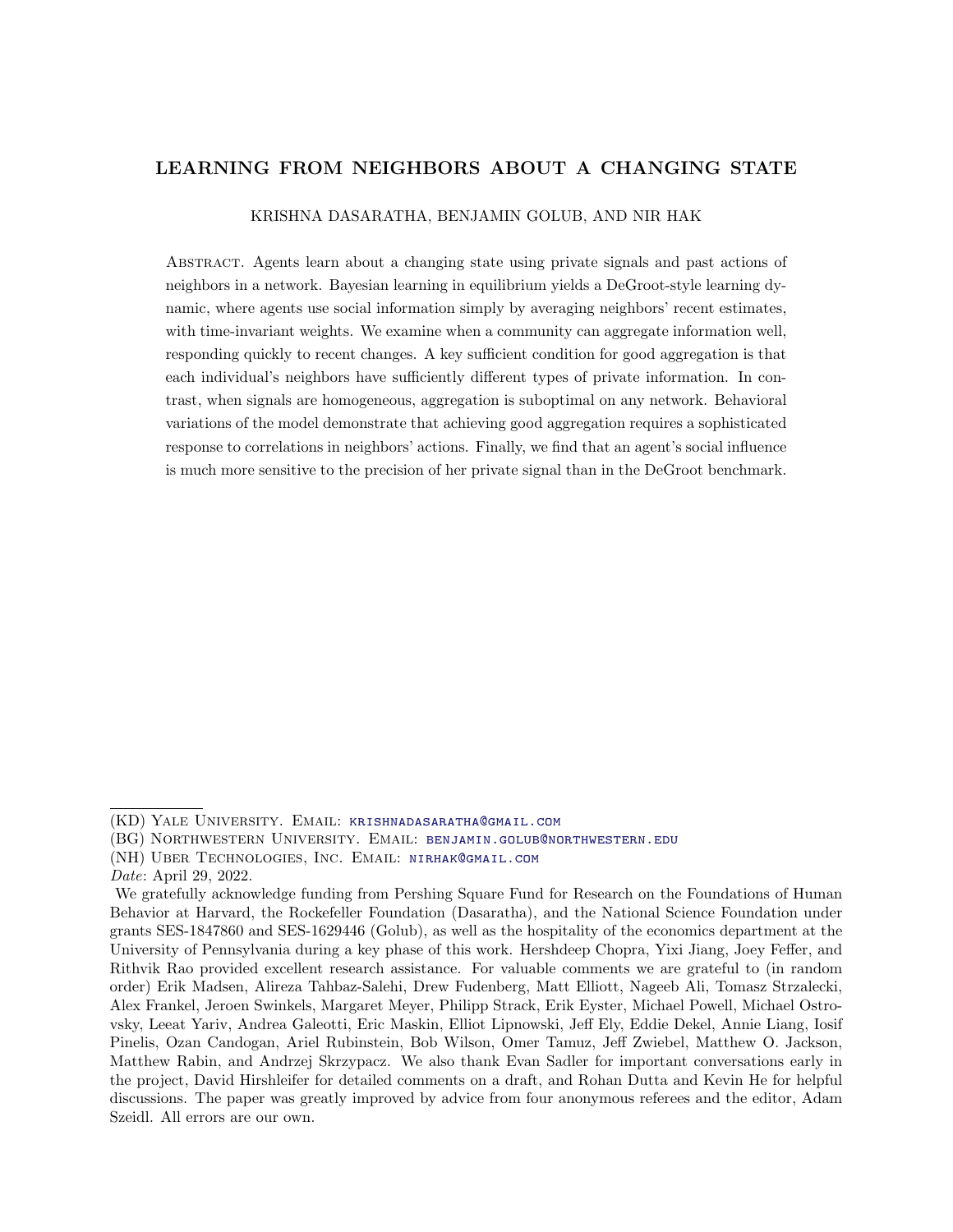## 1. INTRODUCTION

People learn from others about conditions relevant to decisions they have to make. For instance, students who are about to start their careers learn from the behavior of recent graduates. In many cases, the conditions—for example, the market returns to different specializations—are changing. Thus, welfare depends not on learning a static "state of the world," but rather on staying up to date with a changing state. The phenomenon of adaptation and responsiveness to new information is central in many economic applications, including in economic development and the study of organizations. When is a group of agents successful, collectively, in adapting efficiently to a changing environment? The answers lie partly in the structure of the social networks that shape agents' social learning opportunities. Our model is designed to analyze how a group's adaptability is shaped by the properties of such networks, the inflows of information into society, and the interplay of the two.

We consider overlapping generations of agents who are interested in tracking an unobserved state that evolves over time. The state is an AR(1) process: somewhat persistent, but with constant innovations to learn about. Each agent, before making a decision, engages in social learning: she learns the actions of some members of prior generations, which reveal their estimates of the state.<sup>[1](#page-1-0)</sup> The social learning opportunities are embedded in a network, in that one's network position determines the neighborhood of peers whom one observes. Neighborhoods reflect geographic, cultural, organizational, or other kinds of proximity. In addition to social information, agents also receive private signals about the current state, with distributions that may also vary with network position; in particular, some agents may receive more precise information about the state than others.

We give some examples. When a university student begins searching for jobs, she becomes interested in various dimensions of the relevant labor market (e.g., typical wages for someone like her), which naturally vary over time. She uses her own private research (a private signal) but also learns from the choices of others (e.g., recent graduates) who have recently faced a similar problem. The people she learns from depend on her academic specialization, dormitory, extracurricular activities, and so forth: she will predominantly observe predecessors who are "nearby" in these ways.<sup>[2](#page-1-1)</sup> Similarly, when a new cohort of professionals enters a firm (e.g., a management consultancy or law practice) they learn about the business environment from their seniors. Who works with whom, and therefore who learns from whom, is shaped by the structure of the organization. Beyond heterogeneity in network position, agents differ in the precision of the private signals they can access from outside the network: for example, students in quantitative majors may be better placed to analyze compensation trends.

<span id="page-1-0"></span> $1$ In using an overlapping-generations model we follow a tradition in social learning that includes, for example, the models of [Banerjee and Fudenberg](#page-35-0) [\(2004\)](#page-35-0) and [Wolitzky](#page-37-0) [\(2018\)](#page-37-0).

<span id="page-1-1"></span><sup>2</sup>[Sethi and Yildiz](#page-36-0) [\(2016\)](#page-36-0) argue that, even without explicit communication costs or constraints, people can end up listening only to some others due to the investments needed to understand sources.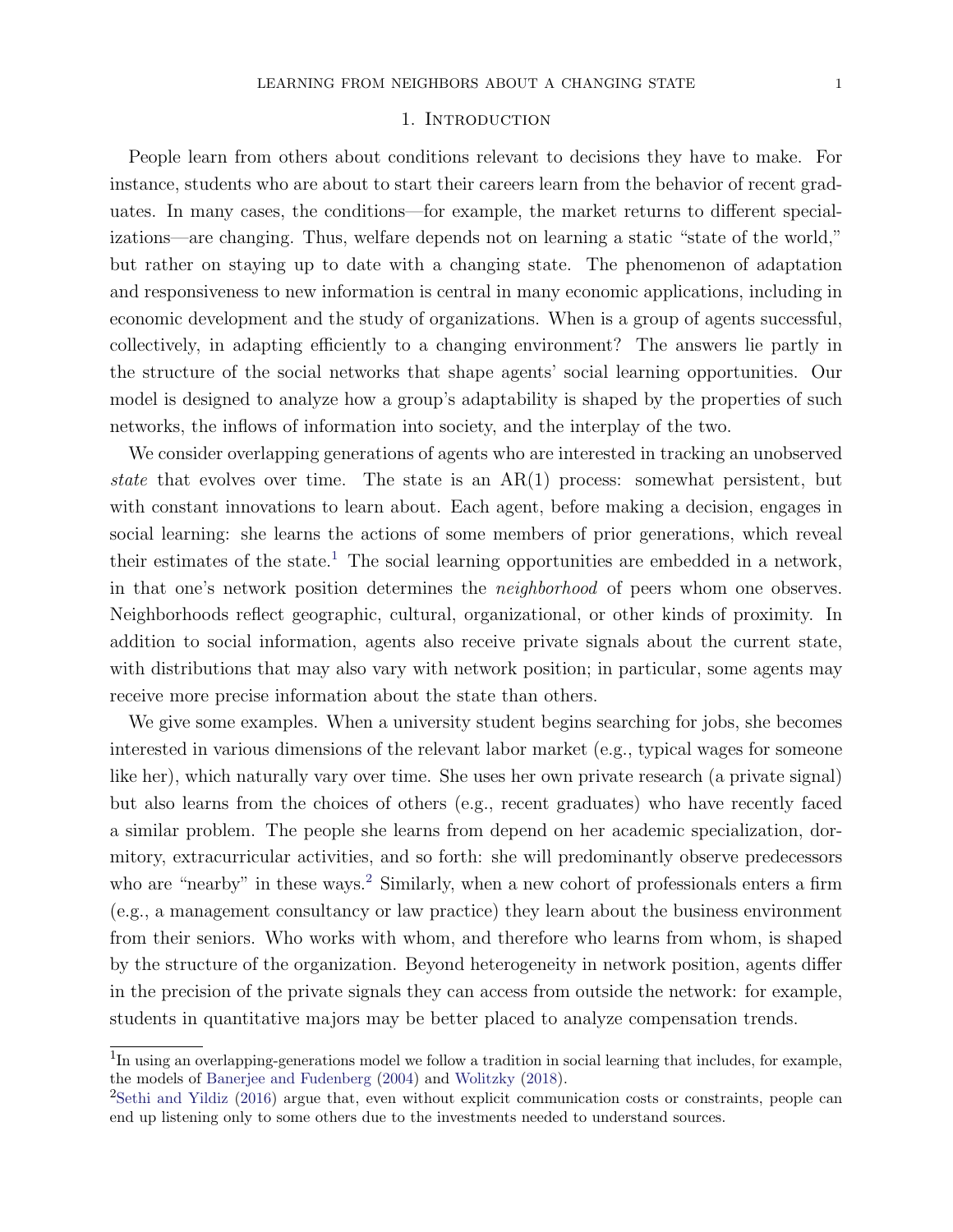Our first contribution is to develop a network learning model suited to examples such as these. In the model, the state and the population are refreshed over time. The environment in which agents learn is dynamic, but its distribution over time is stationary. This makes equilibria and welfare simple in ways that facilitate the analysis. Indeed, our setup removes a time-dependence inherent in many models of learning, where society accumulates information over time about a fixed state: Those models typically imply rational updating rules that depend on the time elapsed since the learning process started. In terms of outcomes, they often focus on an eventual *rate of learning* about a fixed state.<sup>[3](#page-2-0)</sup> In contrast, our model features stationary equilibria with time-invariant learning rules. The outcomes we focus on are learning quality and social influence in such equilibria.

We begin by characterizing equilibria in this model. Bayesians update estimates by taking linear combinations of neighbors' estimates and their own private information. The weights are endogenously determined because, when each agent extracts information from neighbors' estimates, the information content of those estimates depends on the neighbors' learning rules. We characterize these weights and the distributions of behavior in a stationary equilibrium. This characterization enables various comparative statics and estimation exercises—both under the Bayesian equilibrium benchmark and behavioral alternatives. Equilibria can be numerically computed quickly in networks of thousands of nodes, which makes the model practically useful for structural exercises.

Turning from the model's features to substantive findings, our second contribution is to examine classic questions about learning in networks within our framework. We begin by analyzing the steady-state quality of aggregation of social information, and how it depends on signal endowments and network structure. At every point in time, agents use neighbors' actions to form an estimate of the most recent state before the current period. Our measure of aggregation quality is the accuracy of these estimates. The main finding is that, in large Bayesian populations, an essentially optimal benchmark is achieved in an equilibrium, as long as each individual has access to a set of neighbors that is sufficiently diverse, in the sense of having different signal distributions from each other. A key mechanism behind the value of diverse signal endowments is that it leads to diversity of neighbors' strategies. This avoids "collinearity problems" in agents' sources of information, which helps them to construct better statistical estimators of the most recent state and better filter out confounds.

If signal endowments are not diverse, then our good-aggregation result does not hold. Indeed, equilibrium learning can be bounded far away from efficiency, even though each agent has access to an unbounded number of observations, each containing independent information. Thus, Bayesian agents who understand the environment perfectly are not guaranteed to be able to aggregate information well. We first make this point in highly symmetric networks,

<span id="page-2-0"></span><sup>3</sup>See, for instance, [Molavi, Tahbaz-Salehi, and Jadbabaie](#page-36-1) [\(2018\)](#page-36-1) and [Harel, Mossel, Strack, and Tamuz](#page-36-2) [\(2021\)](#page-36-2).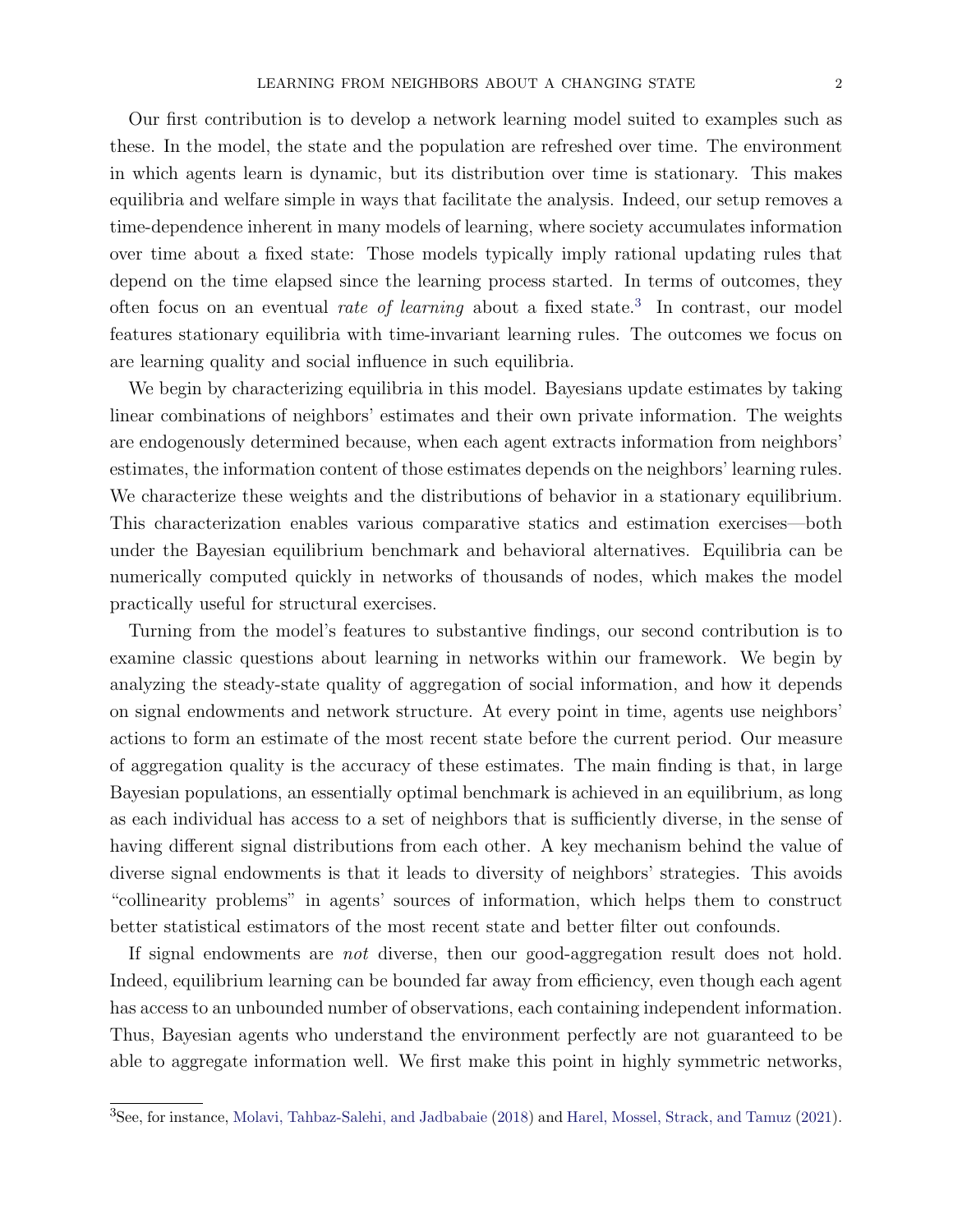where we can show the failure of aggregation is quite severe. We also identify conditions under which this has severe welfare consequences, making agents worse off by an unbounded amount relative to a world with diverse signals. Beyond these highly symmetric networks, it is natural to ask whether diversity of network positions can substitute for diversity of signal precisions by making neighbors' equilibrium strategies sufficiently diverse. We show that the answer is no: network asymmetry is a poor substitute for asymmetric signal distributions. In large networks, it is impossible in equilibrium to achieve accuracies of aggregation of the same order as in our positive result under signal diversity.

To achieve good learning when it is possible, agents must respond in a sophisticated way to the correlations in their neighbors' estimates. Thus, the second contrast we emphasize is between Bayesians who are correctly specified about others' behavior, and agents who are too unsophisticated about correlations among their social observations to remove confounds, as in some canonical behavioral learning models [\(Eyster and Rabin,](#page-35-1) [2010\)](#page-35-1).<sup>[4](#page-3-0)</sup> We identify a class of such models in which information aggregation is essentially guaranteed to fall short of good aggregation benchmarks for all agents. The deficiencies of naive learning rules are different from and more severe than those in similar problems with an unchanging state, where naive heuristics can aggregate information very well.<sup>[5](#page-3-1)</sup>

Having discussed the implications of our model for questions of asymptotic learning, we address a second classic question—namely, which agents are influential. We define a notion of steady-state social influence—how an idiosyncratic change in an individual's information affects others' average behavior. This is analogous to exercises familiar from the standard DeGroot model of network learning (where the weights agents place on others are given exogenously). The endogenous determination of weights makes a big difference for how the environment affects social influence. Relative to the DeGroot model benchmark studied in [DeMarzo, Vayanos, and Zweibel](#page-35-2) [\(2003\)](#page-35-2), an agent's social influence is much more sensitive to the quality of her private information. On the other hand, just as in the standard benchmark, an agent's influence is approximately proportional to her degree.

Our closing discussion makes two main points. First, some of our theoretical aggregation results use large random graphs. We perform a numerical exercise to show that the main message about information aggregation—diversity of signal types helps learning—remains valid when we calculate equilibria on graphs reflecting real social networks. Second, our analysis generalizes readily to richer models of multidimensional states and signals. As one application of such a generalization, we consider a manager who wishes to facilitate better learning in an organization, and ask what distributions of expertise such a designer would

<span id="page-3-0"></span><sup>&</sup>lt;sup>4</sup>See also [Bala and Goyal](#page-35-3) [\(1998\)](#page-35-3), a seminal model of boundedly rational learning rules in networks.

<span id="page-3-1"></span> $^{5}$ In analogous fixed-state environments where individuals have sufficiently many observations, if everyone uses certain simple and stationary DeGroot-style heuristics (requiring no sophistication about correlations between neighbors' behavior), they can learn the state quite precisely [\(Golub and Jackson,](#page-36-3) [2010;](#page-36-3) [Jadbabaie, Molavi,](#page-36-4) [Sandroni, and Tahbaz-Salehi,](#page-36-4) [2012\)](#page-36-4). A changing state makes such imitative heuristics quite inefficient.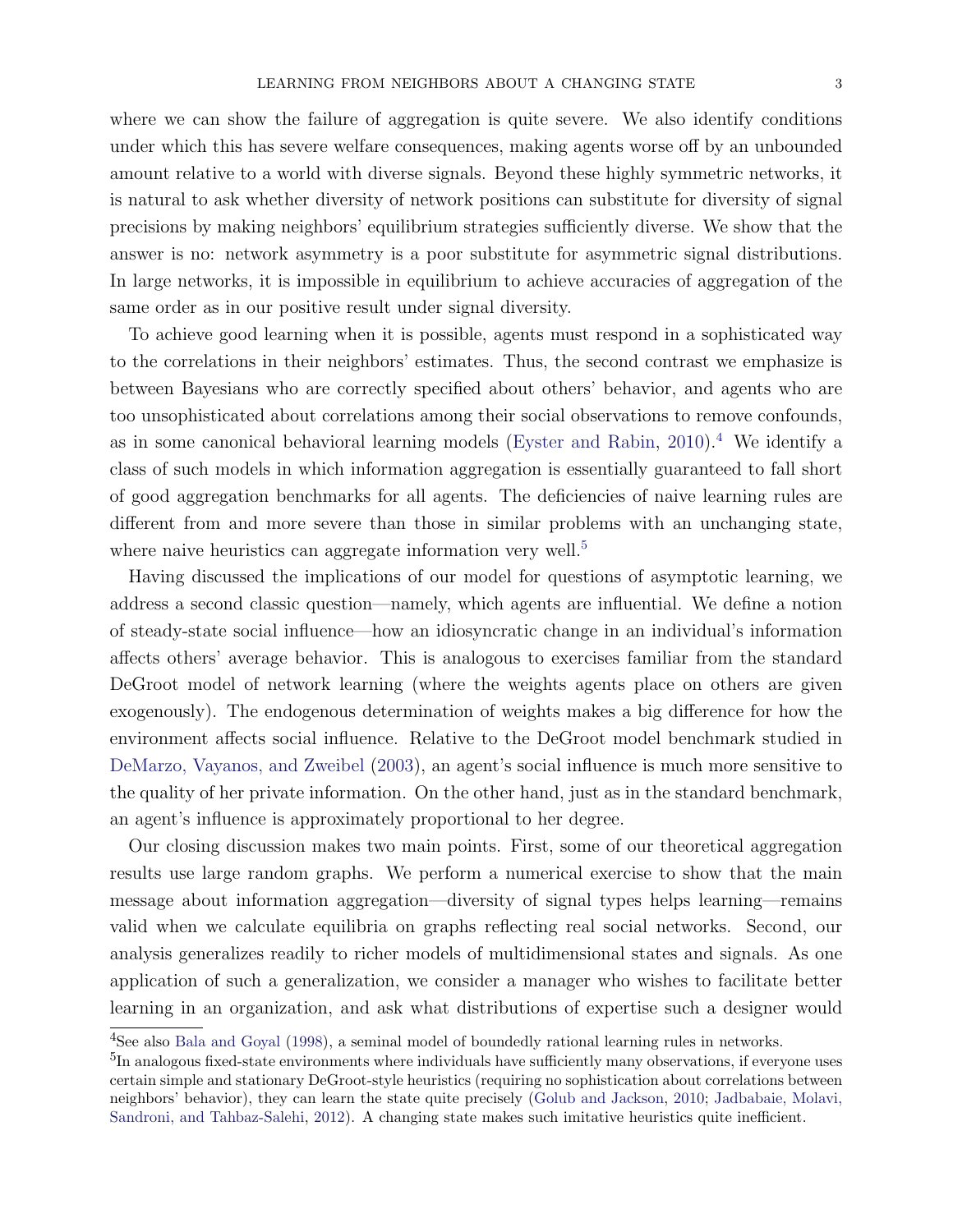prefer. Our results provide a distinctive rationale for informational specialization as a design feature that facilitates good information aggregation.

An Example. We now present a simple example that illustrates our dynamic model, highlights obstacles to learning that distinctively arise in a dynamic environment, and gives a sense of some of the main forces that play a role in our results on the quality of learning.

<span id="page-4-0"></span>Consider a particular environment, with a single perfectly informed source S; many media outlets  $M_1, \ldots, M_n$  with access to the source as well as some independent private information; and the general public. The public consists of many individuals who learn only from the media outlets. We are interested in how well each member of the public could learn by following many media outlets. More precisely, we consider the example shown in Figure [1.1](#page-4-0) and think of  $P$  as a generic member of the large public.



FIGURE 1.1. The network used in the "value of diversity" example

The state  $\theta_t$  follows a Gaussian random walk:  $\theta_t = \theta_{t-1} + \nu_t$ , where the innovations  $\nu_t$ are standard normal. Each period, the source learns the state  $\theta_t$  and takes an action (which can be thought of simply as making an announcement) that reveals it. The media outlets observe the source's action from the previous period, which is  $\theta_{t-1}$ . At each time period, they also receive noisy private signals,  $s_{M_i,t} = \theta_t + \eta_{M_i,t}$  with normally distributed, independent, mean-zero errors  $\eta_{M_i,t}$ . They then announce their posterior means of  $\theta_t$ , which we denote by  $a_{M_i,t}$ . The member of the public, in a given period t, makes an estimate based on the observations  $a_{M_1,t-1}, \ldots, a_{M_n,t-1}$  of media outlets' actions in the previous period. All agents are short-lived: they see actions in their neighborhoods one period ago, and then they take an action that reveals their posterior belief of the state.

If we had a fixed state but the same signals and observation structure, learning would trivially be perfect: media outlets would learn the state from the source and report it to the public. In the dynamic environment, given that P has no signal, she can at best hope to learn  $\theta_{t-1}$  (and use that to estimate  $\theta_t$ ). Can this benchmark be achieved, and if so, when?

A typical estimate of a media outlet at time t is a linear combination of  $s_{M_i,t}$  and  $\theta_{t-1}$ (the latter being the social information that the media outlets learned from the source). In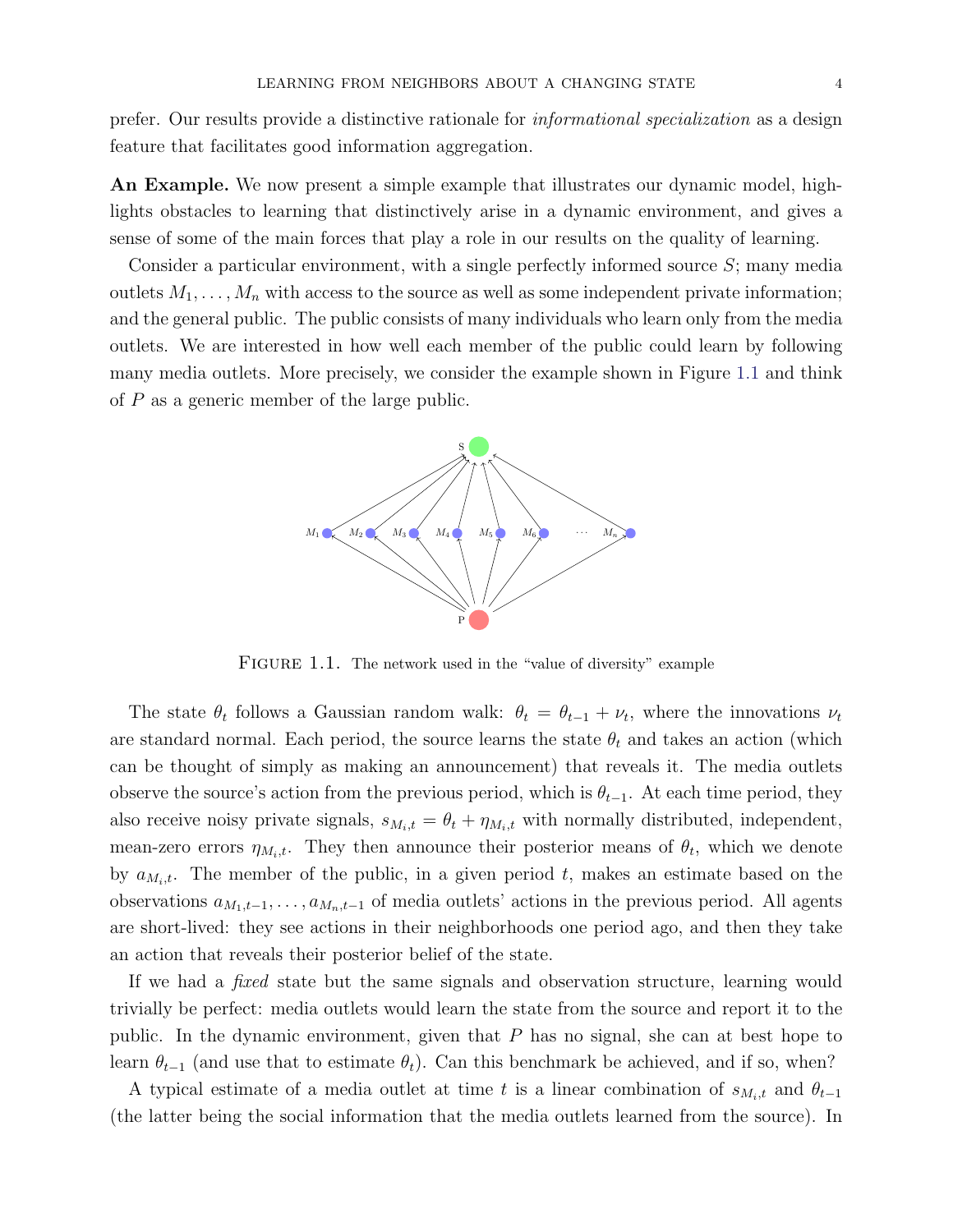particular, the estimate can be expressed as

$$
a_{M_i,t} = w_i s_{M_i,t} + (1 - w_i) \theta_{t-1},
$$

where the weight  $w_i$  on the media outlet's signal is increasing in the precision of that signal. We give the public no private signal, for simplicity only.

Suppose first that the media outlets have identically distributed private signals. Because the member of the public observes many symmetric media outlets, it turns out that her best estimate of the state,  $a_{P,t}$ , is simply the average of the estimates of the media outlets. Since each of these outlets uses the same weight  $w<sub>i</sub> = w$  on its private signal, we may write

$$
a_{P,t} = w \sum_{i=1}^{n} \frac{s_{M_i, t-1}}{n} + (1 - w)\theta_{t-2} \approx w\theta_{t-1} + (1 - w)\theta_{t-2}.
$$

That is, P's estimate is an average of media private signals from last period, combined with what the media learned from the source, which tracks the state in the period before that. In the approximate equality, we have used the fact that an average of many private signals is approximately equal to the state, by our assumption of independent errors. No matter how many media outlets there are, and even though each has independent information about  $\theta_{t-1}$ , the public's beliefs are confounded by older information.

What if, instead, half of the media outlets (say  $M_1, \ldots, M_{n/2}$ ) have more precise private signals than the other half, perhaps because these outlets have invested more in covering this topic? The media outlets with more precise signals, called group  $A$ , will then place weight  $w_A$  on their private signals, while the media outlets with less precise signals (group B) use a smaller weight  $w_B$ . We will now argue that a member of the public can extract more information from the media in this setting. In particular, she can first compute the averages of the two groups' actions

type A average  
\naction at time 
$$
t-1 = w_A
$$
  $\sum_{i=1}^{n/2} \frac{s_{M_i,t-1}}{n/2} + (1 - w_A)\theta_{t-2} \approx w_A\theta_{t-1} + (1 - w_A)\theta_{t-2}$   
\ntype B average  
\naction at time  $t-1 = w_B \sum_{i=n/2+1}^{n} \frac{s_{M_i,t-1}}{n/2} + (1 - w_B)\theta_{t-2} \approx w_B\theta_{t-1} + (1 - w_B)\theta_{t-2}$ .

Then, since  $w_A > w_B$ , the public knows two distinct linear combinations of  $\theta_{t-1}$  and  $\theta_{t-2}$ . The state  $\theta_{t-1}$  is identified from these. So the member of the public can form a very precise estimate of  $\theta_{t-1}$ —which, recall, is as well as she can hope to do. The key force is that the two groups of media outlets give different mixes of the old information and the more recent state, and by understanding this, the public can infer both. Indeed, to recover  $\theta_{t-1}$ , the public puts a negative weight on the actions of media outlets of type A, which allows it to subtract off old information and focus on the recent state,  $\theta_{t-1}$ . One can show that if, in contrast, agents are naive, e.g., if they think that all of the estimates of the media are uncorrelated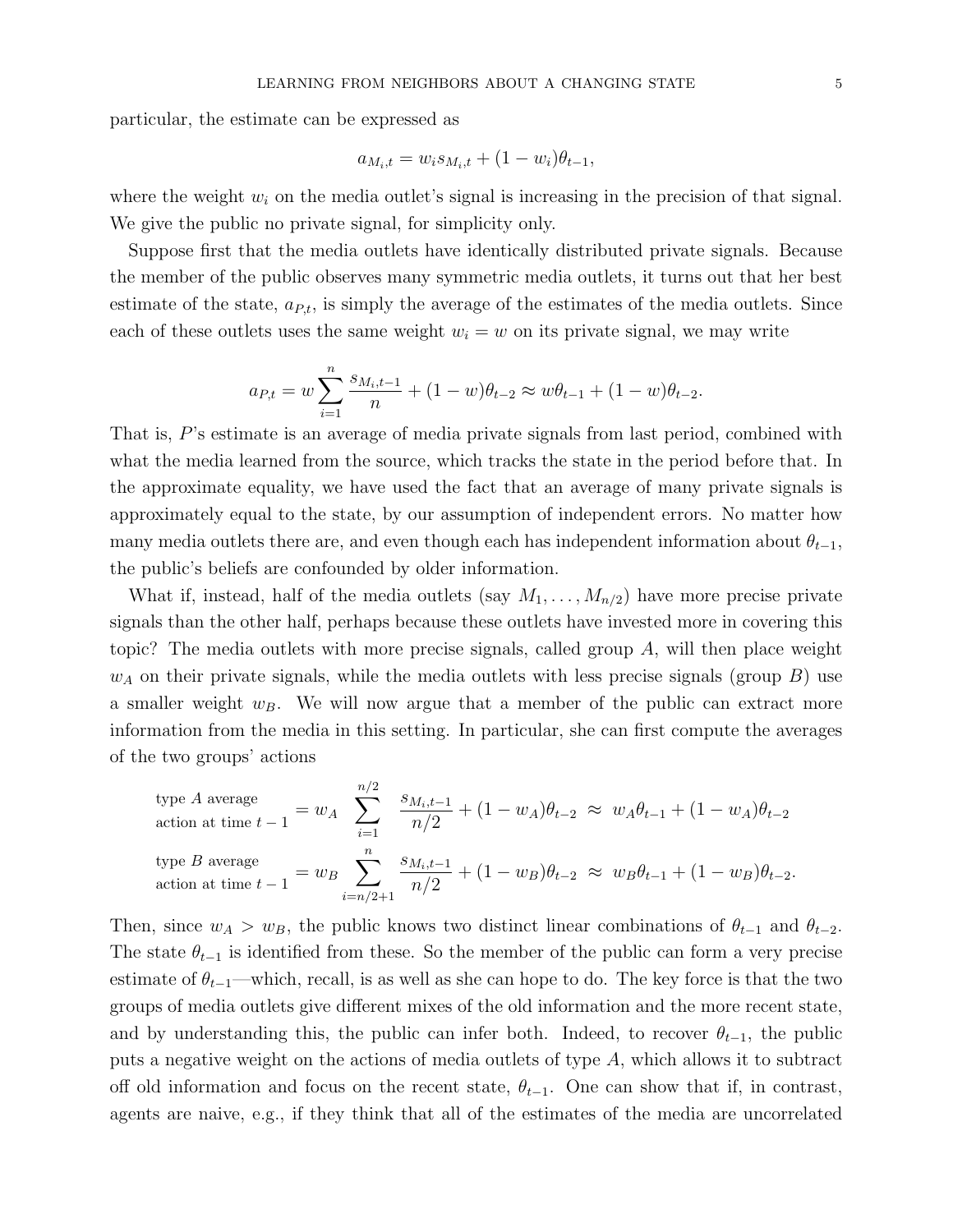(or only mildly correlated) conditional on the state, they will put positive weights on their observations and will again be bounded from learning the state.

This illustration relied on a particular network with several special features: a very "central" source, one-directional links, and no communication among the media outlets or public. We will show that the same considerations determine learning quality in a large class of random networks in which agents have many neighbors, with complex connections among them. Quite generally, if each neighborhood contains a diversity of signal types, agents can concentrate on new developments in the state while filtering out old, less relevant information and thus estimate the changing state as accurately as physical constraints allow.

Outline. Section [2](#page-6-0) sets up the basic model and discusses its interpretation. Section [3](#page-8-0) defines our equilibrium concept and shows that equilibria exist. Section [4](#page-12-0) reports our main theoretical results on the quality of information aggregation. In Section [5,](#page-23-0) we discuss learning outcomes under a variety of non-Bayesian models. Section [6](#page-26-0) defines and analyzes social influence. Section [7](#page-31-0) relates our model and results to the social learning literature. In Section [8,](#page-33-0) we describe our numerical exercise with network data from Indian villages and discuss a simple extension to multi-dimensional states to interpret our results on signal diversity.

## 2. MODEL

<span id="page-6-0"></span>State of the world. There is a discrete set of instants,  $\mathcal{T} = \mathbb{Z} = \{\ldots, -2, -1, 0, 1, 2, \ldots\}$ . At each time  $t \in \mathcal{T}$ , there is a *state*, a random variable  $\theta_t$  taking values in R. This state evolves as an  $AR(1)$  stochastic process. That is,

<span id="page-6-1"></span>
$$
\theta_{t+1} = \rho \theta_t + \nu_{t+1},\tag{2.1}
$$

where  $\rho$  is a constant with  $0 < |\rho| \leq 1$  and  $\nu_{t+1} \sim \mathcal{N}(0, \sigma_{\nu}^2)$  are independent innovations. When  $|\rho| < 1$  we have the explicit formula

$$
\theta_t = \sum_{\ell=0}^\infty \rho^\ell \nu_{t-\ell},
$$

and thus the state at any time t has the stationary distribution  $\theta_t \sim \mathcal{N}\left(0, \frac{\sigma_{\nu}^2}{1-\rho^2}\right)$ . We make the normalization throughout that innovations have variance 1, i.e.,  $\sigma_{\nu} = 1$ .

As an alternative, we will also sometimes consider a specification with a starting time,  $\mathcal{T} = \mathbb{Z}_{\geq 0} = \{0, 1, 2, \ldots\}$ , where the state process can be defined as in [\(2.1\)](#page-6-1) starting at time 0 with some specified distribution for  $\theta_0$ .

**Information and observations.** The set of nodes is  $N = \{1, 2, ..., n\}$ . Each node i can be thought of as a location, and is associated with a set  $N_i \subseteq N$  of nodes that i can observe, called its *neighborhood*.<sup>[6](#page-6-2)</sup>

<span id="page-6-2"></span> ${}^{6}$ For all results, a node *i*'s neighborhood can, but need not, include *i* itself.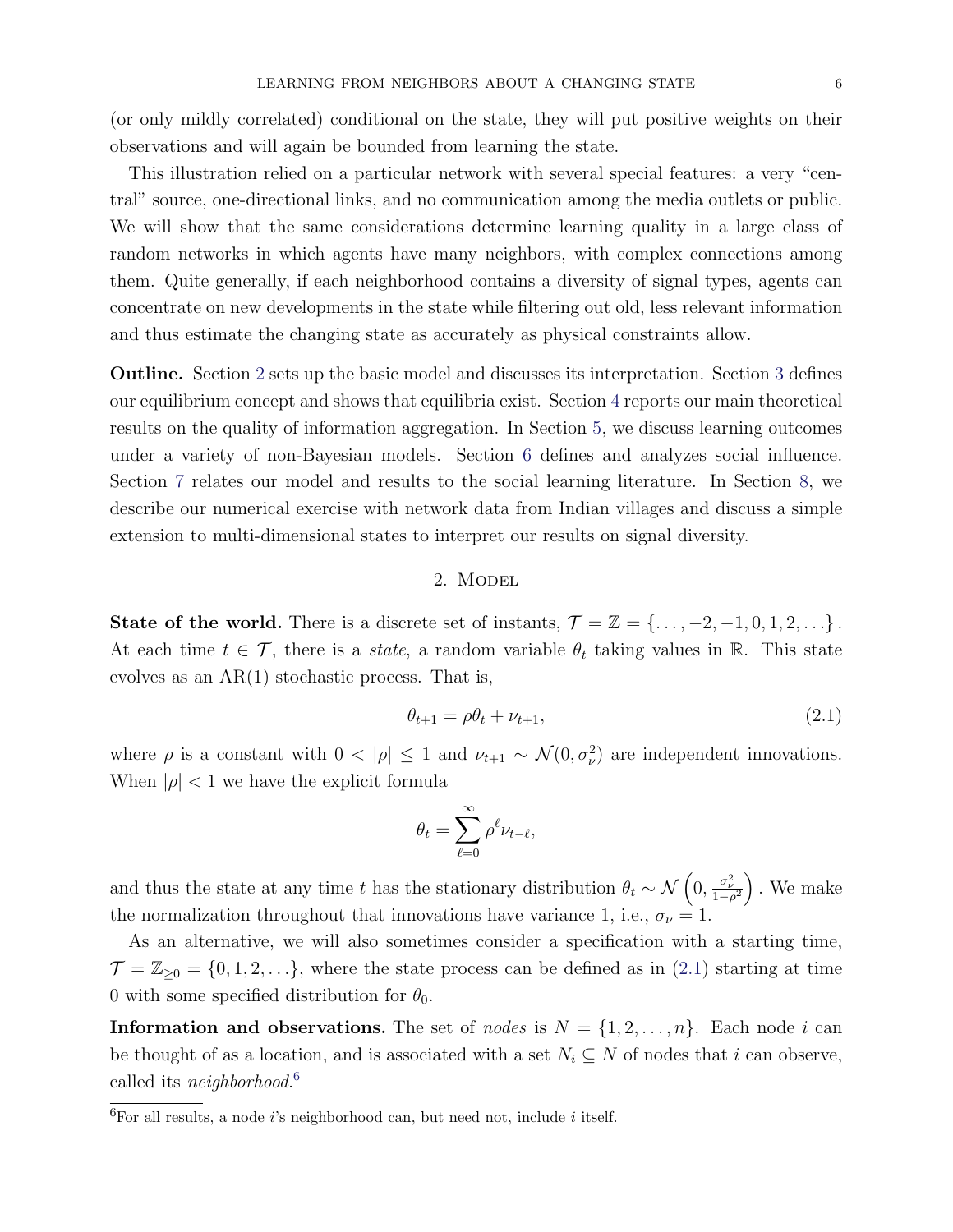Each node is populated by a sequence of agents in overlapping generations. At each time t, there is a node-i agent, labeled  $(i, t)$ , who takes that node's action  $a_{i,t}$ . This agent is born at time  $t - m$  at a certain node and has m periods to observe the actions taken around her before she acts. Thus, when taking her action, the agent  $(i, t)$  knows  $a_{j,t-\ell}$  for all nodes  $j \in N_i$  and lags  $\ell \in \{1, 2, \ldots, m\}$ . We call m the memory; it reflects how many periods of actions in her neighborhood an agent passively observes before acting. One interpretation is that a node corresponds to a role in an organization. A worker in that role has some time to observe colleagues in related roles before choosing a once-and-for-all action herself. Much of our analysis is done for an arbitrary finite m; we view the restriction to finite memory as useful for avoiding technical complications, but because  $m$  can be arbitrarily large, this restriction has little substantive content.[7](#page-7-0)

In addition to social information from her neighborhood, each agent also sees a private signal,

$$
s_{i,t} = \theta_t + \eta_{i,t},
$$

where the error term  $\eta_{i,t} \sim \mathcal{N}(0, \sigma_i^2)$  has a variance  $\sigma_i^2 > 0$  that depends on the node but not on the time period. All the errors  $\eta_{i,t}$  and state innovations  $\nu_t$  are independent of one another. An agent's information is a vector consisting of her private signal and all of her social observations. An important special case will be  $m = 1$ , where agents observe only one period of others' behavior before acting themselves, so that the agent's information is  $(s_{i,t}, (a_{j,t-1})_{j \in N_i}).$ 

The observation structure is common knowledge, as is the informational environment (i.e., the joint distribution of all exogenous random variables). The network  $G = (N, E)$  is the set of nodes N together with the (fixed) set of links E, defined as the subset of pairs  $(i, j) \in N \times N$ such that  $j \in N_i$ .

An environment is specified by  $(G, \sigma)$ , where  $\sigma = (\sigma_i)_{i \in N}$  is the profile of signal variances.

**Preferences and best responses.** As stated above, in each period  $t$ , each agent  $(i, t)$  makes her once-and-for-all choice  $a_{i,t} \in \mathbb{R}$ , seeking to make this action close to the current state. Utility is given by

<span id="page-7-2"></span>
$$
u_{i,t}(a_{i,t}) = -\mathbb{E}[(a_{i,t} - \theta_t)^2].
$$
\n(2.2)

By a standard fact about squared-error loss functions, given the distribution of  $(a_{N_i,t-\ell})_{\ell=1}^m$ , the optimal choice of agent  $(i, t)$  is to set

<span id="page-7-1"></span>
$$
a_{i,t} = \mathbb{E}[\theta_t \mid \underbrace{s_{i,t}, (\boldsymbol{a}_{N_i,t-\ell})_{\ell=1}^m}_{i \text{'s information}}].
$$
\n(2.3)

<span id="page-7-0"></span><sup>&</sup>lt;sup>7</sup>It is worth noting that even when the memory  $m$  is small, observed actions can indirectly incorporate signals from much further in the past.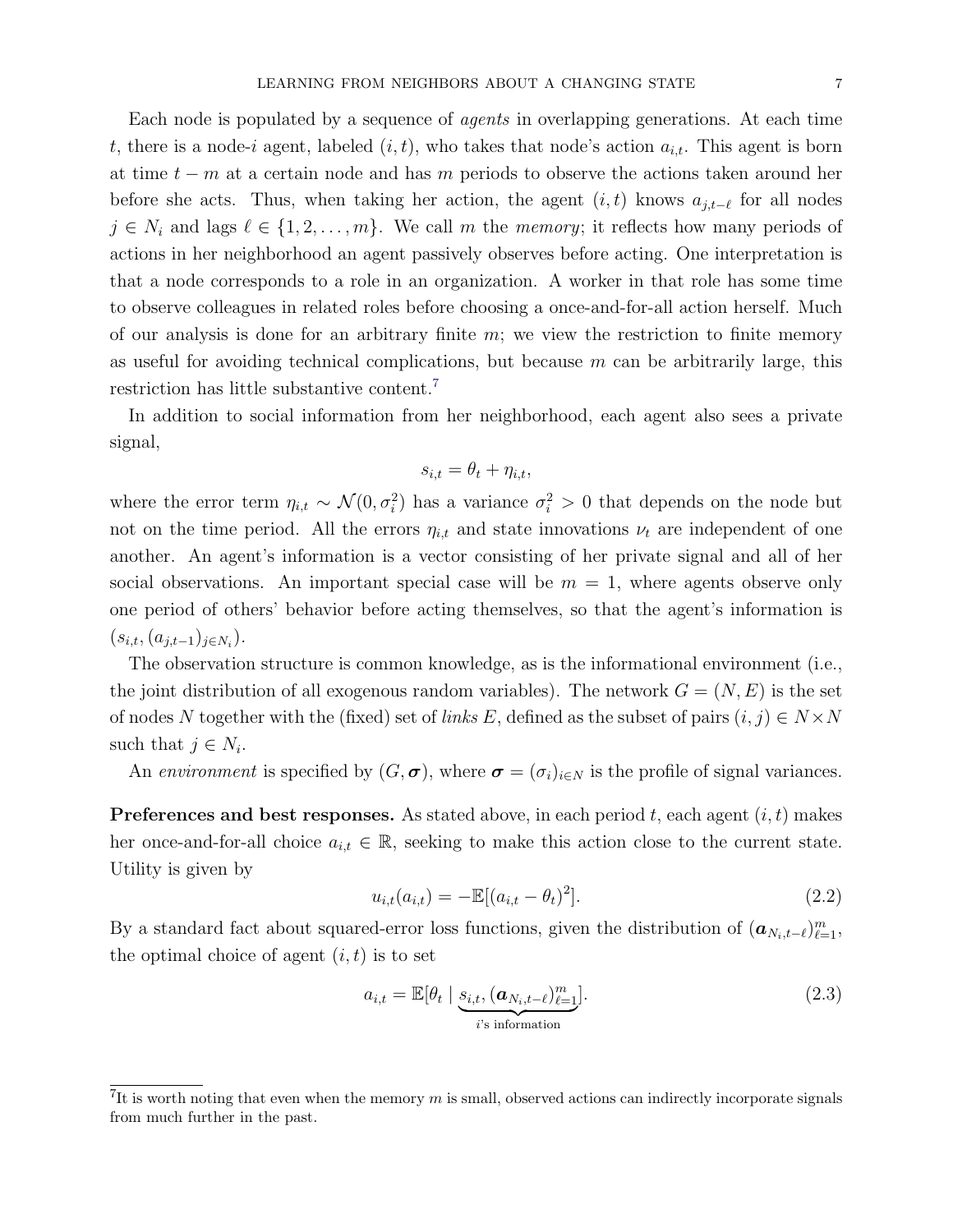

FIGURE 2.1. An illustration of the overlapping generations structure of the model for  $m = 1$ . At time  $t - 1$ , agent  $(i, t)$  is born and observes actions taken at time  $t - 1$  in her neighborhood. Then, at time t, she observes her private signal  $s_{i,t}$  and takes her action  $a_{i,t}$ .

Here the notation  $a_{N_i,t'}$  refers to the vector  $(a_{j,t'})_{j\in N_i}$  of time-t' actions in the agent's neighborhood. An action can be interpreted as an agent's estimate of the state, and we will sometimes use this terminology.

The conditional expectation [\(2.3\)](#page-7-1) depends, of course, on the prior of agent  $(i, t)$  about  $\theta_t$ , which, under correctly specified beliefs, has distribution  $\theta_t \sim \mathcal{N}\left(0, \frac{\sigma_{\nu}^2}{1-\rho^2}\right)$ . We actually allow the prior to be any normal distribution or a uniform improper prior.<sup>[8](#page-8-1)</sup> It saves on notation to analyze the case where all agents have improper priors. Because actions under a normal prior are related to actions under the improper prior by a simple linear bijection—and thus have the same information content for other agents—all results immediately extend to the general case.

The doubly-infinite time axis introduces some subtleties into the definition of strategy profiles; complete details are formalized in Appendix [E.](#page-55-0)

#### 3. Updating and equilibrium

<span id="page-8-0"></span>In this section we study agents' learning behavior and present a notion of stationary equilibrium. We begin with the canonical case of Bayesian agents with correct models of others' behavior; we study other behavioral assumptions in Section [5](#page-23-0) below.

<span id="page-8-2"></span>3.1. Best-response behavior. The first step is to analyze optimal updating behavior in response to others' strategies. A strategy of an agent is linear if the action taken is a linear function of the variables in her information set. We will analyze agents' best responses to linear strategies, showing that they are linear and computing them explicitly.

<span id="page-8-1"></span><sup>8</sup>We take priors, like the information structure and network, to be common knowledge.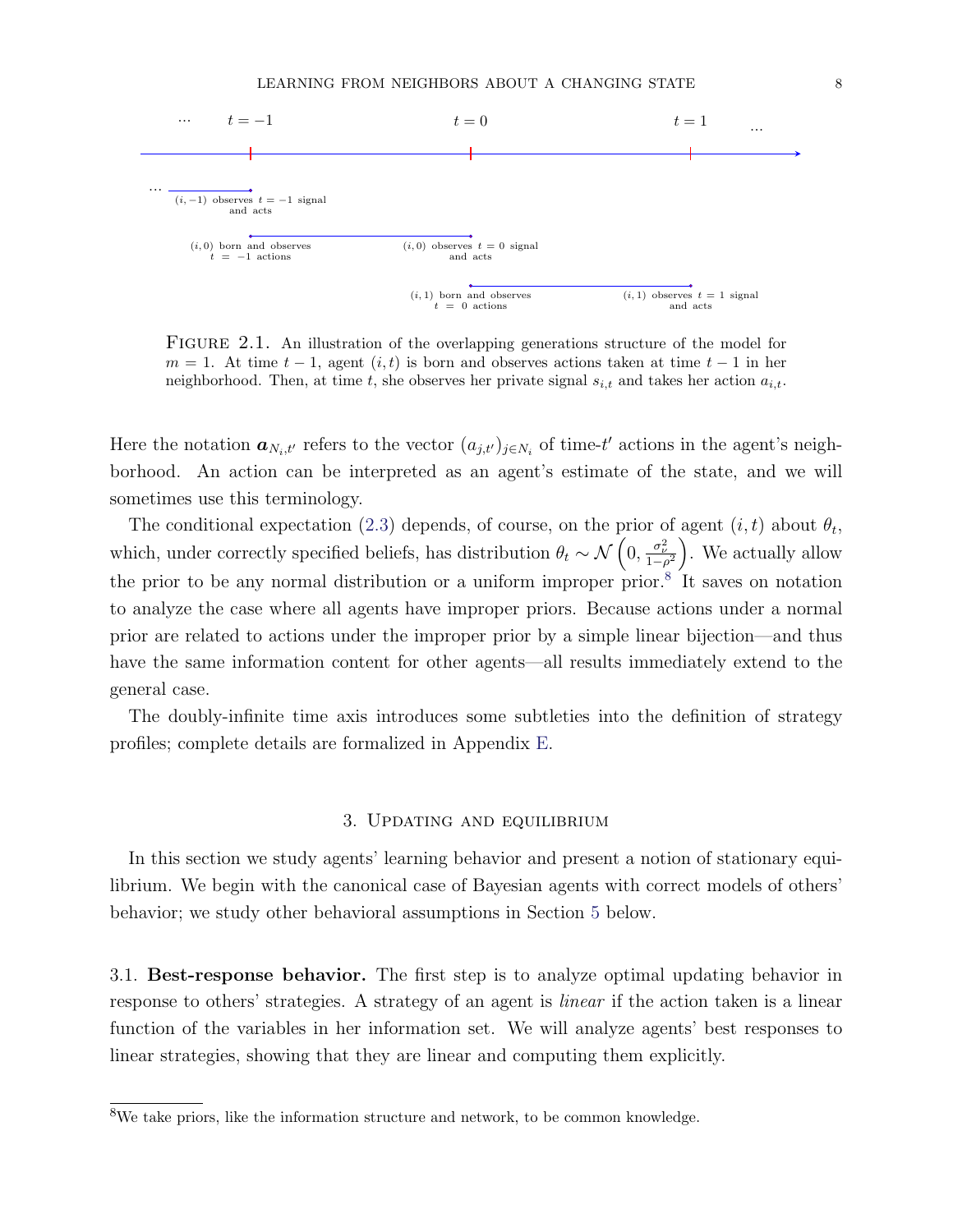Suppose predecessors have played linear strategies up to time  $t$ <sup>[9](#page-9-0)</sup>. Then we can express each action up until time t as a weighted summation of past signals  $s_{i,t}$ , for various i and t. Since these signals themselves are linear combinations of the Gaussian innovations  $\nu_t$  and signal errors  $\eta_{i,t}$ , the joint distribution of  $(a_{i,t-\ell'} - \theta_t)_{i \in N, \ell' \geq 1}$  is multivariate Gaussian. It follows that  $\mathbb{E}[\theta_t \mid s_{i,t},(\boldsymbol{a}_{N_i,t-\ell})_{\ell=1}^m]$  is a linear function of  $s_{i,t}$  and  $(\boldsymbol{a}_{N_i,t-\ell})_{\ell=1}^m$ . The rest of this subsection analyzes this conditional expectation.

3.1.1. Covariance matrices. The optimal weights for an agent to place on past actions depends on their distribution. It will be useful to look at the *errors*  $\rho^{\ell} a_{i,t-\ell} - \theta_t$  of past actions as predictors of the time-t state. Here  $\rho^{\ell} a_{i,t-\ell}$  is the conditional expectation of  $\theta_t$ given  $a_{i,t-\ell}$ , and the error is the difference between this prediction and  $\theta_t$ . Given a linear strategy profile played up until time t, let  $V_t$  be the covariance matrix of the vector of errors  $(\rho^{\ell}a_{i,t-\ell} - \theta_t)_{i \in N, 0 \leq \ell \leq m-1}$ . (This covariance matrix has dimensions  $nm \times nm$ .) The entries of  $V_t$  are denoted by  $V_{ij,t}$ . In the case  $m = 1$ , this is simply the covariance matrix  $V_t = \text{Cov} ((a_{i,t} - \theta_t)_{i \in N}).$ 

3.1.2. Best-response weights. A strategy profile is a best response if the weights each agent places on her observations maximize her utility, [\(2.2\)](#page-7-2), i.e. minimize the squared error of her action. We now characterize such weights in terms of the covariance matrices we have defined. Consider an agent at time  $t$ , and suppose some linear strategy profile has been played up until time t. Let  $V_{N_i,t-1}$  be a sub-matrix of  $V_{t-1}$  that contains only the rows and columns corresponding to neighbors<sup>[10](#page-9-1)</sup> of i and consider the following covariance matrix constructed from all of  $(i, t)$ 's observations, including her private signal  $s_{i,t}$ :

$$
\bm{C}_{i,t-1} = \begin{pmatrix} & & & 0 \\ & \bm{V}_{N_i,t-1} & & 0 \\ & & & \vdots \\ 0 & 0 & \ldots & \sigma_i^2 \end{pmatrix}.
$$

<span id="page-9-0"></span> $9W$ e will discuss this below in the context of our equilibrium concept; but one immediate motivation is that, in the model with a starting time, where  $\mathcal{T} = \mathbb{Z}_{\geq 0}$ , Bayesian agents' updating at  $t = 0$  is a single-agent problem where optimal behavior is a a linear function of own signals only, and thus the hypothesis holds. At later times it holds by induction.

<span id="page-9-1"></span><sup>&</sup>lt;sup>10</sup>Explicitly,  $V_{N_i,t-1}$  are the covariances of  $(\rho^{\ell} a_{j,t-\ell} - \theta_t)$  for all  $j \in N_i$  and  $\ell \in \{1, ..., m\}$ .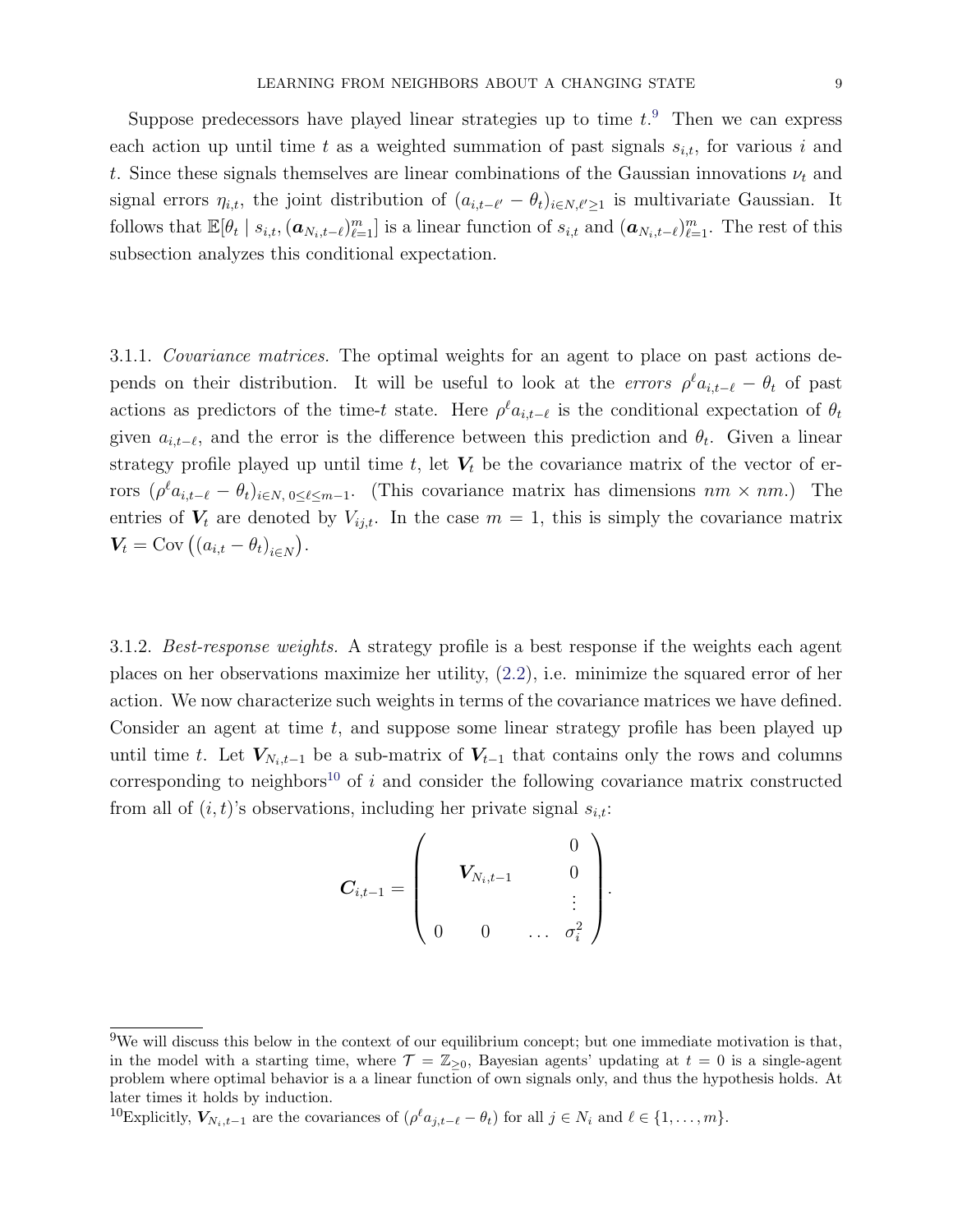Conditional on observations  $(a_{N_i,t-\ell})_{\ell=1}^m$  and  $s_{i,t}$ , agent  $(i, t)$ 's posterior belief about the state  $\theta_t$  is a normal distribution with a mean that can be calculated as

<span id="page-10-0"></span>
$$
\mathbb{E}[\theta_t \mid s_{i,t}, (\boldsymbol{a}_{N_i,t-\ell})_{\ell=1}^m] = \underbrace{\frac{\mathbf{1}^T \boldsymbol{C}_{i,t-1}^{-1}}{\mathbf{1}^T \boldsymbol{C}_{i,t-1}^{-1} \mathbf{1}}}_{\text{agent } i \text{'s weights}} \cdot \underbrace{\begin{pmatrix} \rho \boldsymbol{a}_{N_i,t-1} \\ \vdots \\ \rho^m \boldsymbol{a}_{N_i,t-m} \\ s_{i,t} \end{pmatrix}}_{\text{agent } i \text{'s observations}}.
$$
\n(3.1)

(see Example 4.4 of [Kay](#page-36-5) [\(1993\)](#page-36-5)). By equation [\(2.3\)](#page-7-1), this mean is the action that  $(i, t)$  plays. Expression [\(3.1\)](#page-10-0) is a linear combination of the agent's signal and the observed actions; the weights in this linear combination depend on the matrix  $V_{t-1}$ , but *not* on realizations of any random variables. In  $(3.1)$  we use our assumption of an improper prior.<sup>[11](#page-10-1)</sup>

We denote by  $(\bm{W}_t, \bm{w}_t^s)$  a *weight profile* in period t, with  $\bm{w}_t^s \in \mathbb{R}^n$  being the weights agents place on their private signals and  $W_t$  being the weights they place on their other information.

<span id="page-10-4"></span>3.1.3. The evolution of covariance matrices under best-response behavior. Assuming agents best-respond according to the optimal weights just described in [\(3.1\)](#page-10-0), we can compute the resulting next-period covariance matrix  $V_t$  from the previous covariance matrix. This defines a map  $\Phi : \mathcal{V} \to \mathcal{V}$ , given by

$$
\Phi: V_{t-1} \mapsto V_t. \tag{3.2}
$$

This map gives the basic dynamics of the model: how an arbitrary variance-covariance matrix  $V_{t-1}$  maps to a new one when all agents best-respond to  $V_{t-1}$ . The variance-covariance matrix  $V_{t-1}$  (along with parameters of the model) determines (i) the weights agents place on their observations, via [\(3.1\)](#page-10-0), and (ii) the distributions of the random variables that are being combined in this operation. This yields the deterministic updating dynamic Φ. A consequence is that the weights agents place on observations are (commonly) known, and do not depend on any random realizations.

<span id="page-10-2"></span>**Example 1.** We compute the map  $\Phi$  explicitly in the case  $m = 1$ . We refer to the weight agent *i* places on  $\varphi a_{j,t-1}$  as  $W_{ij,t}$  and the weight on  $s_{i,t}$ , her private signal, as  $w_{i,t}^s$ . Note we have, from  $(3.1)$  above, explicit expressions for these weights. Then

<span id="page-10-3"></span>
$$
[\Phi(\mathbf{V})]_{ii} = (w_i^s)^2 \sigma_i^2 + \sum W_{ik} W_{ik'} (\rho^2 V_{kk'} + 1) \text{ and } [\Phi(\mathbf{V})]_{ij} = \sum W_{ik} W_{jk'} (\rho^2 V_{kk'} + 1).
$$
\n(3.3)

3.2. Stationary equilibrium in linear strategies. We will now turn our attention to stationary equilibria in linear strategies—ones in which all agents' strategies are linear with

<span id="page-10-1"></span> $11\text{As}$  we have mentioned, this is for convenience and without loss of generality. Our analysis applies equally to any proper normal prior for  $\theta_t$ : To get an agent's estimate of  $\theta_t$ , the formula in [\(3.1\)](#page-10-0) would simply be averaged with a constant term accounting for the prior, and everyone could invert this deterministic operation to recover the same information from others' actions.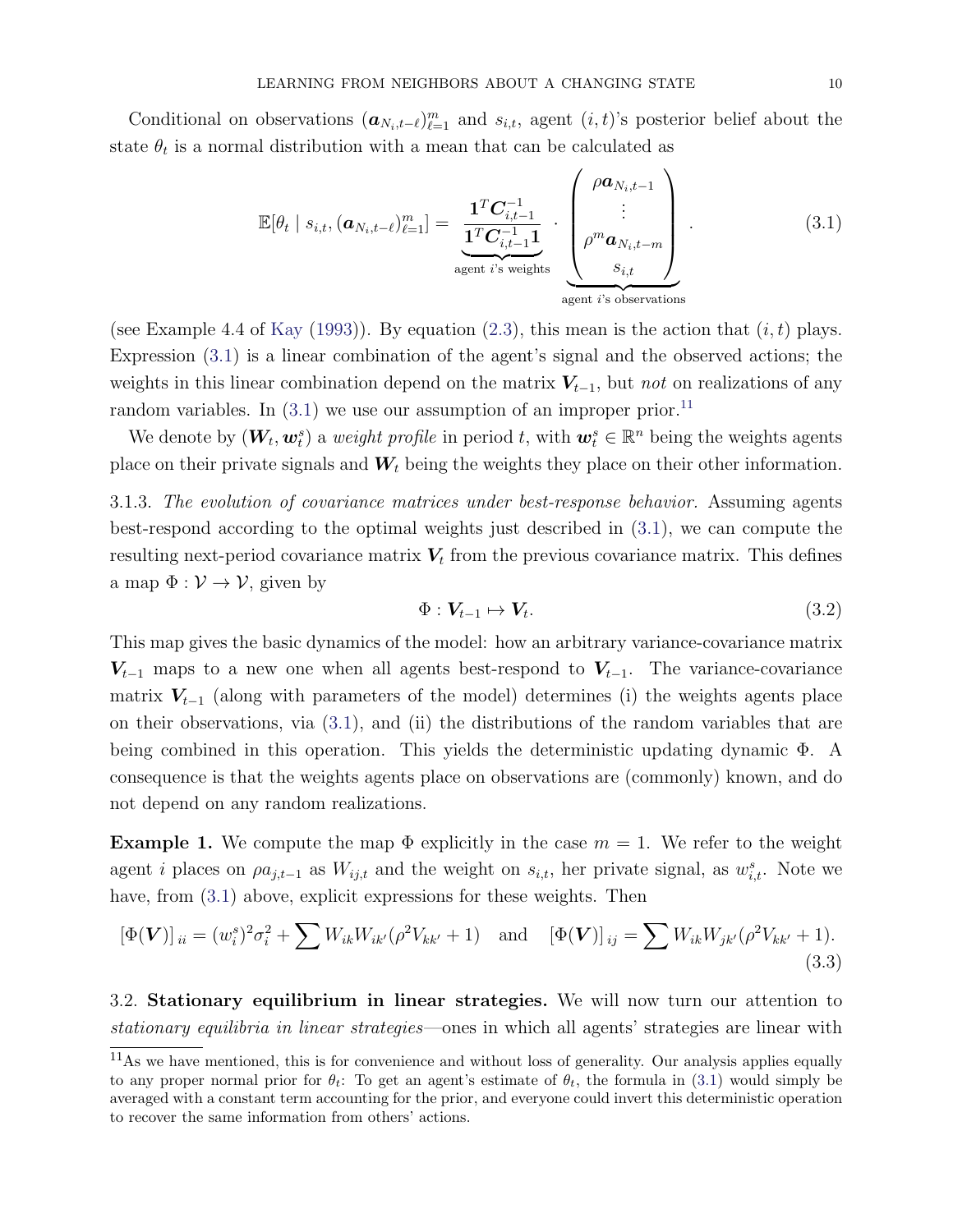time-invariant coefficients—though, of course, we will allow all agents to consider deviating to arbitrary strategies, including non-linear ones. Once we establish the existence of such equilibria, we will use the word *equilibrium* to refer to one of these unless otherwise noted.

A reason for focusing on equilibria in linear strategies comes from noting that, in the variant of the model with a starting time (i.e., the case  $\mathcal{T} = \mathbb{Z}_{\geq 0}$ ) agents begin by using only private signals, and they do this linearly. After that, inductively applying the reasoning of Section [3.1,](#page-8-2) best-responses are linear at all future times. Taking time to extend infinitely backward is an idealization that allows us to focus on exactly stationary behavior.

We now show the existence of stationary equilibria in linear strategies.

<span id="page-11-0"></span>Proposition 1. A stationary equilibrium in linear strategies exists, and is associated with a covariance matrix  $\hat{V}$  such that  $\Phi(\hat{V}) = \hat{V}$ .

The proof appears in Appendix [A.](#page-37-1)

At such an equilibrium, the covariance matrix  $V_t$  and all agent strategies are time-invariant. Actions are linear combinations of observations with stationary weights (which we denote by  $\widehat{W}_{ij}$  and  $\widehat{w}_i^s$ ). The form of these rules has some resemblance to static equilibrium notions studied in the rational expectations literature (e.g., [Vives,](#page-37-2) [1993;](#page-37-2) [Babus and Kondor,](#page-35-4) [2018;](#page-35-4) [Lambert, Ostrovsky, and Panov,](#page-36-6) [2018;](#page-36-6) [Mossel, Mueller-Frank, Sly, and Tamuz,](#page-36-7) [2020\)](#page-36-7). It also has a similar form to the [DeGroot](#page-35-5) [\(1974\)](#page-35-5) and [Friedkin and Johnsen](#page-35-6) [\(1997\)](#page-35-6) updating rules, typically imposed as behavioral heuristics. In our dynamic environment, such a solution emerges as a steady state.

3.2.1. Proof sketch for the existence result. The goal is to apply the Brouwer fixed-point theorem to show there is a covariance matrix  $\hat{V}$  that remains unchanged under updating. To find a convex, compact set to which we can apply the fixed-point theorem, we use the fact that when agents best respond to any beliefs about prior actions, all action variances are bounded above and bounded away from zero below. This is because all agents' actions must be at least as precise in estimating  $\theta_t$  as their private signals, and cannot be more precise than estimates given perfect knowledge of  $\theta_{t-1}$  combined with the private signal. This establishes bounds on action variances. The Cauchy-Schwartz inequality then bounds covariances in terms of the corresponding variances. All matrices respecting these bounds constitute a compact, convex set containing the image of  $\Phi$ . This and the continuity of  $\Phi$  allow us to apply the Brouwer fixed-point theorem.

3.2.2. Other remarks. In the case of  $m = 1$ , we can use the formula of Example [1,](#page-10-2) equation [\(3.3\)](#page-10-3), to write the fixed-point condition  $\Phi(\hat{\mathbf{V}}) = \hat{\mathbf{V}}$  explicitly. More generally, for any m, we can obtain a formula in terms of  $\hat{V}$  for the weights  $\hat{W}_{ij}$  and  $\hat{w}_i^s$  in the best response to  $\hat{V}$ , and use this to describe the equilibrium  $\hat{V}_{ij}$  as solving a system of polynomial equations. These equations typically have large degree and cannot be solved analytically except in very simple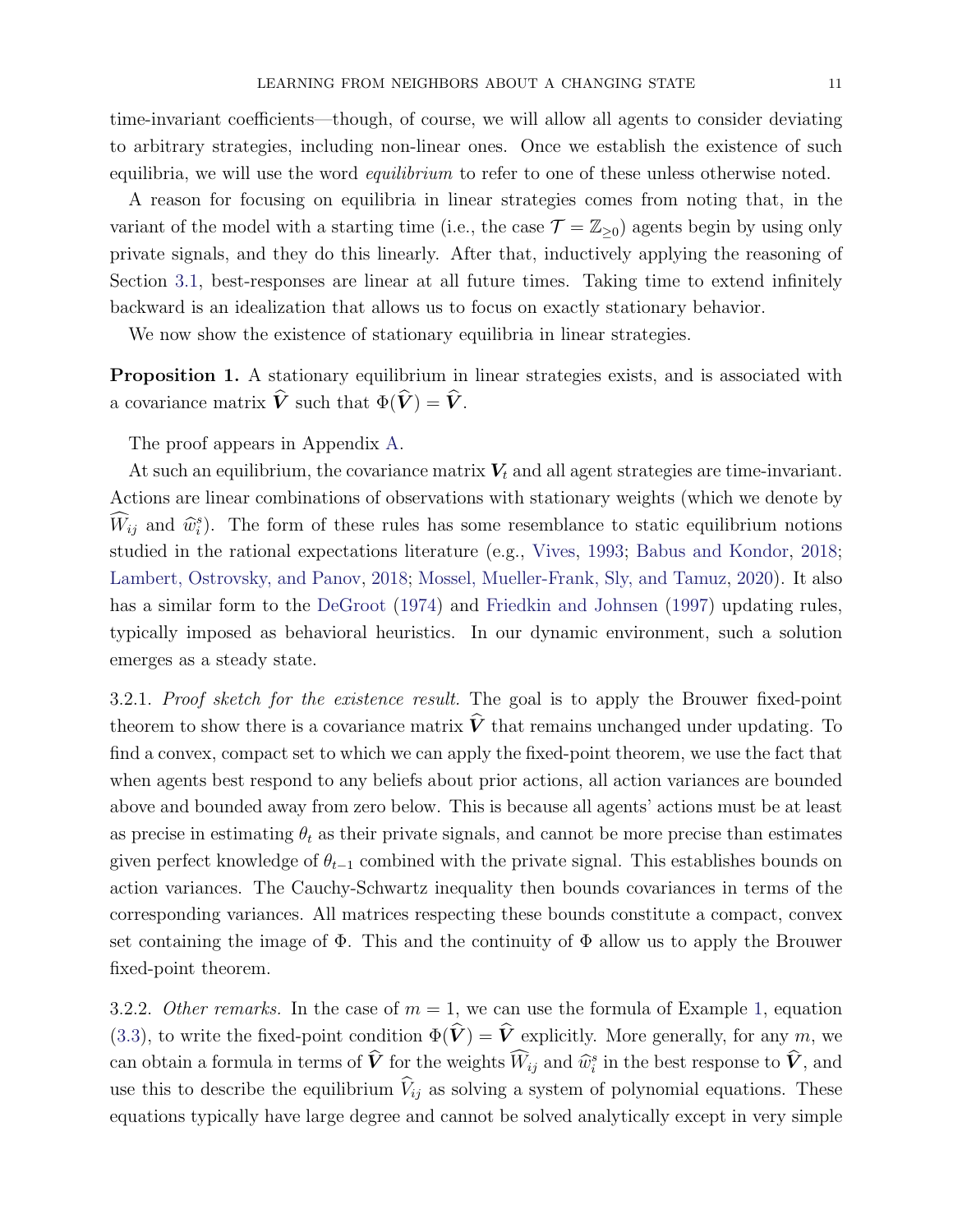cases, but they can readily be used to solve for equilibria numerically. A related feature of the model is that standard methods can easily be applied to estimate it and test hypotheses within it (see Appendix [D](#page-53-0) for details).

The main insight is that we can find equilibria by studying action covariances; this idea applies equally to many extensions and variations of our basic model. We give two examples: (1) We assume that agents observe neighbors perfectly, but one could define other observation structures. For instance, agents could observe actions with noise, or they could observe some set of linear combinations of neighbors' actions with noise. Similarly, agents could be observing predecessors' actions for heterogeneous durations before acting (i.e., node-specific m). (2) We assume agents are Bayesian and best-respond rationally to the distribution of actions, but the same proof would also show that equilibria exist under other behavioral rules (see Section  $5.1$ ).<sup>[12](#page-12-1)</sup>

Proposition [1](#page-11-0) shows that there exists a stationary linear equilibrium. We show later, as part of Proposition [2,](#page-19-0) that there is a unique stationary linear equilibrium in networks having a particular structure. In general, uniqueness of the equilibrium is an open question that we leave for future work.<sup>[13](#page-12-2)</sup> In Section [4.2.3](#page-18-0) and Appendix [G,](#page-69-0) we discuss a nonstationary variant of the model which has a unique equilibrium, and relate it to our main model.

How much information does each agent need to play her equilibrium strategy? In a stationary equilibrium, she only needs to know the steady-state variance-covariance matrix  $\hat{V}_{N_i}$ in her neighborhood. Then her problem of inferring  $\theta_{t-1}$  becomes essentially a linear regression problem. If historical empirical data on neighbors' error variances and covariances are available, then  $V_{N_i}$  can be estimated from such data.

# 4. How good is information aggregation in equilibrium?

<span id="page-12-0"></span>In this section we analyze the quality of information aggregation in stationary equilibrium.

We begin with a definition. Recall that an agent at time  $t$  uses social information to form a belief about  $\theta_{t-1}$ , which is a sufficient statistic for the past in the agent's decision problem. The conditional expectation of  $\theta_{t-1}$  that an agent  $(i, t)$  forms based on social information is called her *social signal* and denoted by  $r_{i,t}$ :

$$
r_{i,t} = \mathbb{E}[\theta_{t-1} \mid (\boldsymbol{a}_{N_i,t-\ell})_{\ell=1}^m].
$$

<span id="page-12-1"></span><sup>&</sup>lt;sup>12</sup>What is important in the proof is that actions depend continuously on the covariance structure of an agent's observations; the action variances are uniformly bounded under the rule agents play; and there is a decaying dependence of behavior on the very distant past.

<span id="page-12-2"></span><sup>&</sup>lt;sup>13</sup>We have checked numerically that  $\Phi$  is not, in general, a contraction in any of the usual norms (entrywise sup, Euclidean operator norm, etc.). In computing equilibria numerically for many examples, we have not been able to find a case of equilibrium multiplicity. Indeed, in all of our numerical examples, repeatedly applying  $\Phi$  to an initial covariance matrix gives the same fixed point for any starting conditions.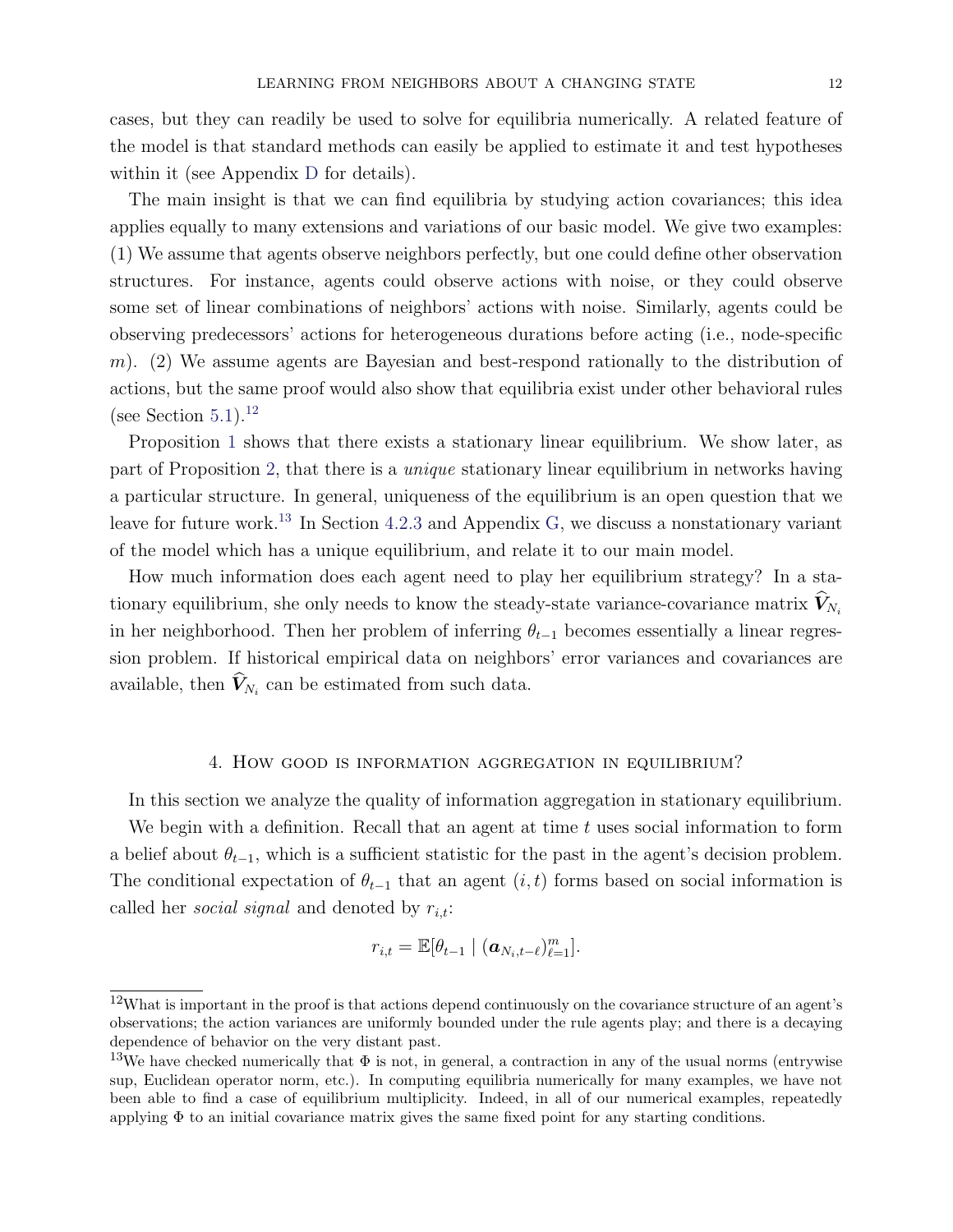**Definition 1.** For a given strategy profile, define the *aggregation error*  $\kappa_{i,t}^2 = \text{Var}(r_{i,t} - \theta_{t-1})$ to be the variance of the social signal (equivalently, the expected squared error in the social signal as a prediction of  $\theta_{t-1}$ ).

The aggregation error measures how well an agent can extract information from social observations. Note that agent i's aggregation error is a monotone transformation of her expected utility.[14](#page-13-0) We will be interested in this number, and how low error can be in equilibrium.

The environment features informational externalities: players do not internalize the impact that their learning rules have on others' learning. Consequently, there is no reason to expect outcomes to be efficient in any exact sense. And we have seen that the details of equilibrium in a particular network can be complicated. However, it turns out that much more can be said about the behavior of aggregation errors as neighborhood size (i.e., the number of social observations) grows. In this section, we study the asymptotic efficiency of information aggregation. We give conditions under which aggregation error decays as quickly as physically possible, and different conditions under which it remains far from efficient levels even when agents have arbitrarily many observations. We discuss the case  $m = 1$  for simplicity but the reasoning extends easily to other values of m.

A benchmark lower bound on aggregation error. A first observation is a lower bound on the aggregation error (in terms of an asymptotic rate as a function of a node's degree) under *any* behavior of agents. This establishes a benchmark relative to which we can assess equilibrium outcomes.

Let  $d_i$  denote the out-degree of an agent i.

<span id="page-13-1"></span>Fact 1. Fix  $\rho \in (-1, 1)$  as well as upper and lower bounds for private signal variances, so that  $\sigma_i^2 \in [\underline{\sigma}^2, \overline{\sigma}^2]$  for all *i*. On any network and for all strategy profiles, we have  $\kappa_{i,t}^2 \ge c/d_i$ for all i and t, where c is a constant that depends only on  $\rho, \underline{\sigma}^2$ , and  $\overline{\sigma}^2$ .

The lower bound is reminiscent of the central limit theorem: if an agent had  $d_i$  conditionally independent noisy signals about  $\theta_{t-1}$  (e.g., by observing neighbors' private signals directly), then the variance of her estimate would be of order  $1/d_i$  $1/d_i$ . Fact 1 notes that it is not possible for aggregation errors to decay (as a function of degree) any faster than that.

For an intuition, imagine that an agent sees neighbors' private signals (not just actions) one period after they are received, and all other private signals two periods after they are received; this clearly gives an upper bound on the quality of aggregation given physical communication constraints. The information that is two periods old cannot be very informative about  $\theta_{t-1}$ because of the movement in the state from period  $t-2$  to  $t-1$ ; a large constant number z of signals about  $\theta_{t-1}$  would be better. Thus, a lower bound on aggregation error is given by the

<span id="page-13-0"></span><sup>&</sup>lt;sup>14</sup>In fact, for any decision dependent on  $\theta_t$ , an agent is better off with a lower value of  $\kappa_{i,t}^2$ . This is a consequence of the fact that unidimensional Gaussian signals can be Blackwell ordered by their precision.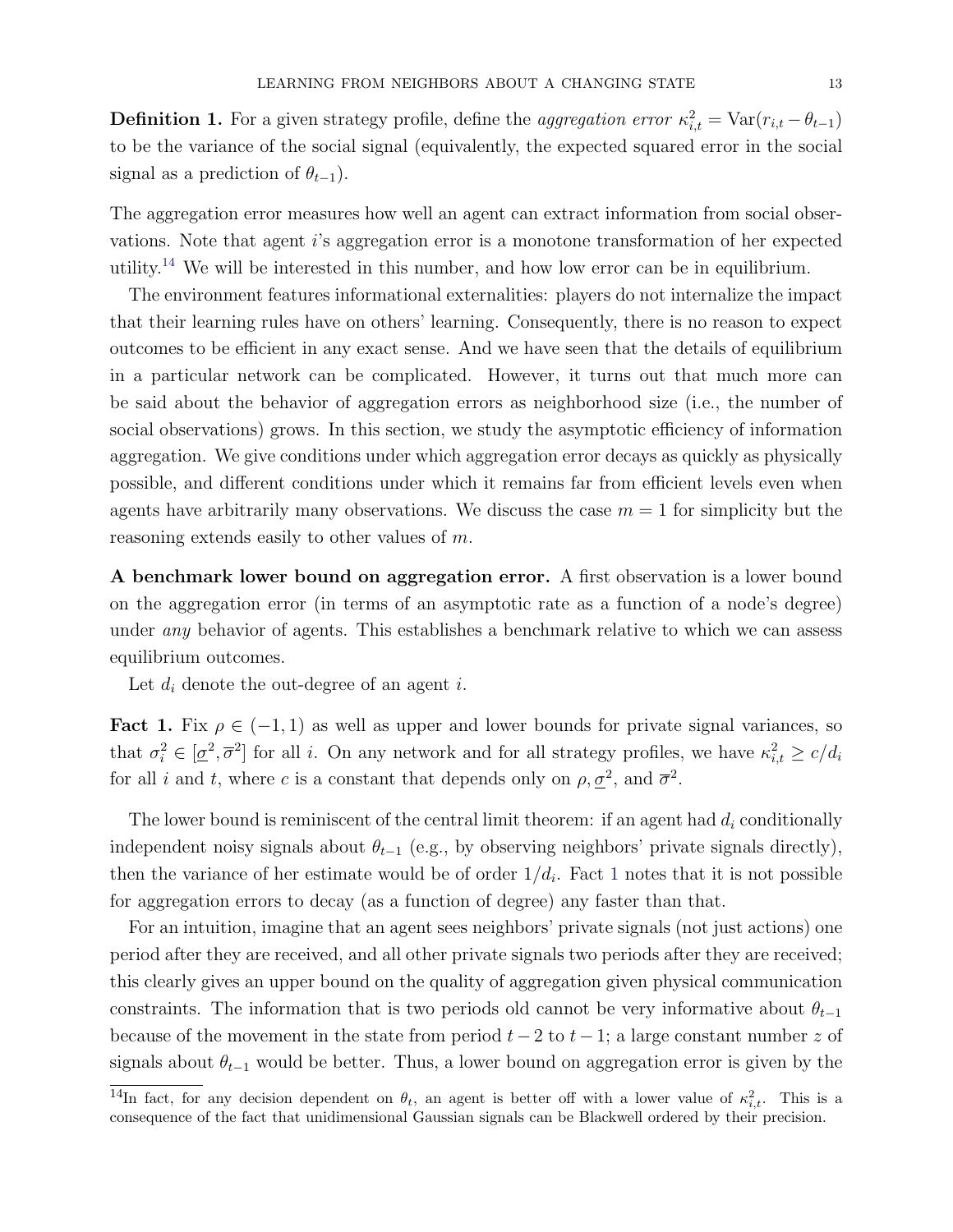error that could be achieved with  $d_i + z$  independent signals about  $\theta_{t-1}$  of the best possible precision  $(\underline{\sigma}^{-2})$ . The bound follows from these observations.

Outline of results: When is aggregation comparable to the benchmark? Fact [1](#page-13-1) places a lower bound on aggregation error given the physical constraints. Even efficient learning could not do better than this bound. We will examine when equilibrium learning can achieve aggregation of similar quality. More precisely, we ask when there is a stationary equilibrium where the aggregation error at node i satisfies  $\hat{\kappa}_i^2 \leq C/d_i$  for all i, for some constant C.

In Section [4.2](#page-15-0) we establish a good-aggregation result: outcomes comparable to the benchmark are achieved in equilibrium in a class of networks. The key condition enabling the asymptotically efficient equilibrium outcome is called *signal diversity*: each individual has access to enough neighbors with multiple different kinds of private signals. The fact that neighbors use private information differently turns out to give the agents enough power to identify  $\theta_{t-1}$  with equilibrium aggregation error that decays at a rate matching the lower bound up to a multiplicative constant.

In Section [4.3,](#page-19-1) we turn to negative results. Without signal diversity, equilibrium aggregation can be extremely bad. Our first negative result shows that when signals are exchangeable, it may be that the aggregation error  $\hat{\kappa}_i^2$  does not approach zero in any equilibrium no matter how large neighborhoods are, though a social planner could achieve good aggregation by prescribing different updating weights. We prove this in highly symmetric networks. Once we move away from such networks, one might ask whether diversity in individuals' network positions could play a role analogous to signal diversity and enable approximately efficient learning. Our second negative result shows that this is impossible. When signals are homogeneous and all agents' degrees in network  $G_n$  are bounded by  $d(n)$  (where  $d(n)$  is any unbounded sequence) then in any equilibrium, aggregation errors cannot vanish at rate  $C/d(n)$  for any  $C > 0$  as the network grows.

<span id="page-14-0"></span>4.1. Distributions of networks and signals. For our good-aggregation result, we study large populations and specify two aspects of the environment: *network distributions* and signal distributions. In terms of network distributions, we work with a standard type of random network model—a stochastic block model (see, e.g., [Holland, Laskey, and Leinhardt,](#page-36-8) [1983\)](#page-36-8). It makes the structure of equilibrium tractable while also allowing us to capture rich heterogeneity in network positions. We also specify *signal distributions*: how signal precisions are allocated to agents, in a way that may depend on network position. We now formalize these two primitives of the model and state the assumptions we work with.

Fix a set of network types  $k \in \mathcal{K} = \{1, 2, ..., K\}$ . For each pair of network types, there is a given probability  $p_{kk'}$  that each agent of network type k has a link to each agent of network type  $k'$ . An assumption we maintain on these probabilities is that each network type  $k$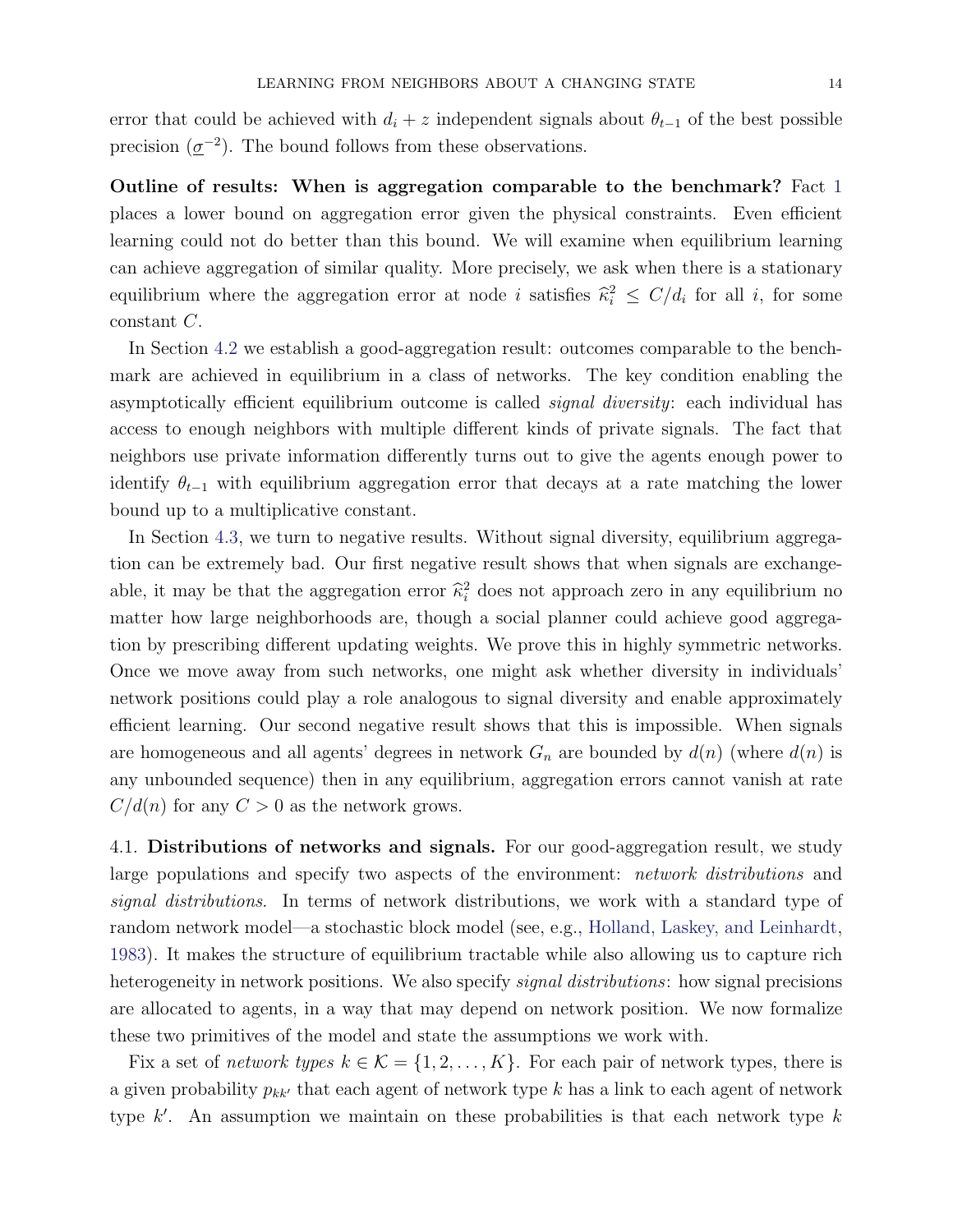observes at least one network type (possibly  $k$  itself) with positive probability. There is also a vector  $(\alpha_1, \ldots, \alpha_K)$  of population shares of each type, which we assume are all positive. Jointly,  $(p_{kk'})_{k,k'\in\mathcal{K}}$  and  $\alpha$  specify the network distribution. These parameters can encode differences in expected degree and also features such as homophily (where some groups of types are linked to each other more densely than to others).

We next define signal distributions, which describe the allocation of signal variances to network types. Fix a finite set S of private signal variances, which we call signal types.[15](#page-15-1) We let  $q_{k\tau}$  be the share of agents of network type k with signal type  $\tau$ ;  $(q_{k\tau})_{k\in\mathcal{K},\tau\in\mathcal{S}}$  defines the signal distribution.

Let the nodes in network n be partitioned into the network types  $N_n^1, N_n^2, \ldots, N_n^K$ , with the cardinality  $|N_n^k|$  equal to  $\lfloor \alpha_k n \rfloor$  or  $\lceil \alpha_k n \rceil$  (rounding so that there are n agents in the network). We (deterministically) set the signal variances  $\sigma_i^2$  equal to elements of S in accordance with the signal shares (again rounding as needed). Let  $(G_n)_{n=1}^{\infty}$  be a sequence of directed or undirected random networks with these nodes, so that  $i \in N_n^k$  and  $j \in N_n^{k'}$  $n^{k'}$  are linked with probability  $p_{kk'}$ ; these realizations are all independent.

A stochastic block model D is specified by the linking probabilities  $(p_{kk'})_{k,k'\in\mathcal{K}}$ , the type shares  $\alpha$ , and the signal distribution  $(q_{k\tau})_{k\in\mathcal{K},\tau\in\mathbb{S}}$ . We let  $(G_n(D), \sigma_n(D))$  denote a realization of the network and signal variances under a given stochastic block model. We say that a signal type  $\tau$  is represented in a network type k if  $q_{k\tau} > 0$ .

Definition 2. A stochastic block model satisfies *signal diversity* if each network type has a positive probability of linking with at least one network type containing two distinct signal types.

We will discuss stochastic block models that satisfy this condition as well as ones that do not, and show that the condition is pivotal for information-aggregation.

<span id="page-15-0"></span>4.2. Good aggregation under diverse signals. Our first main result is that signal diversity is sufficient for good aggregation in the networks described in the previous section. Aggregation error decays at a rate  $C/d_i$  for each node i independently of the structural properties of the network.

We first define a notion of good aggregation for an agent in terms of a bound on that agent's aggregation error.

**Definition 3.** Given  $\varepsilon > 0$ , we say that agent i achieves the  $\varepsilon$ -aggregation benchmark in a given equilibrium if the aggregation error satisfies  $\widehat{\kappa}_i^2 \leq \varepsilon$ .

We say an event (indexed by  $n$ ) occurs asymptotically almost surely if the probability of the event converges to 1 as  $n \to \infty$ .

<span id="page-15-1"></span><sup>&</sup>lt;sup>15</sup>The assumptions of finitely many signal types and network types are for technical convenience only, and could be relaxed.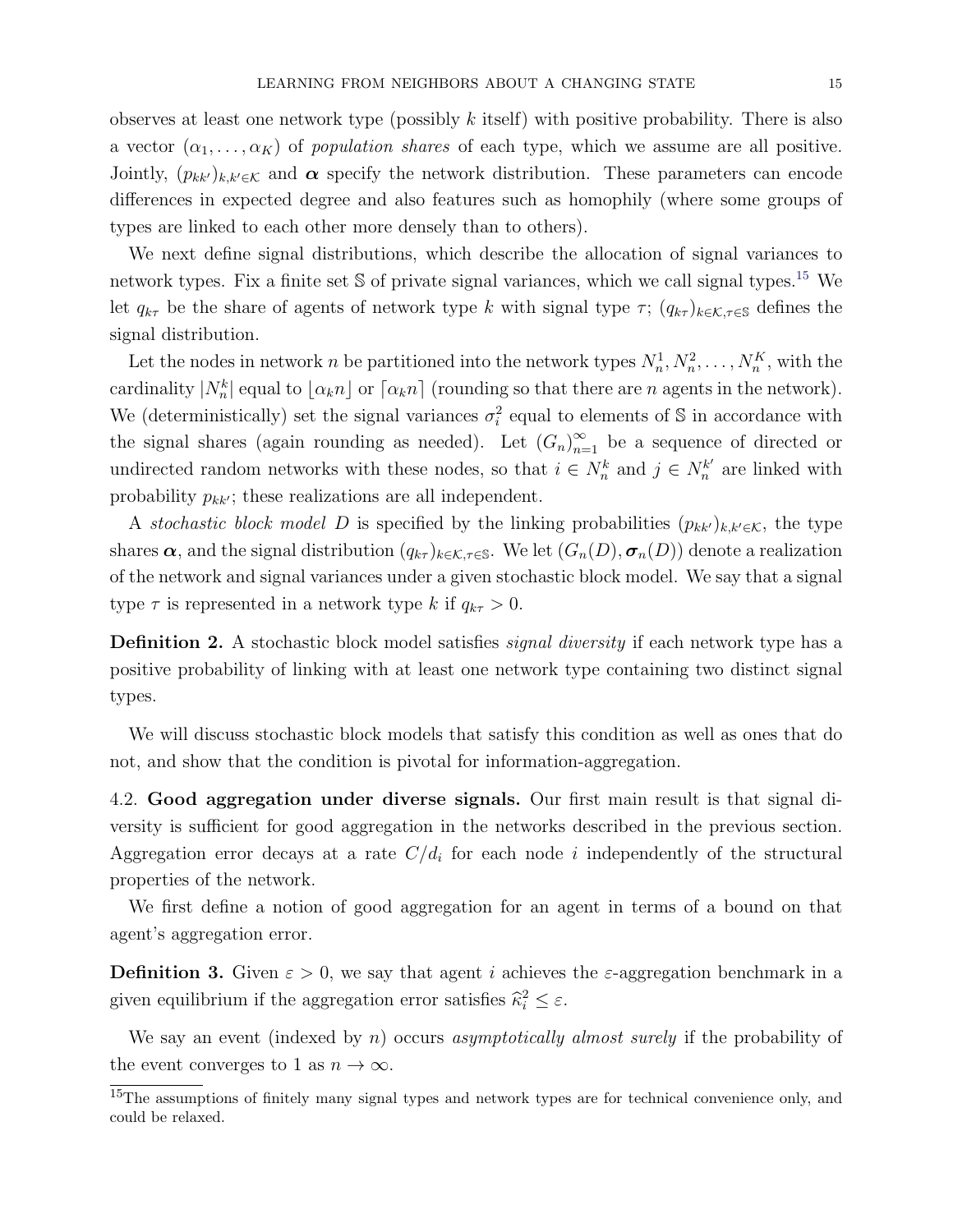<span id="page-16-1"></span>**Theorem 1.** Fix any stochastic block model D satisfying signal diversity. There exists  $C > 0$ such that asymptotically almost surely the environment  $(G_n(D), \sigma_n(D))$  has an equilibrium where all agents achieve the  $C/n$ -aggregation benchmark.

So for large enough  $n$ , society is very likely to aggregate information very well. The uncertainty in this statement is over the network, as there is always a small probability of a realized network which prevents learning (e.g., an agent has no neighbors). We give an outline of the argument next, and the proof appears in Appendix [B.](#page-38-0)

The constant C in the theorem statement can depend on the stochastic block model D. However, given any compact set of stochastic block models  $D$ , we can choose a single  $C > 0$ for which the result holds uniformly across  $D^{16}$  $D^{16}$  $D^{16}$ . Thus, the theorem can be applied without detailed information on how the random graphs are generated, as long as some bounds are known about which models are possible.

4.2.1. Discussion of the proof. To give intuition for Theorem [1,](#page-16-1) we first describe why the theorem holds on the complete network<sup>[17](#page-16-2)</sup> with two signal types A and B in the  $m = 1$  case. This echoes the intuition of the example in the introduction. We then discuss the challenges involved in generalizing the result to our general stochastic block model networks, and the techniques we use to overcome those challenges.

Consider a time-t agent,  $(i, t)$ . Recall that the social signal  $r_{i,t}$  is the optimal estimate of  $\theta_{t-1}$  based on the actions  $(i, t)$  has observed in her neighborhood. In the complete network, all players have the same social signal, which we call  $r_t$ <sup>[18](#page-16-3)</sup>

At any equilibrium, each agent's action is a weighted average of her private signal and this social signal.

<span id="page-16-4"></span>
$$
a_{i,t} = \hat{w}_i^s s_{i,t} + (1 - \hat{w}_i^s) r_t.
$$
\n(4.1)

The weights on the observations  $s_{i,t}$  and  $\rho a_{j,t-1}$  (which constitute the social signal) sum to 1, because the optimal action is an unbiased estimate of  $\theta_t$ . The weight  $\hat{w}_i^s$  on the private signal depends on the precision of this signal relative to the social signal. We call the weights used by agents of the two distinct signal types  $\hat{w}_A^s$  and  $\hat{w}_B^s$ . Suppose signal type A is more accurate than signal type B, so that  $\widehat{w}_A^s > \widehat{w}_B^s$ .

Now, turning our attention to the next period of updating, observe that each time- $(t + 1)$ agent can compute two averages of the time-t actions—one for each type. Using [\(4.1\)](#page-16-4) to

<span id="page-16-2"></span><sup>17</sup>Note this is a special case of the stochastic block model.

<span id="page-16-0"></span> $16$ The reason is that the distribution of aggregation errors is upper hemicontinuous in model parameters, so if the desired bounds hold for each point in a compact set, they can be made uniform.

<span id="page-16-3"></span><sup>&</sup>lt;sup>18</sup>In particular, agent  $(i, t)$  sees everyone's past action, including the one taken last period at the same node,  $a_{i,t-1}$ .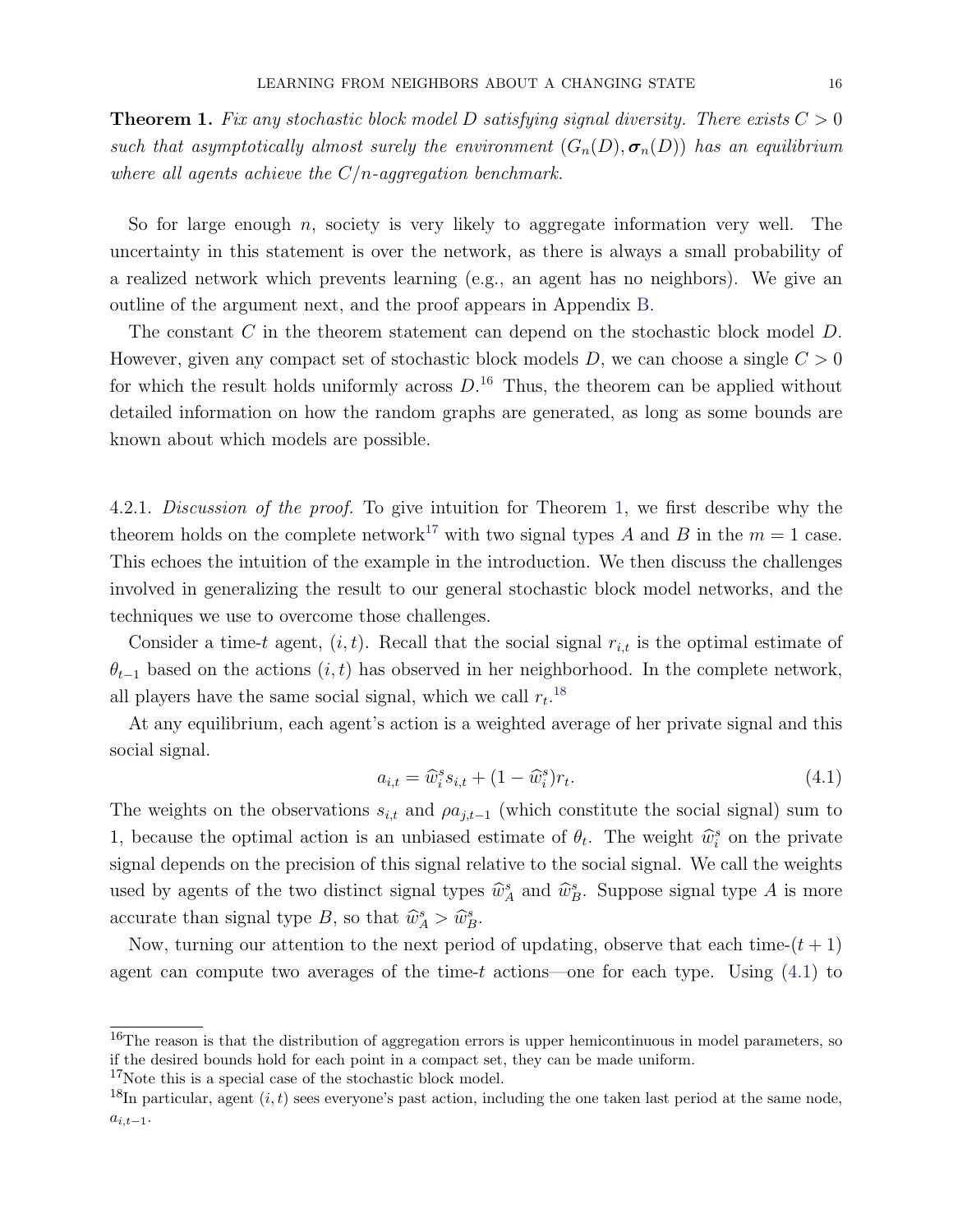rewrite  $a_{i,t}$  and then plugging in  $s_{i,t} = \theta_t + \eta_{i,t}$ :

type A average  
action at time 
$$
t = \frac{1}{n_A} \sum_{i:\sigma_i^2 = \sigma_A^2} a_{i,t} = \hat{w}_A^s \theta_t + (1 - \hat{w}_A^s) r_t + O(n^{-1/2}),
$$
  
type B average  
action at time  $t = \frac{1}{n_B} \sum_{i:\sigma_i^2 = \sigma_B^2} a_{i,t} = \hat{w}_B^s \theta_t + (1 - \hat{w}_B^s) r_t + O(n^{-1/2}).$ 

Here  $n_A$  and  $n_B$  denote the numbers of agents of each type (recalling we assumed each type is a positive share of the population size, n). The  $O(n^{-1/2})$  error terms come from the average signal noises  $\eta_{i,t}$  of agents in each group; the bound holds with high probability by the central limit theorem. In other words, each time- $(t + 1)$  agent can obtain precise estimates of two different convex combinations of  $\theta_t$  and  $r_t$ . Because the two weights,  $\hat{w}_A^s$  and  $\hat{w}_B^s$ , are distinct, she can approximately solve for  $\theta_t$  as a linear combination of the average actions taken by each type she observes (up to signal error). It follows that in the equilibrium we are considering, the agent must have an estimate at least as precise as what she can obtain by the strategy we have described, and will thus be very close the benchmark. The estimator of  $\theta_t$  in this strategy places negative weight on  $\frac{1}{n_B} \sum_{i:\sigma_i^2=\sigma_B^2} a_{i,t-1}$ , thus *anti-imitating* the agents of signal type B—those with the less precise private signal. Proposition [3](#page-25-0) below implies that the actual equilibrium in which agents learn will also have agents anti-imitating others.

To use the same approach in general, we need to show that each individual observes a large number of neighbors of at least two signal types who also have similar social signals. More precisely, the proof shows that agents with the same network type have highly correlated social signals. Showing this is much more subtle than it was in the above illustration. In general, the social signals in an arbitrary network realization are endogenous objects that depend to some extent on all the links.

A key insight allowing us to overcome this difficulty is a useful general fact about sufficiently dense stochastic block models: despite a lot of idiosyncratic randomness in direct connections, the law of large numbers implies the number of paths of length two between any agent i of type k and j of type  $k'$  going through agents of type  $k''$  is nearly determined by the types k, k', and k'', with a small relative error.<sup>[19](#page-17-0)</sup> We can leverage this to deduce some important facts about the updating map  $\Phi$  (recall Section [3.1.3\)](#page-10-4) in the realized random network, and specifically about the evolution of social signals.

In particular, if we look at the set of covariance matrices where all social signals are close to perfect, we can show that the composition  $\Phi^2 := \Phi \circ \Phi$  maps this set to itself. In other words, if social signals are very precise, then they will remain very precise two periods later. If the two-step path counts were determined by types exactly, it would not be too difficult

<span id="page-17-0"></span><sup>&</sup>lt;sup>19</sup>For simplicity we begin by illustrating the argument in a random graph family where the number of twostep paths is nearly deterministic. The argument extends to a larger class of models where the same property applies to longer paths, as we discuss in the next subsection.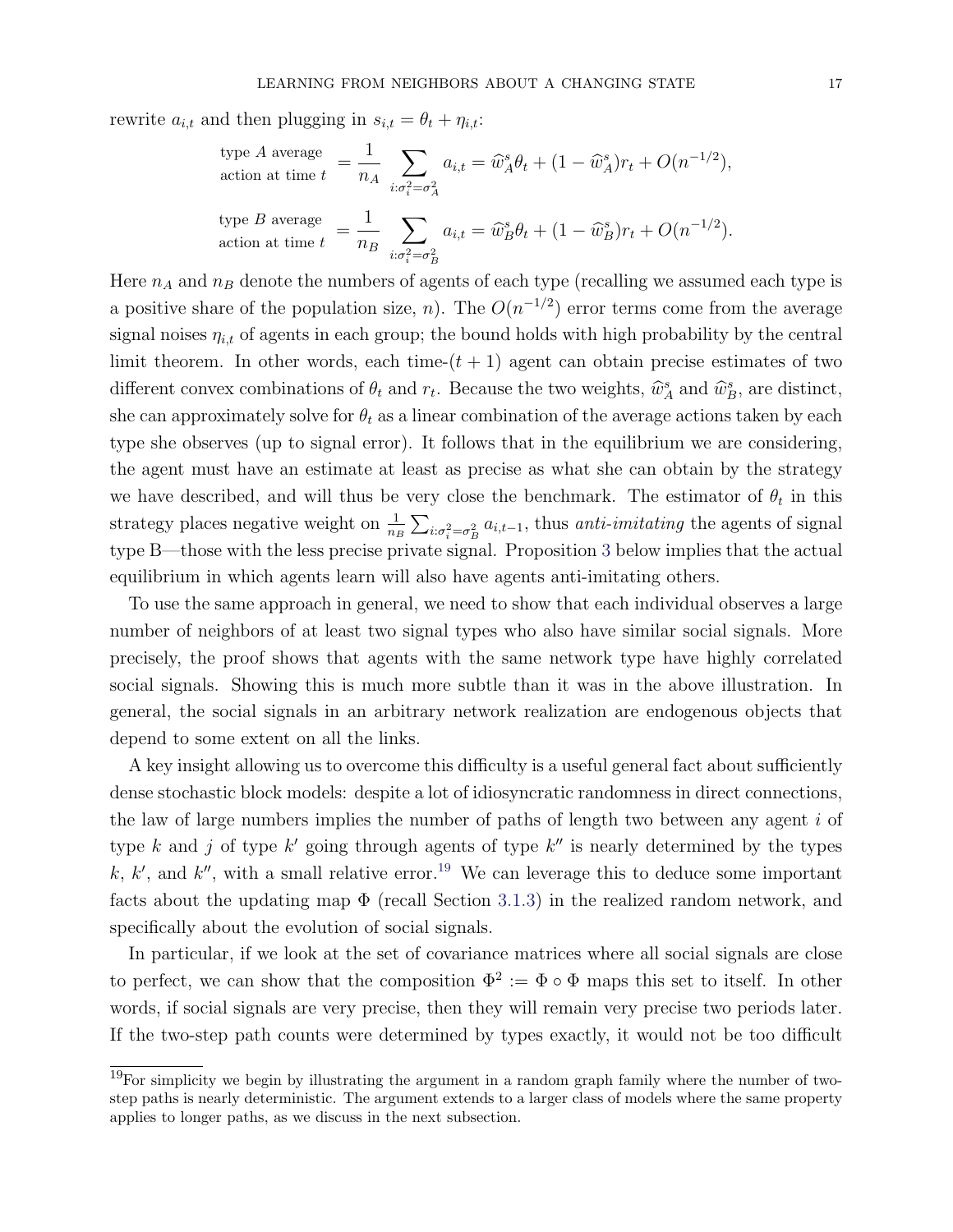to show this by elaborating the reasoning in the complete graph example, because neighbors of the same type would be effectively exchangeable. We show that despite the path counts being known only approximately, the desired conclusion holds. This is nontrivial because the weights agents use in their updating—and thus the evolution of social signals—could depend sensitively on realized network structure; small relative errors could matter. A key step is to develop results on matrix perturbations to show that small relative changes in the network actually do not affect  $\Phi^2$  too much. A fixed-point theorem then implies there is a fixed point of  $\Phi^2$  in the set of outcomes with very precise social signals. With some further analysis we can deduce that this implies the existence of an equilibrium (corresponding to a fixed point of  $\Phi$ ) with nearly perfect aggregation.

4.2.2. Sparser random graphs. In the random graphs we have defined in Section [4.1,](#page-14-0) the group-level linking probabilities  $(p_{kk'})$  are, for simplicity, held fixed as n grows. This yields expected degrees that grow linearly in the population size, which may not be the desired asymptotic model. We can, however, establish versions of our results in a class of models much more flexible with respect to degrees. While it is important to have neighborhoods "large enough" (i.e., growing in n) to permit the application of laws of large numbers, their rate of growth can be considerably slower than linear. For example, our proof can be extended directly to degrees that scale as  $n^{\alpha}$  for any  $\alpha > 0$  to show that asymptotically almost surely, there exists an equilibrium where the  $C/n^{\alpha}$ -aggregation benchmark is achieved for all agents. Instead of studying  $\Phi^2$  and two-step paths, one can extend the same sort of analysis to the L-fold composition  $\Phi^L$ , which reflects L-step paths. In order to do this, one uses the fact that for L larger than  $1/\alpha$ , the number of paths of length L between any two nodes is determined by their types with a small relative error. Elaborating the proof of the theorem above, we can then characterize the behavior of  $\Phi^L$  and finally deduce the claimed aggregation property for Φ.

<span id="page-18-0"></span>4.2.3. The good-aggregation outcome as a unique prediction. The theorem above says good aggregation is supported in an equilibrium but does not state that this is the unique equilibrium outcome. To deal with this issue, we study the alternative model with  $\mathcal{T} = \mathbb{Z}_{\geq 0}$  (where agents begin with only their own signals and then best-respond to the previous distribution of behavior at each time). We show that its long-run outcomes get arbitrarily close to the good-aggregation equilibrium of Theorem [1](#page-16-1) as  $n \to \infty$ , under the same conditions. Thus, even if there were other equilibria of the stationary model, they could not be approached via the natural iterative procedure coming from the  $\mathcal{T} = \mathbb{Z}_{\geq 0}$  model. Formal statements and details are in Appendix [G.](#page-69-0)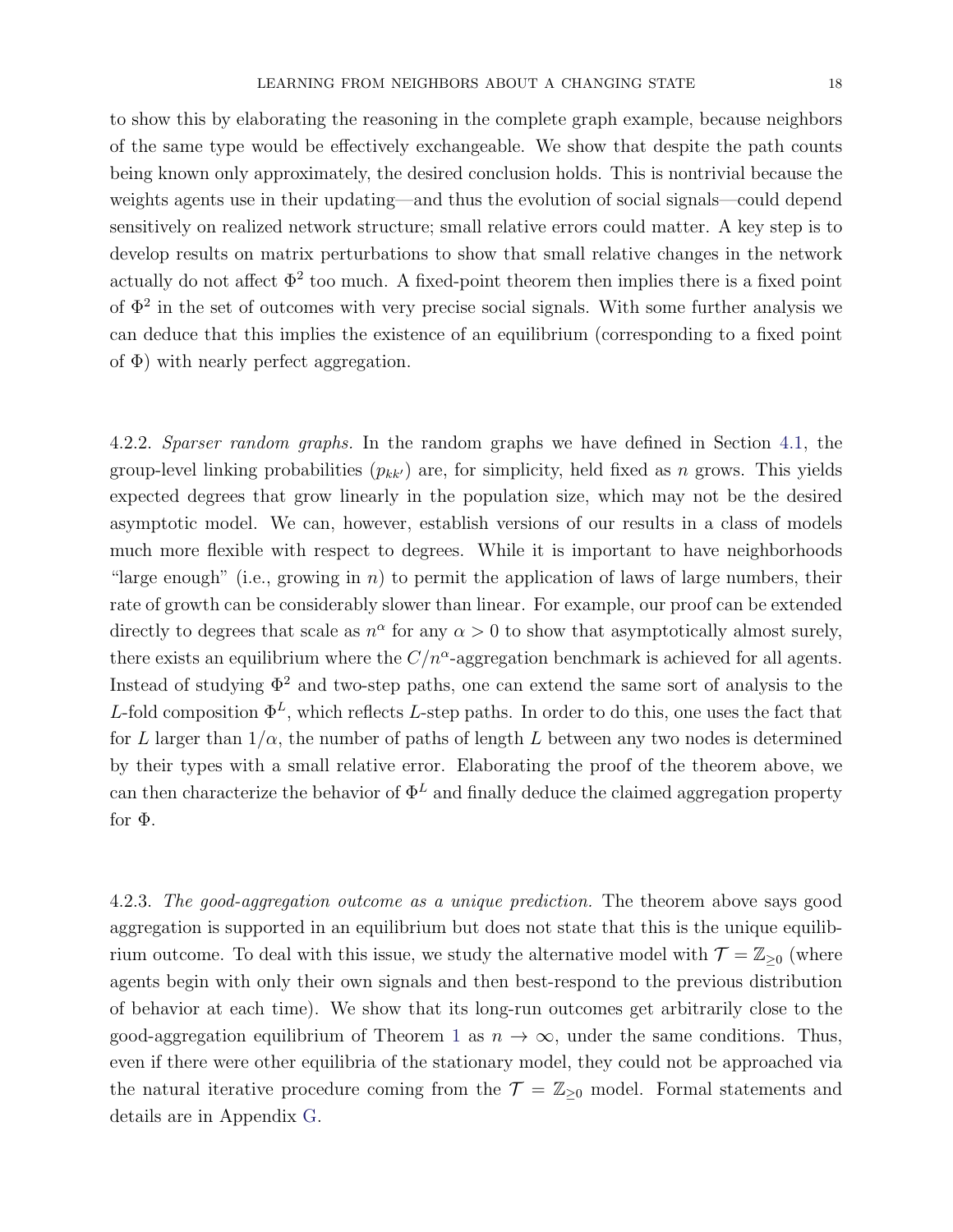<span id="page-19-1"></span>4.3. Aggregation under homogeneous signals. Having established conditions for good aggregation under signal diversity, we now explore what happens without signal diversity. Our general message is that aggregation is worse.

To gain an intuition for this, note that it is essential to the argument described in the previous subsection that different agents have different signal precisions. Recall the complete graph case. From the perspective of an agent  $(i, t + 1)$ , the fact that type A and type B neighbors place different weights on the social signal  $r_t$  allows the agent to avoid a collinearity problem and separate  $\theta_t$  from a confound. In that example, if type A and B agents had the same signal types, they would use the same weights, and our agent trying to learn from them would face a collinearity problem.

We begin by studying graphs having a symmetric structure and show that learning outcomes are necessarily bounded very far from good aggregation. We then turn to arbitrary large graphs and prove a lower bound on aggregation error that implies the homogeneoussignals regime has, quite generally, worse outcomes for some agents than those achieved by everyone in our good-aggregation result.

# <span id="page-19-4"></span>4.3.1. Aggregation in graphs with symmetric neighbors.

**Definition 4.** A network G has symmetric neighbors if whenever  $j, j' \in N_i$  for some i, then  $N_j = N_{j'}$ .

In the undirected case, the graphs with symmetric neighbors are the complete network and complete bipartite networks.<sup>[20](#page-19-2)</sup> For directed graphs, the condition allows a larger variety of networks.

<span id="page-19-0"></span>**Proposition 2.** Consider a sequence  $(G_n)_{n=1}^{\infty}$  of strongly connected graphs with symmetric neighbors. Assume that all signal variances are equal, and that  $m = 1$ . Then there is a unique equilibrium on each  $G_n$ . Moreover, there exists  $\varepsilon > 0$  such that the  $\varepsilon$ -aggregation benchmark is not achieved by any agent i at this equilibrium for any  $n$ .

All agents have non-vanishing aggregation errors at the unique equilibrium. So all agents learn poorly compared to the diverse signals case. The proof of this proposition, and the proofs of all subsequent results, appear in Appendix [F.](#page-56-0)

This failure of good aggregation is not due simply to a lack of sufficient information in the environment: On the complete graph with exchangeable (i.e., non-diverse) signals, a social planner who set weights for all agents could achieve  $\varepsilon$ -aggregation for any  $\varepsilon > 0$  when n is large. See Appendix [I](#page-73-0) for a formal statement, proof and numerical results.<sup>[21](#page-19-3)</sup> In this sense,

<span id="page-19-2"></span> $^{20}$ These are both special cases of our stochastic block model from Section [4.2,](#page-15-0) so Theorem [1](#page-16-1) applies to these network structures when signal diversity in satisfied.

<span id="page-19-3"></span><sup>21</sup>We thank Alireza Tahbaz-Salehi for suggesting this analysis.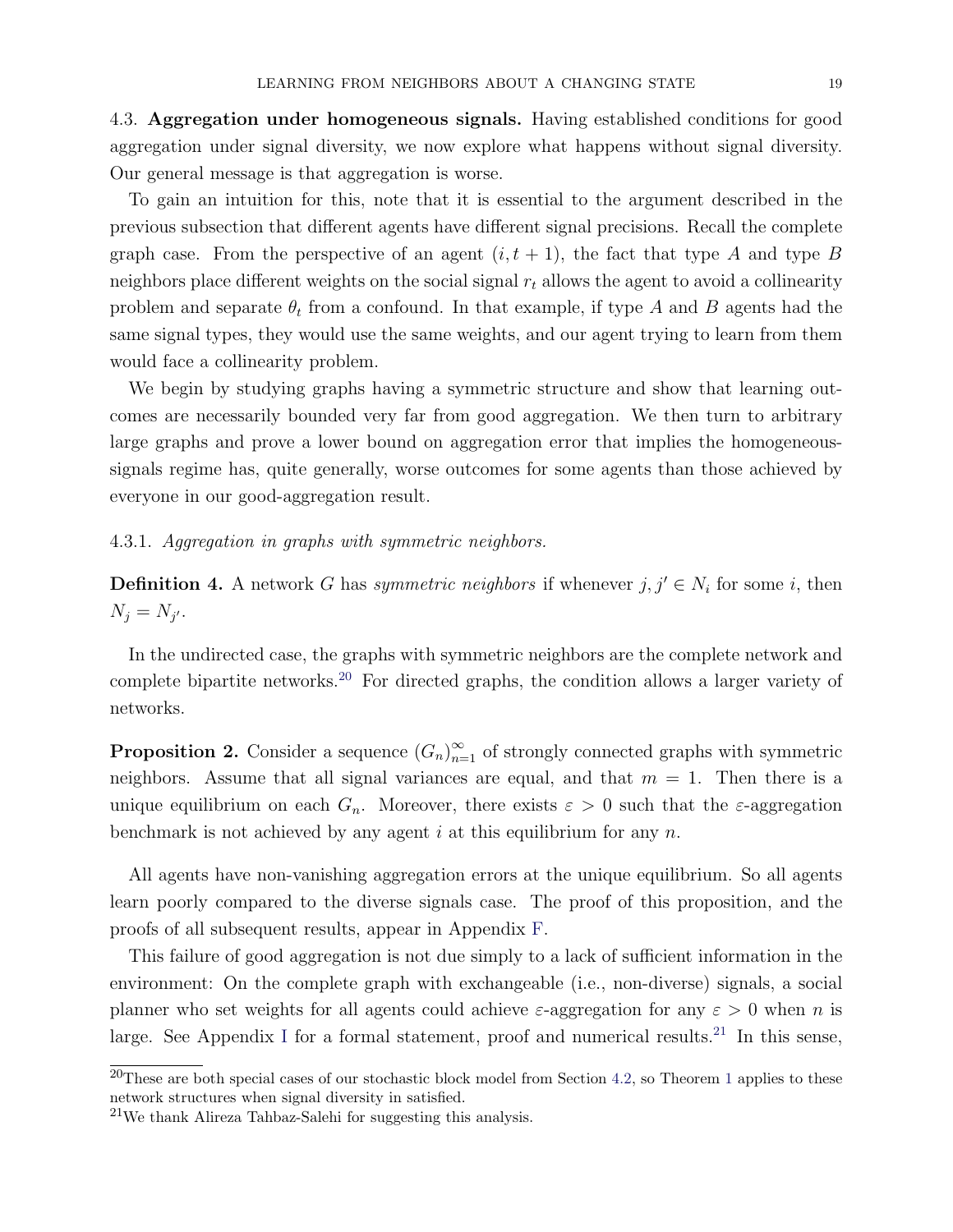the social learning externalities are quite severe: a fairly small change in weights for each individual could yield a very large benefit in a world of homogeneous signal types.

We now give intuition for Proposition [2.](#page-19-0) In a graph with symmetric neighbors and homoge-neous signals, in the unique equilibrium,<sup>[22](#page-20-0)</sup> actions of any agent's neighbors are exchangeable. So Bayesian estimates (and thus actions) must weight all neighbors equally. This prevents the sort of inference of  $\theta_t$  that occurred with diverse signals. This is easiest to see on the complete graph, where all observations are exchangeable. So, in any equilibrium, each agent's action at time  $t + 1$  is equal to a weighted average of her own signal and the average action 1  $\frac{1}{|N_i|}\sum_{j\in N_i}a_{j,t}$ :

$$
a_{i,t+1} = \widehat{w}_i^s s_{i,t+1} + (1 - \widehat{w}_i^s) \frac{1}{|N_i|} \sum_{j \in N_i} a_{j,t}.
$$
 (4.2)

By iteratively using this equation, we can see that actions must place substantial weight on the average of signals from, e.g., two periods ago, and indeed farther back. Note that all signals  $s_{j,t'}$  at past times t' take the form  $\theta_{t'} + \eta_{i,t'}$ . Thus, although the effect of signal errors  $\eta_{i,t'}$  vanishes (by averaging) as n grows large, the correlated error from past changes in the state  $\nu_{t'}$  never "washes out" of estimates, and this is what prevents vanishing aggregation errors.

The bad-aggregation result as stated applies to exactly homogeneous signal types only. In fact, in finite networks we need sufficiently heterogeneous signals to avoid the bad-learning obstruction; this is illustrated in Appendix [C.](#page-52-0) In Section [4.4](#page-22-0) we discuss the welfare implications of this failure of aggregation.

As a consequence of Theorem [1](#page-16-1) and Proposition [2,](#page-19-0) we can give an example where making one node's private information less precise helps all agents.

**Corollary 1.** There exists a network G and an agent  $i \in G$  such that increasing  $\sigma_i^2$  gives a Pareto improvement at the unique equilibrium.

To prove the corollary, we consider the complete graph with homogeneous signals and large n. By Proposition [2,](#page-19-0) all agents have non-vanishing aggregation errors. If we instead give agent 1 a very uninformative signal, all players can anti-imitate agent 1 and achieve vanishing aggregation errors. When the signals at the initial configuration are sufficiently imprecise, this gives a Pareto improvement. There are also examples where severing links in the observational network can yield a Pareto improvement, as reported in an earlier version of the present paper [\(Dasaratha, Golub, and Hak,](#page-35-7) [2018\)](#page-35-7).

4.3.2. Aggregation in arbitrary networks. Section [4.3.1](#page-19-4) showed aggregation errors are nonvanishing when signal endowments and neighborhoods are symmetric. A natural question is whether asymmetry in network positions can substitute for asymmetry in signal endowments.

<span id="page-20-0"></span> $\overline{^{22}$ The proof of the proposition establishes uniqueness by showing that  $\Phi$  is a contraction in a suitable sense.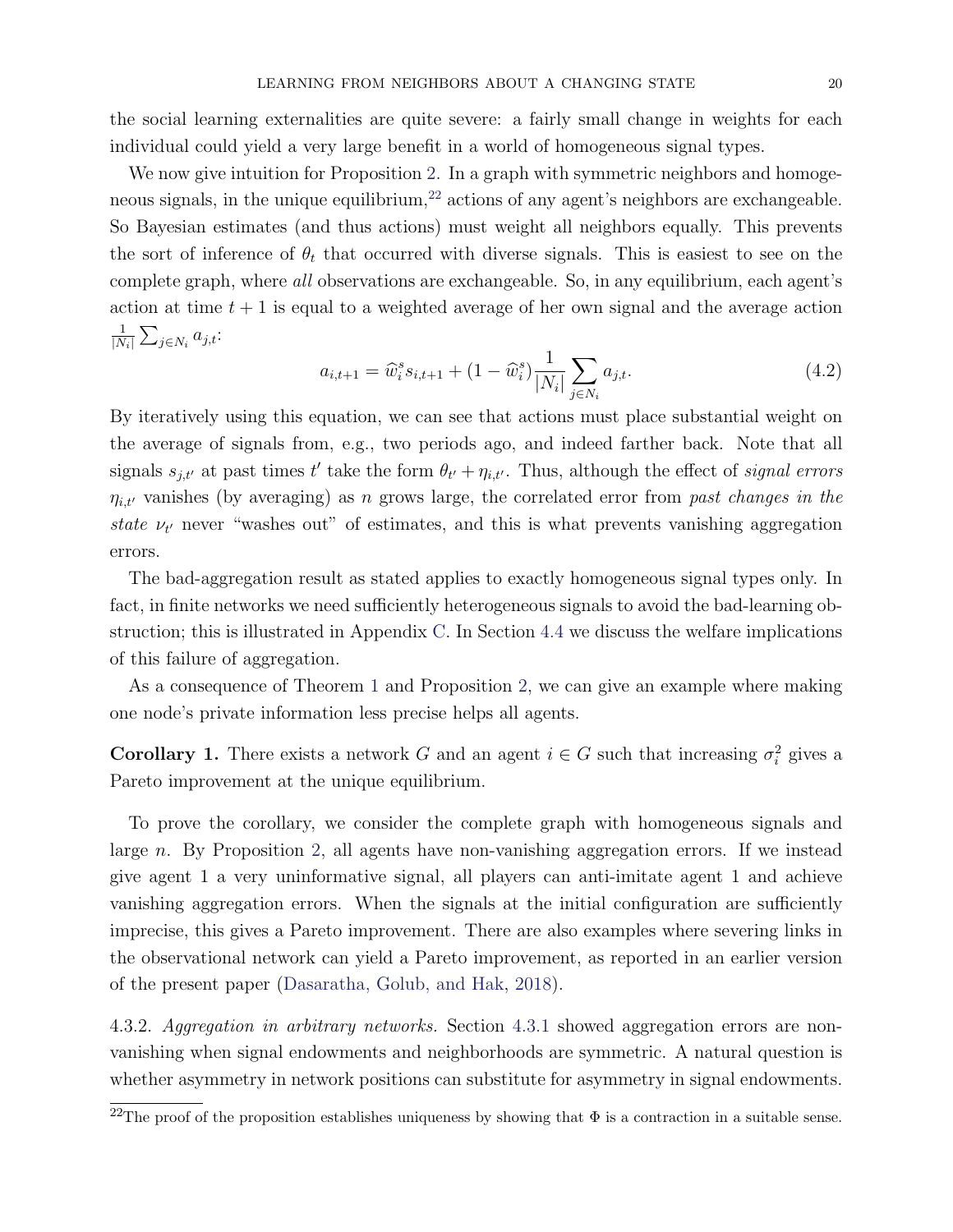In Section [4.2](#page-15-0) the key point was that different neighbors' actions were informative about different linear combinations of  $\theta_t$  and  $\theta_{t-1}$ , and this permitted filtering. Perhaps different network positions can achieve the same effect?

We thus move to *arbitrary* networks and show a weaker but much more general result. Consider any sequence of equilibria on any networks with symmetric signal endowments. Our result here is that no equilibrium achieves  $C/n$ -aggregation for almost all agents, no matter what  $C$  is. In particular, this implies that the rate of learning is slower than at the good-learning equilibrium with diversity of signal endowments from Theorem [1.](#page-16-1) Moreover, if degrees are bounded above by some  $\overline{d}$  growing at rate slower than n, we prove the stronger statement that no equilibrium achieves  $C/\overline{d}$ -aggregation for almost all agents.

<span id="page-21-0"></span>**Theorem 2.** Let  $C > 0$ . Let  $(G_n)_{n=1}^{\infty}$  be an arbitrary sequence of networks and suppose all private signals have variance  $\sigma^2$ . If all agents' in-degrees and out-degrees are bounded above by some  $\overline{d}(n) \to \infty$ , then in any sequence of equilibria,  $\widehat{\kappa}_i^2 > C/\overline{d}(n)$  for a non-vanishing fraction of agents i.

In addition to considering arbitrary networks, we allow the memory  $m$  to be arbitrary (yet finite). Because the assumptions are much weaker, we obtain a weaker conclusion than in Proposition [2.](#page-19-0) While Proposition [2](#page-19-0) shows that aggregation errors are non-vanishing, the theorem shows that aggregation errors cannot vanish quickly, but does not rule out aggregation errors vanishing more slowly.

The basic intuition is that to avoid putting substantial weight on  $\theta_{t-2}$ , an agent at time t must anti-imitate some neighbors. If all or almost all neighbors achieve  $C/n$ -aggregation for some C and have identical types of private signals, there is not much diversity among neighbors. So more and more anti-imitation is needed as  $n$  grows large in the sense that the total positive weight and total negative weight on neighbors both grow large. But then the contribution to the agent's variance from neighbors' private signal errors cannot vanish quickly.

We can combine Theorems [1](#page-16-1) and [2](#page-21-0) to compare the value of signal diversity and network diversity. With diversity of signal endowments, there exists  $C > 0$  such that asymptotically almost surely there is a good-learning equilibrium achieving the  $C/n$ -aggregation benchmark for all agents under the stochastic block model. With exchangeable signals, it is not possible to find equilibria so close to the benchmark for any sequence of networks.

Theorem [2](#page-21-0) shows that network heterogeneity cannot improve learning outcomes as much as signal heterogeneity. The formal results establish a gap between asymptotic rates of convergence (in contrast to the stronger bad-learning result for networks with symmetric neighbors). Section [8.1](#page-33-1) shows that in real-world (highly asymmetric) social networks, signal heterogeneity improves learning outcomes much more than choosing a very favorable network structure but homogeneous signals.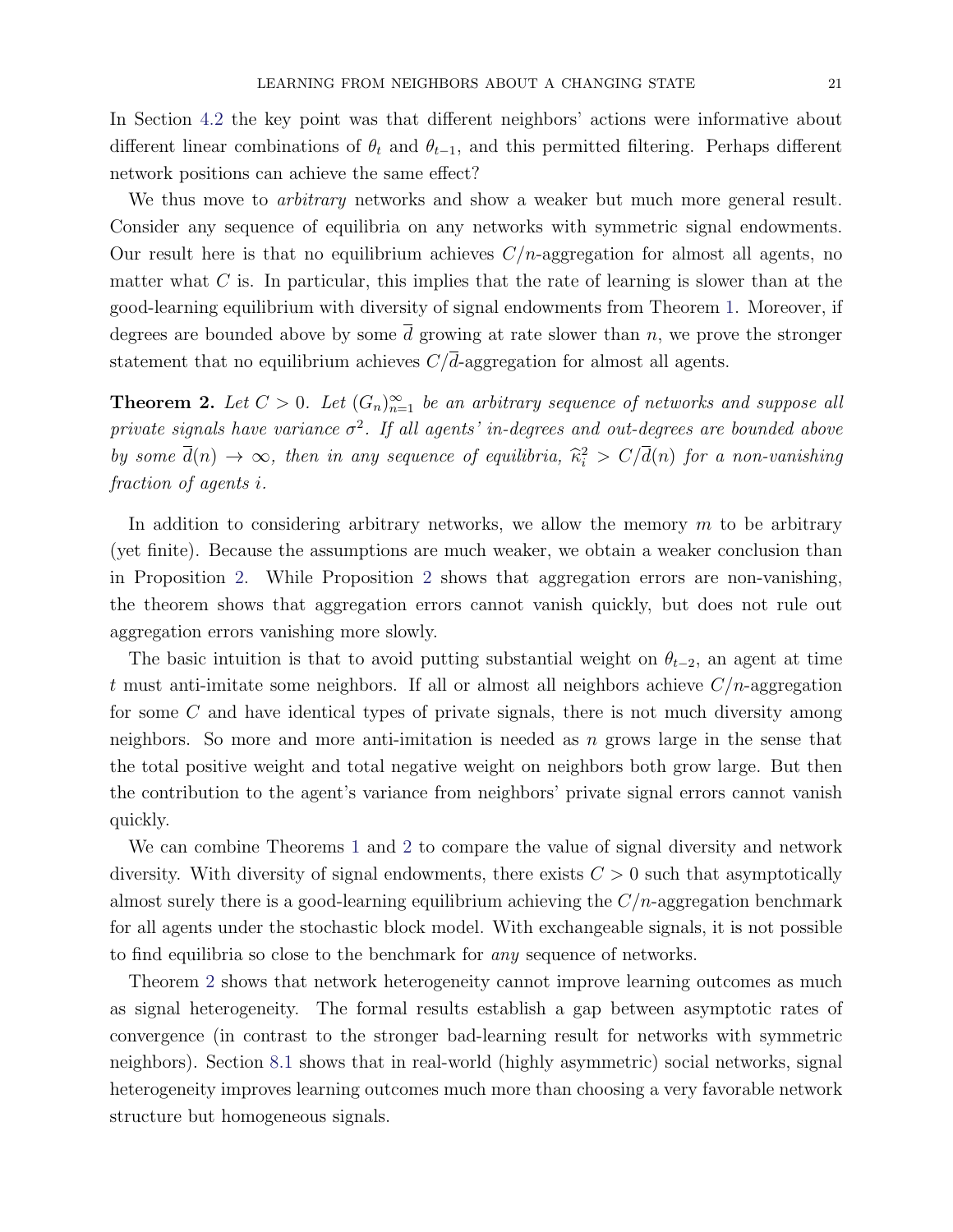<span id="page-22-0"></span>4.4. The welfare loss associated with homogeneity. The results derived so far in this section show that there is a qualitative difference in how well agents are able to infer recent states across the homogeneous and heterogeneous signal settings. How important is this difference for welfare? We illustrate next that the welfare loss associated with signal homogeneity can be arbitrarily severe.

To gain an intuition for this, note that with homogeneous signals, period-t actions are confounded by previous states. These confounds include  $\theta_{t-2}$ , which all  $t-1$  agents use in the same way (as illustrated in the example of the introduction). But the confounds also include  $\theta_{t-3}$ , which could not be filtered out by  $t-1$  agents, and so forth. The more weight agents place on social information (i.e., the more informative the past is), the more severe this confounding is. If the state is highly persistent and private signals are not very precise, then the confounds from periods even very long ago are substantial. The following corollary quantifies this effect.

<span id="page-22-4"></span>**Corollary 2.** Consider a complete graph with all signal variances equal to  $\sigma^2$ , and let  $m = 1$ . Then, in any symmetric strategy profile,

$$
Var(a_{i,t} - \theta_t) \ge \frac{(1 - \widehat{w}^s)^2}{1 - (1 - \widehat{w}^s)^2 \rho^2}.
$$

As  $\rho \to 1$  from below and  $\sigma^{-2} \to 0$  and, agent *i*'s action error in the unique equilibrium converges to infinity. Moreover, this convergence is uniform in  $n^{23}$  $n^{23}$  $n^{23}$ 

In contrast, recall that our main positive results show the  $C/n$ -aggregation benchmark would be achieved with signal heterogeneity. When this benchmark is achieved, each individual obtains a variance  $\text{Var}(a_{i,t} - \theta_t)$  that is at worst 1 if n is large enough.<sup>[24](#page-22-2)</sup> This bound on variance does not depend on  $\sigma^2$  or  $\rho$ . This implies welfare can be arbitrarily worse in environments with signal homogeneity compared to ones with heterogeneity. In particular, the corollary guarantees that we can choose  $(\sigma^{-2}, \rho)$  so that the error is arbitrarily large, uniformly in n. If we modify the signal distribution so that it is heterogeneous<sup>[25](#page-22-3)</sup> then error variance will be at most 1 for large enough  $n$ .

In large complete graphs with homogeneous signals, we can explicitly characterize the limit action variance (and therefore welfare). Let  $V^{\infty}$  denote the limit, as n grows large, of Var( $a_{i,t} - \theta_t$ ). Let Cov<sup>∞</sup> denote the limit covariance of any two agents' errors. By direct computation using equation [\(3.3\)](#page-10-3), these can be seen to be related by the following equations,

<span id="page-22-3"></span><sup>25</sup>For example, by making half the agents' signals strictly worse.

<span id="page-22-2"></span><span id="page-22-1"></span><sup>&</sup>lt;sup>23</sup>For any <u>v</u>, there are  $\rho < 1$  and  $\overline{\sigma}^{-2} > 0$  such that if  $\rho > \rho$  and  $\sigma^{-2} < \overline{\sigma}^{-2}$ , then  $\text{Var}(a_{i,t} - \theta_t) \geq \underline{v}$  for all n. <sup>24</sup>Note the agent can use the estimate of last period's state, which has an error of order  $C/n$ . If the agent simply guessed this estimate, then she would achieve  $\text{Var}(\theta_t - \theta_{t-1}) = 1$ , since the state innovation has variance 1. Combining this with her private signal does strictly better than this.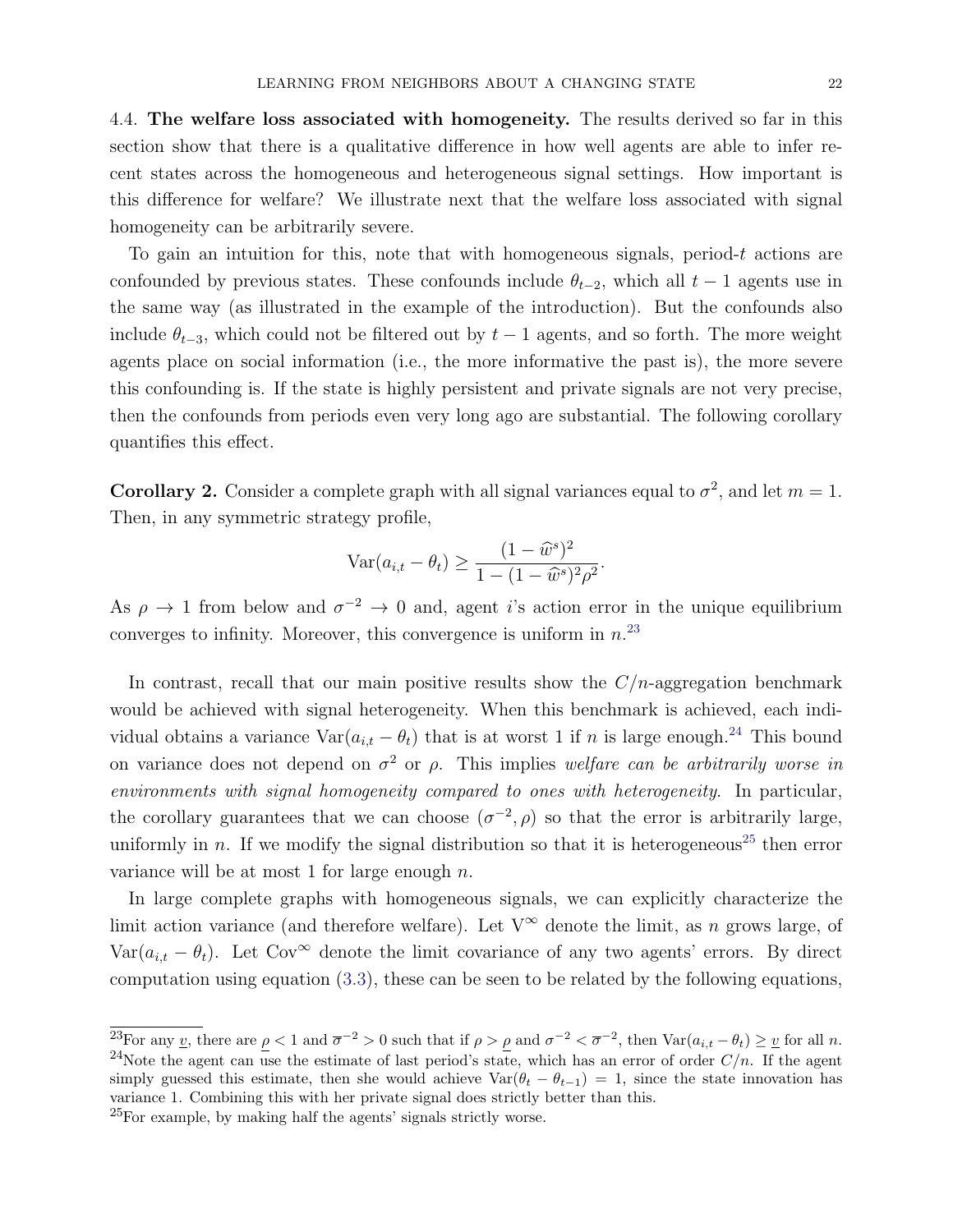which have a unique solution:

<span id="page-23-2"></span>
$$
V^{\infty} = \frac{1}{\sigma^{-2} + (\rho^2 \operatorname{Cov}^{\infty} + 1)^{-1}}, \qquad \operatorname{Cov}^{\infty} = \frac{(\rho^2 \operatorname{Cov}^{\infty} + 1)^{-1}}{[\sigma^{-2} + (\rho^2 \operatorname{Cov}^{\infty} + 1)^{-1}]^2}.
$$
(4.3)

These equations also let us extend Corollary [2](#page-22-4) beyond the complete graph. The variance and covariance in [\(4.3\)](#page-23-2) describe the limits of all variances and covariances in any graph with symmetric neighbors where degrees tend uniformly to infinity. Indeed, it can be deduced (as in the proof of Corollary [2\)](#page-22-4) that agents' actions are equal to an appropriately discounted sum of past  $\theta_{t-\ell}$ , up to error terms (arising from  $\eta_{i,t-\ell}$ ) that vanish asymptotically. As  $\sigma^{-2} \to 0$ and  $\rho \to 1$  from below, equations [\(4.3\)](#page-23-2) show that Cov<sup>∞</sup> and therefore also V<sup>∞</sup> diverge to infinity. This shows the welfare loss from homogeneity can also be arbitrarily severe in graphs with symmetric neighbors and large degrees.

#### 5. The importance of understanding correlations

<span id="page-23-0"></span>In the positive result on achieving the  $C/n$ -aggregation benchmark (Theorem [1\)](#page-16-1), a key aspect of the argument involved agents filtering out confounding information from their neighbors' estimates—i.e., responding in a sophisticated way to the correlation structure of those estimates. In this section, we demonstrate that this sort of behavior is essential for nearly perfect aggregation, and that more naively imitative heuristics yield outcomes far from the benchmark. Empirical studies have found evidence (depending on the setting and the subjects) consistent with both equilibrium behavior and naive inference in the presence of correlated observations (e.g., [Eyster, Rabin, and Weizsacker,](#page-35-8) [2015;](#page-35-8) [Dasaratha and He,](#page-35-9) [2019;](#page-35-9) [Enke and Zimmermann,](#page-35-10) [2019\)](#page-35-10).

We begin with a canonical model of agents who do not account for correlations among their neighbors' estimates conditional on the state, and show by example that naive agents achieve much worse learning than Bayesian agents, and thus have non-vanishing aggregation errors. We then formalize the idea that accounting for correlations in neighbors' actions is crucial to reaching the benchmark. This is done by demonstrating a general lack of asymptotic learning by agents who use imitative strategies, rather than filtering in a sophisticated way. Finally, we show that even in fixed, finite networks, any positive weights chosen by optimizing agents will be Pareto-dominated.

<span id="page-23-1"></span>5.1. Naive agents. In this part we introduce agents who misunderstand the distribution of the signals they are facing and who therefore do not update as Bayesians with a correct understanding of their environment. We consider a particular form of misspecification that simplifies solving for equilibria analytically:<sup>[26](#page-23-3)</sup>

<span id="page-23-3"></span> $^{26}$ There are a number of possible variants of our behavioral assumption, and it is straightforward to numerically study alternative specifications of behavior in our model [\(Alatas et al.,](#page-35-11) [2016](#page-35-11) consider one such variant).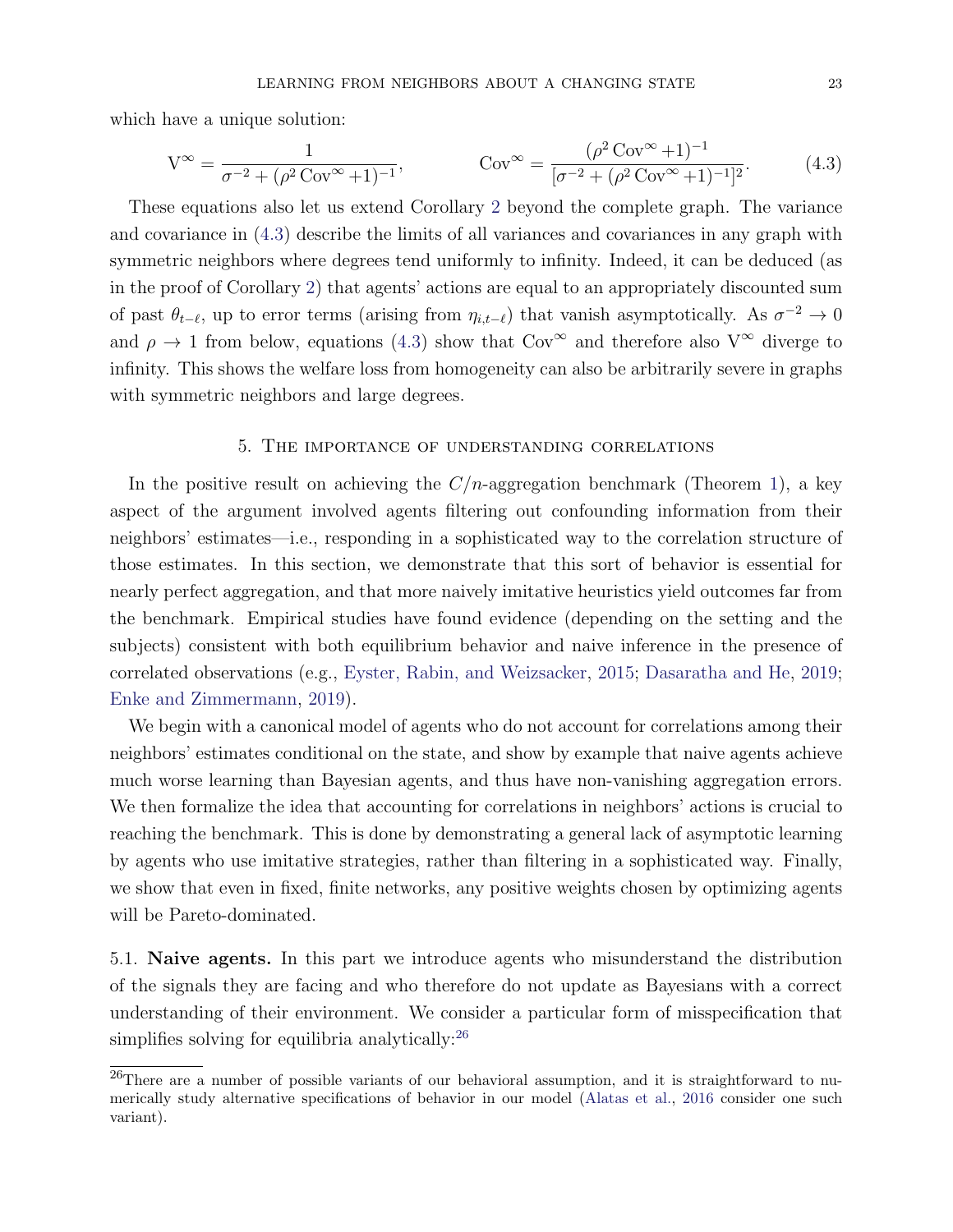<span id="page-24-0"></span>

FIGURE 5.1. Bayesian and naive learning on a complete graph and  $n = 600$  agents divided into two groups of equal size. The plot shows the aggregation error in group A as group B's private signal variance varies, fixing group A's private signal variance at  $\sigma_A^2 = 2$ .

Definition 5. We call an agent *naive* if she believes that all neighbors choose actions equal to their private signals and maximizes her expected utility given these incorrect beliefs.

Equivalently, a naive agent believes her neighbors all have empty neighborhoods. This is the analogue, in our model, of "best-response trailing naive inference" [\(Eyster and Rabin,](#page-35-1) [2010\)](#page-35-1). So naive agents understand that their neighbors' actions from the previous period are estimates of  $\theta_{t-1}$ . But they think each such estimate is independent given the state, and that the precision of the estimate is equal to the signal precision of the corresponding agent. They then play their expectation of the state given this misspecified theory of others' play.

In Figure [5.1,](#page-24-0) we compare Bayesian and naive learning outcomes. We consider a complete network with 600 agents and  $\alpha = 0.9$ . Half of agents have signal variance  $\sigma_A^2 = 2$ , while we vary the signal variance  $\sigma_B^2$  of the remaining agents. The figure shows the average social signal variance for the group of agents with private signal variance  $\sigma_A^2 = 2$ . The figure suggests that naive agents learn substantially worse than rational agents, whether signals are diverse or not. We prove this holds for general stochastic block models and provide formulas for variances under naive learning in Appendix [H.](#page-70-0)

5.2. More general learning rules: Understanding correlation is essential for good aggregation. We now show more generally that a sophisticated response to correlation is needed to achieve vanishing aggregation errors on any sequence of growing networks. To this end, we make the following definition:

**Definition 6.** The *steady state* associated with weights W and  $w^s$  is the (unique) covariance matrix  $V^*$  such that if actions have a variance-covariance matrix given by  $V_t = V^*$  and nextperiod actions are set using weights  $(W, w^s)$ , then  $V_{t+1} = V^*$  as well.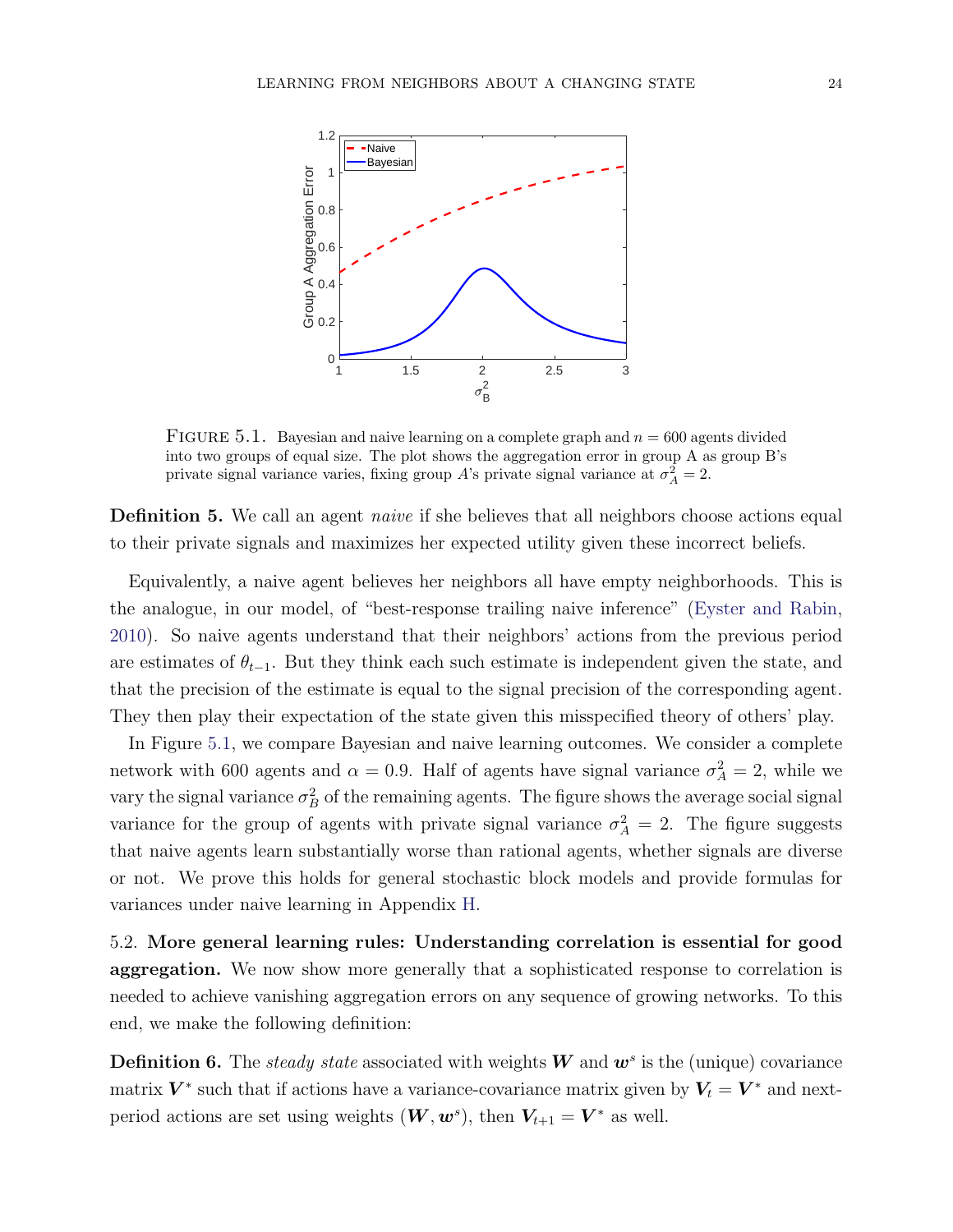In this definition of steady state, instead of best-responding to others' actual distributions of play, agents use exogenous weights  $W$  in all periods.

By a straightforward application of the contraction mapping theorem, if agents use any non-negative weights under which covariances remain bounded at all times, there is a unique steady state.

Consider a sequence of networks  $(G_n)_{n=1}^{\infty}$  with n agents in  $G_n$ .

<span id="page-25-0"></span>**Proposition 3.** Fix any sequence of steady states under non-negative weights on  $G_n$ . Suppose that all private signal variances are bounded below by  $\sigma^2 > 0$  and that all agents place weight at most  $\overline{w}$  < 1 on their private signals. Then there is an  $\varepsilon > 0$  such that, for all n, the  $\varepsilon$ -aggregation benchmark is not achieved by any agent i at steady state.

The essential idea is that at time  $t+1$  observed time-t actions all put weight on actions from period  $t-1$ , which causes  $\theta_{t-1}$  to have a (positive weight) contribution to all observed actions. Agents do not know  $\theta_{t-1}$  and, with positive weights, cannot take any linear combination that would recover it. Even with a very large number of observations, this confound prevents agents from learning yesterday's state precisely.

To see why the weights on private signals must be bounded away from one, note that an individual agent could learn well without adjusting for correlations by observing many autarkic agents who simply report their private signals. But in this case, all of these autarkic agents would have non-vanishing aggregation errors. If we did not impose a bound on private signal weights, learning would fail in a weaker sense: in that case, some agent must still fail to achieve the  $\varepsilon$ -aggregation benchmark for small enough  $\varepsilon$ .

On undirected networks, the proposition implies that aggregation errors do not vanish under naive inference or under various other specifications of non-Bayesian inference. Moreover, the same argument shows that in any sequence of Bayesian equilibria on undirected networks where all agents use positive weights, no agent can learn well.

5.3. Without anti-imitation, outcomes are Pareto-inefficient. The previous section argued that anti-imitation is critical to achieving vanishing aggregation errors. We now show that even in small networks, where that benchmark is not relevant, any equilibrium without anti-imitation is Pareto-inefficient relative to another steady state. This result complements our asymptotic analysis by showing a different sense (relevant for small networks) in which anti-imitation is necessary to make the best use of information.

<span id="page-25-1"></span>**Proposition 4.** Suppose the network G is strongly connected and some agent has more than one neighbor. Given any naive equilibrium or any Bayesian equilibrium where all weights are positive, the action variances at that equilibrium are Pareto-dominated by action variances at another steady state.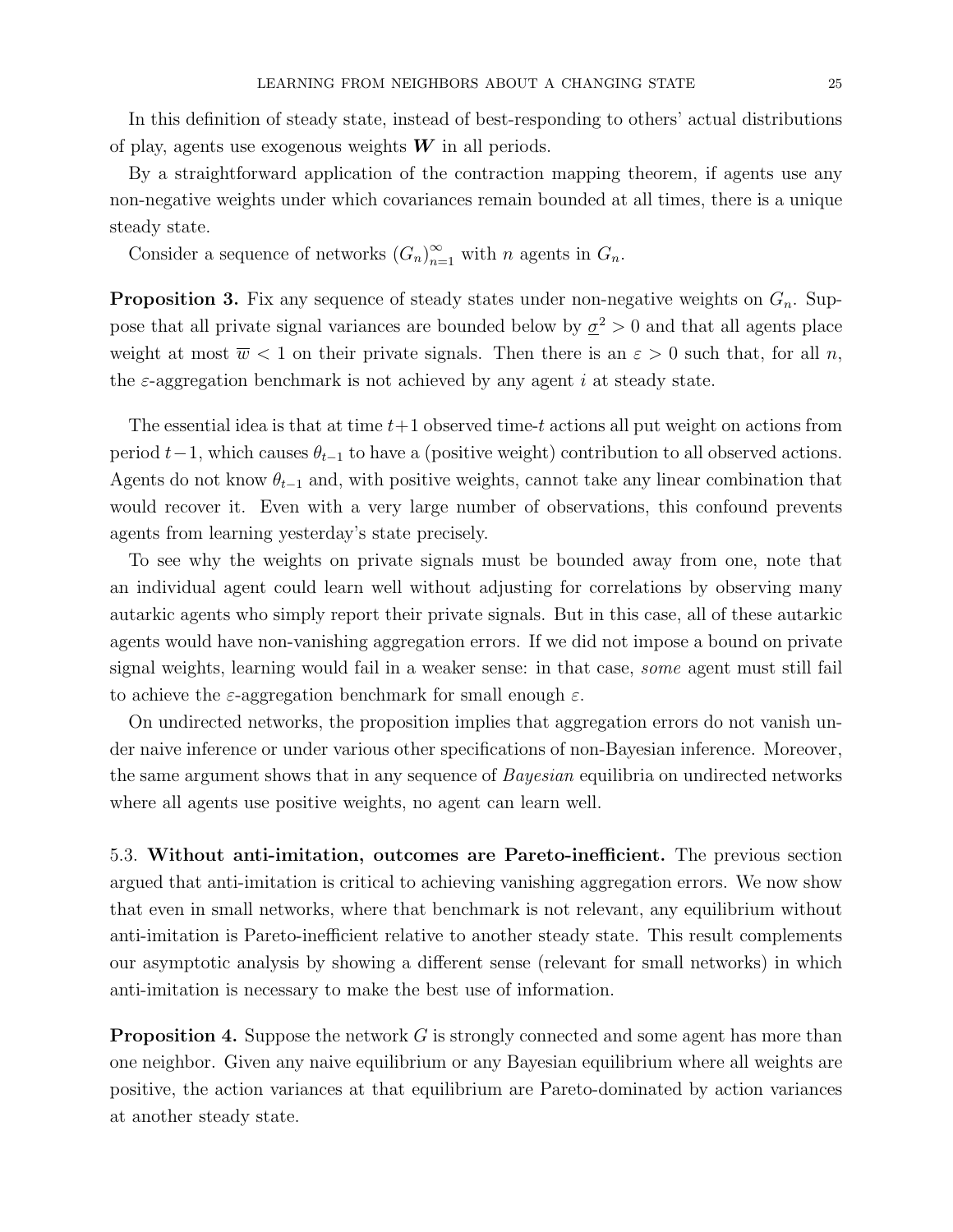The basic argument behind Proposition [4](#page-25-1) is that if agents place marginally more weight on their private signals, this introduces more independent information that eventually benefits everyone. In a review of sequential learning experiments, Weizsäcker [\(2010\)](#page-37-3) finds that subjects weight their private signals more heavily than is optimal (given the empirical behavior of others they observe). Proposition [4](#page-25-1) implies that in our environment with optimizing agents, it is actually welfare-improving for individuals to "overweight" their own information relative to best-response behavior.

The condition on equilibrium weights says that no agent anti-imitates any of her neighbors. This assumption makes the analysis tractable, but we believe the basic force also works in finite networks with some anti-imitation. In the proof in Appendix [F,](#page-56-0) we state and prove a more general result where weights are non-negative but need not all arise from Bayesian or naive updating.

**Proof sketch.** The idea of the proof of the rational case is to begin at the steady state and then marginally shift the rational agent's weights toward her private signal. By the envelope theorem, this means agents' actions are less correlated but not significantly worse in the next period. We show that if all agents continue using these new weights, the decreased correlation eventually benefits everyone. In the last step, we use the absence of anti-imitation, which implies that the updating function associated with agents using fixed (as opposed to bestresponse) weights is monotonic in terms of the variances of guesses. To first order, some covariances decrease while others do not change after one period under the new weights. Monotonicity of the updating function and strong connectedness imply that eventually all agents' variances decrease.

The proof in the naive case is simpler. Here a naive agent is overconfident about the quality of her social information, so she would benefit from shifting some weight from her social information to her signal. This deviation also reduces her correlation with other agents, so it is Pareto-improving.

## 6. Social influence

<span id="page-26-0"></span>It is often of interest how influential agents are in terms of affecting aggregate behavior and how this depends on the environment. For example, these issues are a focus of studies including [DeMarzo, Vayanos, and Zweibel](#page-35-2) [\(2003\)](#page-35-2) and [Golub and Jackson](#page-36-3) [\(2010\)](#page-36-3) in the DeGroot model with an unchanging state. In this section, we define a suitable analogue of social influence for our dynamic environment. We then study how an agent's influence depends on her signal precision and degree. We find that, relative to benchmark results from the DeGroot model, signal precisions are more important, while social connectedness plays a similar role in both models.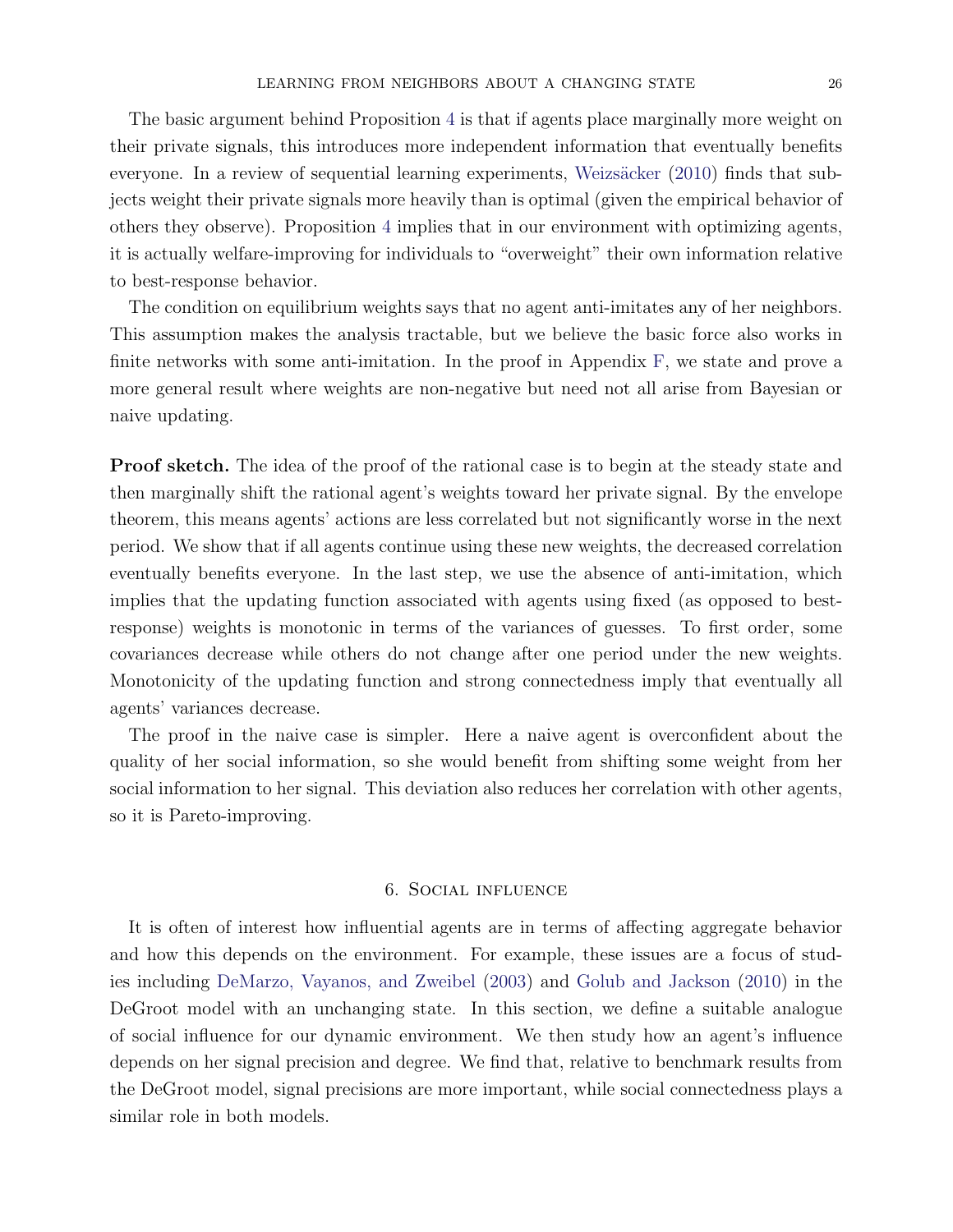6.1. Defining social influence. We define the *total influence* of node  $i$  in a stationary equilibrium to be the total weight that all actions place on the private signal of agent  $(i, t)$ . The total influence measures the total increase in actions if  $s_{i,t}$  increases by 1 (due to an idiosyncratic shock, say).<sup>[27](#page-27-0)</sup> At equilibrium, the total influence of i is:

$$
\mathrm{TI}(i) = \sum_{j \in N} \sum_{k=0}^{\infty} (\rho \widehat{W})_{ji}^{k} \widehat{w}_{i}^{s}.
$$

This expression for total influence is a version of Katz-Bonacich centrality with respect to the matrix  $\widehat{W}$  of weights. The decay parameter is the persistence  $\rho$  of the of the AR(1) state process.

We define the *social influence* of i to be the total weight that all actions in future periods place on the private signal of agent  $(i, t)$ . At equilibrium, the social influence of i is:

$$
\mathrm{SI}(i) = \sum_{j \in N} \sum_{k=1}^{\infty} (\rho \widehat{W})_{ji}^{k} \widehat{w}_{i}^{s} = \mathrm{TI}(i) - \widehat{w}_{i}^{s}.
$$

The social influence measures the influence of an agent at node i on other agents. Social influence and total influence differ only by the weight  $(i, t)$  places on her own current signal, because an agent's signal realization does not affect others' actions in the same period. Note that agent *i*'s social influence depends on the weight  $\hat{w}_i^s$  she places on her own signal as well as the weights agents place on each others' actions.

The next result, which follows from Proposition [1](#page-11-0) on equilibrium existence, shows that the summation that defines social influence is guaranteed to converge at equilibrium, which makes social influence (and similarly total influence) well-defined.[28](#page-27-1)

**Proposition 5.** The social influence  $SI(i)$  is well-defined at any equilibrium and is equal to  $[\mathbf{1}'(I - \rho \hat{W})^{-1} - \mathbf{1}']_i \widehat{w}_i^s.$ 

We show this as follows: if social influence did not converge, some agents would have actions with very large variances (because their actions would depend sensitively on small idiosyncratic shocks). But then these agents would have simple deviations that would improve their accuracy, such as following their private signals. So this could not happen in equilibrium.

In general, social influence can be negative: an agent's net effect on others can be in the opposite direction of her signal.

6.2. Which agents are influential? We now ask how the social influence  $SI(i)$  of an agent depends on her signal precision and degree. To facilitate the most direct comparison with

<span id="page-27-0"></span> $27$ Note that in a stationary equilibrium, this depends on the node and not the time, so we speak interchangeably of the influence of a node and that of an agent at this node.

<span id="page-27-1"></span><sup>&</sup>lt;sup>28</sup>Since  $\widehat{W}$  can contain both positive and negative numbers, some of them potentially quite large, it is not immediately obvious that the summation converges.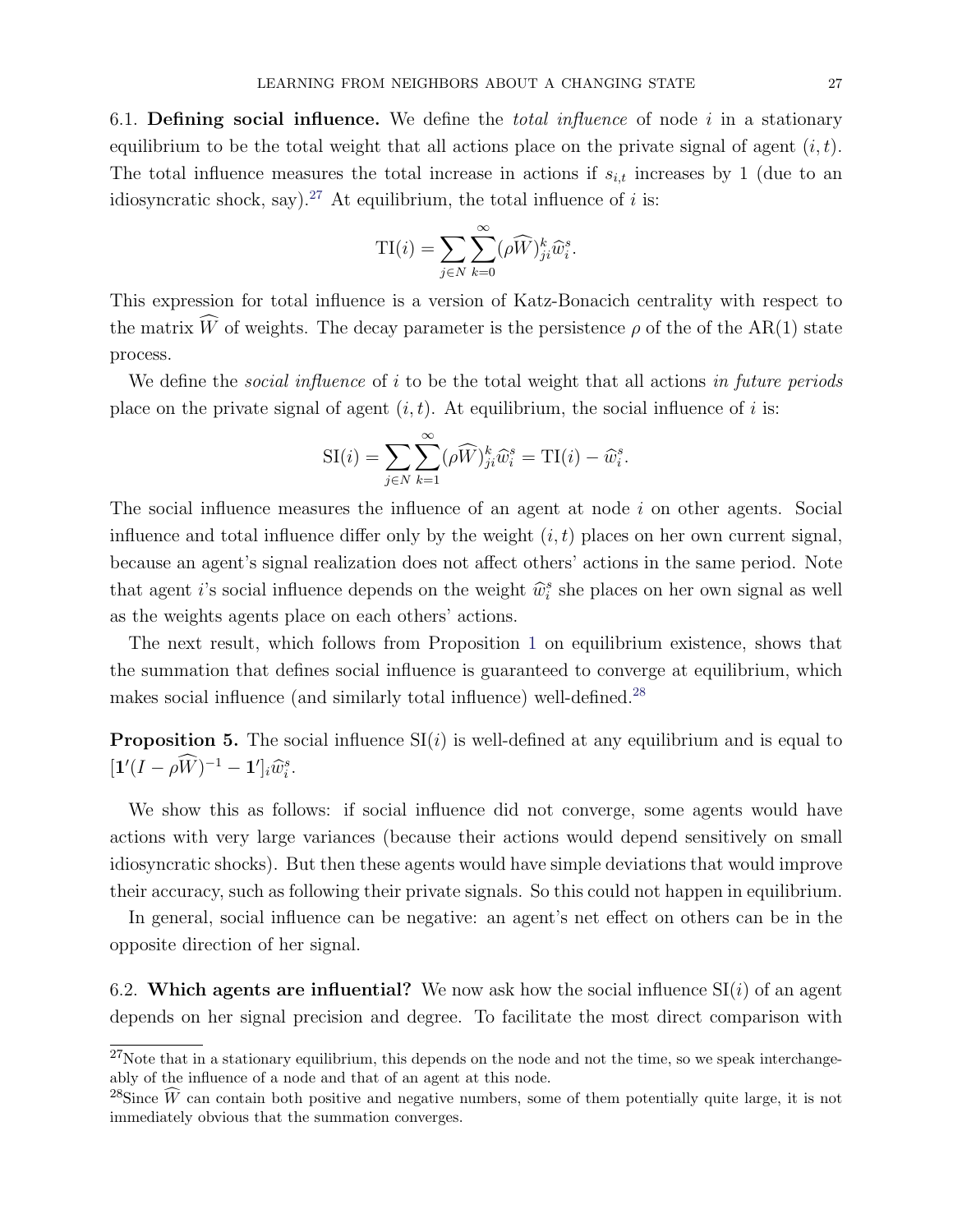standard results in models with a fixed state, such as [DeMarzo, Vayanos, and Zweibel](#page-35-2) [\(2003\)](#page-35-2), we focus on cases where social influences are positive.

To examine the effect of signal precision on social influence, we first study complete networks with  $n \geq 2$  agents and two private signal variances: half the agents have more precise signals, and the other half have less precise signals. We call the two groups' signal variances  $\sigma_A^2$  and  $\sigma_B^2$  and the corresponding agents' social influences SI(A) and SI(B). We show that the ratio between the two groups' social influences in equilibrium is larger than the ratio between their signal precisions (whenever the imprecise group has positive social influence).

**Proposition 6.** On a complete network with  $m = 1$  and signal variances  $\sigma_A^2 < \sigma_B^2$ , in the unique equilibrium it holds that

$$
\frac{\operatorname{SI}(A)}{\operatorname{SI}(B)} > \frac{\sigma_A^{-2}}{\sigma_B^{-2}}
$$

whenever  $SI(B) > 0$ .

The proposition says that increasing a group's precision increases their influence more than proportionately. As we have seen in our main results, if the precision difference is large enough, then it is optimal to place zero or negative weight on the less precise group. The result says that even before this happens, imprecision hurts a group's influence considerably—and, as we will discuss below, more than in benchmark models of social influence.

The proposition assumes the network is complete, but numerical evidence suggests that on other networks, too, agents with more precise signals tend to be much more influential. We simulate a configuration model with  $n = 40$  nodes, each with degree  $d = 5.^{29}$  $d = 5.^{29}$  $d = 5.^{29}$  Nodes are randomly assigned to a precise signal with variance  $\sigma_A^2$  or an imprecise signal with variance  $\sigma_B^2$  (with equal probability).

We are interested in the ratio  $\operatorname{SI}(A)/\operatorname{SI}(B)$  in this more complicated environment. If social influence were approximately proportional to precision, then  $SI(A)/SI(B)$  would be approximately  $\sigma_A^{-2}$  $\frac{-2}{A}/\sigma_B^{-2}$ . To assess by how much the better information of the precise group exceeds this benchmark, we will look at the ratio

$$
R_{\sigma} = \frac{\operatorname{SI}(A)/\operatorname{SI}(B)}{\sigma_A^{-2}/\sigma_B^{-2}}.
$$

Table [1](#page-29-0) reports this ratio over 100 runs of the simulation model for various pairs of  $\sigma_A^2$  and  $\sigma_B^2$  each in the interval [0.5, 5]. The entries of the table would be equal to one if influence is proportional to precision. Instead, all off-diagonal entries are greater than one (or negative), meaning social influence depends more (and often much more) on signal precision than in the proportional benchmark.

<span id="page-28-0"></span><sup>&</sup>lt;sup>29</sup>This model works by creating n nodes, each with d "stubs" sticking out of it, and then performing a random matching of the stubs to create a graph. See [Jackson](#page-36-9) [\(2010\)](#page-36-9), Section 4.5.10, for details.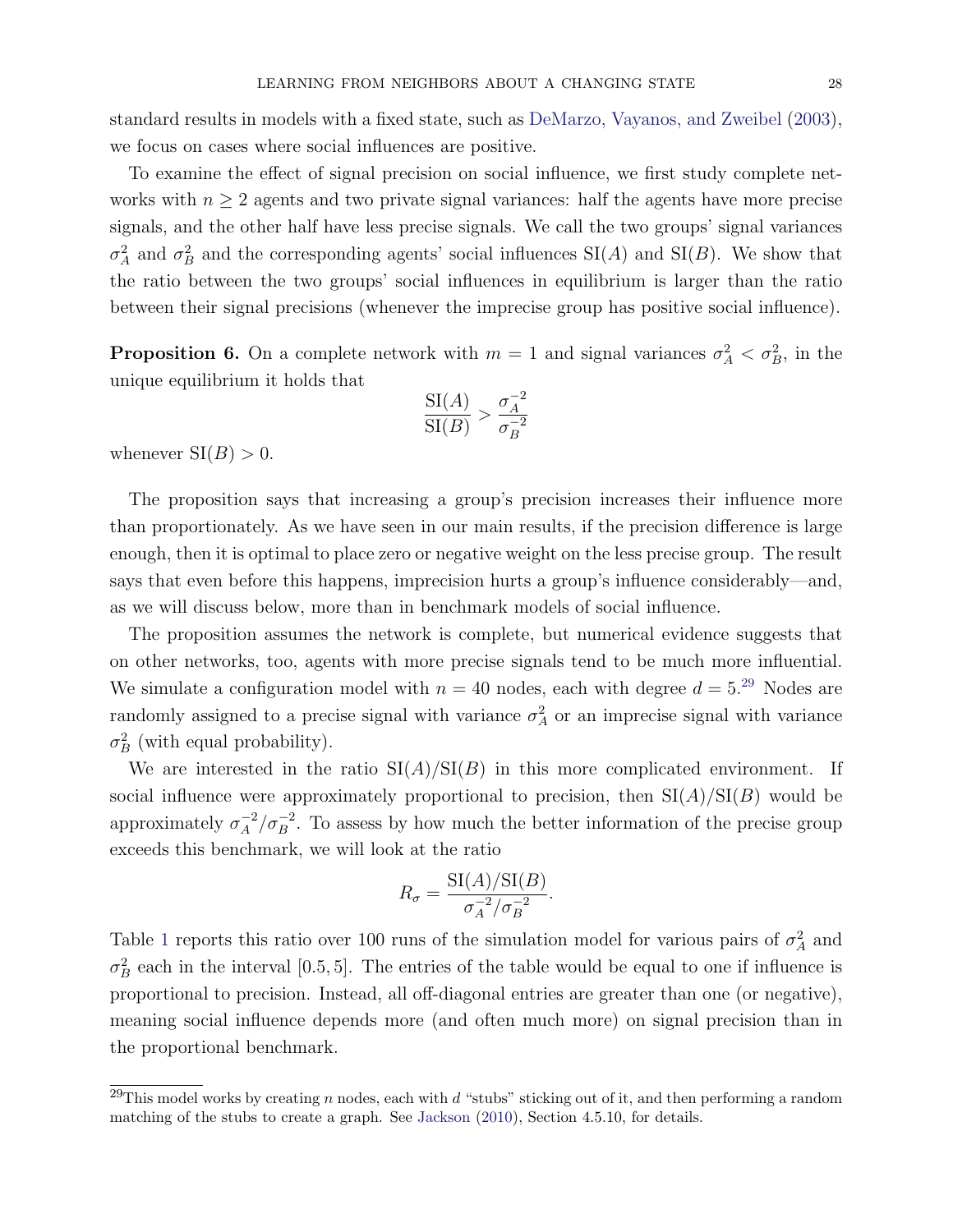<span id="page-29-0"></span>

|              |                |     |      |         |                | $\sigma_B^2$ |          |          |          |          |          |
|--------------|----------------|-----|------|---------|----------------|--------------|----------|----------|----------|----------|----------|
|              | Precision      | 0.5 |      | $1.5\,$ | $\mathfrak{D}$ | 2.5          | 3        | 3.5      |          | 4.5      | 5        |
| $\sigma_A^2$ | 0.5            |     | 2.14 | 4.53    | 9.06           | 168.09       | $-29.69$ | $-15.54$ | $-8.22$  | $-7.41$  | $-6.19$  |
|              | п              |     |      | 1.80    | 3.15           | 5.62         | 9.95     | 26.35    | $-29.89$ | $-15.23$ | $-13.67$ |
|              | 1.5            |     |      |         | 1.64           | 2.56         | 3.80     | 6.27     | 10.64    | 44.97    | $-31.32$ |
|              | $\overline{2}$ |     |      |         |                | 1.51         | 2.22     | 3.13     | 4.35     | 7.05     | 11.34    |
|              | 2.5            |     |      |         |                |              | 1.43     | 2.04     | 2.69     | 3.88     | 5.50     |
|              | 3              |     |      |         |                |              |          | 1.38     | 1.86     | 2.46     | 3.35     |
|              | 3.5            |     |      |         |                |              |          |          | 1.34     | 1.74     | 2.27     |
|              | 4              |     |      |         |                |              |          |          |          | 1.30     | 1.67     |
|              | 4.5            |     |      |         |                |              |          |          |          |          | 1.28     |
|              | 5              |     |      |         |                |              |          |          |          |          |          |

TABLE 1. The table shows how far influence ratios are from a benchmark of being proportional to precision. We use a configuration model with a regular network and heterogeneous signal variances; there are  $n = 40$  agents and the degree is  $d = 5$ . Agents are randomly assigned to signal variances  $\sigma_A^2$  or  $\sigma_B^2$ . Each entry is computed from 100 runs with persistence  $\rho = 0.9$ . Each table entry reports the ratio  $R_{\sigma} = \frac{SI(A)/SI(B)}{\sigma^{-2}/\sigma^{-2}}$  $\frac{\sigma_A^{-2}}{\sigma_A^{-2}/\sigma_B^{-2}}$  for the precision parameters corresponding to that entry.

<span id="page-29-1"></span>

|       |                |                |      |      | $d_B$ |      |      |      |      |      |
|-------|----------------|----------------|------|------|-------|------|------|------|------|------|
|       | Degree         | $\overline{2}$ | 3    | 4    | 5     | 6    |      | 8    | 9    | 10   |
| $d_A$ |                | 1.11           | 1.02 | 0.96 | 0.94  | 0.92 | 0.96 | 1.00 | 1.03 | 1.09 |
|       | $\overline{2}$ |                | 1.02 | 1.01 | 0.98  | 0.96 | 0.92 | 0.93 | 0.91 | 0.95 |
|       | 3              |                |      | 1.01 | 1.01  | 1.01 | 0.98 | 0.96 | 0.94 | 0.93 |
|       | 4              |                |      |      | 1.01  | 1.01 | 1.00 | 0.99 | 0.98 | 0.96 |
|       | 5              |                |      |      |       | 1.01 | 1.01 | 1.02 | 1.01 | 1.00 |
|       | 6              |                |      |      |       | Ŧ.   | 1.01 | 1.01 | 1.01 | 1.01 |
|       | ⇁              |                |      |      |       |      |      | 1.01 | 1.01 | 1.02 |
|       | 8              |                |      |      |       |      |      | 1    | 1.01 | 1.01 |
|       | 9              |                |      |      |       |      |      |      | л.   | 1.01 |
|       | 10             |                |      |      |       |      |      |      |      |      |

TABLE 2. The table shows how far influence ratios are from a benchmark of being proportional to degree. We use a configuration model with two possible degrees on  $n = 40$ agents with homogeneous signal variance  $\sigma^2 = 2$ . Agents are randomly assigned to degrees  $d_A$  or  $d_B$ . Each entry is computed from 100 runs with persistence  $\rho = 0.9$ . Each table entry reports the ratio  $R_d = \frac{SI(A)/SI(B)}{d_A/d_B}$  $\frac{A}{d_A/d_B}$  for the degree parameters corresponding to that entry.

Having examined how influence depends on precisions, we turn to how it depends on degrees. We again use a configuration model, which allows us to fix any degree distribution, but generate the graphs uniformly conditional on the degrees. We will find that social influence depends less on degree than on precision. We simulate a configuration model with  $n = 40$ nodes, each randomly assigned degrees  $d_A$  or  $d_B$  (with equal probability of each) and with  $\sigma^2 = 2$  $\sigma^2 = 2$  $\sigma^2 = 2$  for all agents. Table 2 reports the ratio

$$
R_d = \frac{\operatorname{SI}(A)/\operatorname{SI}(B)}{d_A/d_B}.
$$

over 100 runs of the simulation model for degrees between 1 and 10. Again, the entries would be equal to one if social influence were proportional to degree. Social influence is indeed approximately proportional to degree: the entries in the table range between 0.91 and 1.11.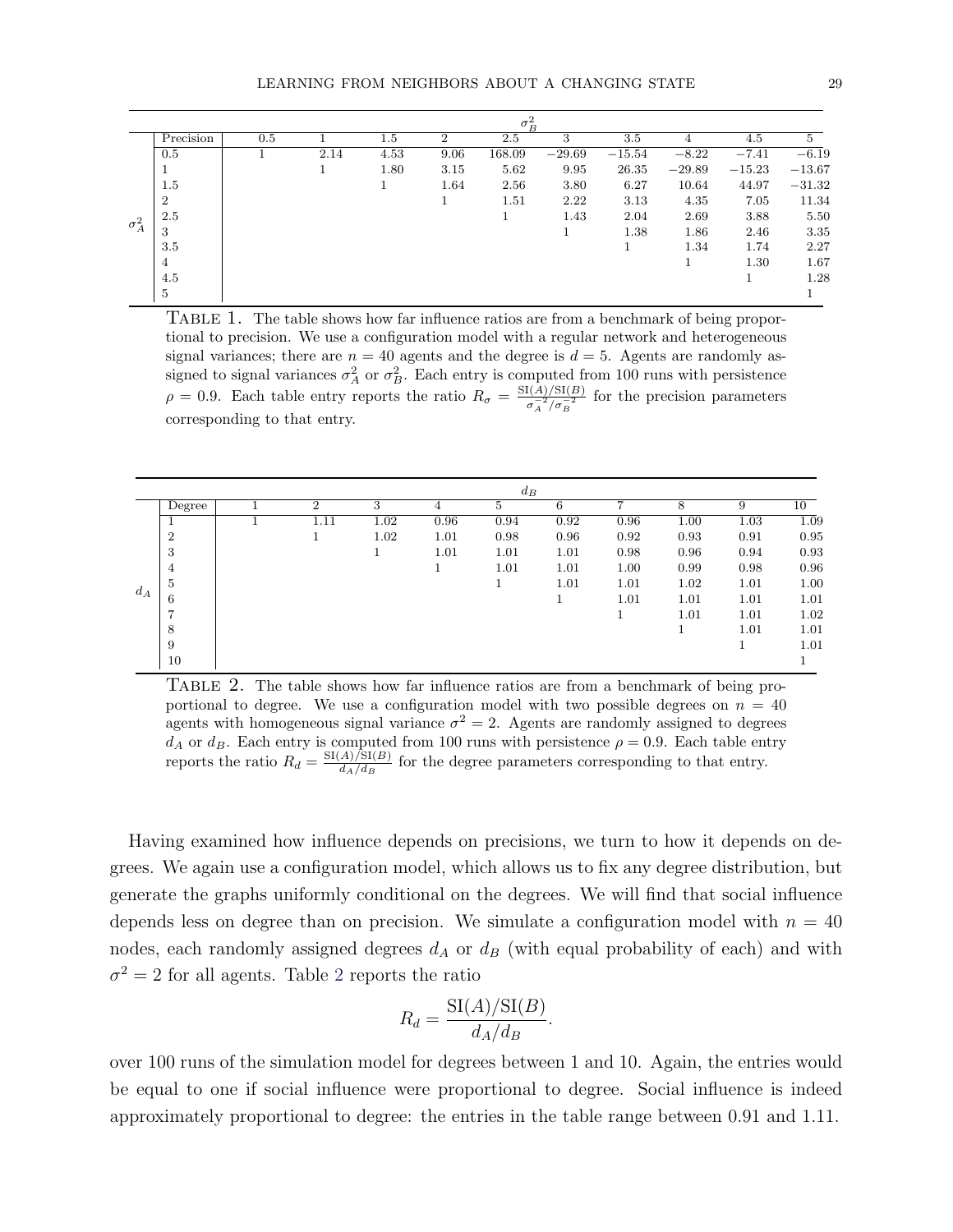<span id="page-30-0"></span>

FIGURE 6.1. Level curves for average social influence of agents in a configuration model with 5,000 networks with  $n = 40$  agents in each and persistence  $\rho = 0.9$ . Degrees are chosen uniformly from  $\{1, 2, \ldots, 7\}$  and private signal variances are chosen uniformly from  $\{0.5, 1, \ldots, 3.5\}$ . The figure shows level curves for average social influence (drawn via cubic interpolation) on a log-log plot.

<span id="page-30-1"></span>Remark 1. A simple intuition explains why social influence depends more on private information than network position. Increasing an agent's private signal precision and her degree both (tend to) make her action more accurate. Increasing private signal precision also implies the agent places more weight on her private information, which is recent and independent of other agents' actions. This provides more reason for others to place weight on her actions, amplifying the effect of the increased accuracy. In contrast, increasing degree tends to make an agent place more weight on her social information, which is older and more correlated with others. This countervails the effect of increased accuracy, making the agent a less appealing source for others.

The exercises so far varied only one of signal precision or degree, and we now explore how social influence depends on precision and degree jointly. To do so, we compute equilibrium social influences on 5,000 networks with  $n = 40$  agents in each. Each agent is randomly assigned a degree chosen uniformly from  $\{1, 2, \ldots, 7\}$  and a private signal variance chosen uniformly and independently from  $\{0.5, 1, \ldots, 3.5\}$ . Networks are then drawn via the configuration model. Figure [6.1](#page-30-0) plots the level curves for average social influence. The steepness of the level curves shows that social influence again depends more on signal variance than degree, especially when signals are less precise.

6.3. Comparison with a DeGroot benchmark. The results above are interesting to compare with what we might expect in canonical network models with a fixed state. A standard benchmark in the networks literature to express influence as a function of network position is the DeGroot model.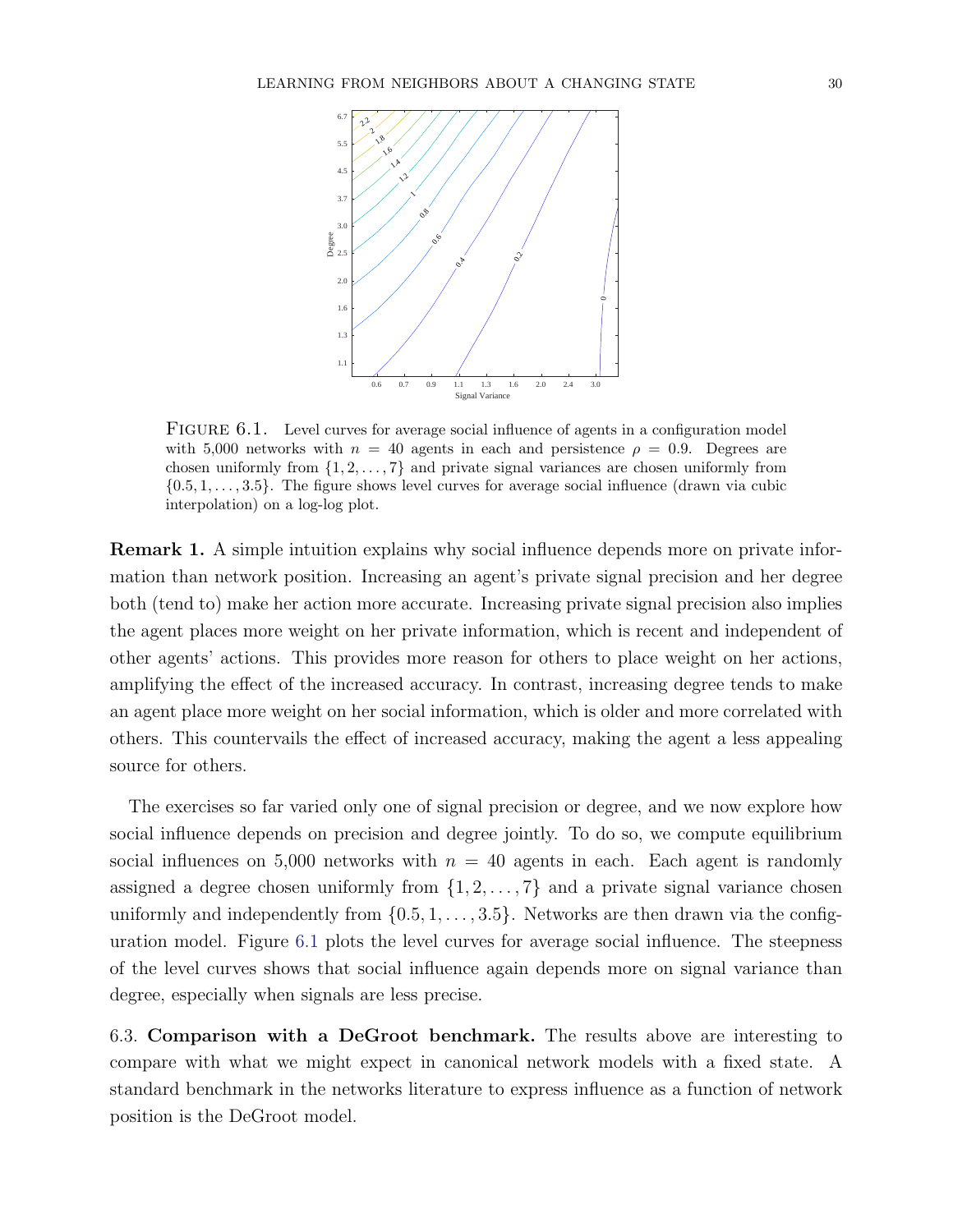To allow us to also consider the effect of signal precision, we consider a fixed-state setting studied by [DeMarzo, Vayanos, and Zweibel](#page-35-2) [\(2003\)](#page-35-2) as a foundation for DeGroot updating, where weights depend on precisions. Agents start with an improper prior, receive independent normal private signals  $s_i$  about the state once, and then each takes an action  $a_{i,0}$  equal to her expectation of  $\theta$ . After this, agents observe their neighbors' actions and take actions  $a_{i,1}$ , which are Bayesian expectations of the state  $\theta$  given their observations. In all subsequent periods  $t > 1$ , agents observe their neighbors' actions  $a_{j,t-1}$  and take actions  $a_{i,t}$  as if  $a_{j,t-1}$ has the same distribution as  $j$ 's private signal (i.e., they naively repeat their optimal strategy from the first period).

One natural measure of social influence is the influence of  $s_i$  on the long-run consensus beliefs  $\lim_{t\to\infty} a_{j,t}$ . In an undirected, connected, and aperiodic network, this limit exists and the influence of agent i is proportional to her private signal precision  $\sigma_i^{-2}$  $i^{-2}$  and to her degree  $d_i$ . Compared to this benchmark, social influence in our changing-state model is more sensitive to signal precision (in the complete graph and in our simulations for configuration models). On the other hand, the impact of degree on social influence is very similar to the DeGroot benchmark—approximately proportional to degree. That is, influence depends more on an agent's private information while the dependence on network position is remarkably similar. The difference between the benchmark and our model is explained in Remark [1.](#page-30-1)

# 7. Related literature

<span id="page-31-0"></span>Whether decentralized communication can facilitate efficient adaptation to a changing world is a fundamental question in economic theory, related to questions raised by [Hayek](#page-36-10)  $(1945)^{30}$  $(1945)^{30}$  $(1945)^{30}$  $(1945)^{30}$  and of primary interest in some applied problems, e.g., in real business cycle models with consumers and firms learning about evolving states. $31$  Nevertheless, there is relatively little modeling of Bayesian learning of dynamic states in the large literature on social learning and information aggregation in networks, whose most relevant papers we now review.<sup>[32](#page-31-3)</sup>

Play in the stationary linear equilibria of our model closely resembles behavior in the [DeGroot](#page-35-5) [\(1974\)](#page-35-5) model, where agents update by linearly aggregating network neighbors' past estimates, with constant weights on neighbors over time. [DeMarzo, Vayanos, and Zweibel](#page-35-2)

<span id="page-31-1"></span><sup>&</sup>lt;sup>30</sup>"If ... the economic problem of society is mainly one of rapid adaptation to changes in the particular circumstances of time and place . . . there still remains the problem of communicating to [each individual] such further information as he needs." Hayek's main concern was aggregation of information through markets, but the same questions apply more generally.

<span id="page-31-2"></span><sup>&</sup>lt;sup>31</sup>See [Angeletos and La'O](#page-35-12) [\(2010\)](#page-35-12) for a survey of related models that are used to study real business cycles. More recent developments include [Angeletos and Lian](#page-35-13) [\(2018\)](#page-35-13) and [Molavi](#page-36-11) [\(2019\)](#page-36-11), with the latter allowing a form of misspecification.

<span id="page-31-3"></span> $32$ For more complete surveys of different parts of this literature, see, among others, [Acemoglu and Ozdaglar](#page-35-14) [\(2011\)](#page-35-14), [Golub and Sadler](#page-36-12) [\(2016\)](#page-36-12), and [Mossel and Tamuz](#page-36-13) [\(2017\)](#page-36-13). See [Moscarini, Ottaviani, and Smith](#page-36-14) [\(1998\)](#page-36-14) for an early model in a binary-action environment, where it is shown that a changing state can break information cascades.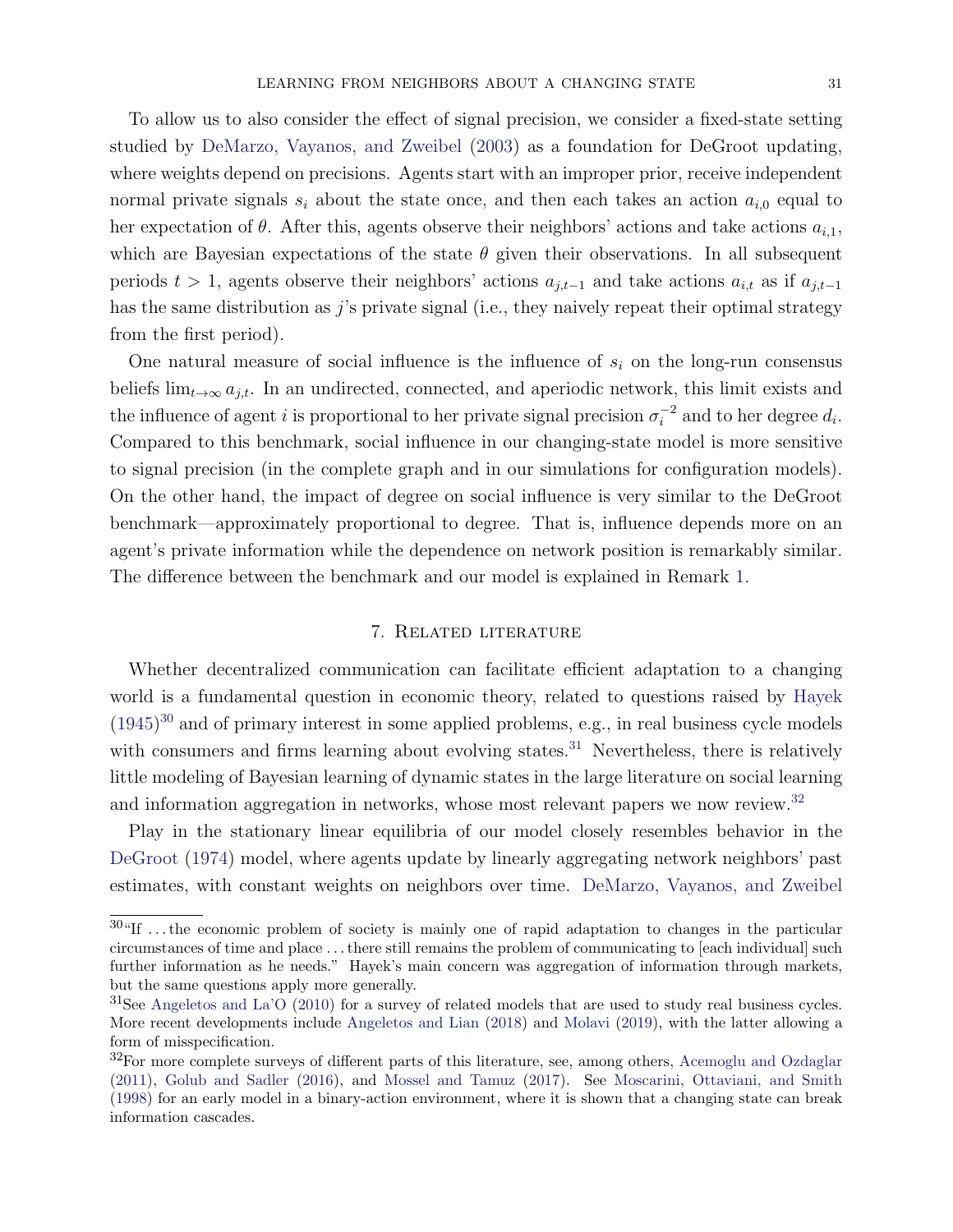[\(2003\)](#page-35-2), in a Gaussian environment with an unchanging state, derive DeGroot learning as the Bayesian behavior in the first round of communication, and use that as a foundation for a DeGroot rule as a boundedly-rational heuristic. [Molavi, Tahbaz-Salehi, and Jadbabaie](#page-36-1) [\(2018\)](#page-36-1) have offered new bounded-rationality foundations for the DeGroot rule. Our different environment offers a different foundation for averaging rules with constant weights, as a stationary equilibrium of a stationary environment.<sup>[33](#page-32-0)</sup> Though the updating rule resembles those derived in fixed-state environments, we have stressed that the learning implications are quite different.

Several recent papers in computer science and engineering study dynamic environments similar to ours. [Shahrampour, Rakhlin, and Jadbabaie](#page-37-4) [\(2013\)](#page-37-4) study an exogenous-weights version, interpreted as a set of Kalman filters under the control of a planner. They bound measures of welfare in terms of the persistence of the state process  $(\rho)$  and network invariants, such as the spectral gap. [Frongillo, Schoenebeck, and Tamuz](#page-36-15) [\(2011\)](#page-36-15) study a  $\rho = 1$  model of the state. They characterize the steady-state distribution of behavior for any weights, and calculate equilibrium weights on a complete network, which they show are inefficient. Our Proposition [4](#page-25-1) documents a related inefficiency, while the quality of equilibrium learning in large, incomplete networks and social influence in equilibrium are topics not considered in these papers. In economics, [Alatas, Banerjee, Chandrasekhar, Hanna, and Olken](#page-35-11) [\(2016\)](#page-35-11) perform an empirical exercise in a similar model with a quasi-Bayesian learning rule. Their estimation assumes agents ignore the correlation between social observations, similarly to our naive models.[34](#page-32-1) Our results show that the degree of rationality can be pivotal for the outcomes of such processes, and provides foundations for structural inference to test various behavioral assumptions.

Our results about when agents learn well are related to two phenomena that have played an important role in the social learning literature. A theme in the social learning literature is that heterogeneity—in agents' preferences or in whom they observe—can be helpful for learning. One manifestation of this is the phenomenon (typically in sequential social learning models with a fixed state) of *sacrificial lambs*: a fairly sparse set of agents who observe nobody can help everyone else learn well, because their actions are then informative only about their private signals, and unconfounded by an information cascade [\(Sgroi,](#page-36-16) [2002,](#page-36-16) [Arieli](#page-35-15) [and Mueller-Frank,](#page-35-15) [2019\)](#page-35-15). Heterogeneity in preferences can also serve a similar purpose: if preferences have full support, there is a positive probability that preference bias counteracts available social information, causing an agent to follow her private signal [\(Goeree, Palfrey,](#page-36-17) [and Rogers,](#page-36-17) [2006,](#page-36-17) [Lobel and Sadler,](#page-36-18) [2016\)](#page-36-18). A crucial difference is that our mechanism does

<span id="page-32-0"></span><sup>&</sup>lt;sup>33</sup>Indeed, agents behaving according to the DeGroot heuristic in other environments might have to do with their experiences in stationary environments where it is closer to optimal.

<span id="page-32-1"></span> $34$ The paper's focus is estimating parameters of social learning rules using data from Indonesian villages, where agents are trying to assess each other's wealth.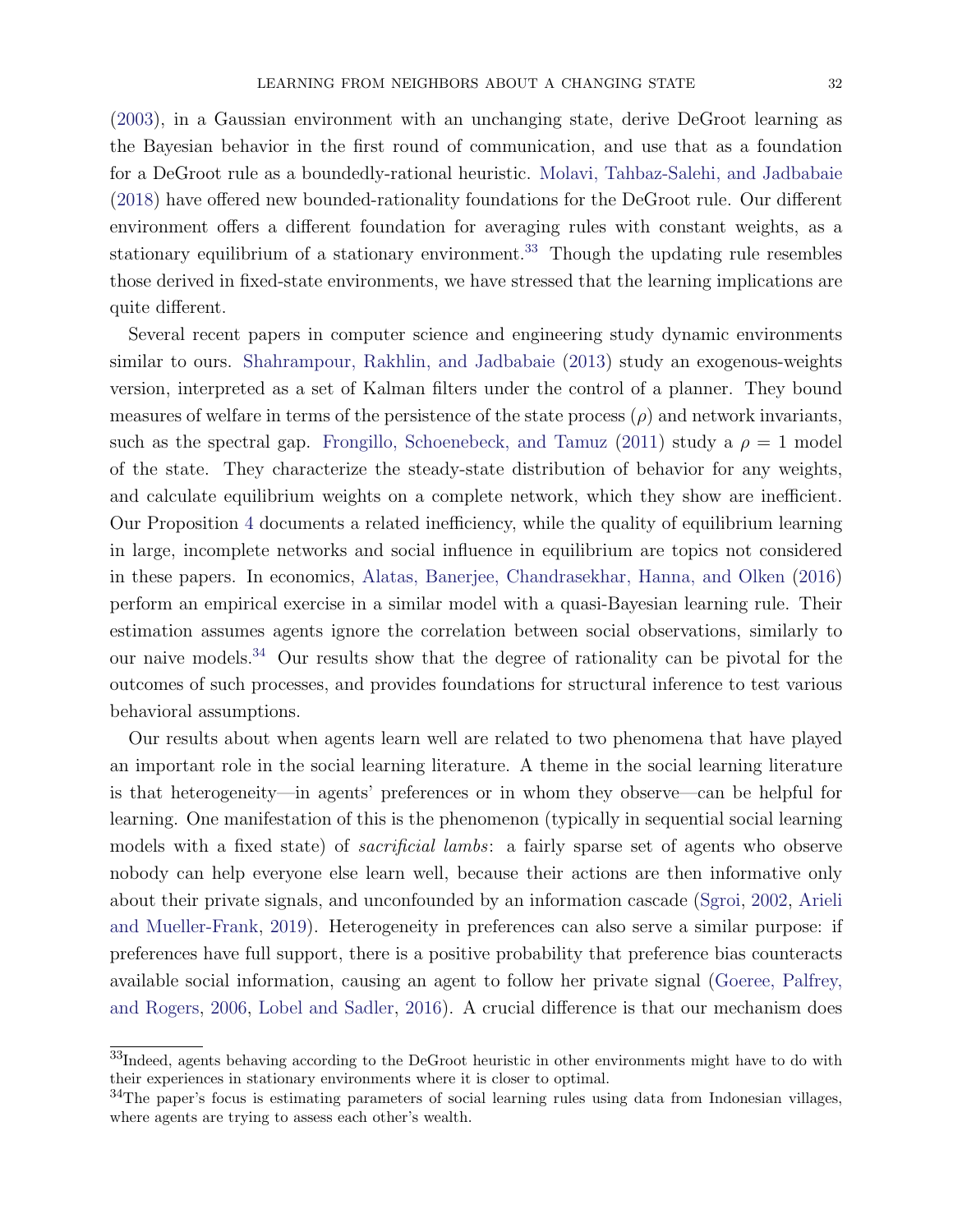not rely on any agents simply revealing their private signals: heterogeneity helps by changing how neighbors use their social information, which in turn aids an agent in inferring a common confound.[35](#page-33-2)

Second, a robust aspect of rational learning in sequential models is the phenomenon of anti-imitation, as discussed, e.g., by [Eyster and Rabin](#page-35-16) [\(2014\)](#page-35-16). They give general conditions for fully Bayesian agents to anti-imitate in the sequential model. We find that anti-imitation is also an important feature in our dynamic model, and in our context is crucial for good learning. Despite this similarity, there is an important contrast between our environment and standard sequential models. In those models, while rational agents do prefer to antiimitate, in many cases individuals, and society as a whole, could obtain good outcomes using heuristics without any anti-imitation: for instance, by combining the information that can be inferred from a single neighbor with one's own private signal. [Acemoglu, Dahleh, Lobel, and](#page-35-17) [Ozdaglar](#page-35-17) [\(2011\)](#page-35-17) and [Lobel and Sadler](#page-36-19) [\(2015\)](#page-36-19) show that such a heuristic leads to asymptotic learning in a sequential model. Our dynamic learning environment is different, as shown in Proposition [3:](#page-25-0) to have any hope of approaching good aggregation benchmarks, agents must respond in a sophisticated way, with anti-imitation, to their neighbors' (correlated) estimates.

#### 8. Discussion and extensions

<span id="page-33-1"></span><span id="page-33-0"></span>8.1. Aggregation and its absence without asymptotics: Numerical results. The message of Section [4](#page-12-0) is that signal diversity enables good aggregation, and signal homogeneity obstructs it. The theoretical results were asymptotic, and relied on various assumptions about network structure. It is natural to ask whether our main conclusions hold up in realistic finite networks. To analyze this, we numerically study equilibria of our model in actual social networks from Indian villages [\(Banerjee, Chandrasekhar, Duflo, and Jackson,](#page-35-18) [2013\)](#page-35-18). This subsection briefly summarizes our findings; we describe the exercise fully in Appendix [C.](#page-52-0)

We examine the benefits of signal heterogeneity for equilibrium aggregation. The network data are essentially the only empirical input to our exercise.<sup>[36](#page-33-3)</sup> Given a network, we compute equilibria using our model and parameters chosen for illustration. We compare two environments that differ in signal allocations: (i) a homogeneous case, with all signal variances set to 2, and (ii) a heterogeneous case, where half of the nodes have a signal variance less than 2 (which we vary) and half of the nodes have a signal variance greater than  $2^{37}$  $2^{37}$  $2^{37}$ 

<span id="page-33-2"></span><sup>35</sup>A bit farther afield, in [Sethi and Yildiz](#page-36-20) [\(2012\)](#page-36-20), learning outcomes when two individuals repeatedly learn from each other depend on whether their (heterogeneous) priors are independent or correlated; the common thread is that a natural assumption about agents' attributes (independent priors in their case) leads to an identification problem. The mechanics are otherwise quite different.

<span id="page-33-3"></span> $36$ In particular, we have no data on signal qualities, and simply posit that households without electricity have worse access to external information.

<span id="page-33-4"></span><sup>&</sup>lt;sup>37</sup>We choose the larger signal variance so that the average precision in each village is  $\frac{1}{2}$ , which holds the total inflow of information constant in a sense made precise in the appendix.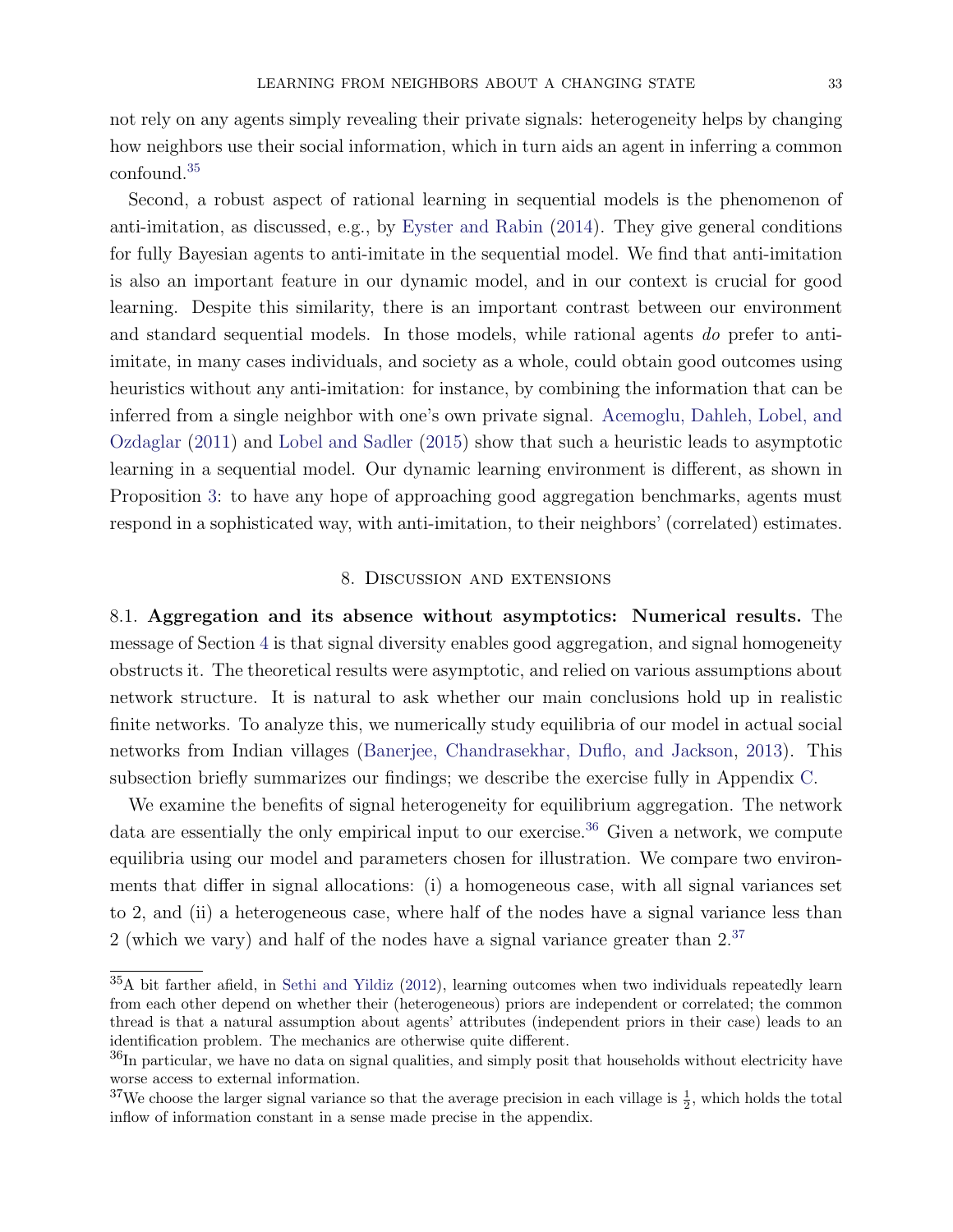We first compare the value of a good network with the value of heterogeneous signals. Some networks have better learning than others even with homogeneous signals. We define the network-driven variation in learning to be the standard deviation of learning quality (aggregation error) across villages in the homogeneous case. Our main finding is that increasing the private signal variance for half of the agents by 50% changes social signal error variance by 6.5 times the network-driven variation. That is, introducing this amount of private signal heterogeneity improves learning much more than the most favorable network among the villages.

We also quantify *how much* signal diversity is needed to approach benchmark aggregation in finite networks. Though the asymptotic prediction changes starkly depending on whether signal precisions are identical or not, considerable diversity is actually required to achieve these benefits in a finite network. Starting from homogeneous signals and increasing signal diversity, aggregation error changes very slightly at first. Once the variance of the less precise signal has increased by 50% relative to the starting point, learning quality has moved about halfway to what is achievable with the most extreme signal heterogeneity.

8.2. Multidimensional states and informational specialization. Our formal analysis assumed a one-dimensional state and one-dimensional signals, which varied only in their precisions. Our message about the value of diversity is, however, better interpreted in a mathematically equivalent multidimensional model.

Consider Bayesian agents who learn and communicate about two independent dimensions simultaneously (each one working as in our model). If all agents have equally precise signals about both dimensions, then society may not learn well about either of them. In contrast, if half the agents have superior signals about one dimension and inferior signals about the other (and the other half has the reverse), then society can learn well about both dimensions. Thus, the designer has a strong preference for an organization with informational specialization where some, but not all, agents are expert in a particular dimension.<sup>[38](#page-34-0)</sup>

Of course, there are many familiar reasons for specialization, in information or any other activity. For instance, it may be that more total information can be collected in this case, or that incentives are easier to provide. Crucially, specialization is valuable in our setting for a reason distinct from all these: it helps agents with their inference problems.

More generally, one can readily extend our model and equilibrium concept to a multidimensional state  $\theta_t \in \mathbb{R}^d$  and arbitrary Gaussian signals about it, with flexible correlations. We would expect to find suitable generalizations of the basic message that sufficient diversity of neighborhoods (in terms of signal types) facilitates learning. The assumption that

<span id="page-34-0"></span><sup>&</sup>lt;sup>38</sup>This raises important questions about what information agents would acquire, and whom they would choose to observe, which are the focus of a growing literature. For recent papers on this in the context of networks, see [Sethi and Yildiz](#page-36-0) [\(2016\)](#page-36-0) and [Myatt and Wallace](#page-36-21) [\(2017\)](#page-36-21), among others.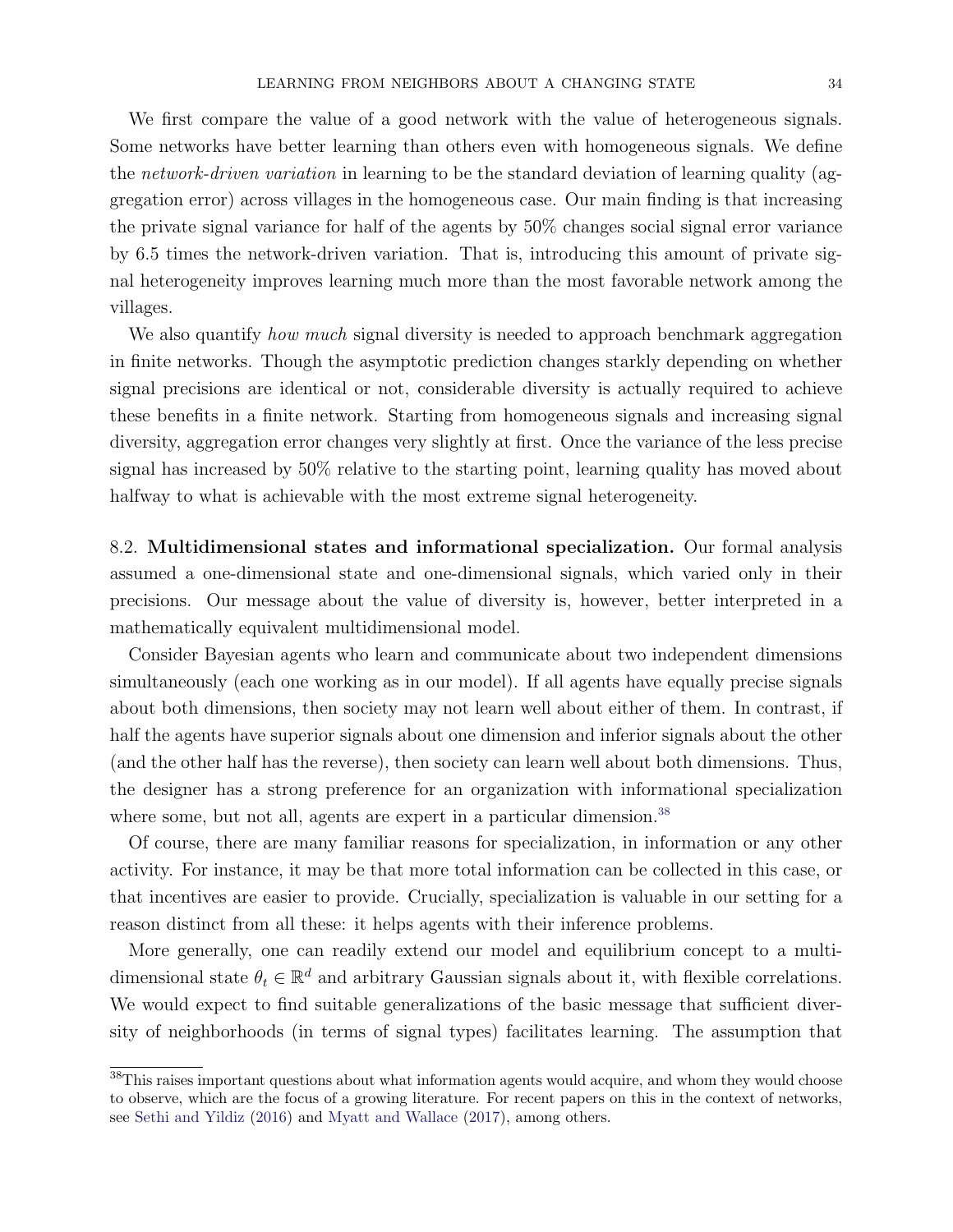agents know neighbors' signal distributions is clearly very helpful for tractability; it would be interesting to consider models in which agents are also uncertain about these distributions.

#### **REFERENCES**

- <span id="page-35-17"></span>Acemoglu, D., M. Dahleh, I. Lobel, and A. Ozdaglar (2011): "Bayesian Learning in Social Networks," The Review of Economic Studies, 78, 1201–1236.
- <span id="page-35-14"></span>ACEMOGLU, D. AND A. OZDAGLAR (2011): "Opinion Dynamics and Learning in Social Networks," Dynamic Games and Applications, 1, 3–49.
- <span id="page-35-11"></span>Alatas, V., A. Banerjee, A. G. Chandrasekhar, R. Hanna, and B. A. Olken (2016): "Network Structure and the Aggregation of Information: Theory and Evidence from Indonesia," The American Economic Review, 106, 1663–1704.
- <span id="page-35-12"></span>ANGELETOS, G.-M. AND J. LA'O (2010): "Noisy Business Cycles," NBER Macroeconomics Annual, 24, 319–378.
- <span id="page-35-13"></span>ANGELETOS, G.-M. AND C. LIAN (2018): "Forward Guidance without Common Knowledge," American Economic Review, 108, 2477–2512.
- <span id="page-35-15"></span>ARIELI, I. AND M. MUELLER-FRANK (2019): "Multidimensional Social Learning," The Review of Economic Studies, 86, 913–940.
- <span id="page-35-4"></span>BABUS, A. AND P. KONDOR (2018): "Trading and Information Diffusion in Over-the-Counter Markets," Econometrica, 86, 1727–1769.
- <span id="page-35-18"></span><span id="page-35-3"></span>BALA, V. AND S. GOYAL (1998): "Learning from Neighbours," The Review of Economic Studies, 65, 595–621.
- BANERJEE, A., A. G. CHANDRASEKHAR, E. DUFLO, AND M. O. JACKSON (2013): "The Diffusion of Microfinance," Science, 341, 1236498.
- <span id="page-35-0"></span>BANERJEE, A. AND D. FUDENBERG (2004): "Word-of-mouth Learning," Games and economic behavior, 46, 1–22.
- <span id="page-35-7"></span>Dasaratha, K., B. Golub, and N. Hak (2018): "Bayesian Social Learning in a Dynamic Environment," CoRR, abs/1801.02042.
- <span id="page-35-9"></span>DASARATHA, K. AND K. HE (2019): "An Experiment on Network Density and Sequential Learning,"  $arXiv$ preprint arXiv:1909.02220.
- <span id="page-35-5"></span>DEGROOT, M. H. (1974): "Reaching a Consensus," Journal of the American Statistical Association, 69, 118–121.
- <span id="page-35-2"></span>DEMARZO, P., D. VAYANOS, AND J. ZWEIBEL (2003): "Persuasion Bias, Social Influence, and Unidimensional Opinions," The Quarterly Journal of Economics, 118, 909–968.
- <span id="page-35-10"></span>ENKE, B. AND F. ZIMMERMANN (2019): "Correlation Neglect in Belief Formation," The Review of Economic Studies, 86, 313–332.
- <span id="page-35-1"></span>EYSTER, E. AND M. RABIN (2010): "Naive Herding in Rich-information Settings," American Economic Journal: Microeconomics, 2, 221–243.
- <span id="page-35-16"></span> $-(2014)$ : "Extensive Imitation is Irrational and Harmful," Quarterly Journal of Economics, 129, 1861– 1898.
- <span id="page-35-8"></span>Eyster, E., M. Rabin, and G. Weizsacker (2015): "An Experiment on Social Mislearning," Working Paper.
- <span id="page-35-6"></span>Friedkin, N. E. and E. C. Johnsen (1997): "Social positions in influence networks," Social Networks, 19, 209–222.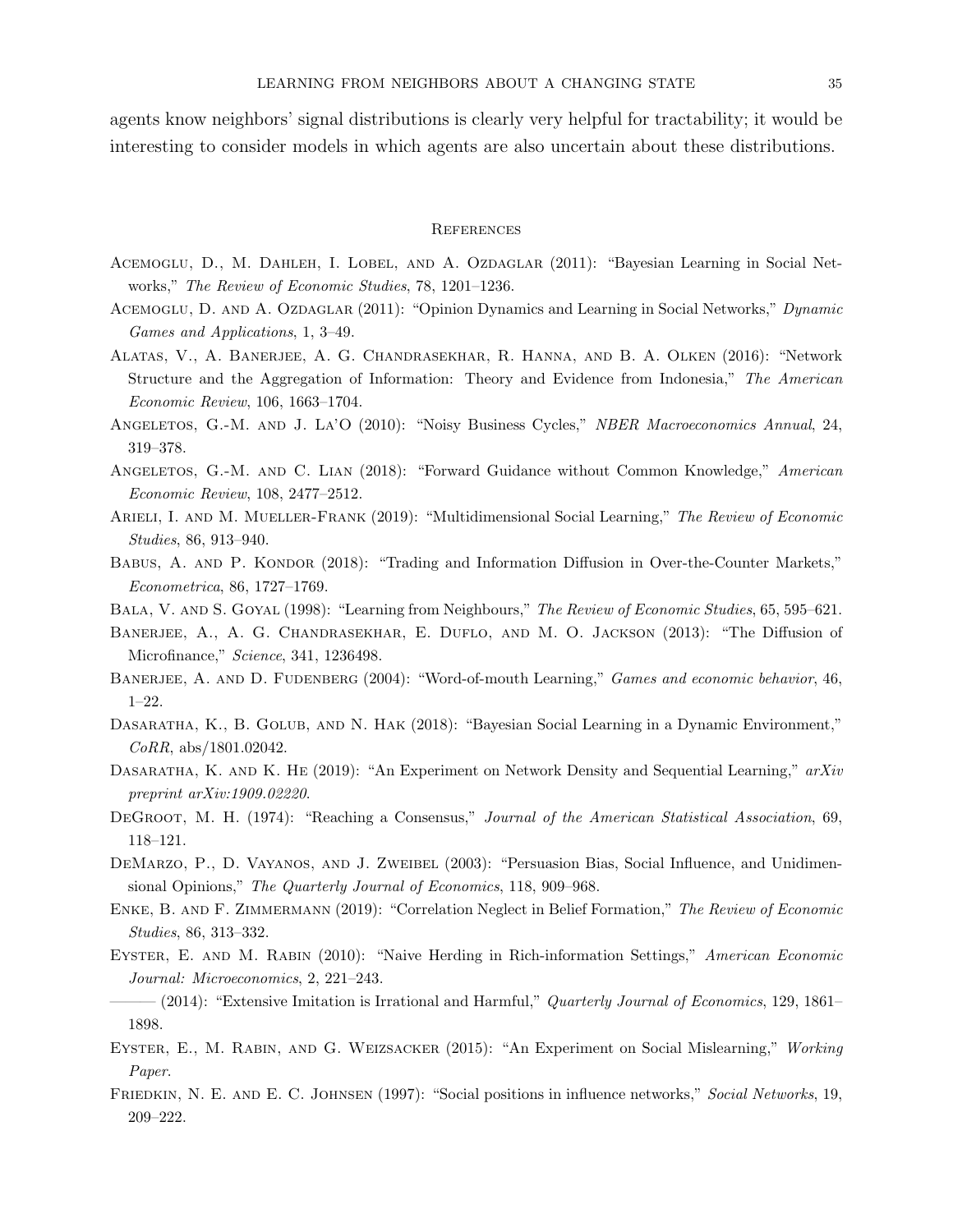- FRONGILLO, R., G. SCHOENEBECK, AND O. TAMUZ (2011): "Social Learning in a Changing World," Internet and Network Economics, 146–157.
- Goeree, J. K., T. R. Palfrey, and B. W. Rogers (2006): "Social Learning with Private and Common Values," Economic theory, 28, 245–264.
- Golub, B. and M. Jackson (2010): "Naive Learning in Social Networks and the Wisdom of Crowds," American Economic Journal: Microeconomics, 2, 112–149.
- GOLUB, B. AND E. SADLER (2016): "Learning in Social Networks," in The Oxford Handbook of the Economics of Networks, ed. by Y. Bramoull´e, A. Galeotti, B. Rogers, and B. Rogers, Oxford University Press, chap. 19, 504–542.
- HAREL, M., E. MOSSEL, P. STRACK, AND O. TAMUZ (2021): "Rational groupthink," The Quarterly Journal of Economics, 136, 621–668.
- HAYEK, F. A. (1945): "The Use of Knowledge in Society," The American Economic Review, 35, 519–530.
- HOLLAND, P. W., K. B. LASKEY, AND S. LEINHARDT (1983): "Stochastic Blockmodels: First Steps," Social Networks, 5, 109–137.
- Jackson, M. O. (2010): Social and economic networks, Princeton university press.
- Jadbabaie, A., P. Molavi, A. Sandroni, and A. Tahbaz-Salehi (2012): "Non-Bayesian Social Learning," Games and Economic Behavior, 76, 210–225.
- Kay, S. M. (1993): Fundamentals of Statistical Signal Processing, Prentice Hall PTR.
- LAMBERT, N. S., M. OSTROVSKY, AND M. PANOV (2018): "Strategic Trading in Informationally Complex Environments," Econometrica, 86, 1119–1157.
- LOBEL, I. AND E. SADLER (2015): "Information Diffusion in Networks through Social Learning," Theoretical Economics, 10, 807–851.
	- $-(2016)$ : "Preferences, Homophily, and Social Learning," Operations Research, 64, 564–584.
- <span id="page-36-1"></span>Manresa, E. (2013): "Estimating the Structure of Social Interactions Using Panel Data," Working Paper, CEMFI, Madrid.
- Molavi, P. (2019): "Macroeconomics with Learning and Misspecification: A General Theory and Applications," Working Paper, Kellogg School of Management, Evanston, IL.
- Molavi, P., A. Tahbaz-Salehi, and A. Jadbabaie (2018): "A Theory of Non-Bayesian Social Learning," Econometrica, 86, 445–490.
- Moscarini, G., M. Ottaviani, and L. Smith (1998): "Social Learning in a Changing World," Economic Theory, 11, 657–665.
- Mossel, E., M. Mueller-Frank, A. Sly, and O. Tamuz (2020): "Social Learning Equilibria," Econometrica, 88, 1235–1267.
- Mossel, E. and O. Tamuz (2017): "Opinion Exchange Dynamics," Probability Surveys, 14, 155–204.
- Myatt, D. and C. Wallace (2017): "Information Acquisition and Use by Networked Players," University of Warwick. Department of Economics. CRETA Discussion Paper Series (32), available at http://wrap.warwick.ac.uk/90449/.
- <span id="page-36-0"></span>PINELIS, I. (2018): "Inverse of Matrix with Blocks of Ones," MathOverflow, URL:https://mathoverflow.net/q/296933 (version: 2018-04-04).
- SETHI, R. AND M. YILDIZ (2012): "Public Disagreement," American Economic Journal: Microeconomics, 4, 57–95.

 $-(2016)$ : "Communication with Unknown Perspectives," *Econometrica*, 84, 2029–2069.

SGROI, D. (2002): "Optimizing Information in the Herd: Guinea Pigs, Profits, and Welfare," Games and Economic Behavior, 39, 137–166.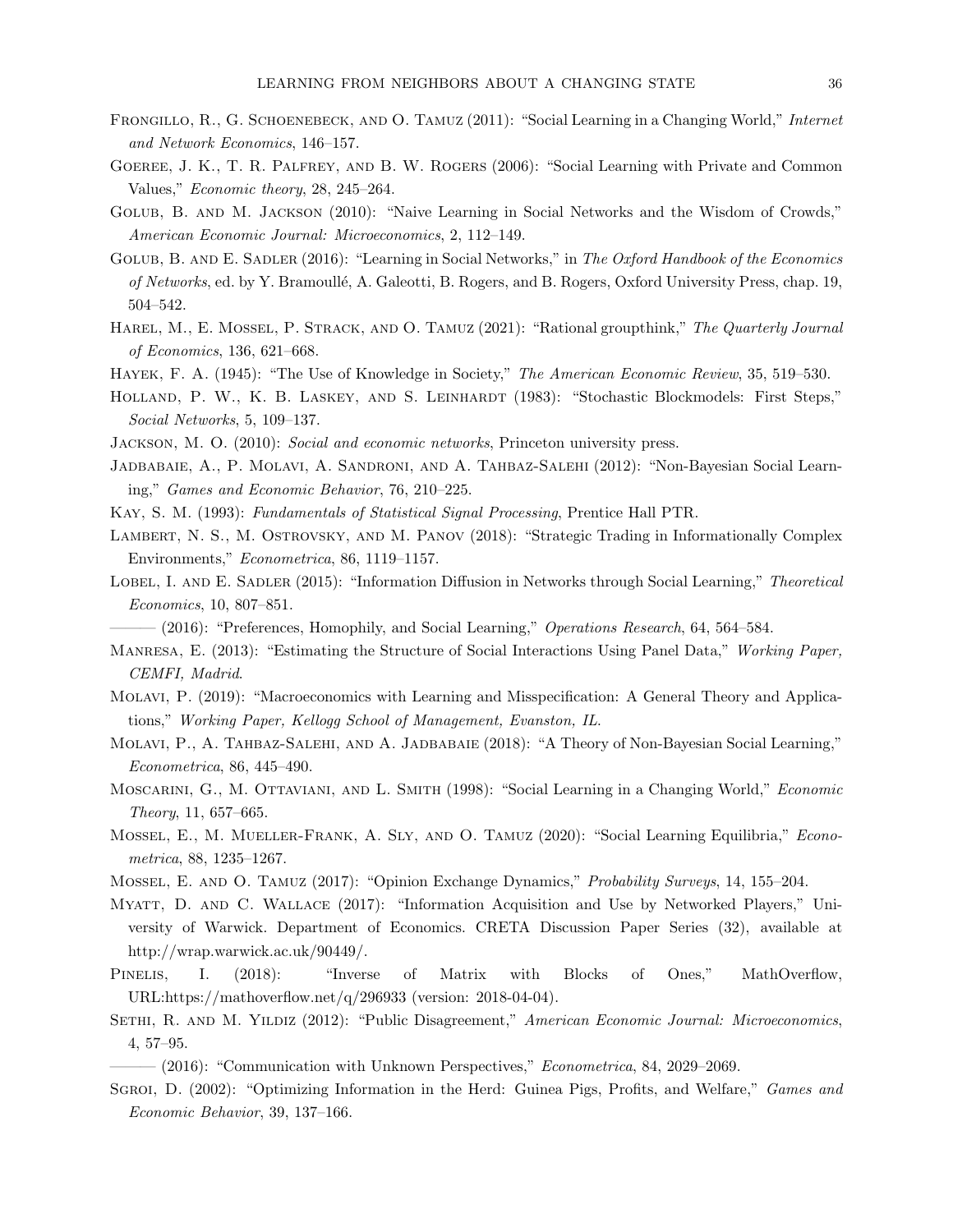Shahrampour, S., S. Rakhlin, and A. Jadbabaie (2013): "Online Learning of Dynamic Parameters in Social Networks," Advances in Neural Information Processing Systems.

Vives, X. (1993): "How Fast do Rational Agents Learn?" The Review of Economic Studies, 60, 329–347.

WEIZSÄCKER, G. (2010): "Do We Follow Others When We Should? A Simple Test of Rational Expectations," The American Economic Review, 100, 2340–2360.

Wolitzky, A. (2018): "Learning from Others' Outcomes," American Economic Review, 108, 2763–2801.

Appendix A. Existence of equilibrium: Proof of Proposition [1](#page-11-0)

Recall from Section [3.1](#page-8-0) the map  $\Phi$ , which gives the next-period covariance matrix  $\Phi(V_t)$ for any  $V_t$ . The expression given there for this map ensures that its entries are continuous functions of the entries of  $V_t$ . Our strategy is to show that this function maps a convex, compact set,  $K$ , to itself, which, by Brouwer's fixed-point theorem, ensures that  $\Phi$  has a fixed point  $\hat{V}$ . We will then argue that this fixed point corresponds to a stationary linear equilibrium.

We begin by defining the compact set K. Because memory is arbitrary, entries of  $V_t$  are covariances between pairs of neighbor actions from any periods available in memory. Let  $k, l$ be two indices of such actions, corresponding to actions taken at nodes  $i$  and  $j$  respectively (at potentially different times), and let  $\overline{\sigma}_i^2 = \max \left\{ \sigma_i^2, \rho^{m-1} \sigma_i^2 + \frac{1-\rho^{m-1}}{1-\rho} \right\}$  $\left\{\frac{\rho^{m-1}}{1-\rho}\right\}$ . Now let  $\mathcal{K} \subset \mathcal{V}$  be the subset of symmetric positive semi-definite matrices  $V_t$  such that, for any such k, l,

$$
V_{kk,t} \in \left[\min\left\{\frac{1}{1+\sigma_i^{-2}}, \frac{\rho^{m-1}}{1+\sigma_i^{-2}} + \frac{1-\rho^{m-1}}{1-\rho}\right\}, \max\left\{\sigma_i^2, \rho^{m-1}\sigma_i^2 + \frac{1-\rho^{m-1}}{1-\rho}\right\}\right]
$$
  

$$
V_{kl,t} \in \left[-\overline{\sigma}_i \overline{\sigma}_j, \overline{\sigma}_i \overline{\sigma}_j\right].
$$

This set is closed and convex, and we claim that  $\Phi(\mathcal{K}) \subset \mathcal{K}$ .

To show this claim, we will first find upper and lower bounds on the variance of any neighbor's action (at any period in memory). For the upper bound, note that a Bayesian agent will not choose an action with a larger variance than her signal, which has variance  $\sigma_i^2$ . For a lower bound, note that if she knew the previous period's state and her own signal, then the variance of her action would be  $\frac{1}{1+\sigma_i^{-2}}$ . Thus an agent observing only noisy estimates of  $\theta_t$  and her own signal can do no better.

By the same reasoning applied to the node-i agent from  $m$  periods ago, the error variance of  $\rho^m a_{i,t-m} - \theta_t$  is at most  $\rho^m \sigma_i^2 + \frac{1-\rho^m}{1-\rho}$  $\frac{-\rho^m}{1-\rho}$  and at least  $\frac{\rho^m}{1+\sigma_i^{-2}} + \frac{1-\rho^m}{1-\rho}$  $\frac{-\rho^m}{1-\rho}$ . This establishes bounds on  $V_{kk,t}$  for observations k from either the most recent or the oldest available period. The corresponding bounds from the periods between  $t - m + 1$  and t are always weaker than at least one of the two bounds we have described, so we need only take minima and maxima over two terms.

This established the claimed bound on the variances. The bounds on covariances follow from Cauchy-Schwartz.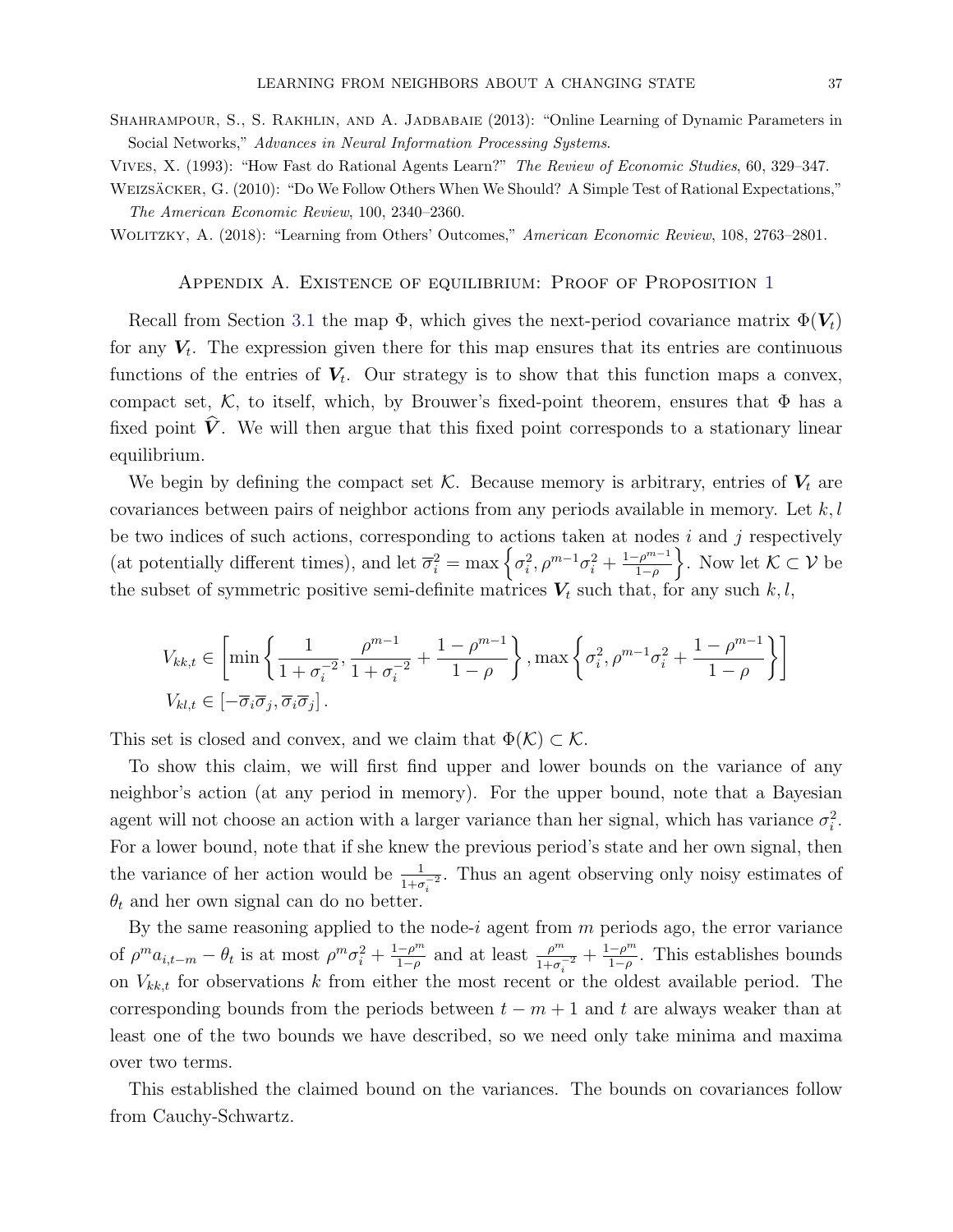We have now established that there is a variance-covariance matrix  $\hat{V}$  such that  $\Phi(\hat{V}) = \hat{V}$ . By definition of  $\Phi$ , this means there exists some weight profile  $(\tilde{\mathbf{W}}, \hat{\mathbf{w}}^s)$  such that, when applied to prior actions that have variance-covariance matrix  $\hat{V}$ , produce variance-covariance matrix  $\hat{V}$ . However, it still remains to show that this is the variance-covariance matrix reached when agents have been using the weights  $(\hat{W}, \hat{w}^s)$  forever.

To show this, first observe that if agents have been using the weights  $(\hat{W}, \hat{w}^s)$  forever, the variance-covariance matrix  $V_t$  in any period is uniquely determined and does not depend on t; call this  $\check{V}$ <sup>[39](#page-38-0)</sup>. This is because actions can be expressed as linear combinations of private signals with coefficients depending only on the weights. Second, it follows from our construction above of the matrix  $\hat{V}$  and the weights  $(\hat{W}, \hat{w}^s)$  that there is a distribution of actions where the variance-covariance matrix is  $\hat{V}$  in every period and agents are using weights  $(\widehat{W}, \widehat{w}^s)$  in every period. Combining the two statements shows that in fact  $\check{V} = \widehat{V}$ , and this completes the proof. Note that this argument also establishes that the response profile we have constructed is a strategy profile: under the responses used, we can write formally the dependence of actions on all prior signals, and verify using the observations on decay of dependence across time that the formula is summable and hence defines unique actions.

#### Appendix B. Proof of Theorem [1](#page-16-0)

<span id="page-38-3"></span><span id="page-38-2"></span>B.1. Notation and key notions. Let S be the (by assumption finite) set of all possible signal variances, and let  $\bar{\sigma}^2$  be the largest of them. The proof will focus on the covariances of errors in social signals. Suppose that all agents have at least one neighbor. Take two arbitrary agents i and j. Recall that both  $r_{i,t}$  and  $r_{j,t}$  have mean  $\theta_{t-1}$ , because each is an unbiased estimate<sup>[40](#page-38-1)</sup> of  $\theta_{t-1}$ ; we will thus focus on the errors  $r_{i,t} - \theta_{t-1}$ . Let  $A_t$  denote the variance-covariance matrix  $(\text{Cov}(r_{i,t} - \theta_{t-1}, r_{j,t} - \theta_{t-1}))_{i,j}$  and let W be the set of such covariance matrices. For all *i*, *j* note that  $Cov(r_{i,t} - \theta_{t-1}, r_{j,t} - \theta_{t-1}) \in [-\overline{\sigma}^2, \overline{\sigma}^2]$  using the Cauchy-Schwarz inequality and the fact that  $\text{Var}(r_{i,t} - \theta_{t-1}) \in [0, \overline{\sigma}^2]$  for all i. This fact about variances says that no social signal is worse than putting all weight on an agent who follows only her private signal. Thus the best-response map  $\Phi$  is well-defined and induces a map  $\Phi$ onW.

Next, for any  $\psi, \zeta > 0$  we will define the subset  $\mathcal{W}_{\psi, \zeta} \subset \mathcal{W}$  to be the set of covariance matrices in  $W$  such that both of the following hold:

<span id="page-38-0"></span><sup>&</sup>lt;sup>39</sup>The variance-covariance matrices are well-defined because the  $(W, w^s)$  weights yield unambiguous strategy profiles in the sense of Appendix [E.](#page-55-0)

<span id="page-38-1"></span> $40$ This is because it is a linear combination, with coefficients summing to 1, of unbiased estimates of  $\theta_{t-1}$ .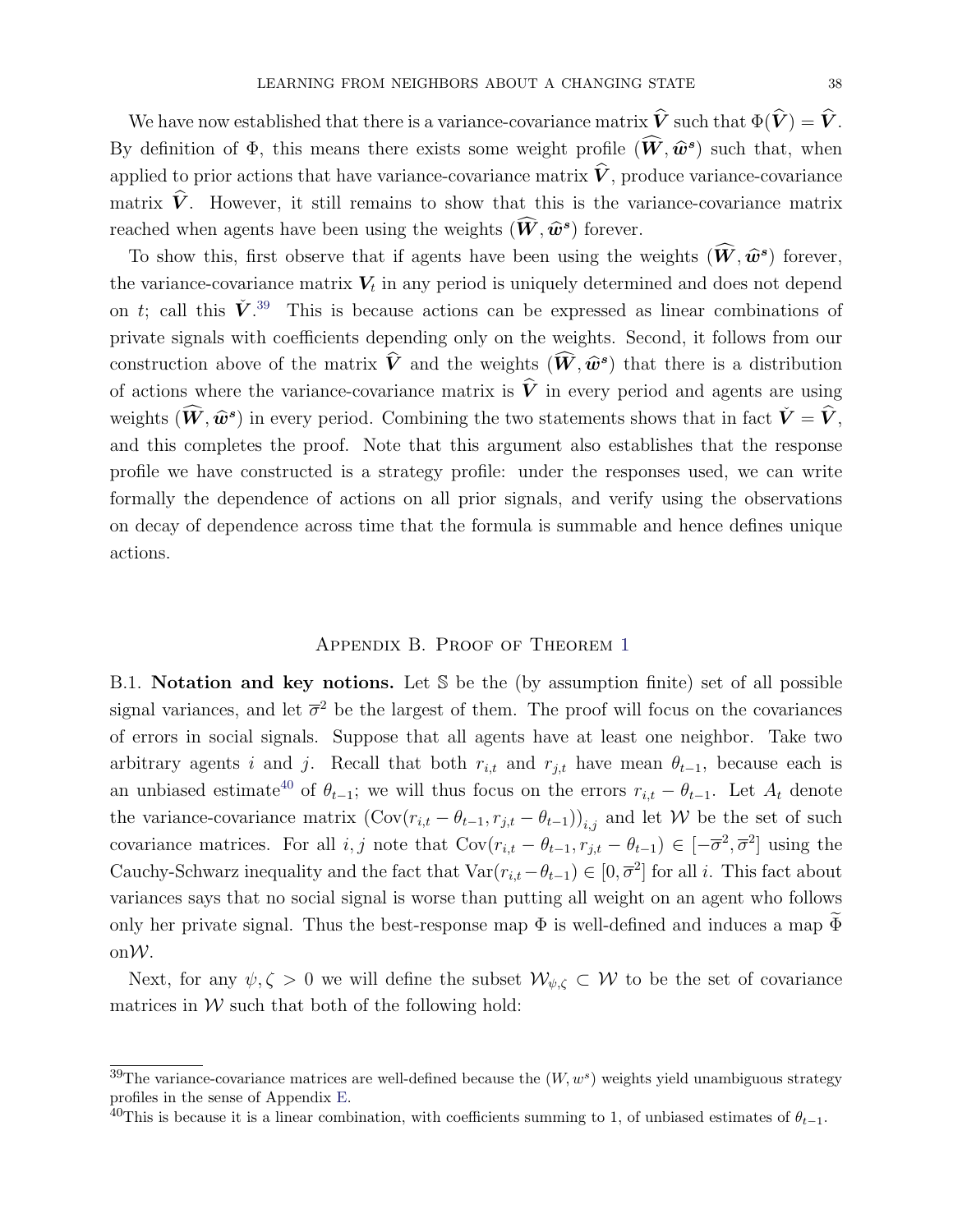1. for any pair of distinct agents<sup>[41](#page-39-0)</sup>  $i \in G_n^k$  and  $j \in G_n^{k'}$  $_{n}^{\prime}$  ,

$$
Cov(r_{i,t} - \theta_{t-1}, r_{j,t} - \theta_{t-1}) = \psi_{kk'} + \zeta_{ij}
$$

where (i)  $\psi_{kk'}$  depends only on the network types of the two agents (k and k', which may be the same); (ii)  $|\psi_{kk'}| < \psi$ ; and (iii)  $|\zeta_{ij}| < \zeta$ ;

2. for any single agent  $i \in G_n^k$ ,

$$
Var(r_{i,t} - \theta_{t-1}) = \psi_k + \zeta_{ii}
$$

where (i)  $\psi_k$  only depends on the network type of the agent; (ii)  $|\psi_k| < \psi$ , and (iii)  $|\zeta_{ii}| < \zeta$ .

This is the space of covariance matrices such that each covariance is split into two parts. Considering (1) first,  $\psi_{kk'}$  is an effect that depends only on i's and j's network types, while  $\zeta_{ij}$  adjusts for the individual-level heterogeneity arising from different link realizations. The description of the decomposition in (2) is analogous.

# B.2. Proof strategy.

B.2.1. A set  $\mathcal{W}_{\overline{\psi},\overline{\zeta}}$  of outcomes with good learning. Our goal is to show that as n grows large, there is an equilibrium in which  $\text{Var}(r_{i,t} - \theta_{t-1})$  becomes very small, which then implies that the agents asymptotically learn. To this end we define a set of covariances with this property as well as some other useful properties. We will take  $\overline{\psi}$  and  $\overline{\zeta}$  to be arbitrarily small numbers and show that for large enough  $n$ , with high probability (which we abbreviate "asymptotically almost surely" or "a.a.s.") there is an equilibrium with a social error covariance matrix  $A_t$  in the set  $\mathcal{W}_{\overline{\psi},\overline{\zeta}}$ . That will imply that, in this equilibrium,  $Var(r_{i,t} - \theta_{t-1})$  becomes arbitrarily small as we take the constants  $\overline{\psi}$  and  $\overline{\zeta}$  to be small. In our constructions, the  $\zeta_{ij}$  (resp.,  $\zeta_i$ ) terms will be set to much smaller values than the  $\psi_{kk'}$  (resp.,  $\psi_k$ ) terms, because grouplevel covariances are more predictable and less sensitive to idiosyncratic realizations than individual-level covariances.

<span id="page-39-1"></span>B.2.2. Approach to showing that  $\mathcal{W}_{\overline{\psi},\overline{\zeta}}$  contains an equilibrium. To show that there is (a.a.s.) an equilibrium outcome with a social error covariance matrix  $A_t$  in the set  $\mathcal{W}_{\overline{\psi},\overline{\zeta}}$ , the plan is to construct a set so that (a.a.s.)  $W \subset \mathcal{W}_{\overline{\psi}, \overline{\zeta}}$  and  $\Phi(\mathcal{W}) \subset \mathcal{W}$ . This set will contain an equilibrium by the Brouwer fixed point theorem, and therefore so will  $\mathcal{W}_{\overline{\psi},\overline{\zeta}}$ .

To construct the set  $\overline{W}$ , we will fix a positive constant  $\beta$  (to be determined later), and define

$$
\overline{\mathcal{W}} = \mathcal{W}_{\frac{\beta}{n},\frac{1}{n}} \cup \widetilde{\Phi}\left(\mathcal{W}_{\frac{\beta}{n},\frac{1}{n}}\right).
$$

<span id="page-39-0"></span><sup>&</sup>lt;sup>41</sup>Throughout this proof, we abuse terminology by referring to agents and nodes interchangeably when the relevant t is clear or specified nearby.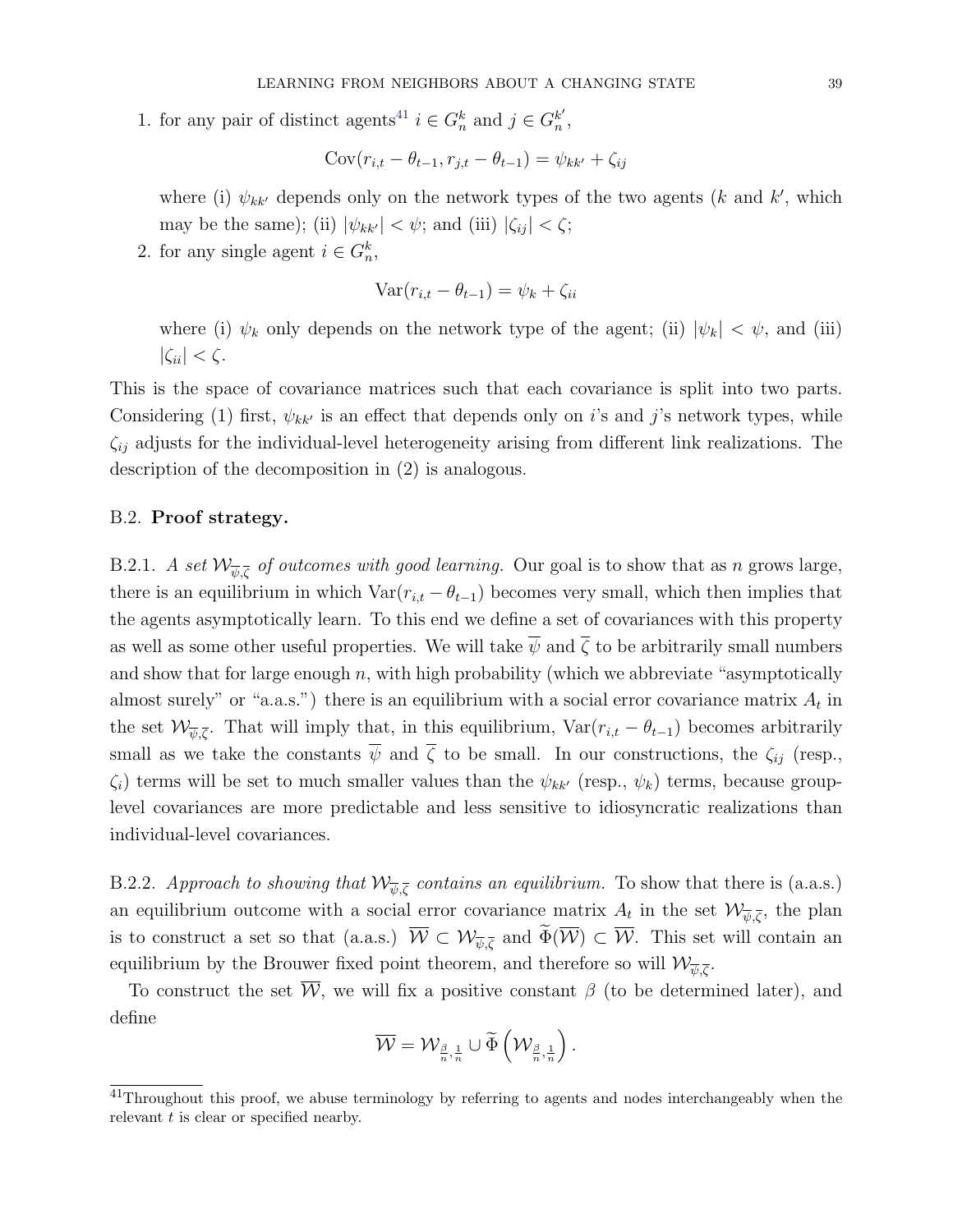We will then prove that, for large enough n, (i)  $\widetilde{\Phi}(\overline{\mathcal{W}}) \subseteq \overline{\mathcal{W}}$  and (ii) for another suitable positive constant  $\lambda$ ,

$$
\overline{\mathcal{W}} \subset \mathcal{W}_{\frac{\beta}{n}, \frac{\lambda}{n}}.
$$

This will allow us to establish that (a.a.s.)  $W \subset \mathcal{W}_{\overline{\psi},\overline{\zeta}}$  and  $\Phi(\mathcal{W}) \subset \mathcal{W}$ , with  $\psi$  and  $\zeta$  being arbitrarily small numbers.

The following two lemmas will allow us to deduce (immediately after stating them) properties (i) and (ii) of  $\overline{W}$ .

<span id="page-40-1"></span>**Lemma 1.** There is a function  $\Delta(\beta) \geq 1$  such that the following holds. For all large enough β and all  $\lambda \geq \underline{\lambda}(\beta)$ , for *n* sufficiently large we have  $\widetilde{\Phi}\left(\mathcal{W}_{\frac{\beta}{n}, \frac{1}{n}}\right)$  $\left( \sum_{\alpha} \mathcal{W}_{\frac{\beta}{n},\frac{\lambda}{n}} \right)$  with probability at least  $1-\frac{1}{n}$  $\frac{1}{n}$ .

<span id="page-40-2"></span>**Lemma 2.** For all large enough  $\beta$ , for *n* sufficiently large,  $\widetilde{\Phi}^2 \left( \mathcal{W}_{\frac{\beta}{n}, \frac{1}{n}} \right)$  $\left( \sum_{n=1}^{\infty} \mathcal{W}_{\frac{\beta}{n},\frac{1}{n}}$ , with probability at least  $1-\frac{1}{n}$  $\frac{1}{n}$ .<sup>[42](#page-40-0)</sup>

Putting these lemmas together, a.a.s. we have,

$$
\widetilde{\Phi}^{2}\left(\mathcal{W}_{\frac{\beta}{n},\frac{1}{n}}\right)\subset \mathcal{W}_{\frac{\beta}{n},\frac{1}{n}}\quad \text{and}\quad \widetilde{\Phi}\left(\mathcal{W}_{\frac{\beta}{n},\frac{1}{n}}\right)\subset \mathcal{W}_{\frac{\beta}{n},\frac{\lambda}{n}}.
$$

From this it follows that  $\overline{\mathcal{W}} = \mathcal{W}_{\frac{\beta}{n},\frac{1}{n}} \cup \widetilde{\Phi}\left(\mathcal{W}_{\frac{\beta}{n},\frac{1}{n}}\right)$ ) is mapped to a subset of itself by  $\widetilde{\Phi}$ , and contained in  $\mathcal{W}_{\frac{\beta}{n},\frac{\lambda}{n}}$ , as claimed.

B.2.3. Proving the lemmas by analyzing how  $\widetilde{\Phi}$  and  $\widetilde{\Phi}^2$  act on sets  $\mathcal{W}_{\psi,\zeta}$ . The lemmas are about how  $\Phi$  and  $\bar{\Phi}^2$  act on the covariance matrix  $A_t$ , assuming it is in a certain set  $\mathcal{W}_{\psi,\zeta}$ , to yield new covariance matrices. Thus, we will prove these lemmas by studying two periods of updating. The analysis will come in five steps.

Step 1: No-large-deviations (NLD) networks and the high-probability event. Step 1 concerns the "with high probability" part of the lemmas. In the entire argument, we condition on the event of a no-large-deviations (NLD) network realization, which says that certain realized statistics in the network (e.g., number of paths between two nodes) are close to their expectations. The expectations in question depend only on agents' types. Therefore, on the NLD realization, the realized statistics do not vary much based on which exact agents we focus on, but rather depend only on their types. Step 1 defines the NLD event  $E$  formally and shows that it has high probability. We use the structure of the NLD event throughout our subsequent steps, as we mention below.

Step 2: Weights in one step of updating are well-behaved. We are interested in  $\Phi$ and  $\Phi^2$ , which describe how the covariance matrix  $A_t$  of social signal errors changes under updating. How this works is determined by the "basic" updating map  $\Phi$ , and so we begin by

<span id="page-40-0"></span> $\frac{42}{42}$ The notation  $\widetilde{\Phi}^2$  means the operator  $\widetilde{\Phi}$  applied twice.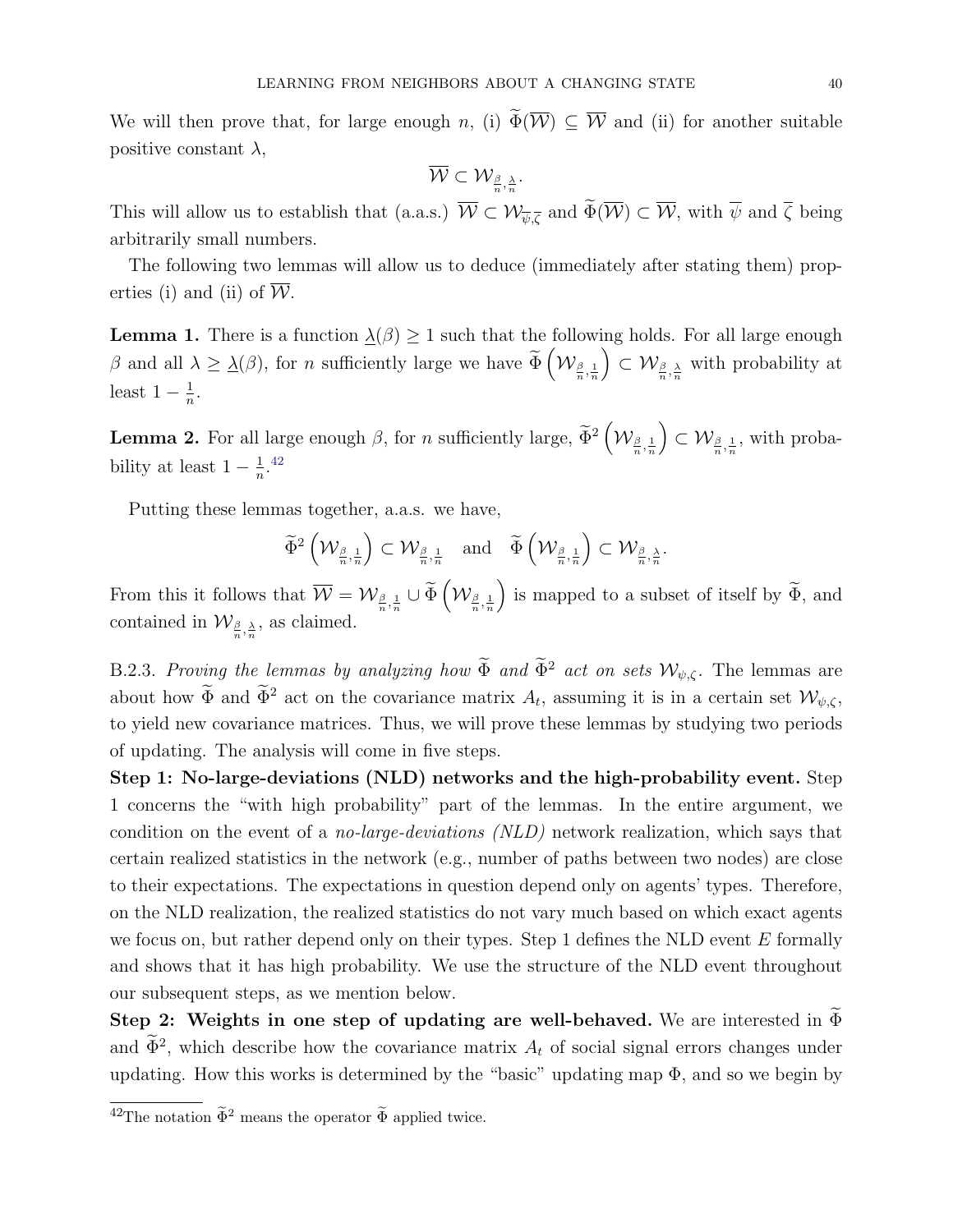studying the weights involved in it and then make deductions about the implications for the evolution of the variance-covariance matrix $A_t$ .

The present step establishes that in one step of updating, the weight  $W_{ij,t+1}$  that agent  $(i, t+1)$  places on the action of another agent j in period t, does not depend too much on the identities of i and j. It only depends on their (network and signal) types. This is established by using our explicit formula for weights in terms of covariances. We rely on (i) the fact that covariances are assumed to start out in a suitable  $\mathcal{W}_{\psi,\zeta}$ , and (ii) our conditioning on the NLD event  $E$ . The NLD event is designed so that the network quantities that go into determining the weights depend only on the types of  $i$  and  $j$  (because the NLD event forbids too much variation within type). The restriction to  $A_t \in \mathcal{W}_{\psi,\zeta}$  ensures that covariances in the initial period  $t$  do not vary too much with type, either.

 $\mathrm{Step\ 3:~Lemma~1:}~~\widetilde{\Phi}\left(\mathcal{W}_{\frac{\beta}{n}, \frac{1}{n}}\right)$  $\mathrm{Step\ 3:~Lemma~1:}~~\widetilde{\Phi}\left(\mathcal{W}_{\frac{\beta}{n}, \frac{1}{n}}\right)$  $\mathrm{Step\ 3:~Lemma~1:}~~\widetilde{\Phi}\left(\mathcal{W}_{\frac{\beta}{n}, \frac{1}{n}}\right)$  $\left( \sum_{n} \mathcal{W}_{\frac{\beta}{n},\frac{\lambda}{n}}$ . Once we have analyzed one step of updating, it is natural to consider the implications for the covariance matrix. Because we now have a bound on how much weights can vary after one step of updating, we can compute bounds on covariances. We show that if covariances  $A_t$  are in  $\mathcal{W}_{\frac{\beta}{n},\frac{1}{n}}$ , then after one step, covariances are in  $\mathcal{W}_{\frac{\beta}{n},\frac{\lambda}{n}}$ . Note that the introduction of another parameter  $\lambda$  on the right-hand side implies that this step might worsen our control on covariances somewhat, but in a bounded way. This establishes Lemma [1.](#page-40-1)

Step 4: Weights in two steps of updating are well-behaved. The fourth step establishes that the statement made in Step 2 remains true when we replace  $t + 1$  by  $t + 2$ . By the same sort of reasoning as in Step 2, an additional period of updating cannot create too much further idiosyncratic variation in weights. Proving this requires analyzing the covariance matrices of various social signals (i.e., the  $A_{t+1}$  that the updating induces), which is why we needed to do Step 3 first.

 $\mathrm{Step\ 5:~Lemma~2:}~~\widetilde{\Phi}^2\left(\mathcal{W}_{\frac{\beta}{n}, \frac{1}{n}}\right)$  $\mathrm{Step\ 5:~Lemma~2:}~~\widetilde{\Phi}^2\left(\mathcal{W}_{\frac{\beta}{n}, \frac{1}{n}}\right)$  $\mathrm{Step\ 5:~Lemma~2:}~~\widetilde{\Phi}^2\left(\mathcal{W}_{\frac{\beta}{n}, \frac{1}{n}}\right)$  $\left( \sum_{n} \mathcal{W}_{\frac{\beta}{n},\frac{1}{n}}$ . Now we use our understanding of weights from the previous steps, along with additional structure, to show the key remaining fact. What we have established so far about weights allows us to control the weight that a given agent's estimate at time  $t+2$  places on the social signal of another agent at time t. This is Step 5(a). In the second part, Step 5(b), we use that to control the covariances in  $A_{t+2}$ . It is important in this part of the proof that different agents have very similar "second-order neighborhoods": the paths of length 2 beginning from an agent are very similar, in terms of their counts and what types of agents they go through. We use our control of second-order neighborhoods, as well as the assumptions on variation across entries of  $A_t$  to bound this variation well enough to conclude that  $A_{t+2} \in \mathcal{W}_{\frac{\beta}{n},\frac{1}{n}}$ .

# B.3. Carrying out the steps.

B.3.1. Step 1. Here we formally define the NLD event, which we call E. It is given by  $E = \bigcap_{i=1}^{5} E_i$ , where the events  $E_i$  will be defined next.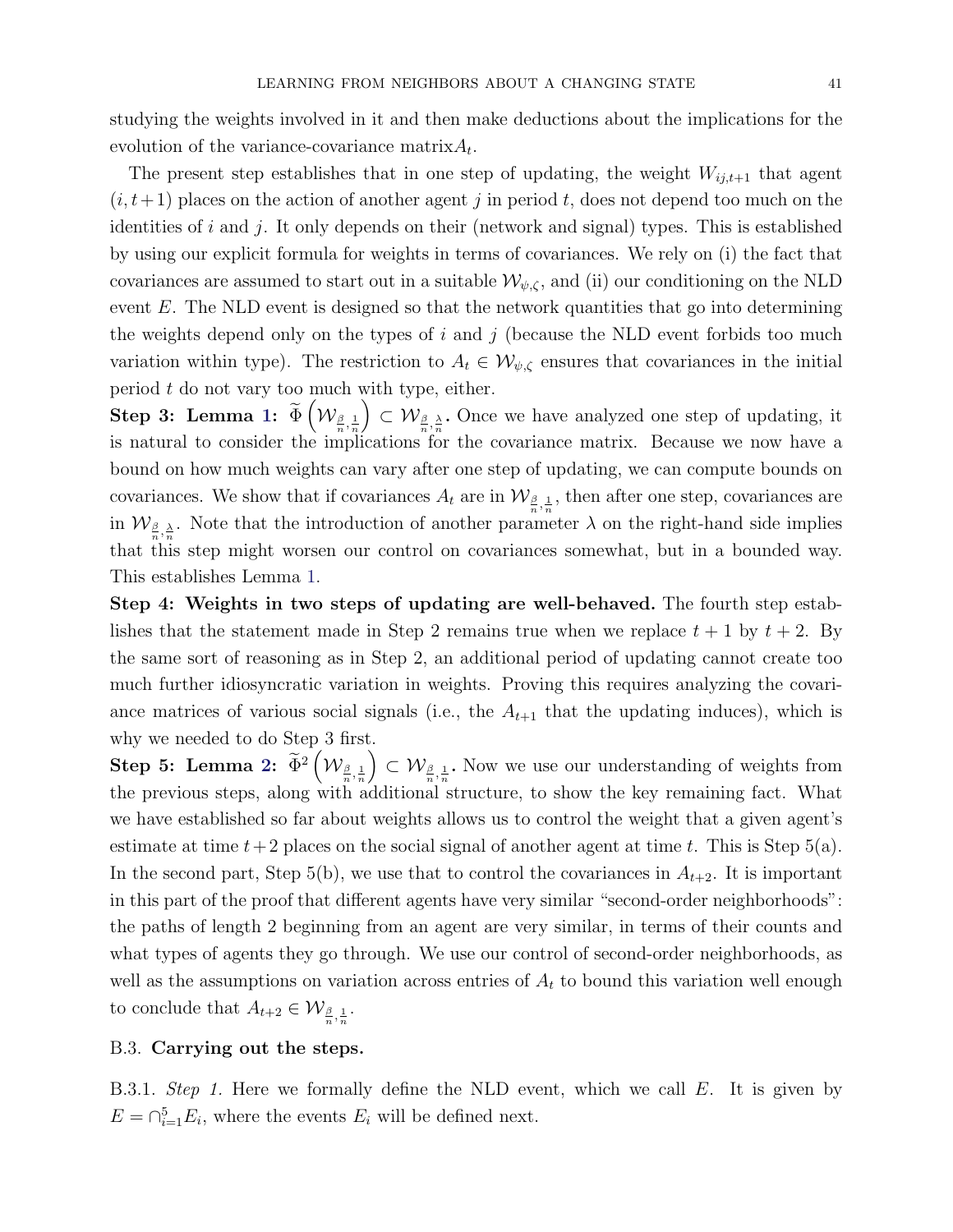$(E_1)$  Let  $X_{i,\tau k}^{(1)}$  be the number of agents having signal type  $\tau$  and network type k who are observed by i. The event  $E_1$  is that this quantity is close to its expected value in the following sense, simultaneously for all possible values of the subscript:

$$
(1 - \zeta^2) \mathbb{E}[X_{i,\tau k}^{(1)}] \le X_{i,\tau k}^{(1)} \le (1 + \zeta^2) \mathbb{E}[X_{i,\tau k}^{(1)}].
$$

 $(E_2)$  Let  $X_{ii',i'}^{(2)}$  $\sum_{ii',\tau k}^{(2)}$  be the number of agents having signal type  $\tau$  and network type k who are observed by *both* i and i'. The event  $E_2$  is that this quantity is close to its expected value in the following sense, simultaneously for all possible values of the subscript:

$$
(1 - \zeta^2) \mathbb{E}[X_{ii',\tau k}^{(2)}] \le X_{ii',\tau k}^{(2)} \le (1 + \zeta^2) \mathbb{E}[X_{ii',\tau k}^{(2)}].
$$

 $(E_3)$  Let  $X_{i,\tau k,j}^{(3)}$  be the number of agents having signal type  $\tau$  and network type k who are observed by agent i and who observe agent j. The event  $E_3$  is that this quantity is close to its expected value in the following sense, simultaneously for all possible values of the subscript:

$$
(1 - \zeta^2) \mathbb{E}[X_{i,\tau k,j}^{(3)}] \le X_{i,\tau k,j}^{(3)} \le (1 + \zeta^2) \mathbb{E}[X_{i,\tau k,j}^{(3)}].
$$

 $(E_4)$  Let  $X_{ii',i}^{(4)}$  $\lambda_{ii',\tau k,j}^{(4)}$  be the number of agents having signal type  $\tau$  and network type k who are observed by both agent i and i' and who observe j. The event  $E_4$  is that this quantity is close to its expected value in the following sense, simultaneously for all possible values of the subscript:

$$
(1 - \zeta^2) \mathbb{E}[X_{ii',\tau k',j}^{(4)}] \le X_{ii',\tau k',j}^{(4)} \le (1 + \zeta^2) \mathbb{E}[X_{ii',\tau k',j}^{(4)}].
$$

 $(E_5)$  Let  $X_{i,\tau k,jj'}^{(5)}$  be the number of agents of signal type  $\tau$  and network type k who are observed by agent i and who observe both j and j'. The event  $E_5$  is that this quantity is close to its expected value in the following sense, simultaneously for all possible values of the subscript:

$$
(1 - \zeta^2) \mathbb{E}[X_{i, \tau k, j j'}^{(5)}] \le X_{i, \tau k, j j'}^{(5)} \le (1 + \zeta^2) \mathbb{E}[X_{i, \tau k, j j'}^{(5)}].
$$

We claim that the probability of the complement of the event  $E$  vanishes exponentially. We can check this by showing that the probability of each of the  $E_i$  vanishes exponentially. For  $E_1$ , for example, the bounds will hold unless at least one agent has degree outside the specified range. The probability of this is bounded above by the sum of the probabilities of each individual agent having degree outside the specified range. By Chebyshev's inequality, the probability a given agent has degree outside this range vanishes exponentially. Because there are n agents in  $G_n$ , this sum vanishes exponentially as well. The other cases are similar.

For the rest of the proof, we condition on the event  $E$ .

B.3.2. Step 2. As a shorthand, let  $\psi = \beta/n$  for a sufficiently large constant  $\beta$ , and let  $\zeta = 1/n$ .

<span id="page-42-0"></span>**Lemma 3.** Suppose that in period t the matrix  $A = A_t$  of covariances of social signals satisfies  $A \in \mathcal{W}_{\psi,\zeta}$  and all agents are optimizing in period  $t+1$ . Then there is a  $\gamma$  so that for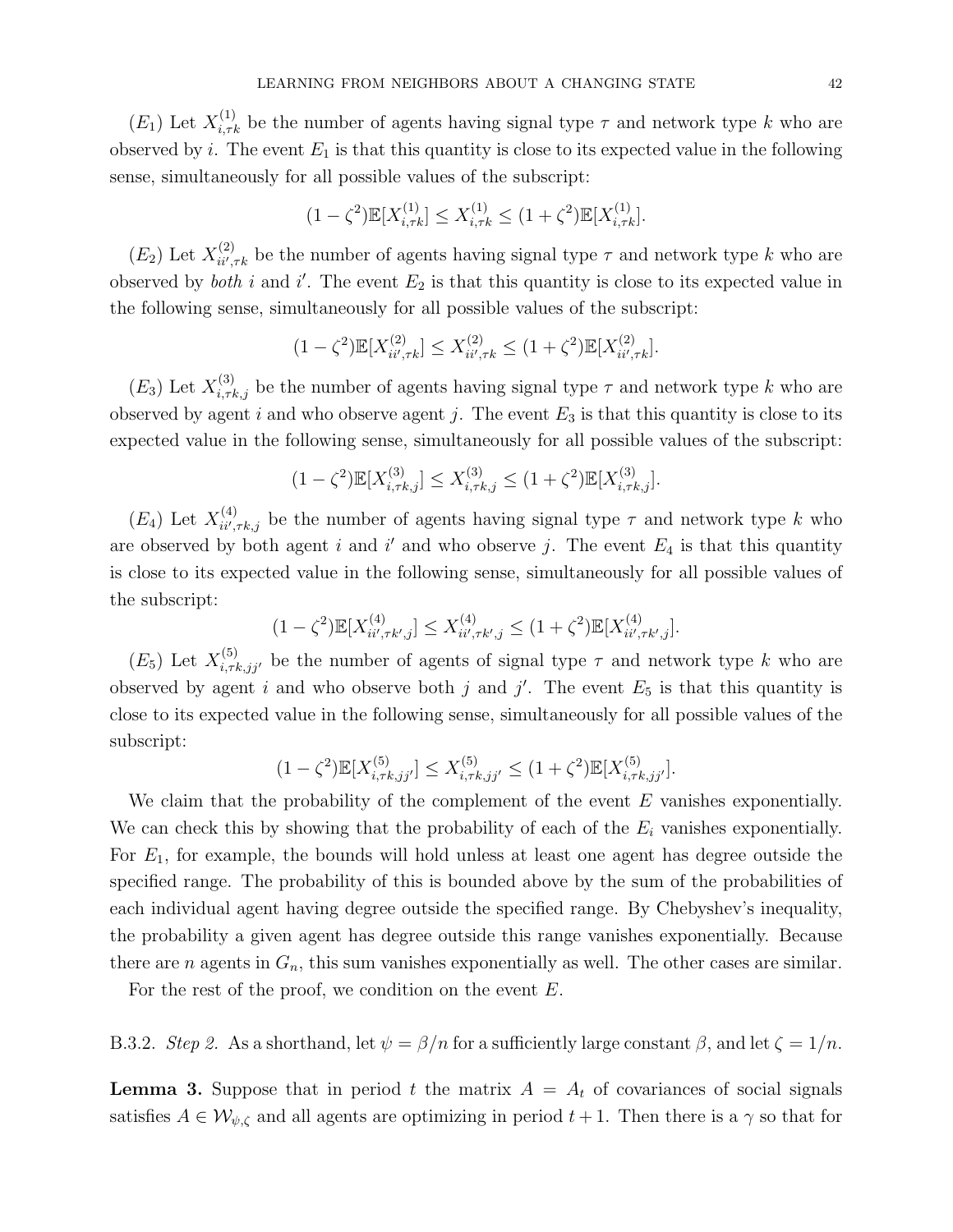all  $n$  sufficiently large,

$$
\frac{W_{ij,t+1}}{W_{i'j',t+1}} \in \left[1-\frac{\gamma}{n},1+\frac{\gamma}{n}\right].
$$

whenever i and i' have the same network and signal types and j and j' have the same network and signal types.

To prove this lemma, we will use our weights formula:

$$
W_{i,t+1} = \frac{\mathbf{1}^T \mathbf{C}_{i,t}^{-1}}{\mathbf{1}^T \mathbf{C}_{i,t}^{-1} \mathbf{1}}.
$$

This says that in period  $t + 1$ , agent is weight on agent j is proportional to the sum of the entries of column j of  $C_{i,t}^{-1}$ . We want to show that the change in weights is small as the covariances of observed social signals vary slightly. To do so we will use the Taylor expansion of  $f(A) = \mathbf{C}_{i,t}^{-1}$  around the covariance matrix  $A(0)$  at which all  $\psi_{kk'} = 0$ ,  $\psi_k = 0$  and  $\zeta_{ij} = 0$ .

We begin with the first partial derivative of f at  $A(0)$  in an arbitrary direction. Let  $A(x)$ be any perturbation of  $A_0$  in one parameter, i.e.,  $A(x) = A(0) + xM$  for some constant matrix M with entries in  $[-1, 1]$ . Let  $C_i(x)$  be the matrix of covariances of the actions observed by i given that the covariances of agents' social signals were  $A(x)$ . There exists a constant  $\gamma_1$  depending only on the possible signal types such that each entry of  $C_i(x) - C_i(x')$  has absolute value at most  $\gamma_1(x - x')$  whenever both x and x' are small.

We will now show that the column sums of  $C_i(x)^{-1}$  are close to the column sums of  $C(0)_i^{-1}$ . To do so, we will evaluate the formula

<span id="page-43-0"></span>
$$
\frac{\partial f(A(x))}{\partial x} = \frac{\partial \mathbf{C}_i(x)^{-1}}{\partial x} = \mathbf{C}_i(x)^{-1} \frac{\partial \mathbf{C}_i(x)}{\partial x} \mathbf{C}_i(x)^{-1}
$$
(B.1)

at zero. If we can bound each column sum of this expression (evaluated at zero) by a constant (depending only on the signal types and the number of network types  $K$ ), then the first derivative of  $f$  will also be bounded by a constant.

Recall that S is the set of signal types and let  $S = |S|$ ; index the signal types by numbers ranging from 1 to S. To bound the column sums of  $\mathbf{C}_i(0)^{-1}$ , suppose that the agent observes  $r_i$  agents from each signal type  $1 \leq i \leq S$ . Reordering so that all agents of each signal type are grouped together, we can write

$$
C_i(0) = \begin{pmatrix} a_{11} \mathbf{1}_{r_1 \times r_1} + b_1 I_{r_1} & a_{12} \mathbf{1}_{r_1 \times r_2} & a_{S1} \mathbf{1}_{r_1 \times r_S} \\ a_{12} \mathbf{1}_{r_2 \times r_1} & a_{22} \mathbf{1}_{r_2 \times r_2} + b_2 I_{r_2} & \vdots \\ a_{1S} \mathbf{1}_{r_S \times r_1} & \cdots & a_{SS} \mathbf{1}_{r_s \times r_s} + b_s I_{r_s} \end{pmatrix}
$$

Therefore,  $C_i(0)$  can be written as a block matrix with blocks  $a_{ij}1_{r_i \times r_j} + b_i\delta_{ij}I_{r_i}$  where  $1 \leq i, j \leq S$  and  $\delta_{ij} = 1$  for  $i = j$  and 0 otherwise.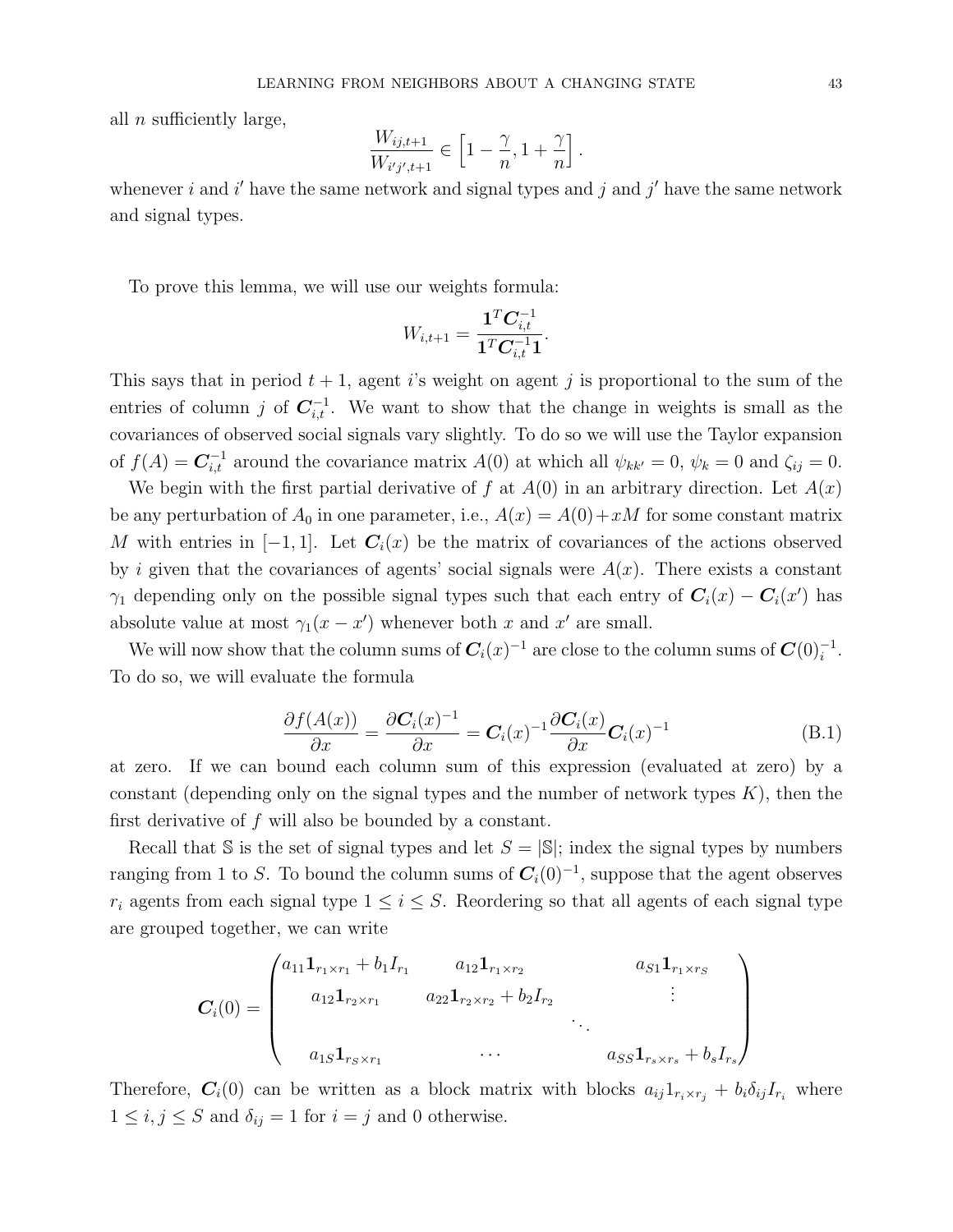We now have the following important approximation of the inverse of this matrix.<sup>[43](#page-44-0)</sup>

<span id="page-44-2"></span>**Lemma 4** [\(Pinelis](#page-36-0) [\(2018\)](#page-36-0)). Let C be a matrix consisting of  $S \times S$  blocks, with its (i,j) block given by

$$
a_{ij}1_{r_i \times r_j} + b_i \delta_{ij} I_{r_i}
$$

and let  $A = a_{ij} 1_{r_i \times r_j}$  be an invertible matrix. As  $n \to \infty$ , then the  $(i, i)$  block of  $C^{-1}$  equals

$$
\frac{1}{b_i}I_{r_i} - \frac{1}{b_i r_i} 1_{r_i \times r_i} + O(1/n^2)
$$

while the off-diagonal blocks are  $O(1/n^2)$ .

*Proof.* First note that the *ij*-block of  $C^{-1}$  has the form

$$
c_{ij}1_{r_i \times r_j} + d_i\delta_{ij}I_{r_i}
$$

for some real  $c_{ij}$  and  $d_i$ .

Therefore,  $CC^{-1}$  can be written in matrix form as

<span id="page-44-1"></span>
$$
\sum_{k} (a_{ik} 1_{r_i \times r_k} + b_i \delta_{ik} I_{r_i}) (c_{kj} 1_{r_k \times r_j} + d_k \delta_{kj} I_{r_k}) =
$$
  

$$
(a_{ij} d_j + \sum_{k} (a_{ik} r_k + \delta_{ik} b_k) c_{kj}) 1_{r_i \times r_j} + b_i d_i \delta_{ij} I_{r_i}.
$$
 (B.2)

Note that the last summand is the identity matrix.

Let  $D_d$  denote the diagonal matrix with  $d_i$  in the  $(i, i)$  diagonal entry, let  $D_{1/b}$  denote the diagonal matrix with  $1/b_i$  in the  $(i, i)$  diagonal entry, etc. Breaking up the previous display [\(B.2\)](#page-44-1) into its diagonal and off-diagonal parts, we can write

$$
AD_d + (AD_r + D_b)C = 0
$$
 and  $D_d = D_{1/b}$ .

Hence,

$$
C = -(AD_r + D_b)^{-1}AD_d
$$
  
= -(I<sub>q</sub> + D<sub>r</sub><sup>-1</sup>A<sup>-1</sup>D<sub>b</sub>)<sup>-1</sup>(AD<sub>r</sub>)<sup>-1</sup>AD<sub>1/b</sub>  
= -(I<sub>q</sub> + D<sub>r</sub><sup>-1</sup>A<sup>-1</sup>D<sub>b</sub>)<sup>-1</sup>D<sub>1/(br)</sub>  
= -D<sub>1/(br)</sub> + O(1/n<sup>2</sup>)

where  $br := (b_1r_1, \ldots, b_qr_q)$ . Therefore as  $n \to \infty$  the off-diagonal blocks will be  $O(1/n^2)$ while the diagonal blocks are

$$
\frac{1}{b_i}I_{r_i}-\frac{1}{b_ir_i}1_{r_i\times r_i}+O(1/n^2)
$$

as desired.  $\square$ 

<span id="page-44-0"></span> $\overline{\text{^{43}We}}$  are very grateful to Iosif Pinelis for suggesting this argument.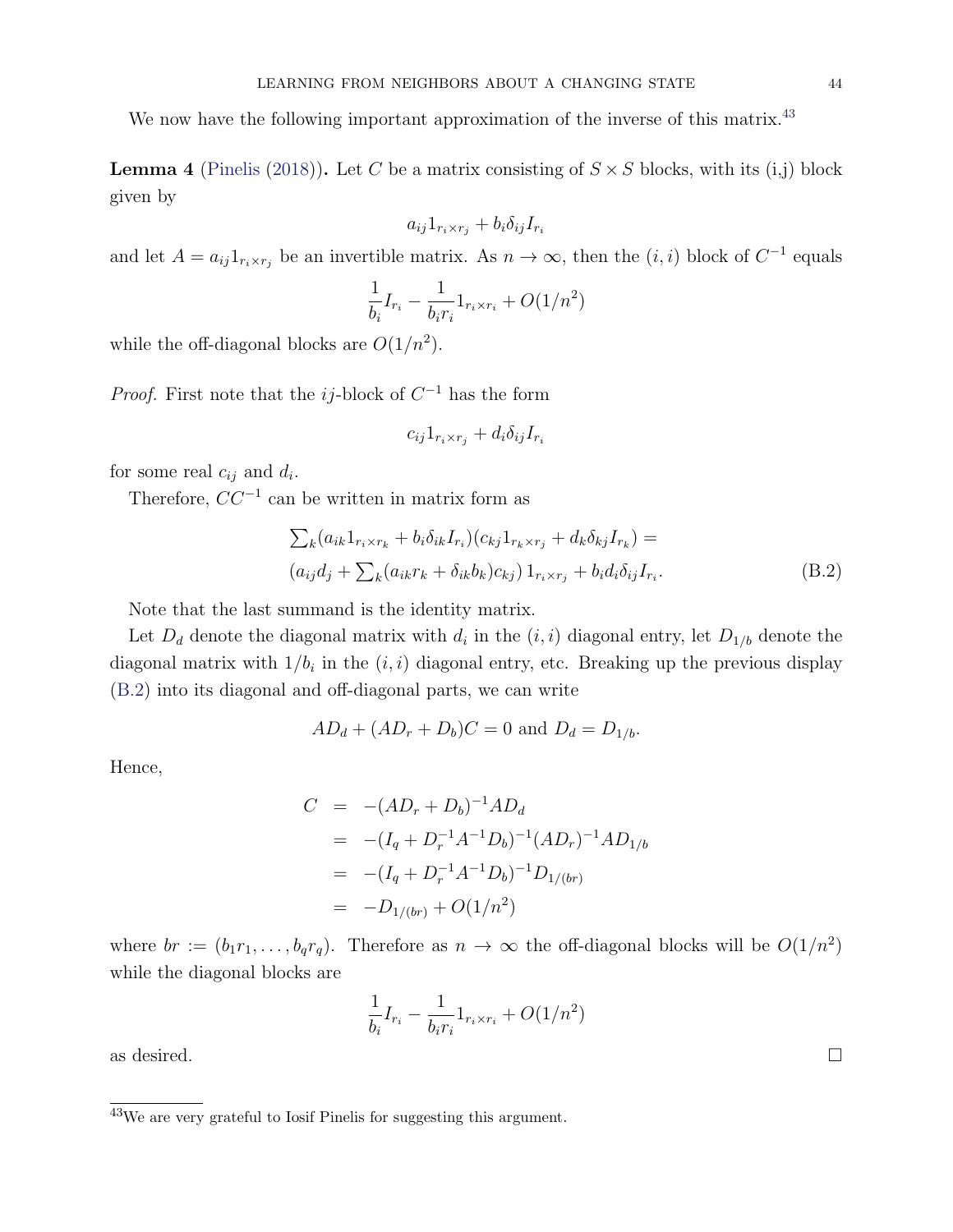Using Lemma [4](#page-44-2) we can analyze the column sums of  $44$ 

$$
\bm{C}_i(0)^{-1} M \bm{C}_i(0)^{-1}.
$$

In more detail, we use the formula of the lemma to estimate both copies of  $C_i(0)^{-1}$ , and then expand this to write an expression for any column sum of  $C_i(0)^{-1}MC_i(0)^{-1}$ . It follows straightforwardly from this calculation that all these column sums are  $O(1/n)$  whenever all entries of  $M$  are in  $[-1, 1]$ .

We can bound the higher-order terms in the Taylor expansion by the same technique: by differentiating equation [B.1](#page-43-0) repeatedly in x, we obtain an expression for the  $k^{th}$  derivative in terms of  $C_i(0)^{-1}$  and M:

$$
f^{(k)}(0) = k! \mathbf{C}_i(0)^{-1} M \mathbf{C}_i(0)^{-1} M \mathbf{C}_i(0)^{-1} \cdot \ldots \cdot M \mathbf{C}_i(0)^{-1},
$$

where  $M$  appears  $k$  times in the product. By the same argument as above, we can show that the column sums of  $\frac{f^{(k)}(0)}{k!}$  $\frac{\partial f(0)}{\partial k!}$  are bounded by a constant independent of *n*. The Taylor expansion is

$$
f(A) = \sum_{k} \frac{f^{(k)}(0)}{k!} x^{k}.
$$

Since we take  $A \in \mathcal{W}_{\psi,\zeta}$ , we can assume that x is  $O(1/n)$ . Because the column sums of each summand are bounded by a constant times  $x^k$ , the column sums of  $f(A)$  are bounded by a constant.

Finally, because the variation in the column sums is  $O(1/n)$  and the weights are proportional to the column sums, each weight varies by at most a multiplicative factor of  $\gamma_1/n$  for some  $\gamma_1$ . We find that the first part of the lemma, which bounded the ratios between weights  $W_{ij,t+1}/W_{i'j',t+1}$ , holds.

B.3.3. Step 3. We complete the proof of Lemma [1,](#page-40-1) which states that the covariance matrix of  $r_{i,t+1}$  is in  $\mathcal{W}_{\psi,\zeta}$ . Recall that  $\zeta' = \lambda/n$  for some constant n, so we are showing that if the covariance matrix of the  $r_{i,t}$  is in a neighborhood  $\mathcal{W}_{\psi,\zeta}$ , then the covariance matrix in the next period is in a somewhat larger neighborhood  $\mathcal{W}_{\psi,\zeta}$ . The remainder of the argument then follows by the same arguments as in the proof of the first part of the lemma: we now bound the change in time- $(t + 2)$  weights as we vary the covariances of time- $(t + 1)$  social signals within this neighborhood.

Recall that we decomposed each covariance  $Cov(r_{i,t} - \theta_{t-1}, r_{j,t} - \theta_{t-1}) = \psi_{kk'} + \zeta_{ij}$  into a term  $\psi_{kk'}$  depending only on the types of the two agents and a term  $\zeta_{ij}$ , and similarly for variances. To show the covariance matrix is contained in  $\mathcal{W}_{\psi,\zeta}$ , we bound each of these terms suitably.

<span id="page-45-0"></span><sup>&</sup>lt;sup>44</sup>Recall we wrote  $A(x) = A(0) + xM$ , and in [\(B.1\)](#page-43-0) we expressed the derivative of f in x in terms of the matrix we exhibit here.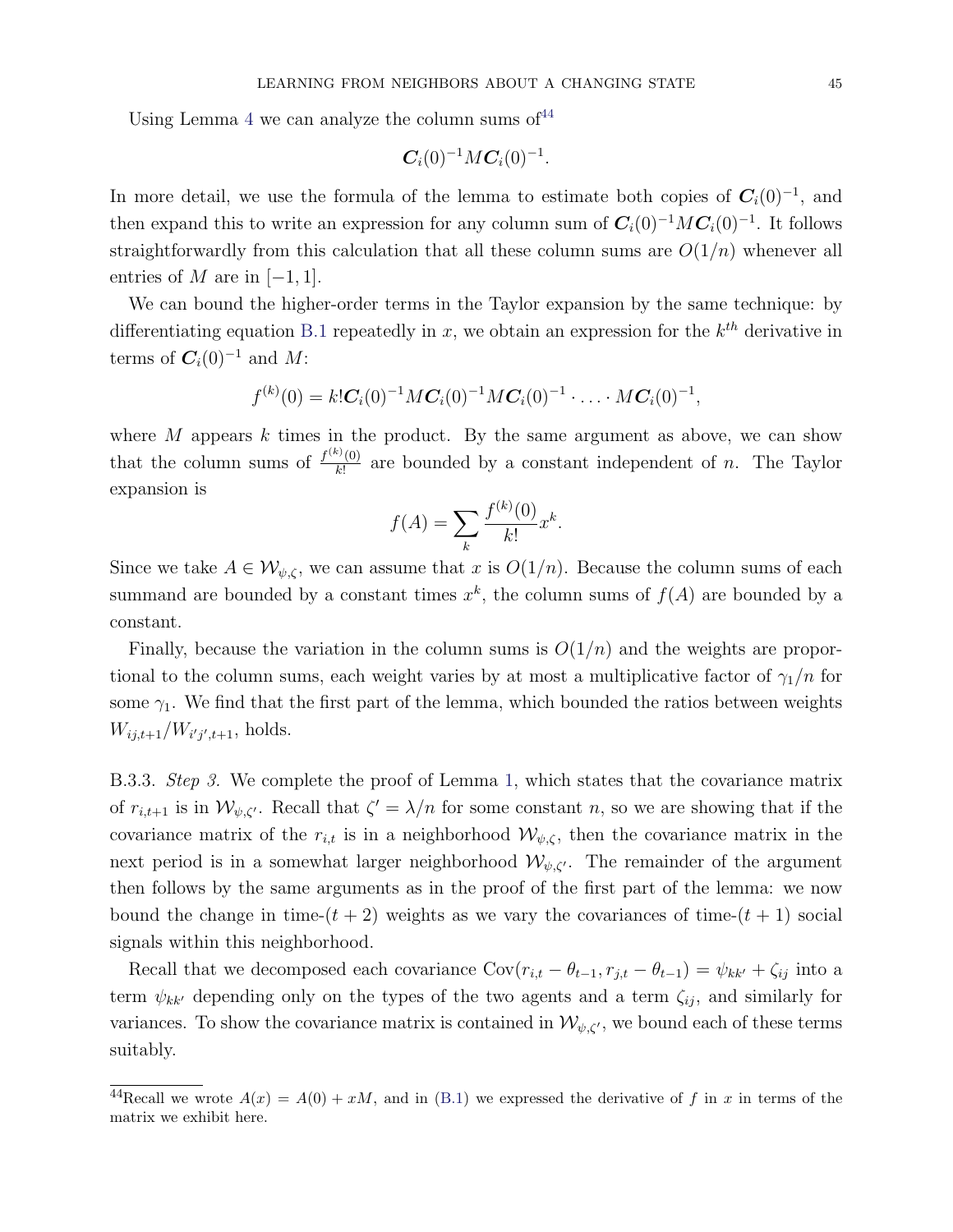We begin with  $\zeta_{ij}$  (and  $\zeta_i$ ). We can write

$$
r_{i,t+1} = \sum_j \frac{W_{ij,t+1}}{1 - w_{i,t+1}^s} \rho a_{i,t} = \sum_j \frac{W_{ij,t+1}}{1 - w_{i,t+1}^s} \rho \left(w_{j,t}^s s_{j,t} + (1 - w_{j,t}^s) r_{j,t}\right).
$$

By the first part of the lemma, the ratio between any two weights (both of the form  $W_{ij,t+1}$ ,  $w_{i,t+1}^s$ , or  $w_{j,t}^s$  corresponding to pairs of agents of the same types is in  $[1 - \gamma_1/n, 1 + \gamma_1/n]$  for a constant  $\gamma_1$ . We can use this to bound the variation in covariances of  $r_{i,t+1}$  within types by  $\zeta'$ : we take the covariance of  $r_{i,t+1}$  and  $r_{j,t+1}$  using the expansion above and then bound the resulting summation by bounding all coefficients.

Next we bound  $\psi_{kk'}$  (and  $\psi_k$ ). It is sufficient to show that  $Var(r_{i,t+1} - \theta_t)$  is at most  $\psi$ . To do so, we will give an estimator of  $\theta_t$  with variance less than  $\beta/n$ , and this will imply  $Var(r_{i,t+1}-\theta_t) < \beta/n = \psi$  (recall  $r_{i,t+1}$  is the estimate of  $\theta_t$  given agent *i*'s social observations in period  $t + 1$ ). Since this bounds all the variance terms by  $\psi$ , the covariance terms will also be bounded by  $\psi$  in absolute value.

Fix an agent i of network type k and consider some network type  $k'$  such that  $p_{kk'} > 0$ . Then there exists two signal types, which we call A and B, such that i observes  $\Omega(n)$  agents of each of these signal types in  $G_n^k$ .<sup>[45](#page-46-0)</sup> The basic idea will be that we can approximate  $\theta_t$  well by taking a linear combination of the average of observed agents of network type  $k$  and signal type A and the average of observed agents of network type k and signal type B.

In more detail: Let  $N_{i,A}$  be the set of agents of type A in network type k observed by i and  $N_{i,B}$  be the set of agents of type B in network type k observed by i. Then fixing some agent  $j_0$  of network type  $k$ ,

$$
\frac{1}{|N_{i,A}|} \sum_{j \in N_{i,A}} a_{j,t-1} = \frac{\sigma_A^{-2}}{1 + \sigma_A^{-2}} \theta_t + \frac{1}{1 + \sigma_A^{-2}} r_{j_0,t-1} + noise
$$

where the noise term has variance of order  $1/n$  and depends on signal noise, variation in  $r_{i,t}$ , and variation in weights. These bounds on the noise term follow from the assumption that the covariance matrix of the  $r_{i,t}$  is in a neighborhood  $\mathcal{W}_{\psi,\zeta}$  and our analysis of variation in weights. Similarly

$$
\frac{1}{|N_{i,B}|} \sum_{j \in N_{i,B}} a_{j,t-1} = \frac{\sigma_B^{-2}}{1 + \sigma_B^{-2}} \theta_t + \frac{1}{1 + \sigma_B^{-2}} r_{j_0,t-1} + noise
$$

where the noise term has the same properties. Because  $\sigma_A^2 \neq \sigma_B^2$ , we can write  $\theta_t$  as a linear combination of these two averages with coefficients independent of  $n$  up to a noise term of order  $1/n$ . We can choose  $\beta$  large enough such that this noise term has variance most  $\beta/n$ for all n sufficiently large. This completes the Proof of Lemma [1.](#page-40-1)

B.3.4. Step 4: We now give the two-step version of Lemma [3.](#page-42-0)

<span id="page-46-0"></span> $\frac{45}{10}$ We use the notation  $\Omega(n)$  to mean greater than Cn for some constant  $C > 0$  when n is large.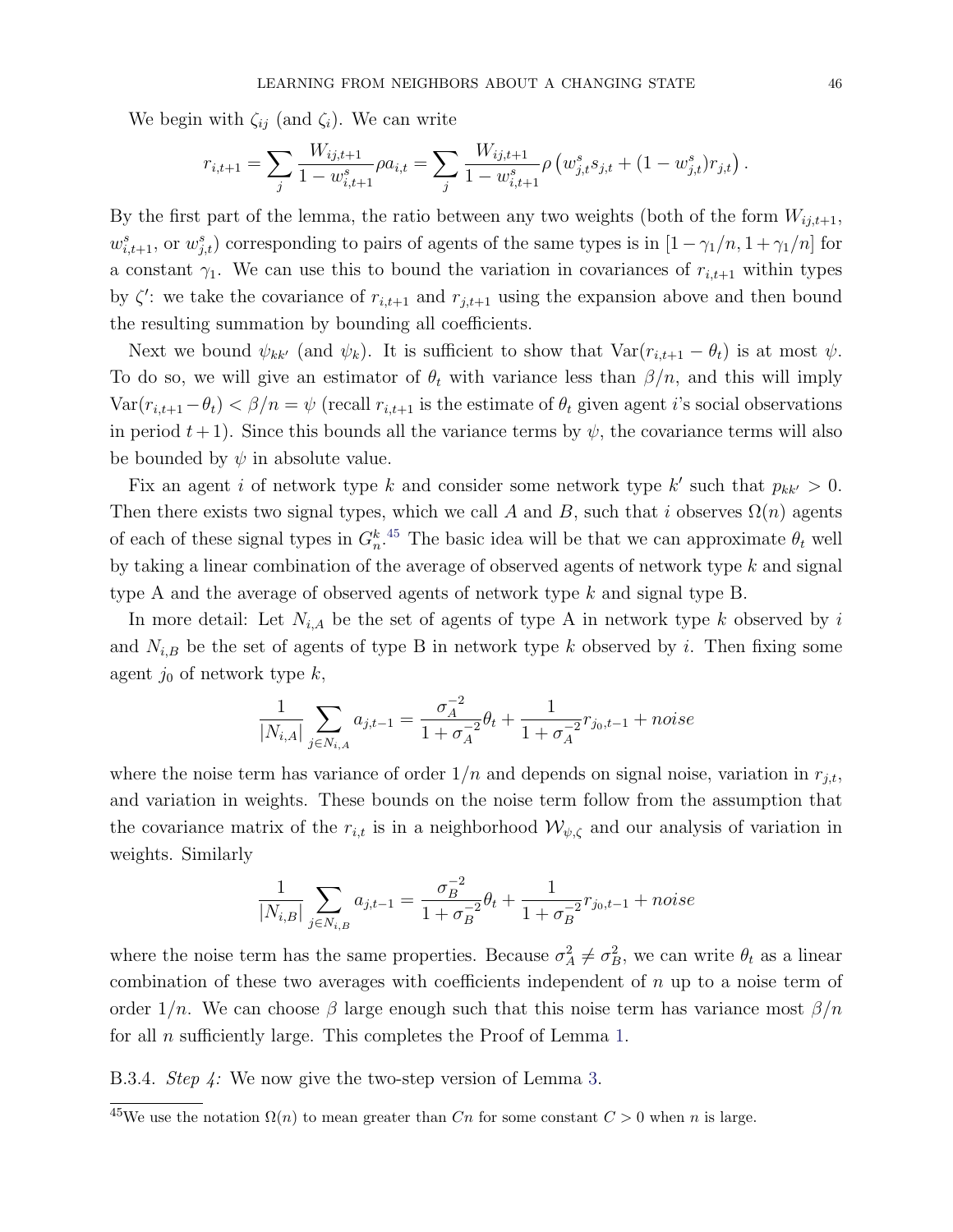<span id="page-47-0"></span>**Lemma 5.** Suppose that in period t the matrix  $A = A_t$  of covariances of social signals satisfies  $A \in \mathcal{W}_{\psi,\zeta}$  and all agents are optimizing in periods  $t+1$  and  $t+2$ . Then there is a  $\gamma$ so that for all  $n$  sufficiently large,

$$
\frac{W_{ij,t+2}}{W_{i'j',t+2}}\in\left[1-\frac{\gamma}{n},1+\frac{\gamma}{n}\right].
$$

whenever i and i' have the same network and signal types and j and j' have the same network and signal types.

Given what we established about covariances in Step 3, the lemma follows by the same argument as the proof of Lemma [3.](#page-42-0)

**Step [5](#page-47-0):** Now that Lemma 5 is proved, we can apply it to show that  $\Phi^2(\mathcal{W}_{\psi,\zeta}) \subset \mathcal{W}_{\psi,\zeta}$ .

We will do this by first writing the time- $(t + 2)$  behavior in terms of agents' time-t observations (Step 5(a)), which comes from applying  $\widetilde{\Phi}$  twice. This gives a formula that can be used for bounding the covariances<sup>[46](#page-47-1)</sup> of time- $(t + 2)$  actions in terms of covariances of time-t actions. Step 5(b) then applies this formula to show we can take  $\zeta_{ij}$  and  $\zeta_i$  to be sufficiently small. (Recall the notation introduced in Section [B.1](#page-38-2) above.) We split our expression for  $r_{i,t+2}$  into several groups of terms and show that the contribution of each group of terms depends only on agents' types up to a small noise term. Step 5(c) notes that we can also take  $\psi_{kk'}$  and  $\psi_k$  to be sufficiently small.

Step 5(a): We calculate:

$$
r_{i,t+2} = \sum_{j} \frac{W_{ij,t+2}}{1 - w_{i,t+2}^s} \rho a_{j,t+1}
$$
  
\n
$$
= \rho \left( \sum_{j} \frac{W_{ij,t+2}}{1 - w_{i,t+2}^s} w_{j,t+1}^s s_{j,t+1} + \sum_{j,j'} \frac{W_{ij,t+2}}{1 - w_{i,t+2}^s} W_{jj',t+1} \rho a_{j',t} \right)
$$
  
\n
$$
= \rho \left( \sum_{j} \frac{W_{ij,t+2}}{1 - w_{i,t+2}^s} w_{j,t+1}^s s_{j,t+1} + \rho \left( \sum_{j,j'} \frac{W_{ij,t+2}}{1 - w_{i,t+2}^s} W_{jj',t+1} w_{j',t}^s s_{j',t} + \sum_{j,j'} \frac{W_{ij,t+2}}{1 - w_{i,t+2}^s} W_{jj',t+1} (1 - w_{j',t}^s) r_{j',t} \right) \right).
$$

Let  $c_{ij',t}$  be the coefficient on  $r_{j',t}$  in this expansion of  $r_{i,t+2}$ . Explicitly,

<span id="page-47-2"></span>
$$
c_{ij',t} = \sum_{j} \frac{W_{ij,t+2}}{1 - w_{i,t+2}^s} W_{jj',t+1} (1 - w_{j',t}^s). \tag{B.3}
$$

The coefficient  $c_{ij',t}$  adds up the influence of  $r_{j',t}$  on  $r_{i,t+2}$  over all paths of length two.

First, we establish a lemma about how much these weights vary.

<span id="page-47-1"></span> $46$ We take this term to refer to variances, as well.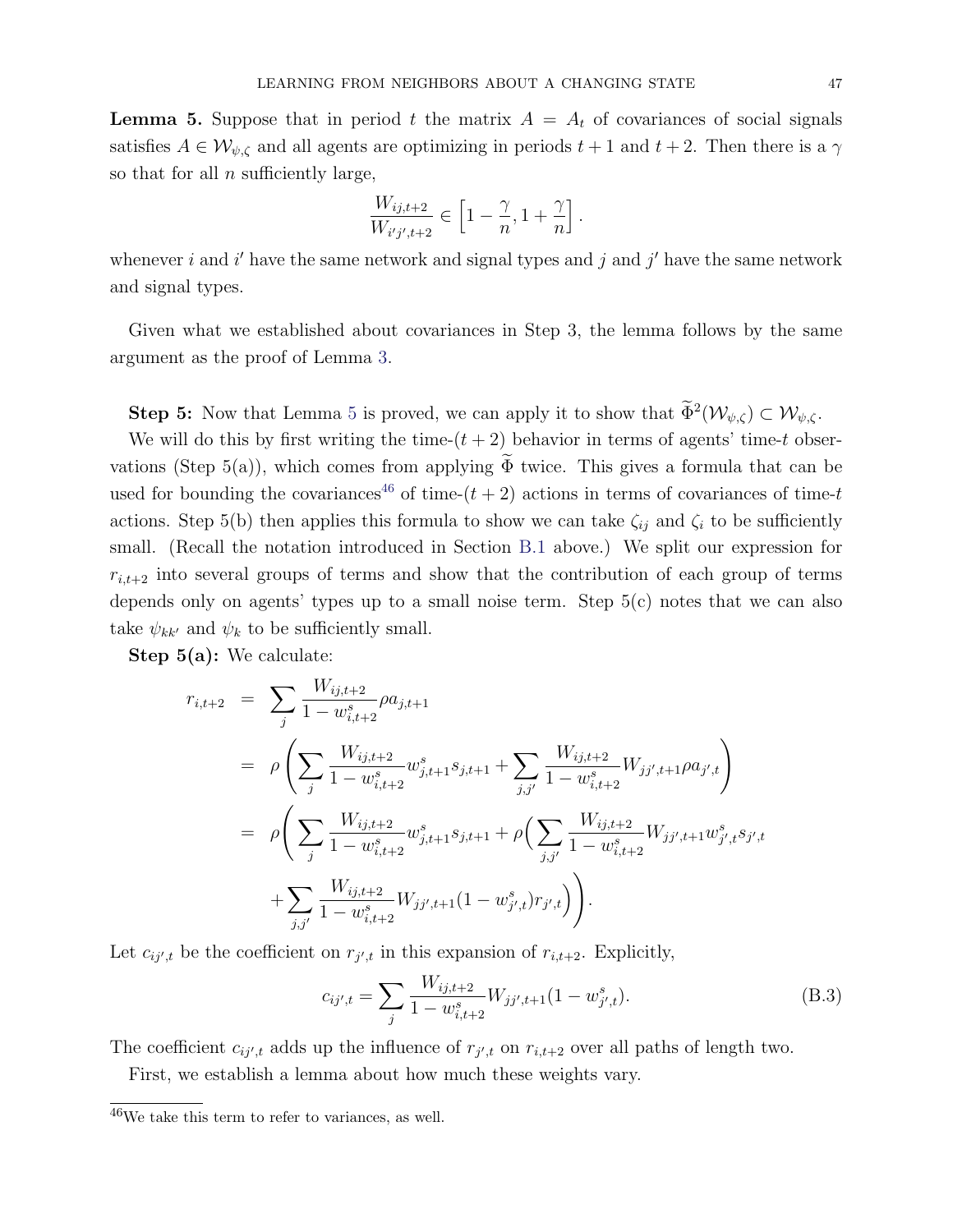<span id="page-48-0"></span>**Lemma 6.** There exists  $\gamma$  such that for n sufficiently large, when i and i' have the same network types and j' and j'' have the same network and signal types, the ratio  $c_{ij',t}/c_{i'j'',t}$  is in  $[1 - \gamma/n, 1 + \gamma/n].$ 

*Proof.* Fix i and j'. For each network type  $k''$  and signal type s, consider the number of agents j of network type  $k''$  and signal type s who are observed by i and who observe j'. This number varies by at most a factor  $\zeta^2$  as we change i and j', preserving signal and network types. For each such j, the contribution of that agent's action to  $c_{ij',t}$  is (recalling [\(B.3\)](#page-47-2))

$$
\frac{W_{ij,t+2}}{1 - w_{i,t+2}^s} W_{jj',t+1} (1 - w_{j',t}^s).
$$

By applying Lemma [3](#page-42-0) repeatedly, we can choose  $\gamma_1$  such that each of these contributions varies by at most a factor of  $\gamma_1/n$  as we change i in  $G_k$  and j' in  $G_{k'}$ . Thus,  $c_{ij',t}$  is a sum of terms which vary by at most a multiplicative factor of  $\gamma_1/n$  as we change i and j' preserving signal and network types. If we can show that the sum of the absolute values of these terms is bounded, then it will follow that  $c_{ij',t}$  varies by at most a multiplicative factor of  $\gamma/n$  for some n. This bound on the sum of absolute values follows from the calculation of weights in the proof of Lemma [3.](#page-42-0)  $\Box$ 

**Step 5(b):** We first show that fixing the values of  $\psi_{kk'}$  and  $\psi_k$  in period t, the variation in the covariances  $Cov(r_{i,t+2} - \theta_{t+1}, r_{i',t+2} - \theta_{t+1})$  of these terms as we vary i and i' over network types is not larger than  $\zeta$ . From the formula above, we observe that we can decompose  $r_{i,t+2} - \theta_{t+1}$  as a linear combination of three mutually independent groups of terms:

- (i) signal error terms  $\eta_{j,t+1}$  and  $\eta_{j',t}$ ;
- (ii) the errors  $r_{j',t} \theta_t$  in the social signals from period t; and
- (iii) changes in state  $\nu_t$  and  $\nu_{t+1}$  between periods t and  $t+2$ .

Note that the terms  $r_{j',t} - \theta_t$  are linear combinations of older signal errors and changes in the state. We bound each of the three groups in turn:

(i) Signal Errors: We first consider the contribution of signal errors. When  $i$  and  $i'$  are distinct, the number of such terms is close to its expected value because we are conditioning on the events  $E_2$  and  $E_4$  defined in Section [B.1.](#page-38-2) Moreover the weights are close to their expected values by Step 2, so the variation is bounded suitably. When  $i$  and  $i'$  are equal, we use the facts that the weights are close to their expected values and the variance of an average of  $\Omega(n)$  signals is small.

(ii) Social Signals: We now consider terms  $r_{j',t} - \theta_t$ , which correspond to the third summand in our expression for  $r_{i,t+2}$ . Since we will analyze the weight on  $\nu_t$  below, it is sufficient to study the terms  $r_{j',t} - \theta_{t-1}$ .

By Lemma [6,](#page-48-0) the coefficients placed on  $r_{j',t}$  by i and on  $r_{j'',t}$  by i' vary by a factor of at most  $2\gamma/n$ . Moreover, the absolute value of each of these covariances is bounded above by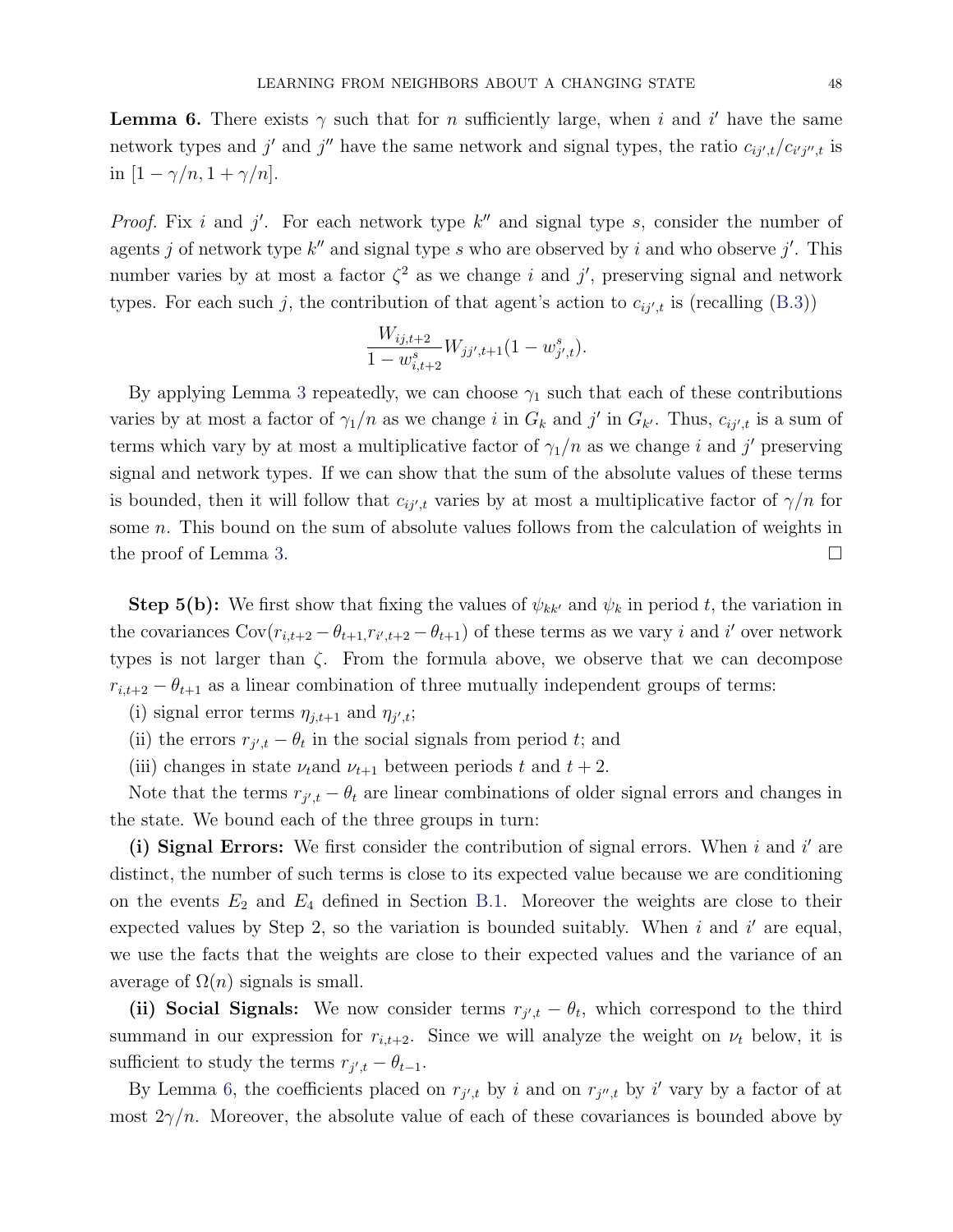(iii) Innovations: Finally, we consider the contribution of the innovations  $\nu_t$  and  $\nu_{t+1}$ . We treat  $\nu_{t+1}$  first. We must show that any two agents of the same types place the same weight on the innovation  $\nu_{t+1}$  (up to an error of order  $\frac{1}{n^2}$ ). This will imply that the contributions of timing to the covariances  $Cov(r_{i,t+2} - \theta_{t+1}, r_{i',t+2} - \theta_{t+1})$  can be expressed as a term that can be included in the relevant  $\psi_{kk'}$  and a lower-order term which can be included in  $\zeta_{ii'}$ .

The weight an agent places on  $\nu_{t+1}$  is equal to the weight she places on signals from period  $t + 1$ . So this is equivalent to showing that the total weight

$$
\rho \sum_j \frac{W_{ij,t+2}}{1 - w_{i,t+2}^s} w_{j,t+1}^s
$$

agent i places on period  $t + 1$  depends only on the network type k of agent i and  $O(1/n^2)$ terms. We will first show the average weight placed on time- $(t + 1)$  signals by agents of each signal type depends only on  $k$ . We will then show that the total weights on agents of each signal type do not depend on  $n$ .

Suppose for simplicity here that there are two signal types  $A$  and  $B$ ; the general case is the same. We can split the sum from the previous paragraph into the subgroups of agents with signal types  $A$  and  $B$ :

$$
\rho \sum_{j:\sigma_j^2 = \sigma_A^2} \frac{W_{ij,t+2}}{1 - w_{i,t+2}^s} w_{j,t+1}^s + \rho \sum_{j:\sigma_j^2 = \sigma_B^2} \frac{W_{ij,t+2}}{1 - w_{i,t+2}^s} w_{j,t+1}^s.
$$

Letting  $W_i^A = \sum_{\sigma_j^2 = \sigma_A^2}$  $W_{ij,t+2}$  $\frac{W_{ij,t+2}}{1-w_{i,t+2}^s}$  be the total weight placed on agents with signal type A and similarly for signal type  $B$ , we can rewrite this as:

$$
W_i^A \rho \sum_{j:\sigma_j^2 = \sigma_A^2} \frac{W_{ij,t+2}}{W_i^A (1 - w_{i,t+2}^s)} w_{j,t+1}^s + W_i^B \rho \sum_{j:\sigma_j^2 = \sigma_B^2} \frac{W_{ij,t+2}}{W_i^B (1 - w_{i,t+2}^s)} w_{j,t+1}^s.
$$

The coefficients  $\frac{W_{ij,t+2}}{W_i^A(1-w_{i,t+2}^s)}$  in the first sum now sum to one, and similarly for the second. We want to check that the first sum  $\sum_{j:\sigma_j^2=\sigma_A^2}$  $W_{ij,t+2}$  $\frac{W_{ij,t+2}}{W_i^A(1-w_{i,t+2}^s)}w_{j,t+1}^s$  does not depend on k, and the second sum is similar.

For each  $j$  in group  $A$ ,

$$
w_{j,t+1}^s = \frac{\sigma_A^{-2}}{\sigma_A^{-2} + (\rho^2 \kappa_{j,t+1} + 1)^{-1}},
$$

where we define  $\kappa_{j,t+1}^2 = \text{Var}(r_{j,t+1} - \theta_t)$  to be the error variance of the social signal. Because  $\kappa_{j,t+1}$  is close to zero, we can approximate  $w_{j,t+1}^s$  locally as a linear function  $\mu_1 \kappa_{j,t+1} + \mu_2$ where  $\mu_1 < 1$  (up to order  $\frac{1}{n^2}$  terms).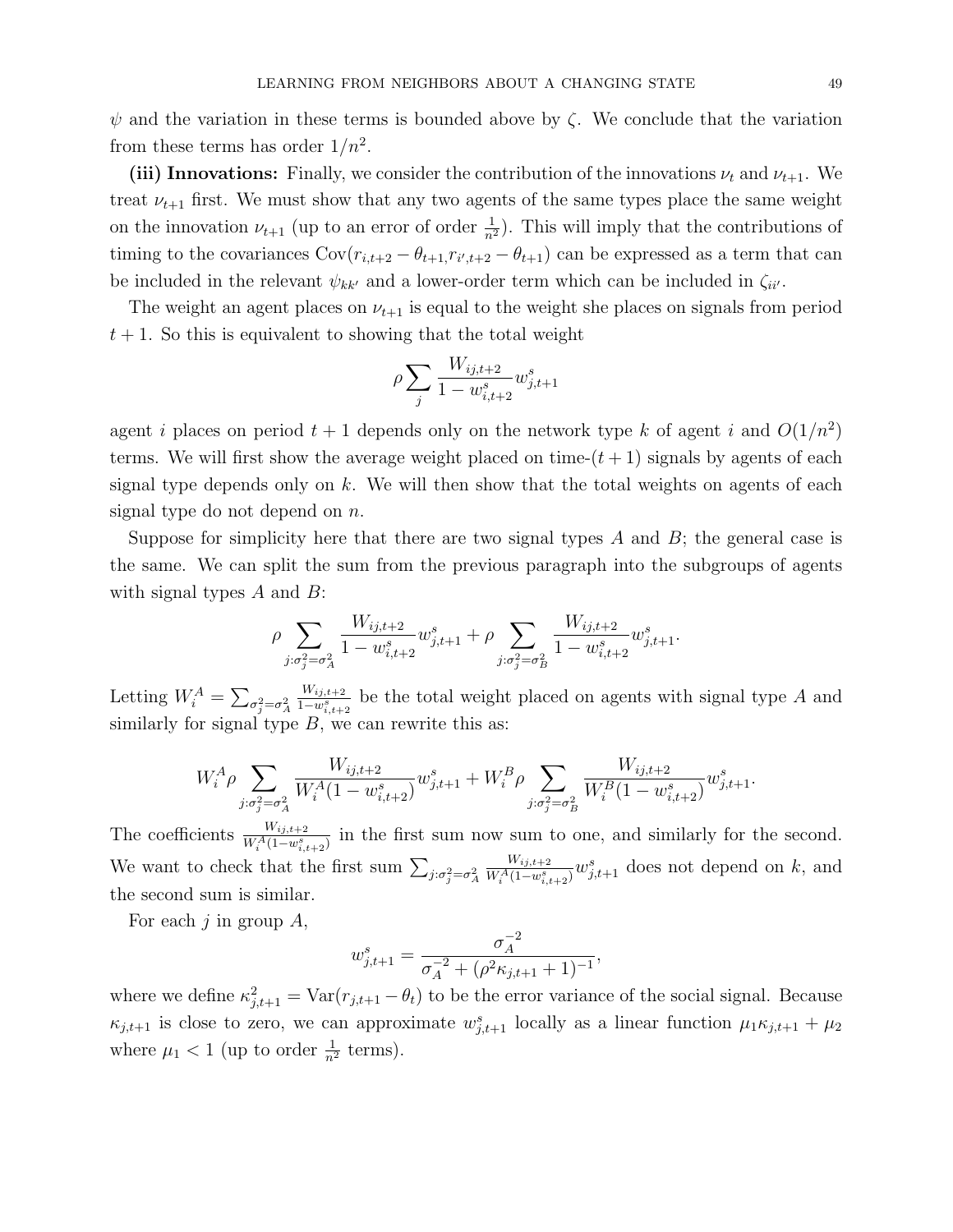So we can write the sum of interest as

$$
\sum_{j:\sigma_j^2=\sigma_A^2} \frac{W_{ij,t+2}}{W_i^A(1-w_{i,t+2}^s)} \left(\mu_1 \sum_{j',j''} W_{jj',t+1} W_{jj'',t+1}(\rho^2 V_{j'j'',t}+1) + \mu_2\right).
$$

By Lemma [3,](#page-42-0) the weights vary by at most a multiplicative factor contained in  $[1-\gamma/n, 1+\gamma/n]$ . The number of paths from i to j' passing through agents of any network type  $k''$  and any signal type is close to its expected value (which depends only on  $i$ 's network type), and the weight on each path depends only on the types involved up to a factor in  $[1 - \gamma/n, 1 + \gamma/n]$ . The variation in  $V_{j'j'',t}$  consists of terms of the form  $\psi_{k'k''}, \psi_{k'}$ , and  $\zeta_{j'j''}$ , all of which are  $O(1/n)$ , and terms from signal errors  $\eta_{j',t}$ . The signal errors only contribute when  $j = j'$ , and so only contribute to a fraction of the summands of order  $1/n$ . So we can conclude the total variation in this sum as we change i within the network type k has order  $1/n^2$ .

Now that we know each the average weight on private signals of the observed agents of each signal type depends only on k, it remains to check that  $W_i^A$  and  $W_i^B$  only depend on k. The coefficients  $W_i^A$  and  $W_i^B$  are the optimal weights on the group averages

$$
\sum_{j:\sigma_j^2=\sigma_A^2} \frac{W_{ij,t+2}}{W_i^A (1-w_{i,t+2}^s)} \rho a_{j,t+1} \text{ and } \sum_{j:\sigma_j^2=\sigma_B^2} \frac{W_{ij,t+2}}{W_i^B (1-w_{i,t+2}^s)} \rho a_{j,t+1},
$$

so we need to show that the variances and covariance of these two terms depend only on  $k$ . We check the variance of the first sum: we can expand

$$
\sum_{\sigma_j^2 = \sigma_A^2} \frac{W_{ij,t+2}}{W_i^A (1 - w_{i,t+2}^s)} \rho a_{j,t+1} = \sum_{\sigma_j^2 = \sigma_A^2} \frac{W_{ij,t+2}}{W_i^A (1 - w_{i,t+2}^s)} \rho \left( w_{j,t+1}^s s_{j,t+1} + (1 - w_{j,t+1}^s) r_{j,t+1} \right).
$$

We can again bound the signal errors and social signals as in the previous parts of this proof, and show that the variance of this term depends only on k and  $O(1/n^2)$  terms. The second variance and covariance are similar, so  $W_i^A$  and  $W_i^B$  depend only on k and  $O(1/n^2)$  terms.

This takes care of the innovation  $\nu_{t+1}$ . Because we have included any innovations prior to  $\nu_t$  in the social signals  $r_{j',t}$ , to complete Step 5(b) we need only show the weight on  $\nu_t$ depends only on the network type k of an agent.

The analysis is a simpler version of the analysis of the weight on  $\nu_{t+1}$ . It is sufficient to show the total weight placed on period  $t$  social signals depends only on the network type of  $k$  of an agent i. This weight is equal to

$$
\rho^2 \sum_{j,j'} \frac{W_{ij,t+2}}{1 - w_{i,t+2}^s} \cdot W_{jj',t+1} \cdot (1 - w_{j',t}^s).
$$

As in the  $\nu_{t+1}$  case, we can approximate  $(1 - w_{j',t}^s)$  as a linear function of  $\kappa_{j',t}$  up to  $O(1/n^2)$ terms. Because the number of paths to each agent  $j'$  though a given type and the weights on each such path cannot vary too much within types, the same argument shows that this sum depends only on k and  $O(1/n^2)$  terms. Thus Step 5(b) is complete.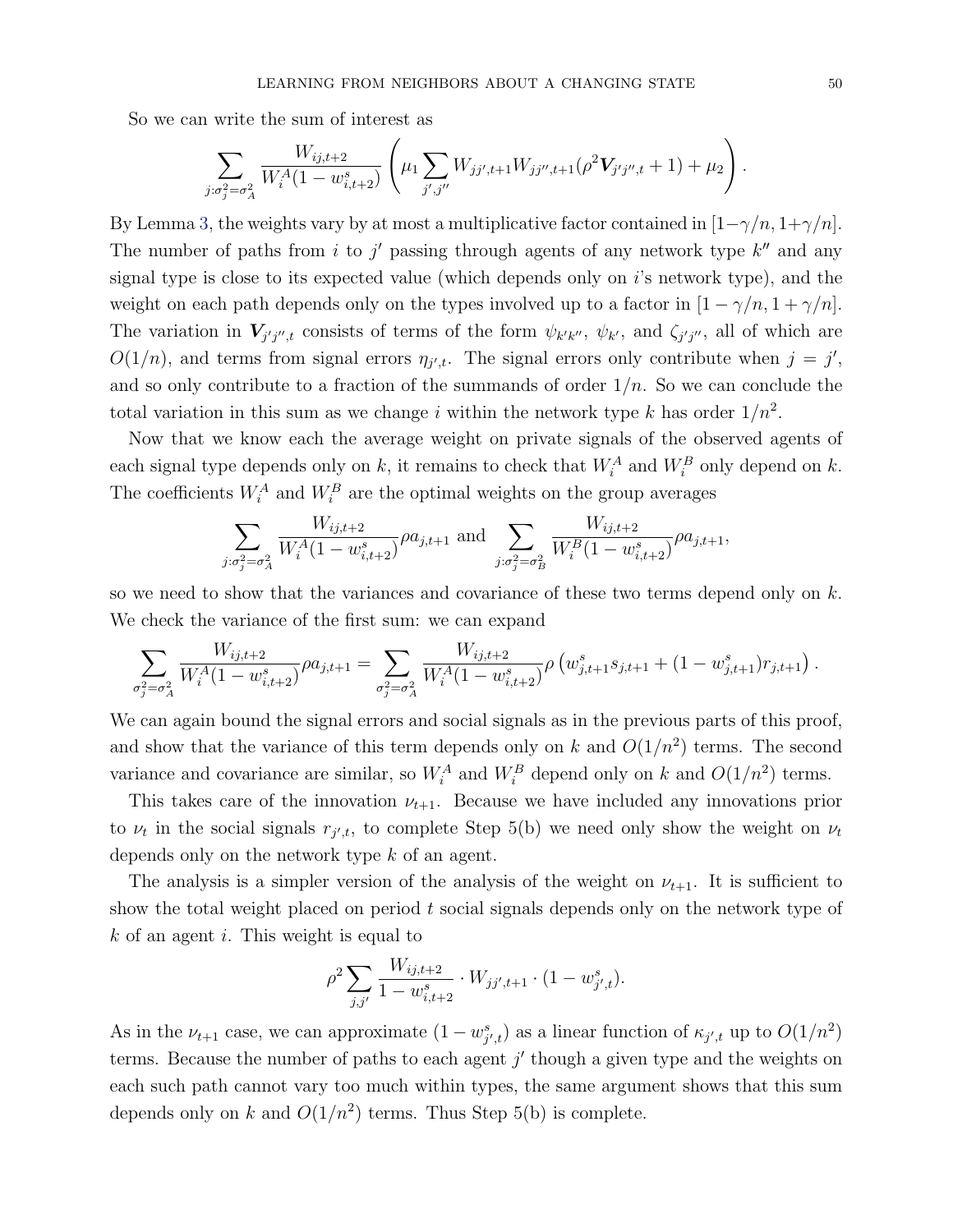Step 5(c): The final step is to verify that we can take  $\psi_{kk'}$  and  $\psi_k$  to be smaller than  $\psi$ . It is sufficient to show that the variance  $\text{Var}(r_{i,t+2} - \theta_{t+1})$  of each social signal about  $\theta_{t+1}$  is at most  $\psi$ . The proof is the same as in Step 2(b).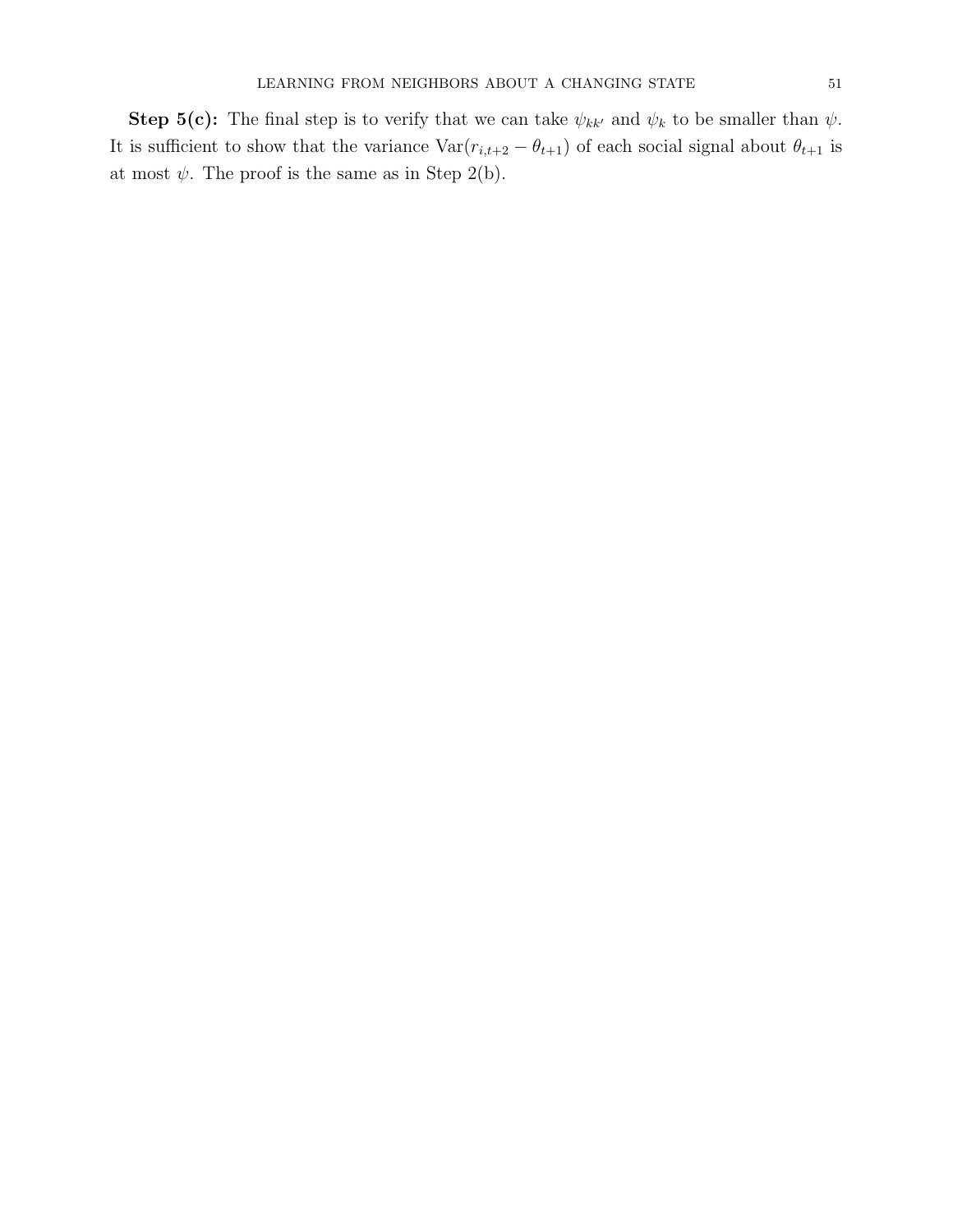<span id="page-52-1"></span>

FIGURE C.1. Social signal variance in Indian villages. (a) The average social signal variance of agents in each village, in the homogeneous and heterogeneous cases. In the homogeneous case all agents have private signal variance 2. In the heterogeneous case, half of agents have private signal variance  $\frac{3}{2}$  and half of agents have private signal variance 3. (b) The average social signal variance for all agents as we vary the worse private signal variance from 2 to 4 and hold fixed the average precision of private signals.

#### Appendix C. Numerical results in real networks (online appendix)

The message of Section [4](#page-12-0) is that signal diversity enables good aggregation, and signal homogeneity obstructs it. The theoretical results in that section, however, were asymptotic, and the good-aggregation result used some assumptions on the distribution of graphs. In this section we show that the substantive message applies to realistic networks with moderate degrees. We do this by computing equilibria for actual social networks from the data in [Banerjee, Chandrasekhar, Duflo, and Jackson](#page-35-0) [\(2013\)](#page-35-0). This data set contains the social networks of villages in rural India. $47$  There are 43 networks in the data, with an average network size of 212 nodes (standard deviation = 53.5), and an average degree of 19 (standard  $deviation = 7.5$ .

Our simulation exercises measure the benefits of heterogeneity for equilibrium aggregation. For each network, we calculate the equilibrium with  $\rho = 0.9$  for two types of environments. The first is the homogeneous case, with all signal variances set to 2. The second is a heterogeneous case, where half of the agents have a signal variance greater than 2 and half of villagers have a signal variance less than 2, chosen to hold constant the total amount of information that reaches the community via private signals. That is, we set the signal variances so that the average precision in each village is  $\frac{1}{2}$ , as in the homogeneous case. This signal assignment holds fixed the average utility when all villagers are autarkic, or equivalently holds fixed the average utility when all villagers know the state  $\theta_{t-1}$  in the previous period exactly. At the

<span id="page-52-0"></span><sup>&</sup>lt;sup>47</sup>We take the networks that were used in the estimation in [Banerjee, Chandrasekhar, Duflo, and Jackson](#page-35-0) [\(2013\)](#page-35-0). As in their work, we take every reported relationship to be reciprocal for the purposes of sharing information. This makes the graphs undirected.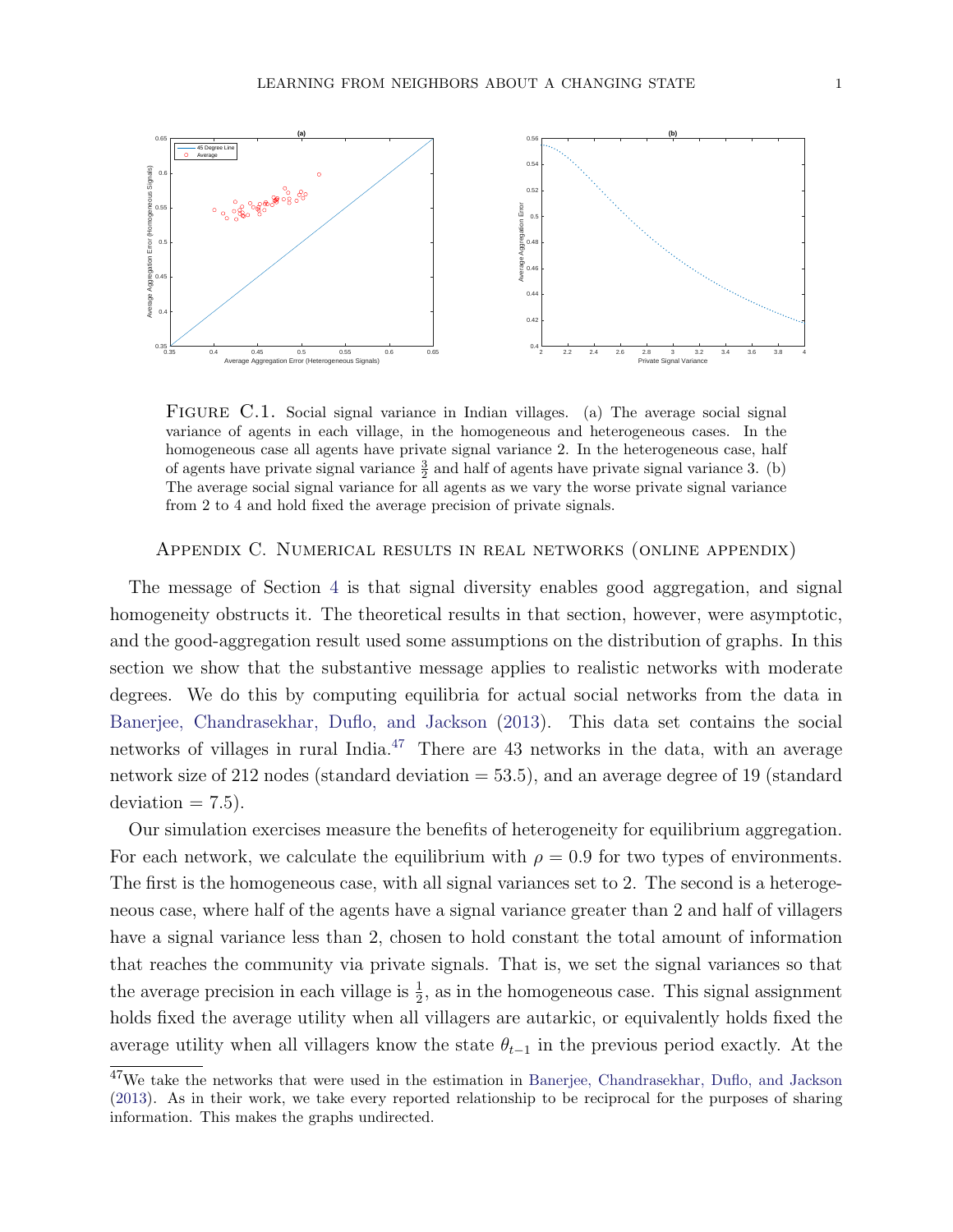same time, it varies the level of heterogeneity in signal endowments. Villagers are randomly assigned to better or worse private signals, and the simulation results do not depend substantially on the realized random assignment. Our outcomes will be the average social signal error variance in each village and the average social signal error variance across all villages.

It is useful to begin by looking at the equilibrium average aggregation errors, i.e., social signal variances, in the case of homogeneous signals. This is the horizontal coordinate in Figure [C.1\(](#page-52-1)a); each village is a data point, and the points have a standard deviation of 0.013. In this case, differences in learning outcomes are due only to differences in the network structure, and we will call this number the network-driven variation. Now we introduce some private signal diversity. In our first exercise, we change the variance of the worse private signal from 2 (homogeneous signals) to 3 (heterogeneous signals), and adjust the other variance as discussed above to hold fixed the total amount of information coming into the network. The vertical coordinate in Figure  $C(1(b))$  depicts the equilibrium aggregation error in each village. The average of this number across all villages falls to 0.470, compared to 0.555 (in the homogeneous case). Therefore, adding heterogeneity by increasing the private signal variance for half of the agents by 50% changes social signal error variance by 6.5 times the network-driven variation. Learning is much better with some private signal heterogeneity than in villages with very favorable networks (i.e., those that achieve the best aggregation under homogeneous signals).

In Figure [C.1\(](#page-52-1)b), rather than working with the particular choice of 3 for the variance of the private signal, we look across all choices of this variance between 2 and 4 and plot the average equilibrium social signal variance across all villages.

Figure [C.1\(](#page-52-1)b) also sheds light on the value of a small amount of heterogeneity. The results in Section [4](#page-12-0) can be summarized as saying that, to achieve the aggregation benchmark of essentially knowing the previous period's state, there need to be at least two different private signal variances in the network. Formally, this is a knife-edge result: As long as private signal variances differ at all, then as  $n \to \infty$ , aggregation errors vanish; with exactly homogeneous signal endowments, aggregation errors are much higher. The figure shows that the transition from the first regime to the second is actually gradual. In particular, a very small amount of heterogeneity provides little benefit in finite networks, as there is not enough diversity of signal endowments for villagers to anti-imitate. However, a 50% change in the variance of one of the signals (equivalently, a 22% change in its standard deviation) makes the community much better able to use the same total amount of information.

# Appendix D. Identification and testable implications (online appendix)

One of the main advantages of the parametrization we have studied is that standard methods can easily be applied to estimate the model and test hypotheses within it. The key feature making the model econometrically well-behaved is that, in the solutions we focus on, agents'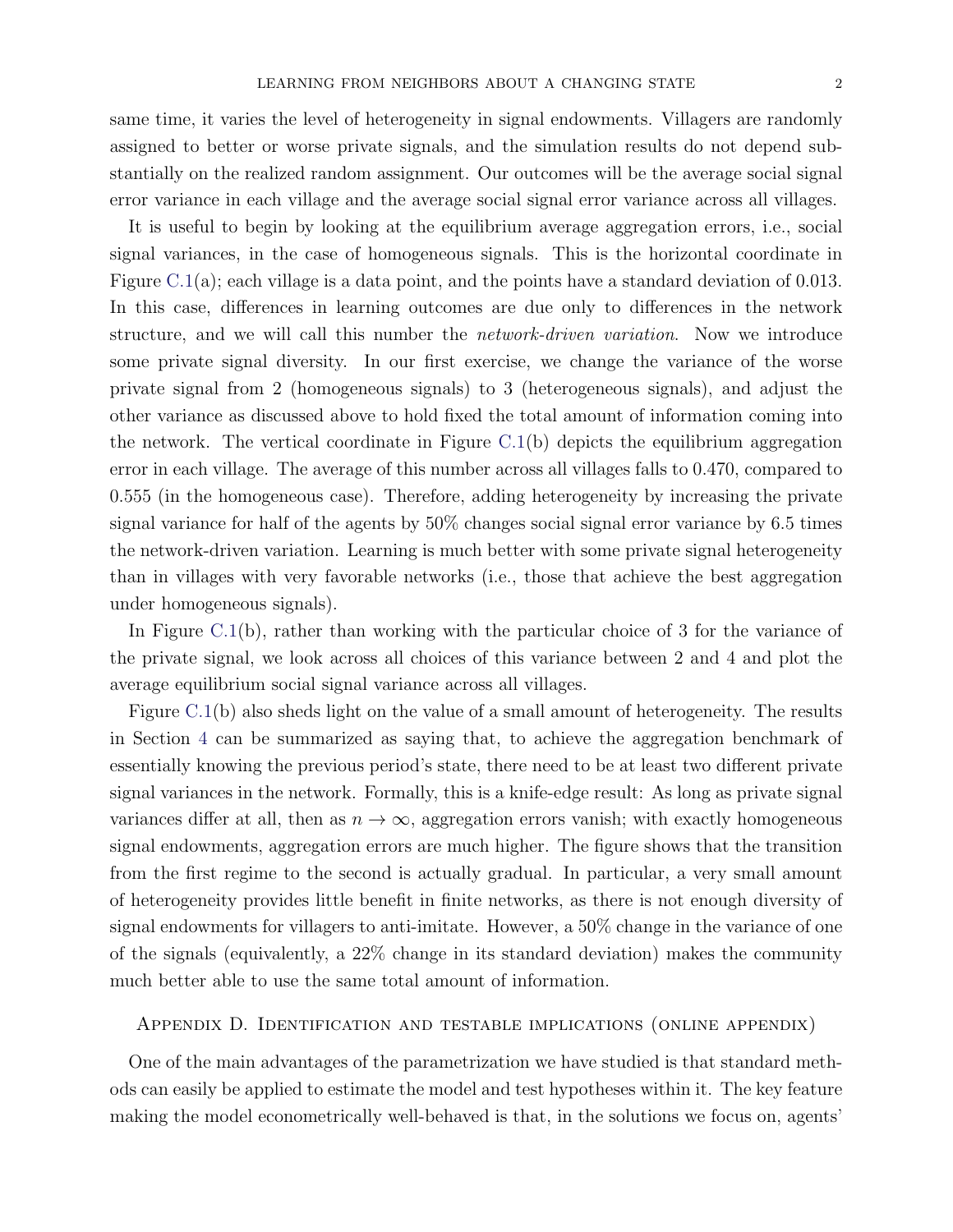actions are linear functions of the random variables they observe. Moreover, the evolution of the state and arrival of information creates exogenous variation. We briefly sketch how these features can be used for estimation and testing.

Assume the following. The analyst obtains noisy measurements  $\bar{a}_{i,t} = a_{i,t} + \xi_{i,t}$  of agent's actions (where  $\xi_{i,t}$  are i.i.d., mean-zero error terms). He knows the parameter  $\rho$  governing the stochastic process, but may not know the network structure or the qualities of private signals  $(\sigma_i)_{i=1}^n$ . Suppose also that the analyst observes the state  $\theta_t$  ex post (perhaps with a long delay).  $48$ 

Now, consider any steady state in which agents put constant weights  $W_{ij}$  on their neighbors and  $w_i^s$  on their private signals over time. We will discuss the case of  $m = 1$  to save on notation, though all the statements here generalize readily to arbitrary  $m$ .

We first consider how to estimate the weights agents are using, and to back out the structural parameters of our model when it applies. The strategy does not rely on uniqueness of equilibrium. We can identify the weights agents are using through standard vector autoregression methods. In steady state,

$$
\overline{a}_{i,t} = \sum_{j} W_{ij} \rho \overline{a}_{j,t-1} + w_i^s \theta_t + \zeta_{i,t}, \tag{D.1}
$$

where  $\zeta_{i,t} = w_i^s \eta_{i,t} - \sum_j W_{ij} \rho \xi_{j,t-1} + \xi_{i,t}$  are error terms i.i.d. across time. The first term of this expression for  $\zeta_{i,t}$  is the error of the signal that agent i receives at time t. The summation combines the measurement errors from the observations  $\bar{a}_{j,t-1}$  from the previous period.<sup>[49](#page-54-1)</sup> Thus, we can obtain consistent estimators  $W_{ij}$  and  $\tilde{w}_i^s$  for  $W_{ij}$  and  $w_i^s$ , respectively.

We now turn to the case in which agents are using *equilibrium* weights. First, and most simply, our estimates of agents' equilibrium weights allow us to recover the network structure. If the weight  $\widehat{W}_{ij}$  is non-zero for any i and j, then agent i observes agent j. Generically the converse is true: if i observes j then the weight  $\widehat{W}_{ij}$  is non-zero. Thus, network links can generically be identified by testing whether the recovered social weights are nonzero. For such tests (and more generally) the standard errors in the estimators can be obtained by standard techniques.<sup>[50](#page-54-2)</sup>

Now we examine the more interesting question of how structural parameters can be identified assuming an equilibrium is played, and also how to test the assumption of equilibrium.

The first step is to compute the empirical covariances of action errors from observed data; we call these  $\tilde{V}_{ij}$ . Under the assumption of equilibrium, we now show how to determine the

<span id="page-54-0"></span> $48$ We can instead assume that the analyst observes (a proxy for) the private signal  $s_{i,t}$  of agent i; we mention how below.

<span id="page-54-1"></span><sup>&</sup>lt;sup>49</sup>This system defines a VAR(1) process (or generally VAR(*m*) for memory length m).

<span id="page-54-2"></span><sup>&</sup>lt;sup>50</sup>Methods involving regularization may be practically useful in identifying links in the network. [Manresa](#page-36-1) [\(2013\)](#page-36-1) proposes a regularization (LASSO) technique for identifying such links (peer effects). In a dynamic setting such as ours, with serial correlation, the techniques required will generally be more complicated.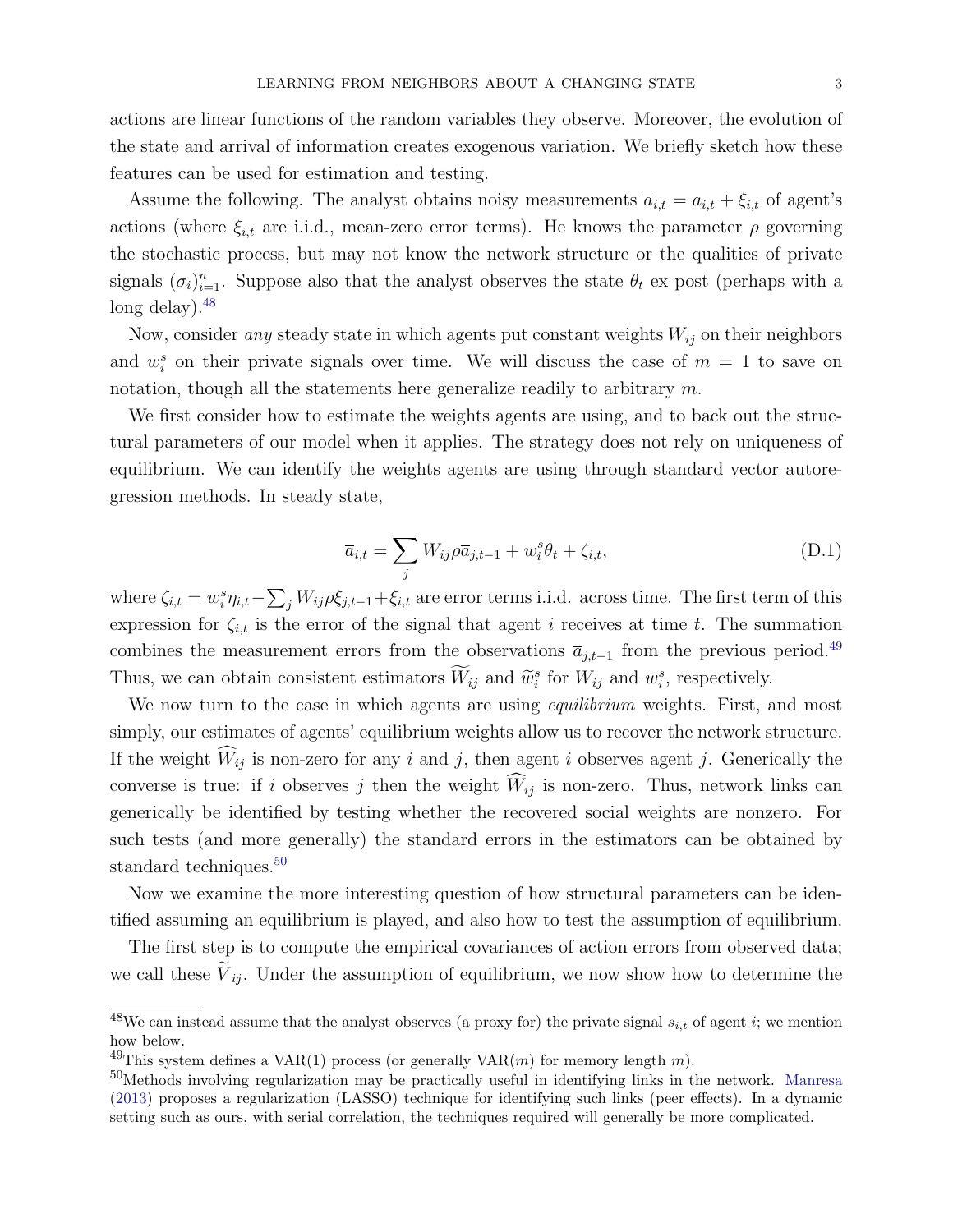signal variances using the fact that equilibrium is characterized by  $\Phi(\hat{V}) = \hat{V}$  and recalling the explicit formula [\(3.3\)](#page-10-0) for  $\Phi$ . In view of this formula, the signal variances  $\sigma_i^2$  are uniquely determined by the other variables:

<span id="page-55-1"></span>
$$
\widehat{V}_{ii} = \sum_{j} \sum_{k} \widehat{W}_{ij} \widehat{W}_{ik} \left( \rho^2 \widehat{V}_{jk} + 1 \right) + (\widehat{w}_{i}^{s})^2 \sigma_i^2.
$$
\n(D.2)

Replacing the model parameters other than  $\sigma_i^2$  by their empirical analogues, we obtain a consistent estimate  $\tilde{\sigma}_i^2$  of  $\sigma_i$ . This estimate could be directly useful—for example, to an analyst who wants to choose an "expert" from the network and ask about her private signals.

Note that our basic VAR for recovering the weights relies only on constant linear strategies and does not assume that agents are playing any particular strategy within this class. Thus, if agents are using some other behavioral rule (e.g., optimizing in a misspecified model) we can replace [\(D.2\)](#page-55-1) by a suitable analogue that reflects the bounded rationality in agents' inference. If such a steady state exists, and using the results in this section, one can create an econometric test that is suitable for testing how agents are behaving. For instance, we can test the hypothesis that they are Bayesian against the naive alternative of our Section [5.1.](#page-23-0)

### Appendix E. Details of definitions (online appendix)

<span id="page-55-0"></span>E.1. Exogenous random variables. Fix a probability space  $(\Omega, \mathcal{F}, \mathbb{P})$ . Let  $(\nu_t, \eta_{i,t})_{t \in \mathbb{Z}, i \in \mathbb{N}}$ be normal, mutually independent random variables, with  $\nu_t$  having variance 1 and  $\eta_{i,t}$  having variance  $\sigma_i^2$ . Also take a stochastic process  $(\theta_t)_{t\in\mathbb{Z}}$ , such that for each  $t \in \mathbb{Z}$ , we have (for  $0 < |\rho| \leq 1$ 

$$
\theta_t = \rho \theta_{t-1} + \nu_t.
$$

Such a stochastic process exists by standard constructions of the  $AR(1)$  process or, in the case of  $\rho = 1$ , of the Gaussian random walk on a doubly infinite time domain. Define  $s_{i,t} = \theta_t + \eta_{i,t}$ .

# E.2. Formal definition of game and stationary linear equilibria.

**Players and strategies.** The set of players (or agents) is  $\mathcal{A} = \{(i, t) : i \in \mathbb{N}, t \in \mathbb{Z}\}$ . The set of (pure) responses of an agent  $(i, t)$  is defined to be the set of all Borel-measurable functions  $\xi_{(i,t)} : \mathbb{R} \times (\mathbb{R}^{|N(i)|})^m \to \mathbb{R}$ , mapping her own signal and her neighborhood's actions,  $(s_{i,t},(\boldsymbol{a}_{N_i,t-\ell})_{\ell=1}^m)$ , to a real-valued action  $a_{i,t}$ . We call the set of these functions  $\Xi_{(i,t)}$ . Let  $\Xi = \prod_{(i,t)\in\mathcal{A}} \Xi_{(i,t)}$  be the set of response profiles. We now define the set of *(unambiguous)* strategy profiles,  $\Xi \subset \tilde{\Xi}$ . We say that a response profile  $\xi \in \tilde{\Xi}$  is a strategy profile if the following two conditions hold

1. There is a tuple of real-valued random variables  $(a_{i,t})_{i\in N,t\in\mathbb{Z}}$  on  $(\Omega,\mathcal{F},\mathbb{P})$  such that for each  $(i, t) \in \mathcal{A}$ , we have

$$
a_{i,t} = \xi_{(i,t)} (s_{i,t}, (\boldsymbol{a}_{N_i,t-\ell})_{\ell=1}^m).
$$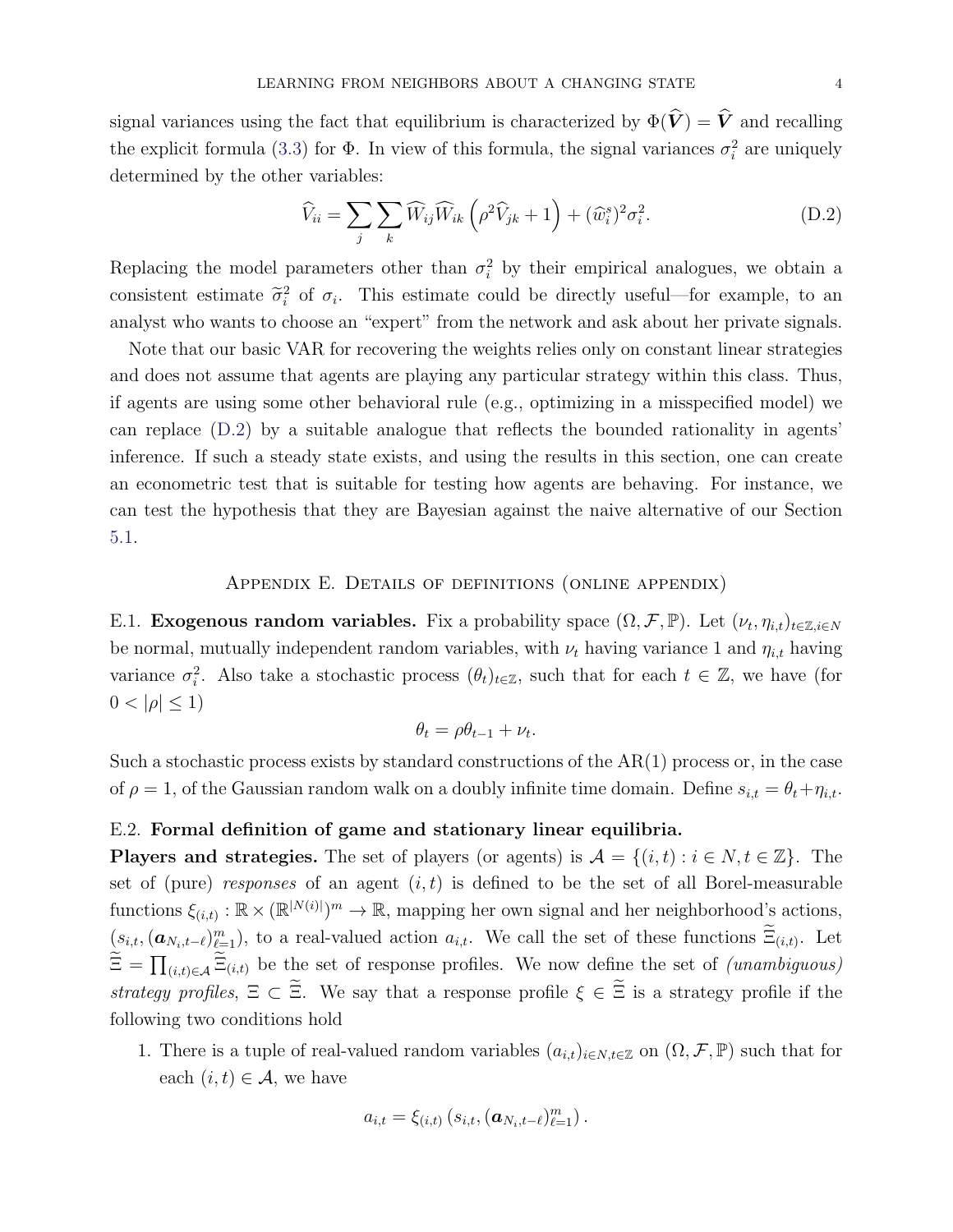2. Any two tuples of real-valued random variables  $(a_{i,t})_{i \in N, t \in \mathbb{Z}}$  satisfying Condition 1 are equal almost surely.

That is, a response profile is a strategy profile if there is an essentially unique specification of behavior that is consistent with the responses: i.e., if the responses uniquely determine the behavior of the population, and hence payoffs.<sup>[51](#page-56-0)</sup> Note that if  $\xi \in \Xi$ , then it can be checked that  $\hat{\xi} = (\xi'_{(i,t)}, \xi_{-(i,t)}) \in \Xi$  whenever  $\xi'_{(i,t)} \in \Xi_{(i,t)}$ . Thus, if we start with a strategy profile and consider agent  $(i, t)$ 's deviations, they are unrestricted: she may consider any response. **Payoffs.** The payoff of an agent  $(i, t)$  under any strategy profile  $\xi \in \Xi$  is

$$
u_{i,t}(\xi) = -\mathbb{E}\left[ (a_{i,t} - \theta_t)^2 \right] \in [-\infty, 0],
$$

where the actions  $a_{i,t}$  are taken according to  $\xi_{(i,t)}$  and the expectation is taken in the probability space we have described. This expectation is well-defined because inside the expectation there is a non-negative, measurable random variable, for which an expectation is always defined, though it may be infinite.

Equilibria. A (Nash) *equilibrium* is defined to be a strategy profile  $\xi \in \Xi$  such that, for each  $(i, t) \in \mathcal{A}$  and each  $\tilde{\xi} \in \Xi$  such that  $\tilde{\xi} = (\xi'_{(i,t)}, \xi_{-(i,t)})$  for some  $\xi'_{(i,t)} \in \Xi_{(i,t)}$ , we have

$$
u_{i,t}(\tilde{\xi}) \leq u_{i,t}(\xi).
$$

For  $p \in \mathbb{Z}$ , we define the shift operator  $\mathfrak{T}_p$  to translate variables to time indices shifted p steps forward. This definition may be applied, for example, to  $\Xi$ <sup>[52](#page-56-1)</sup> A strategy profile  $\xi \in \Xi$ is stationary if, for all  $p \in \mathbb{Z}$ , we have  $\mathfrak{T}_p \xi = \xi$ .

We say  $\xi \in \Xi$  is a *linear* strategy profile if each  $\xi_i$  is a linear function. Our analysis focuses on stationary, linear equilibria.

# Appendix F. Remaining proofs (online appendix)

F.1. **Proof of Proposition [2.](#page-19-0)** We first check there is a unique equilibrium and then prove the remainder of Proposition [2.](#page-19-0)

<span id="page-56-2"></span>**Lemma 7.** Suppose G has symmetric neighbors. Then there is a unique equilibrium.

Proof of Lemma [7.](#page-56-2) We will show that when the network satisfies the condition in the proposition statement,  $\Phi$  induces a contraction on a suitable space. For each agent, we can consider the variance of the best estimator for yesterday's state based on observed actions. We can

<span id="page-56-0"></span> $\frac{51}{61}$ Condition 1 is necessary to rule out response profiles such as the one given by  $\xi_{i,t}$   $(s_{i,t}, a_{i,t-1}) = |a_{i,t-1}| + 1$ . This profile, despite consisting of well-behaved functions, does not correspond to any specification of behavior for the whole population (because time extends infinitely backward). Condition 2 is necessary to rule out response profiles such has the one given by  $\xi_{i,t}$  ( $s_{i,t}, a_{i,t-1}$ ) =  $a_{i,t-1}$ , which have many satisfying action paths, leaving payoffs undetermined.

<span id="page-56-1"></span><sup>&</sup>lt;sup>52</sup>I.e.,  $\sigma' = \mathfrak{T}_p \sigma$  is defined by  $\sigma_{(i,t)} = \sigma_{(i,t-p)}$ .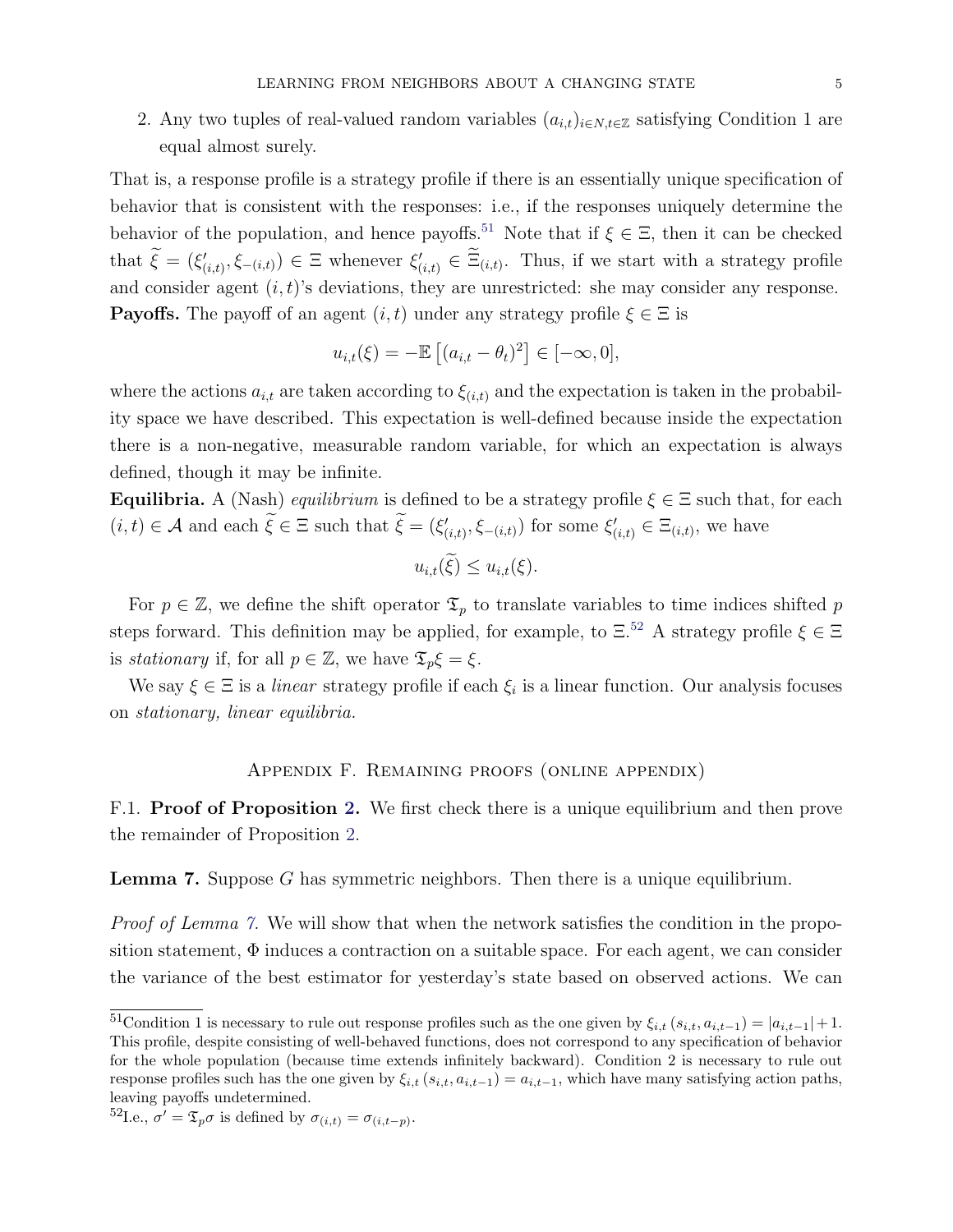analyze these variances using the envelope theorem. Moreover, the space of these variances is a sufficient statistic for determining all agent strategies and action variances.

Let  $r_{i,t}$  be i's social signal—the best estimator of  $\theta_{t-1}$  based on the period  $t-1$  actions of agents in  $N_i$ —and let  $\kappa_{i,t}^2$  be the variance of  $r_{i,t} - \theta_{t-1}$ .

We claim that  $\Phi$  induces a map  $\Phi$  on the space of variances  $\kappa_{i,t}^2$ , which we denote  $\mathcal{V}$ . We must check the period t variances  $(\kappa_{i,t}^2)_i$  uniquely determine all period  $t+1$  variances  $(\kappa_{i,t+1}^2)_i$ : The variance  $V_{ii,t}$  of agent i's action, as well as the covariances  $V_{ii',t}$  of all pairs of agents i, i' with  $N_i = N_{i'}$ , are determined by  $\kappa_{i,t}^2$ . Moreover, by the condition on our network, these variances and covariances determine all agents' strategies in period  $t + 1$ , and this is enough to pin down all period  $t+1$  variances  $\kappa_{i,t+1}^2$ .

The proof proceeds by showing  $\widetilde{\Phi}$  is a contraction on  $\widetilde{\mathcal{V}}$  in the sup norm.

For each agent j, we have  $N_i = N_{i'}$  for all  $i, i' \in N_j$ . So the period t actions of an agent i' in  $N_j$  are

<span id="page-57-2"></span>
$$
a_{i',t} = \frac{(\rho^2 \kappa_{i,t}^2 + 1)^{-1}}{\sigma_{i'}^{-2} + (\rho^2 \kappa_{i,t}^2 + 1)^{-1}} \cdot r_{i,t} + \frac{\sigma_{i'}^{-2}}{\sigma_{i'}^{-2} + (\rho^2 \kappa_{i,t}^2 + 1)^{-1}} \cdot s_{i',t}
$$
(F.1)

where  $s_{i',t}$  is agent (i')'s signal in period t and  $r_{i,t}$  the social signal of i (the same one that i' has). It follows from this formula that each action observed by  $j$  is a linear combination of a private signal and a *common* estimator  $r_{i,t}$ , with positive coefficients which sum to one. For simplicity we write

<span id="page-57-0"></span>
$$
a_{i',t} = b_0 \cdot r_{i,t} + b_{i'} \cdot s_{i',t} \tag{F.2}
$$

(where  $b_0$  and  $b_{i'}$  depend on i' and t, but we omit these subscripts). We will use the facts  $0 < b_0 < 1$  and  $0 < b_{i'} < 1$ .

We are interested in how  $\kappa_{j,t+1}^2 = \text{Var}(r_{j,t+1} - \theta_t)$  depends on  $\kappa_{i,t}^2 = \text{Var}(r_{i,t} - \theta_{t-1})$ . The estimator  $r_{j,t+1}$  is a linear combination of observed actions  $a_{i',t}$ , and therefore can be expanded as a linear combination of signals  $s_{i',t}$  and the estimator  $r_{i,t}$ . We can write

<span id="page-57-1"></span>
$$
r_{j,t+1} = c_0 \cdot (\rho r_{i,t}) + \sum_{i'} c_{i'} s_{i',t}
$$
 (F.3)

and therefore (taking variances of both sides)

$$
\kappa_{j,t+1}^2 = \text{Var}(r_{j,t+1} - \theta_t) = c_0^2 \text{Var}(\rho r_{i,t} - \theta_t) + \sum_{i'} c_{i'}^2 \sigma_{i'}^2
$$

$$
= c_0^2 (\rho^2 \kappa_{i,t}^2 + 1) + \sum_{i'} c_{i'}^2 \sigma_{i'}^2
$$

The desired result, that  $\widetilde{\Phi}$  is a contraction, will follow if we can show that the derivative  $\frac{d\kappa_{j,t+1}^2}{d\kappa_{i,t}^2} = c_0^2 \rho^2 \in [0,\delta]$  for some  $\delta < 1$ . By the envelope theorem, when calculating this derivative, we can assume that the weights placed on actions  $a_{i',t}$  by the estimator  $r_{j,t+1}$  do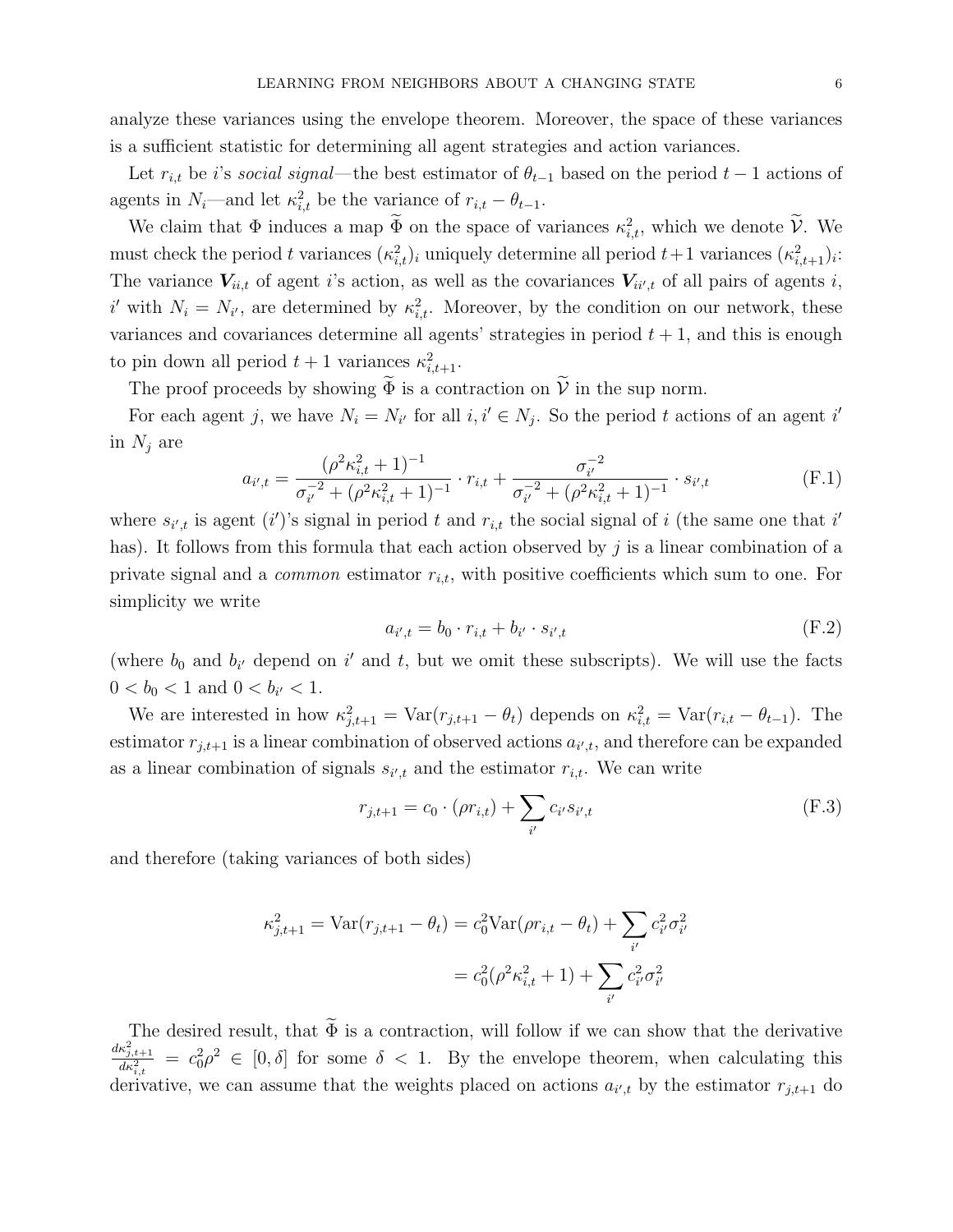not change as we vary  $\kappa_{i,t}^2$ , and therefore  $c_0$  and the  $c_{i'}$  above do not change. So it is enough to show the coefficient  $c_0$  is in [0, 1].

The intuition for the lower bound is that *anti-imitation* (agents placing negative weights on observed actions) only occurs if observed actions put too much weight on public information. But if  $c_0 < 0$ , then the weight on public information is actually negative so there is no reason to anti-imitate. This is formalized in the following lemma.

<span id="page-58-0"></span>**Lemma 8.** Suppose j has symmetric neighbors. Then agent j's social signal places nonnegative weight on a neighbor i's social signal from the previous period, i.e.,  $c_0 \geq 0$ .

*Proof.* To check this formally, suppose that  $c_0$  is negative. Then the social signal  $r_{j,t+1}$  puts negative weight on some observed action—say the action  $a_{k,t}$  of agent k. We want to check that the covariance of  $r_{j,t+1} - \theta_t$  and  $a_{k,t} - \theta_t$  is negative. Using [\(F.2\)](#page-57-0) and [\(F.3\)](#page-57-1), we compute that

$$
Cov(r_{j,t+1} - \theta_t, a_{k,t} - \theta_t) = Cov\left(c_0(\rho r_{i,t} - \theta_t) + \sum_{i' \in N_j} c_{i'}(s_{i',t} - \theta_t)), b_0(\rho r_{i,t} - \theta_t) + b_k(s_{k,t} - \theta_t)\right)
$$
  
=  $c_0 b_0 Var(\rho r_{i,t} - \theta_t) + c_k b_k Var(s_{k,t} - \theta_t)$ 

because all distinct summands above are mutually independent. We have  $b_0, b_k > 0$ , while  $c_0 < 0$  by assumption and  $c_k < 0$  because the estimator  $r_{j,t+1}$  puts negative weight on  $a_{k,t}$ . So the expression above is negative. Therefore, it follows from the usual Gaussian Bayesian updating formula that the best estimator of  $\theta_t$  given  $r_{j,t+1}$  and  $a_{k,t}$  puts positive weight on  $a_{k,t}$ . However, this is a contradiction: the best estimator of  $\theta_t$  given  $r_{j,t+1}$  and  $a_{k,t}$  is simply  $r_{j,t+1}$ , because  $r_{j,t+1}$  was defined as the best estimator of  $\theta_t$  given observations that included  $a_{k,t}$ . This completes the proof of Lemma [8.](#page-58-0)

We now complete the proof of Lemma [7.](#page-56-2) For the upper bound  $c_0 \leq 1$ , the idea is that  $r_{i,t+1}$  puts more weight on agents with better signals while these agents put little weight on public information, which keeps the overall weight on public information from growing too large.

Note that  $r_{j,t+1}$  is a linear combination of actions  $\rho a_{i',t}$  for  $i' \in N_j$ , with coefficients summing to 1. The only way the coefficient on  $\rho r_{i,t}$  in  $r_{j,t+1}$  could be at least 1 would be if some of these coefficients on  $\varphi a_{i',t}$  were negative and the estimator  $r_{j,t+1}$  placed greater weight on actions  $a_{i',t}$  which placed more weight on  $r_{i,t}$ .

Applying the formula [\(F.1\)](#page-57-2) for  $a_{i',t}$ , we see that the coefficient  $b_0$  on  $\rho r_{i,t}$  is less than 1 and increasing in  $\sigma_{i'}$ . On the other hand, it is clear that the weight on  $a_{i',t}$  in the social signal  $r_{j,t+1}$  is decreasing in  $\sigma_{i'}$ : more weight should be put on more precise individuals. So in fact the estimator  $r_{j,t+1}$  places less weight on actions  $a_{i',t}$  which placed more weight on  $r_{i,t}$ .

Moreover, the coefficients placed on private signals are bounded below by a positive constant when we restrict to covariances in the image of  $\widetilde{\Phi}$  (because all covariances are bounded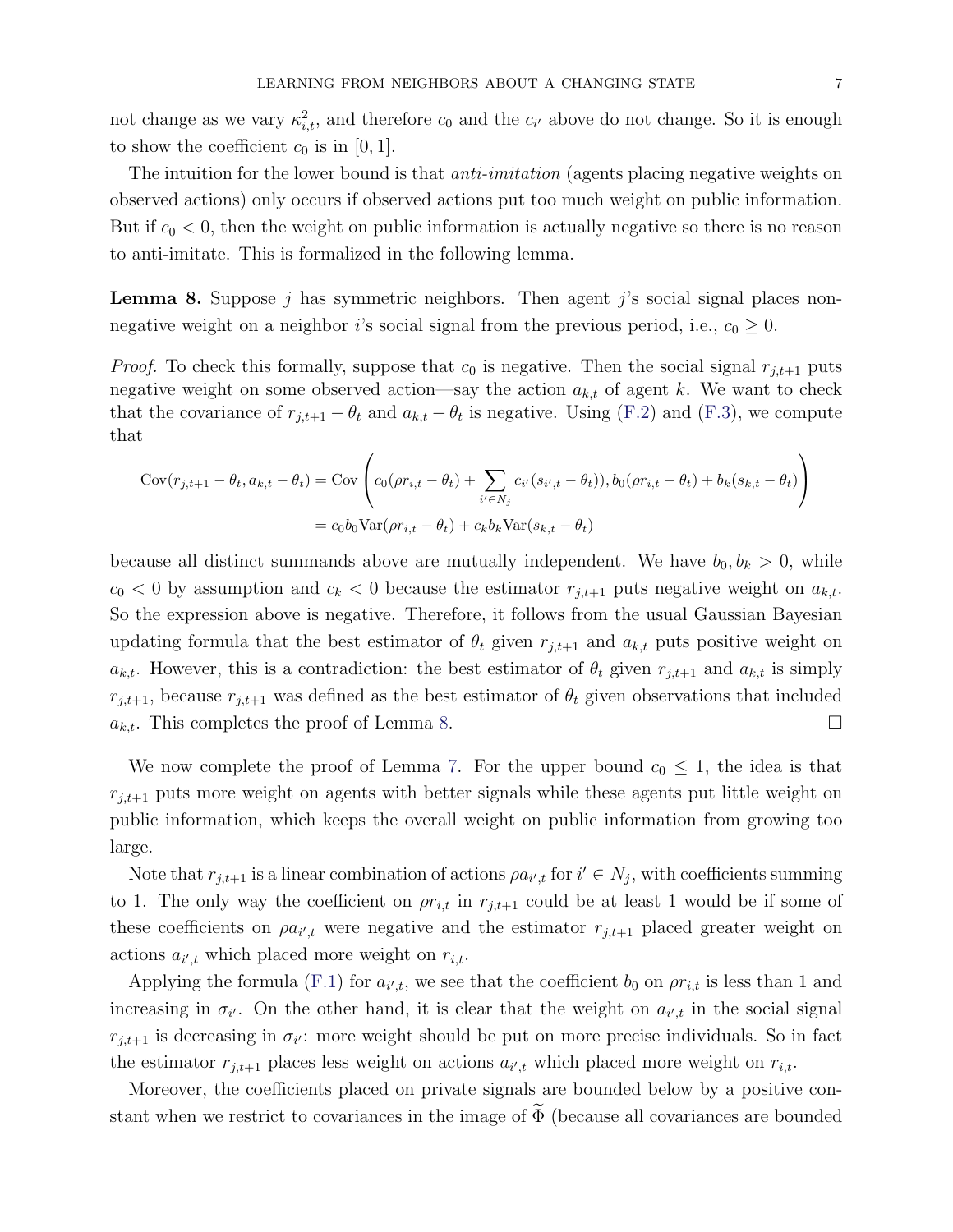as in the proof of Proposition [1\)](#page-11-0). Therefore, each agent  $i' \in N_j$  places weight at most one on the estimator  $\rho r_{i,t-1}$ . Agent j's social signal  $r_{j,t+1}$  is a sum of these agents' actions with coefficients summing to 1 and satisfying the monotonicity property above. We conclude that the coefficient on  $\rho r_{i,t}$  in the expression for  $r_{j,t+1}$  is at most one. This completes the proof of Lemma [7.](#page-56-2)  $\Box$ 

We now prove Proposition [2.](#page-19-0)

*Proof of Proposition [2.](#page-19-0)* By Lemma [7](#page-56-2) there is a unique equilibrium on any network G with symmetric neighbors. Let  $\varepsilon > 0$ .

Consider any agent i. Her neighbors have the same private signal qualities and the same neighborhoods (by the symmetric neighbors assumption). So there exists an equilibrium where for all  $i$ , the actions of agent  $i$ 's neighbors are exchangeable. By uniqueness, this in fact holds at the sole equilibrium.

So agent *i*'s social signal is an average of her neighbors' actions:

$$
r_{i,t} = \frac{1}{|N_i|} \sum_{j \in N_i} a_{j,t-1}.
$$

Suppose the  $\varepsilon$ -aggregation benchmark is achieved. Then all agents must place weight at least  $\frac{(1+\varepsilon)^{-1}}{(1+\varepsilon)^{-1}+\sigma^{-2}}$  on their social signals. So at time t, the social signal  $r_{i,t}$  places weight at least  $\frac{(1+\varepsilon)^{-1}}{(1+\varepsilon)^{-1}+\sigma^{-2}}$  on signals from at least two periods ago. Since the variance of any linear combination of signals from at least two periods ago, with weights summing to one, is at least  $1 + \rho$ , it follows that for  $\varepsilon$  sufficiently small the social signal  $r_{i,t}$  is bounded away from a perfect estimate of  $\theta_{t-1}$ . This gives a contradiction.  $\Box$ 

F.2. Proof of Corollary [1.](#page-20-0) Consider a complete graph in which all agents have signal variance  $\sigma^2$  and memory  $m = 1$ . By Proposition [2,](#page-19-0) as n grows large the variances of all agents converge to  $A > (1 + \sigma^{-2})^{-1}$ .

Choose  $\sigma^2$  large enough such that  $A > 1$ . To see that we can do this, note that as  $\sigma^2$  grows large, the weight each agent places on their private signal vanishes. So the weight on signals from at least k periods ago approaches one for any k. Taking  $\sigma^2$  such that this holds for k sufficiently large, we have  $A > 1$ .

Now suppose that we increase  $\sigma_1^2$  to  $\infty$ . Then  $a_{1,t} = r_{1,t}$  in each period, so all agents can infer all private signals from the previous period. As  $n$  grows large, the variance of agent 1 converges to 1 and the variances of all other agents converge to  $(1 + \sigma^{-2})^{-1}$ . By our choice of  $\sigma^2$ , this gives a Pareto improvement. We can see by continuity that the same argument holds for  $\sigma_1^2$  finite but sufficiently large.

F.3. Proof of Corollary [2.](#page-22-0) Our goal is to estimate  $Var(a_{i,t} - \theta_t)$ .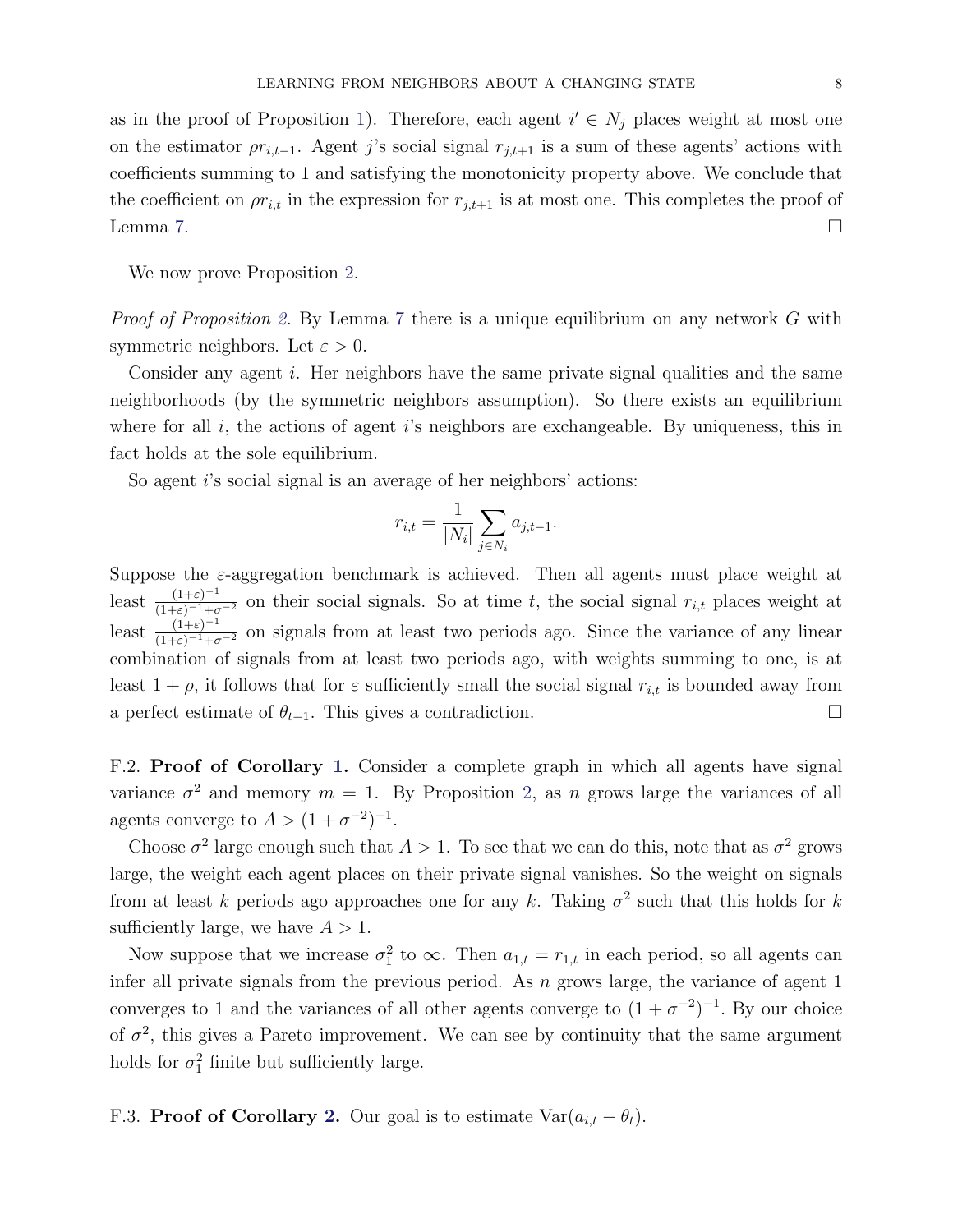First, observe that

$$
a_{i,t} = w_s s_{i,t} + (1 - w_s) \frac{1}{n} \sum_j a_{j,t-1}
$$
  
=  $w_s(\theta_t + \varepsilon_{i,t}) + (1 - w_s) \frac{1}{n} \sum_j a_{j,t-1}.$ 

This implies, inductively, that

$$
a_{i,t} - \theta_t = w_s \varepsilon_{i,t} + \sum_{\ell=1}^{\infty} \left( w_s (1 - w_s)^{\ell} (\theta_t - \theta_{t-\ell} + \zeta_t) \right),
$$

where the  $\zeta_t$  are mean-zero random variables independent of all other random variables in the expression. (They are linear combinations of agents' signal noise realizations.) Thus,

$$
\text{Var}(a_{i,t} - \theta_t) \ge \text{Var}\left(w_s \sum_{\ell=1}^{\infty} (1 - w_s)^{\ell} (\theta_t - \theta_{t-\ell})\right)
$$

Noting that  $\theta_t = \sum_{k=0}^{\infty} \rho^k \nu_{t-k}$ , we may write

$$
\theta_t - \theta_{t-\ell} = \sum_{k=0}^{\ell-1} \rho^k \nu_{t-k}
$$

and therefore

$$
\begin{split} \text{Var}(a_{i,t} - \theta_t) &\geq \text{Var}\left(w_s \sum_{\ell=1}^{\infty} (1 - w_s)^{\ell} \sum_{k=0}^{\ell-1} \rho^k \nu_{t-k}\right) \\ &= w_s^2 \text{Var}\left(\sum_{k=0}^{\infty} \nu_{t-k} \rho^k \sum_{\ell=k+1}^{\infty} (1 - w_s)^{\ell}\right) \\ &= w_s^2 \text{Var}\left(\sum_{k=0}^{\infty} \nu_{t-k} \left(\rho^k \sum_{\ell=k+1}^{\infty} (1 - w_s)^{\ell}\right)\right) \\ &= w_s^2 \sum_{k=0}^{\infty} \left(\rho^k \sum_{\ell=k+1}^{\infty} (1 - w_s)^{\ell}\right)^2 \\ &= \frac{(1 - w_s)^2}{1 - (1 - w_s)^2 \rho^2}. \end{split}
$$

This proves the bound

$$
\text{Var}(a_{i,t} - \theta_t) \ge \frac{(1 - w_s)^2}{1 - (1 - w_s)^2 \rho^2}.
$$

It remains to show the variances diverge to infinity as  $\sigma^2 \to \infty$  and  $\rho \to 1$  from below. Choose a sequence of pairs  $(\sigma^2, \rho) \to (\infty, 1)$ . If  $w_s \to 0$  along any subsequence of this sequence, then along the subsequence we have  $\frac{(1-w_s)^2}{1-(1-w_s)^2}$  $\frac{(1-w_s)^2}{1-(1-w_s)^2\rho^2} \to \infty$  and so  $\text{Var}(a_{i,t} - \theta_t) \to \infty$ as well. If  $w_s$  is non-vanishing, then  $Var(a_{i,t} - \theta_t) \to \infty$  since the action variance is at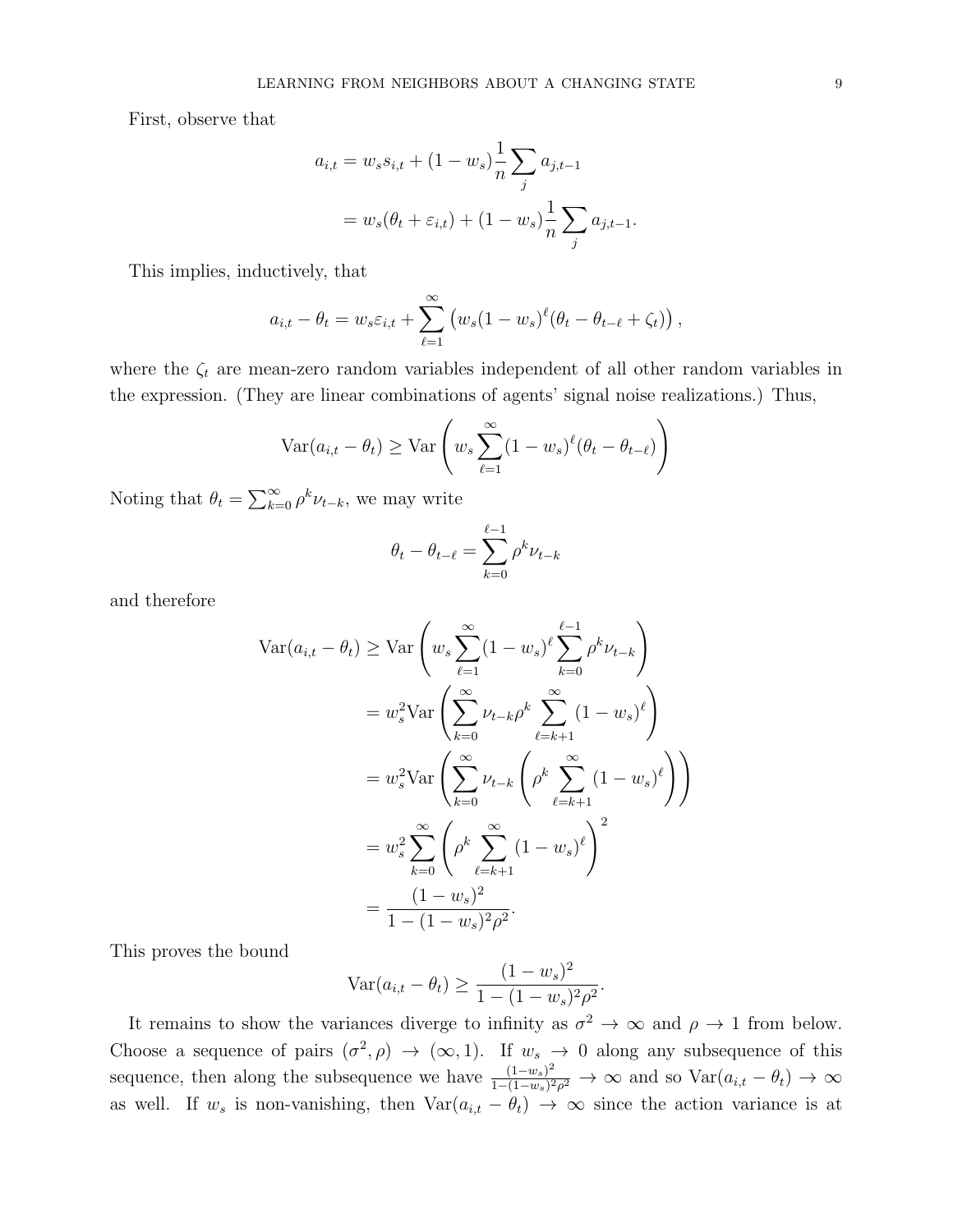least  $w_s^2 \sigma^2$  and  $\sigma^2 \to \infty$ . Finally, note that these bounds are both independent of n, so  $Var(a_{i,t} - \theta_t) \rightarrow \infty$  uniformly in *n*.

F.4. Proof of Theorem [2.](#page-21-0) Suppose that all private signals have variance  $\sigma^2 > 0$ . Fix a sequence of networks  $G_n$  and an equilibrium on each  $G_n$ . We will show that given any constant  $C > 0$  and any sequence of equilibria, the fraction of agents i such that

$$
\widehat{\kappa}_{i}^{2}\leq\frac{C}{\overline{d}}
$$

is bounded away from one.

We first prove the result in the case  $m = 1$ . For each n, let  $\mathscr{G}_n$  be the set of agents i satisfying

$$
\widehat{\kappa}_{i}^{2}\leq\frac{C}{\overline{d}},
$$

i.e., the set of agents who do learn well. Assume for the sake of contradiction that  $\frac{|\mathscr{G}_n|}{n} \to 1$ as  $n \to \infty$  along some subsequence and pass to that subsequence.

For each j, we can express the action  $a_{j,t}$  as a weighted sum of innovations and signal errors,<sup>[53](#page-61-0)</sup> with all terms on the right-hand side conditionally independent:

$$
a_{j,t} = \theta_t - \sum_{l=0}^{\infty} w_{j,t}(\nu_{t-l})(\rho^l \nu_{t-l}) + \sum_{l,j'} w_{j,t}(\eta_{j',t-l})(\rho^l \eta_{j',t-l}).
$$

This expression is unique.

<span id="page-61-1"></span>**Lemma 9.** For all  $j \in \mathscr{G}_n$  we must have

$$
w_{j,t}(\nu_t) \in \left(\frac{1}{\sigma^{-2}+1} - \frac{C'}{\overline{d}}, \frac{1}{\sigma^{-2}+1}\right)
$$

for some  $C' > 0$  (independent of j and n).

*Proof.* By the standard updating formula, the optimal weight  $w_{j,t}(\nu_t)$  is  $\frac{(\rho^2 \kappa_{j,t+1}^2)^{-1}}{(\rho^2 \kappa_{j,t+1}^2)^{-1} + \rho^2}$  $\frac{(\rho \kappa_{j,t}+1)}{(\rho^2 \kappa_{j,t}^2+1)^{-1}+\sigma^{-2}}$ , where  $\kappa_{j,t}^2$  is the variance of the best estimator of  $\theta_{t-1}$  based on  $(j,t)$ 's social observations. The upper bound follows because this is minimized when  $\kappa_{j,t}^2 = 0$ . For the lower bound,

$$
w_{j,t}(\nu_t) = \frac{(\rho^2 \kappa_{j,t}^2 + 1)^{-1}}{(\rho^2 \kappa_{j,t}^2 + 1)^{-1} + \sigma^{-2}}
$$
  
= 
$$
\frac{1}{(1 + \sigma^{-2}) + \sigma^{-2} \rho^2 \kappa_{j,t}^2}
$$
  
= 
$$
\frac{1}{1 + \sigma^{-2}} - \frac{\sigma^{-2} \rho^2}{(1 + \sigma^{-2})^2} \kappa_{j,t}^2 + O(\kappa_{j,t}^4).
$$

<span id="page-61-0"></span><sup>53</sup>To simplify calculations, we write this expression with a negative coefficient on the first sum so that the terms  $w_{j,t}(\nu_{t-l})$  are positive. The weight that j places on  $\nu_{t-l}$  is in fact  $-w_{j,t}(\nu_{t-l})$ .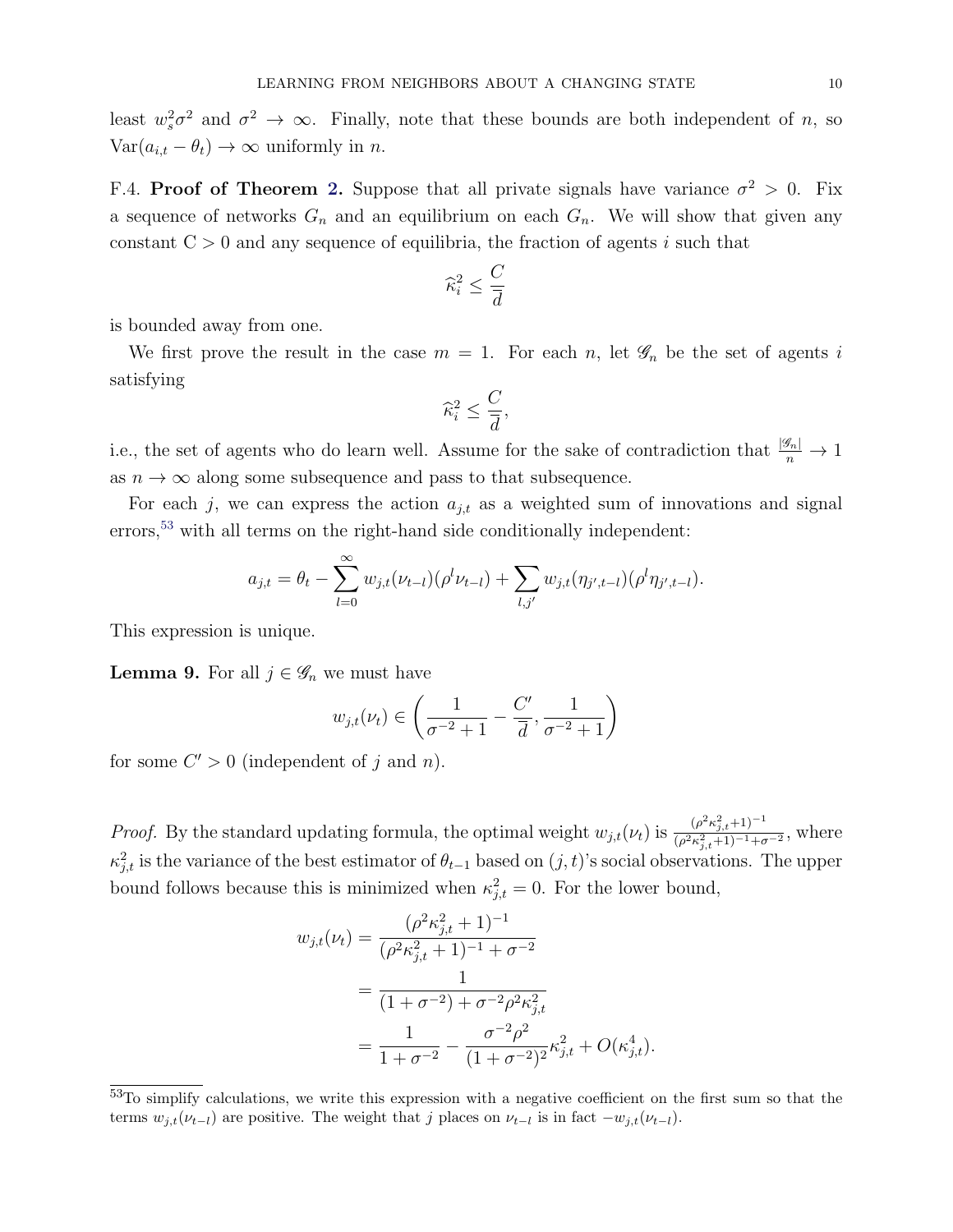For  $\kappa_{j,t}^2$  in any neighborhood of zero, we can choose C'' such that the non-constant terms in the final expression are bounded below by  $-C''\kappa_{j,t}^2$ . Since by assumption we have  $\kappa_{j,t}^2 \leq \frac{C}{d}$  $\frac{C}{\overline{d}},$ the lemma follows with  $C' = C \cdot C''$ . В последните поставите на селото на селото на селото на селото на селото на селото на селото на селото на се<br>Селото на селото на селото на селото на селото на селото на селото на селото на селото на селото на селото на

There are at most  $(n - |\mathscr{G}_n|)$  in-coming links to agents outside  $\mathscr{G}_n$ . Each agent who observes at least  $\frac{2(n-|\mathcal{G}_n|)}{n} \cdot \overline{d}$  agents outside  $\mathcal{G}_n$  accounts for at least  $\frac{2(n-|\mathcal{G}_n|)}{n} \cdot \overline{d}$  of those links, so there can be at most  $\frac{n}{2}$  such agents. Since  $\frac{|\mathscr{G}_n|}{n} \to 1$ , there is an agent  $i \in \mathscr{G}_n$  who observes fewer than  $\frac{2(n-|\mathscr{G}_n|)}{n} \cdot \overline{d}$  agents outside  $\mathscr{G}_n$ .

Consider the action of such an agent  $i \in \mathscr{G}_n$  in period  $t + 1$ . Since

$$
\kappa_{i,t+1}^2 \le \frac{C}{\overline{d}},
$$

the weight on the innovation from the previous period satisfies

<span id="page-62-0"></span>
$$
(w_{i,t+1}(\nu_t)\rho)^2 \le \frac{C}{\overline{d}}.\tag{F.4}
$$

On the other hand, we can express this weight in terms of neighbors' weights as

$$
w_{i,t+1}(\nu_t) = \sum_j \rho w_{ij,t+1} w_{j,t}(\nu_t).
$$

We will show that if this weight  $w_{i,t+1}(\nu_t)$  vanishes, then the contribution of private signal errors to  $\kappa_{i,t+1}$  must be larger than  $O(\frac{1}{d})$  $\frac{1}{d}$ .

We can split this summation as

$$
w_{i,t+1}(\nu_t) = \rho \sum_{j \in \mathcal{G}_n} w_{ij,t+1} w_{j,t}(\nu_t) + \rho \sum_{j \notin \mathcal{G}_n} w_{ij,t+1} w_{j,t}(\nu_t).
$$

We now consider two cases, depending on whether  $\sum_{j \notin \mathscr{G}_n} |w_{ij,t+1}| \to 0$ , i.e., whether the sum of the absoulte values of the weights on agents outside  $\mathscr{G}_n$  is vanishing.

**Case 1:**  $\liminf_n \sum_{j \notin \mathscr{G}_n} |w_{ij,t+1}| = 0$ . We can pass to a subsequence along which  $\sum_{j \notin \mathscr{G}_n} |w_{ij,t+1}| \to$ 0.

We claim that it follows from the bounds on  $w_{j,t}(\nu_t)$  in Lemma [9](#page-61-1) that this can only occur if  $\sum_j |w_{ij,t+1}| \to \infty$ . If  $\sum_j |w_{ij,t+1}|$  is bounded,

$$
w_{i,t+1}(\nu_t) = \rho \sum_{j \in \mathcal{G}_n} w_{ij,t+1} w_{j,t}(\nu_t) + \rho \sum_{j \notin \mathcal{G}_n} w_{ij,t+1} w_{j,t}(\nu_t) = \rho \sum_{j \in \mathcal{G}_n} w_{ij,t+1} w_{j,t}(\nu_t) + o(1).
$$

The second equality holds because  $\sum_{j \notin \mathscr{G}_n} |w_{ij,t+1}| \to 0$  and  $w_{j,t}(\nu_t) \in [0,1]$  for all j. Therefore,

$$
w_{i,t+1}(\nu_t) = \rho \sum_{j \in \mathcal{G}_n} w_{ij,t+1} w_{j,t}(\nu_t) + o(1) \ge \left(\rho \frac{1}{1 + \sigma^{-2}} \frac{\sigma^{-2}}{\sigma^{-2} + 1} - o(1)\right) + o(1),
$$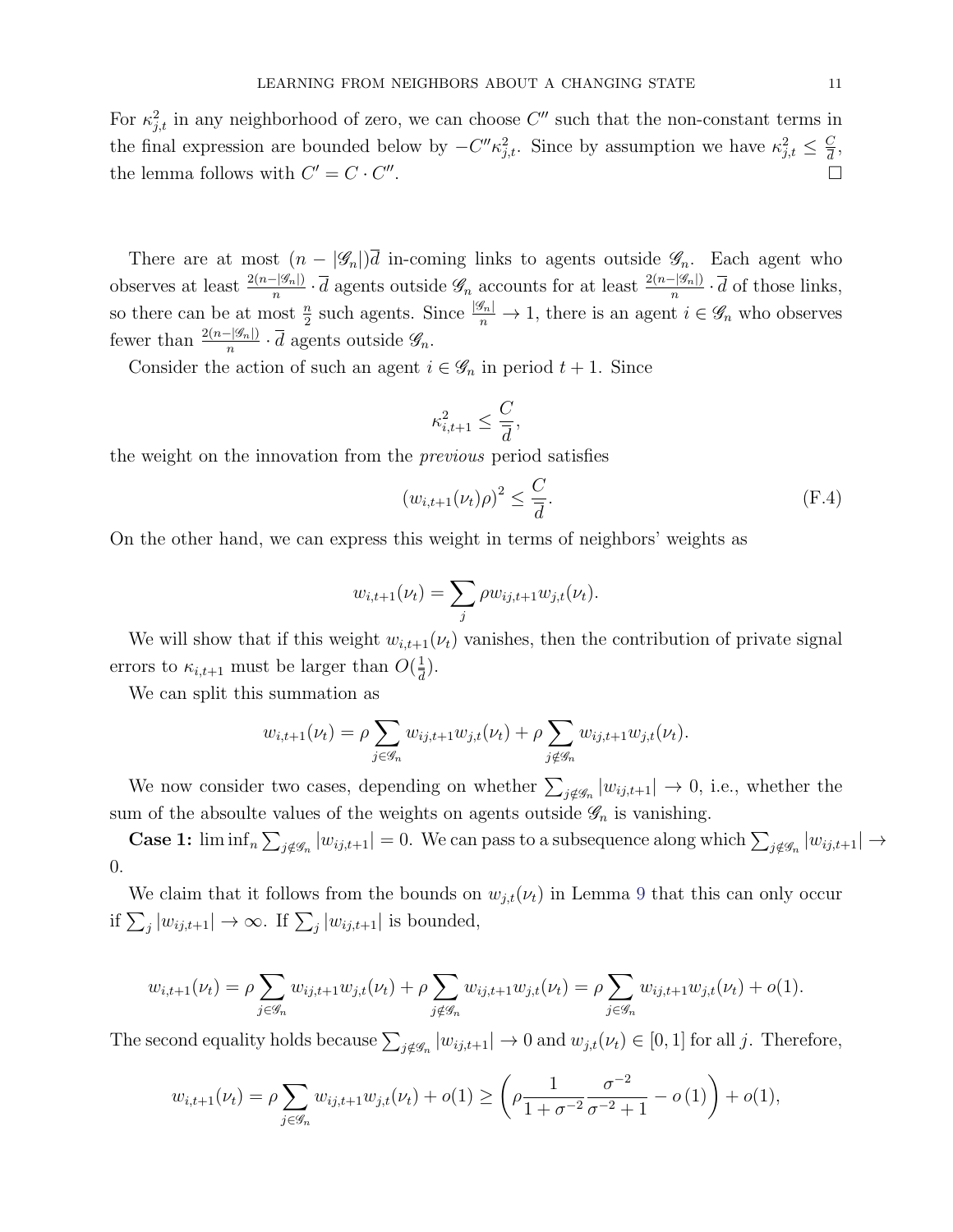and the right-hand side is non-vanishing. Here the first term on the right-hand side is the limit of the sum if all of the terms  $w_{j,t}(\nu_t)$  were equal to the upper bound  $\frac{\sigma^{-2}}{\sigma^{-2}+1}$ . The first  $o(1)$  error term corresponds to the variation in  $w_{j,t}(\nu_t)$  across j, which is  $O(\frac{1}{d})$  $\frac{1}{d}$ ) by Lemma [9](#page-61-1) and has bounded coefficients. Thus  $w_{i,t+1}(\nu_t)$  is non-vanishing, but this contradicts the inequality [\(F.4\)](#page-62-0). We have proven the claim.

The contribution to  $\kappa_{i,t+1}^2$  from signal errors  $\eta_{j,t}$  is  $\sum_j |w_{ij,t+1}|^2 (w_{j,t}^s)^2 \sigma^2$ . Since  $w_{j,t}^s =$  $1-w_{j,t}(\nu_t)$  converge uniformly to a constant  $\frac{\sigma^{-2}}{\sigma^{-2}+1}$ , we can bound this contribution below by an expression that is proportional to

$$
\sum_j |w_{ij,t+1}|^2.
$$

The summation has at most d non-zero terms. Applying the standard bound  $||v||_1 \le$ √  $\overline{n} \|v\|_2$ on  $L^p$  norms on  $\mathbb{R}^n$ ,

$$
\sum_{j} |w_{ij,t+1}|^2 \ge \frac{1}{d} \left( \sum_{j} |w_{ij,t+1}| \right)^2.
$$

The right-hand side of this inequality grows at a rate faster than  $\frac{1}{d}$  by the claim  $\sum_j |w_{ij,t+1}| \to$  $\infty$ , and so the social signal error grows at a rate faster than  $\frac{1}{d}$ . This gives a contradiction.

**Case 2:**  $\liminf_{n} \sum_{j \notin \mathscr{G}_n} |w_{ij,t+1}| > 0.$ 

As in Case 1, the contribution to signal errors from neighbors  $j \notin \mathscr{G}_n$  is proportional to

$$
\sum_{j \notin \mathscr{G}_n} |w_{ij,t+1}|^2.
$$

By our choice of the agent *i*, she observes at most  $\frac{2(n-|\mathscr{G}_n|)}{n} \cdot \overline{d}$  agents outside  $\mathscr{G}_n$ . The same standard bound on  $L^p$  norms gives

$$
\sum_{j \notin \mathscr{G}_n} |w_{ij,t+1}|^2 \ge \frac{1}{d} \cdot \frac{n}{2(n-|\mathscr{G}|_n)} \left( \sum_{j \notin \mathscr{G}_n} |w_{ij,t+1}| \right)^2.
$$

By assumption, the cardinality  $n-|\mathscr{G}_n|$  of the complement of  $\mathscr{G}_n$  is  $o(n)$  and  $(\sum_{j \notin \mathscr{G}_n} |w_{ij,t+1}|)^2$ is non-vanishing. So the right-hand side grows at a rate faster than  $\frac{1}{d}$ . Thus the social signal error grows at a rate faster than  $\frac{1}{d}$ , which again gives a contradiction. This completes the proof in the case  $m = 1$ , and we next turn to the general argument.

Now, suppose  $m \geq 1$  is arbitrary. As before, for each agent  $(j, t)$ , we can write:

$$
a_{j,t} = \theta_t - \sum_{l=0}^{\infty} w_{j,t}(\nu_{t-l})(\rho^l \nu_{t-l}) + \sum_{l,j'} w_{j,t}(\eta_{j',t-l})(\rho^l \eta_{j',t-l}).
$$

For each n, let  $\mathscr{G}_n$  be the set of i satisfying

$$
\widehat{\kappa}_{i}^{2} \leq \frac{C}{\overline{d}}.
$$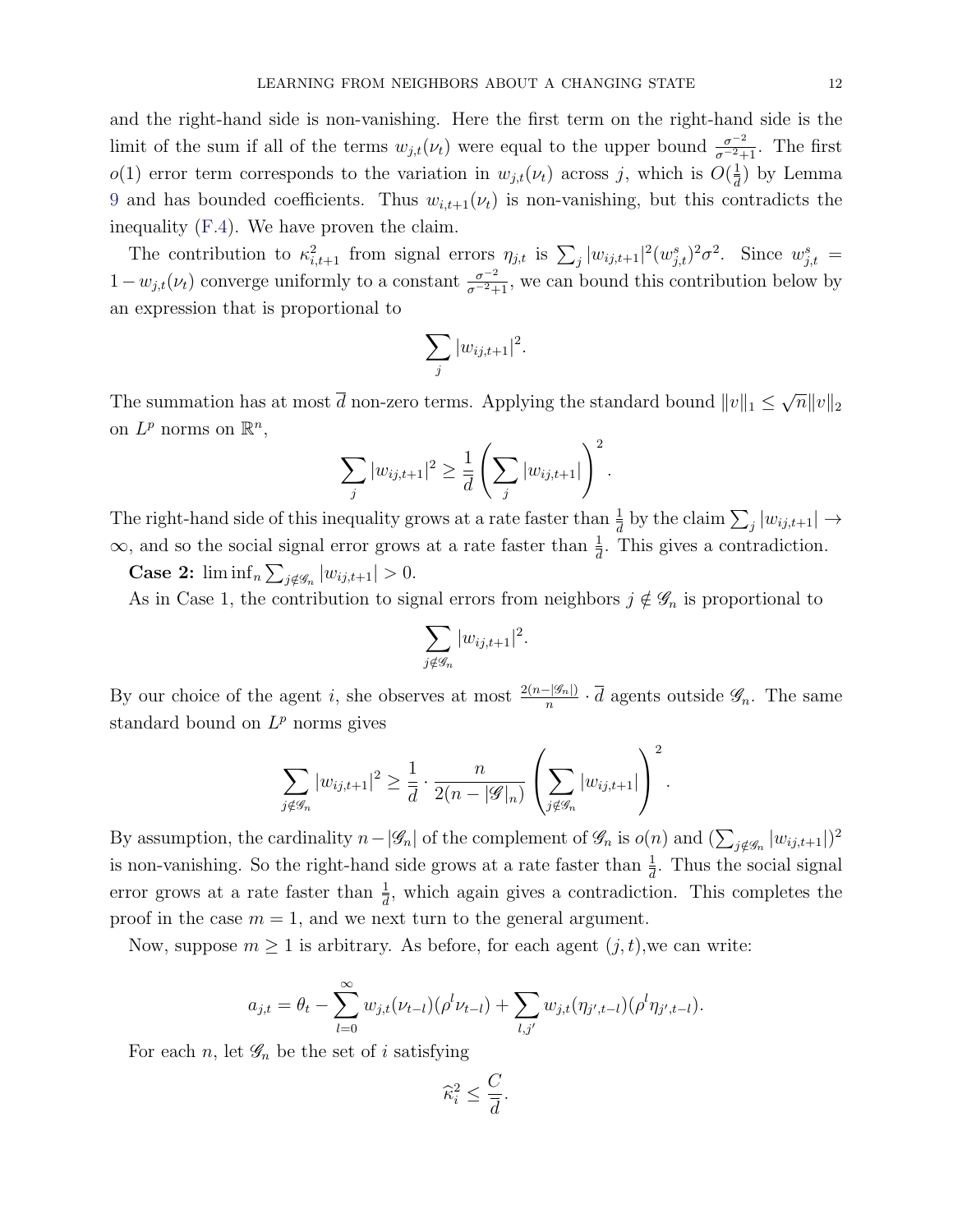Suppose  $\limsup_n |\mathscr{G}_n|/n = 1$ . Passing to a subsequence, we can assume that  $\lim_n |\mathscr{G}_n|/n = 1$ , i.e., the fraction of agents in  $\mathscr{G}_n$  converges to one.

As in the  $m=1$  proof above, we can choose  $i \in \mathscr{G}_n$  who observes fewer than  $\frac{2(n-|\mathscr{G}_n|)}{n} \cdot \overline{d}$ agents outside  $\mathscr{G}_n$ . Choose any such i and consider the agent  $(i, t)$  with  $i \in \mathscr{G}_n$ , who observes neighbors' actions in periods  $t - 1, \ldots, t - m$ . For each  $1 \leq l \leq m$ , we will write  $w_{(i,t),(j,t-l)}$ for the weight that agent  $(i, t)$  places on the action of agent  $(j, t - l)$ . By the same argument as in Case 2 of the  $m=1$  proof above,  $\liminf_{n\sum_{j\notin\mathscr{G}_n}|w_{(i,t),(j,t-l)}|=0$  for each l (since the fraction of agents outside  $\mathscr{G}_n$  is vanishing). Passing to a subsequence, we can assume that  $\lim_{n \sum_{j \notin \mathscr{G}_n} |w_{(i,t),(j,t-l)}| = 0.$ 

We can express agent  $(i, t)$ 's action:

$$
a_{i,t} = \sum_{1 \leq l \leq m} \left( \sum_{j \in \mathcal{G}_n} w_{(i,t),(j,t-l)} \rho^l a_{j,t-l} + \sum_{j \notin \mathcal{G}_n} w_{(i,t),(j,t-l)} \rho^l a_{j,t-l} \right).
$$

We will show that this expression places non-vanishing weight on the innovation  $\nu_{t-l}$  for some  $l \geq 1$ . This will contradict our assumption that  $i \in \mathscr{G}_n$ .

Since  $\lim_{n\to\infty} \sum_{j\notin\mathscr{G}_n} |w_{(i,t),(j,t-l)}| = 0$  and the weight each agent places on  $\nu_{t-l}$  is bounded, it is sufficient to show that

$$
\sum_{1 \leq l \leq m} \sum_{j \in \mathscr{G}_n} w_{(i,t),(j,t-l)} \rho^l a_{j,t-l}
$$

places non-vanishing weight on the innovation  $\nu_{t-l}$  for some  $l \geq 1$ .

For each  $(j, t')$  such that  $j \in \mathscr{G}_n$ , we have

$$
a_{j,t'} = \frac{\theta_{t'-1} + \sigma^{-2} s_{j,t'}}{1 + \sigma^{-2}} + \epsilon_{j,t'},
$$

where  $Var(\epsilon_{j,t'}) \rightarrow 0$ . This is because

$$
a_{j,t'} = \frac{(\rho^2 \kappa_{i,t}^2 + 1)^{-1} r_{i,t} + \sigma^{-2} s_{j,t'}}{(\rho^2 \kappa_{i,t}^2 + 1)^{-1} + \sigma^{-2}},
$$

and we have  $\kappa_{i,t}^2 = \text{Var}(r_{i,t} - \theta_{t-1}) \to 0$ .

Using this expression for  $a_{j,t'}$ , we obtain

$$
\sum_{1 \leq l \leq m} \sum_{j \in \mathcal{G}_n} w_{(i,t),(j,t-l)} \rho^l a_{j,t-l} = \sum_{1 \leq l \leq m} \sum_{j \in \mathcal{G}_n} w_{(i,t),(j,t-l)} \rho^l \left( \frac{\theta_{t-l-1} + \sigma^{-2} s_{j,t-l}}{1 + \sigma^{-2}} + \epsilon_{j,t-l} \right)
$$

By the same argument as in Case 1 of the  $m = 1$  proof above,

$$
\sum_{1 \leq l \leq m} \sum_{j \in \mathcal{G}_n} |w_{(i,t),(j,t-l)}|
$$

must be bounded (or else the contributions of signal errors to  $\hat{\kappa}_i^2$  would be too large to have  $i \in \mathscr{G}_n$ . Therefore, it is sufficient to show that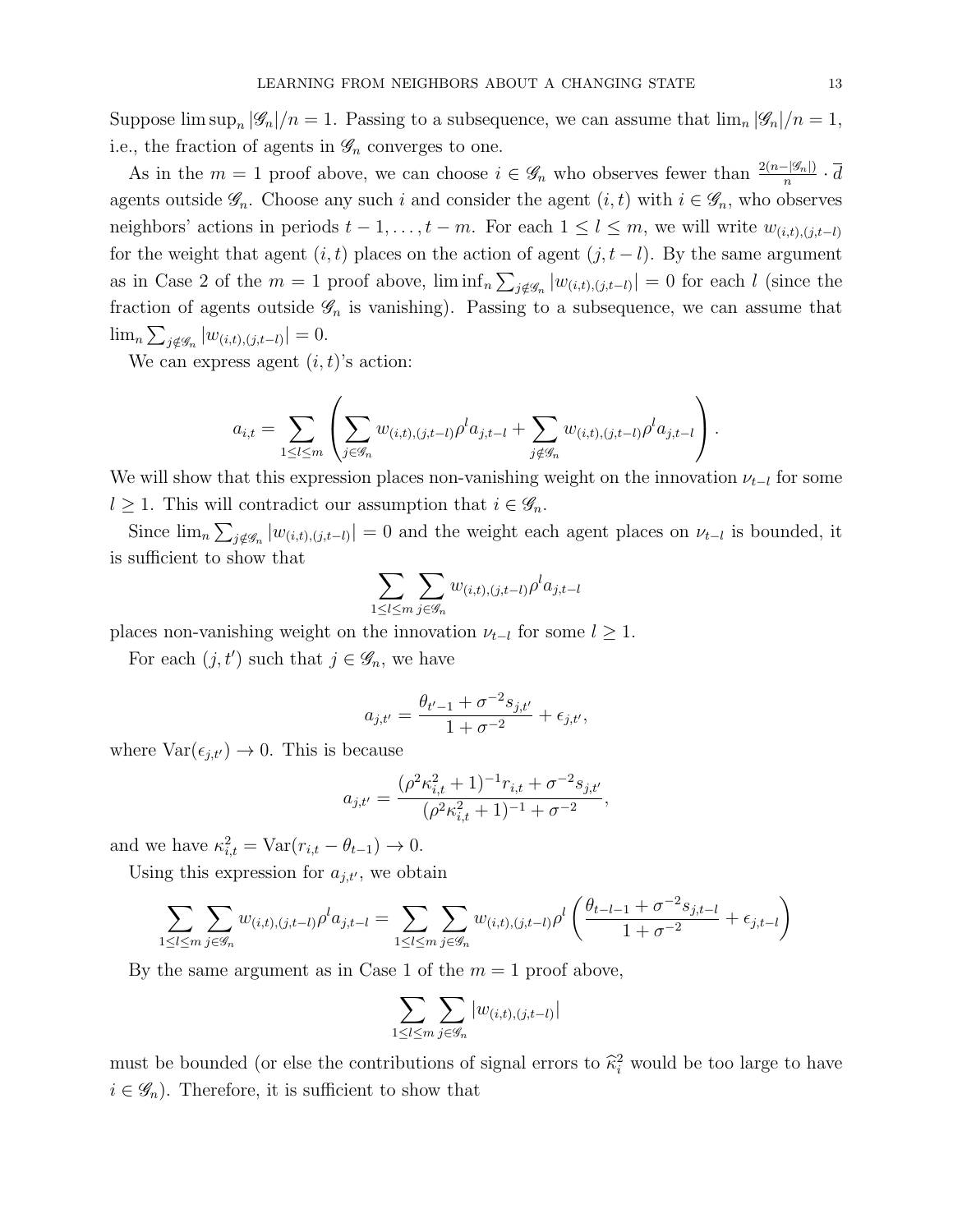$$
\sum_{1 \leq l \leq m} \sum_{j \in \mathcal{G}_n} w_{(i,t),(j,t-l)} \rho^l \cdot \frac{\theta_{t-l-1} + \sigma^{-2} s_{j,t-l}}{1 + \sigma^{-2}}
$$

places non-vanishing weight on the innovation  $\nu_{t-l}$  for some  $l \geq 1$ .

This holds for the largest l such that  $\sum_{j\in\mathscr{G}_n} w_{(i,t),(j,t-l)}$  is non-vanishing. Such an l must exist, because

$$
\sum_{1 \leq l \leq m} \sum_{j \in \mathcal{G}_n} w_{(i,t),(j,t-l)} \to \frac{1}{1 + \sigma^{-2}}
$$

since  $i \in \mathscr{G}_n$ .

F.5. Proof of Proposition [3.](#page-25-0) For each agent i, we can write

$$
a_{i,t} = w_i^s s_{i,t} + \sum_j W_{ij} \rho a_{j,t-1} = w_i^s s_{i,t} + \sum_j W_{ij} \left( \rho w_j^s s_{j,t} + \sum_{j'} W_{jj'} \rho a_{j',t-2} \right).
$$

Because we assume  $w_i^s < \overline{w} < 1$  and  $w_j^s < \overline{w} < 1$  for all j, the total weight  $\sum_{j,j'} W_{ij} W_{jj'} \rho$ on terms  $a_{j',t-2}$  is bounded away from zero. Because the error variance of each of these terms is greater than 1, this implies agent i fails to achieve the  $\varepsilon$ -aggregation benchmark for  $\varepsilon > 0$ sufficiently small.

F.6. **Proof of Proposition [4.](#page-25-1)** We prove the following statement, which includes the proposition as special cases.

**Proposition 7.** Suppose the network G is strongly connected.<sup>[54](#page-65-0)</sup> Consider weights W and  $w^s$  and suppose they are all positive, with an associated steady state  $V_t$ . Suppose either

(1) there is an agent i whose weights are a Bayesian best response to  $V_t$ , and some agent observes that agent and at least one other neighbor; or

(2) there is an agent whose weights are a naive best response to  $V_t$ , and who observes multiple neighbors.

Then the steady state  $V_t$  is Pareto-dominated by another steady state.

We provide the proof in the case  $m = 1$  to simplify notation. The argument carries through with arbitrary finite memory.

Case  $(1)$ : Consider an agent l who places positive weight on a rational agent k and positive weight on at least one other agent. Define weights  $\overline{W}$  by  $\overline{W}_{ij} = W_{ij}$  and  $\overline{w}_i^s = w_i^s$  for all  $i \neq k$ ,  $\overline{W}_{kj} = (1 - \epsilon)W_{kj}$  for all  $j \leq n$ , and  $\overline{w}_k^s = (1 - \epsilon)w_k^s + \epsilon$ , where  $W_{ij}$  and  $w_i^s$  are the weights at the initial steady state. In words, agent k places weight  $(1 - \epsilon)$  on her equilibrium strategy and extra weight  $\epsilon$  on her private signal. All other players use the same weights as at the steady state.

<span id="page-65-0"></span> $\frac{54}{100}$  That is, there is a directed path from each node to each other node.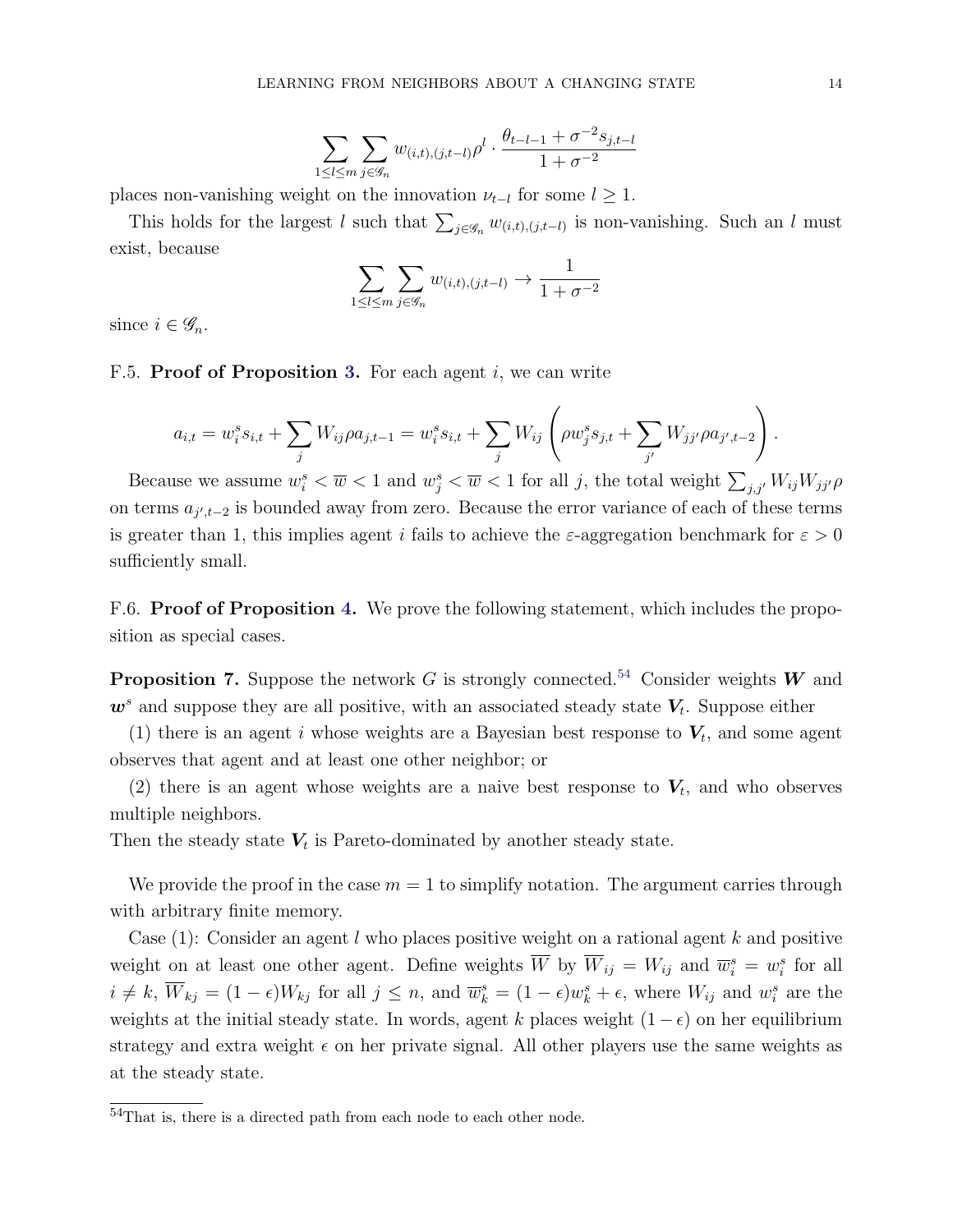Suppose we are at the initial steady state until time  $t$ , but in period  $t$  and all subsequent periods agents instead use weights  $\overline{W}$ . These weights give an alternate updating function  $\overline{\Phi}$ on the space of covariance matrices. Because the weights  $\overline{W}$  are positive and fixed, all coordinates of  $\overline{\Phi}$  are increasing, linear functions of all previous period variances and covariances. Explicitly, the diagonal terms are

$$
[\overline{\Phi}(\boldsymbol{V}_{t})]_{ii} = (\overline{w}_{i}^{s})^{2} \sigma_{i}^{2} + \sum_{j,j' \leq n} \overline{W}_{ij} \overline{W}_{ij'} (\rho^{2} V_{jj',t} + 1)
$$

and the off-diagonal terms are

$$
[\overline{\Phi}(\boldsymbol{V}_t)]_{ii'} = \sum_{j,j' \leq n} \overline{W}_{ij} \overline{W}_{i'j'} (\rho^2 V_{jj,t'} + 1).
$$

So it is sufficient to show the variances  $\overline{\Phi}^h(\bm{V}_t)$  after applying  $\overline{\Phi}$  for h periods Pareto dominate the variances in  $V_t$  for some h.

In period t, the change in weights decreases the covariance  $V_{jk,t}$  of k and some other agent j, who l also observes, by  $f(\epsilon)$  of order  $\Theta(\epsilon)$ . By the envelope theorem, the change in weights only increases the variance  $V_{kk}$  by  $O(\epsilon^2)$ . Taking  $\epsilon$  sufficiently small, we can ignore  $O(\epsilon^2)$ terms.

There exists a constant  $\delta > 0$  such that all initial weights on observed neighbors are at least  $\delta$ . Then each coordinate  $[\Phi(\bm{V})]_{ii}$  is linear with coefficient at least  $\delta^2$  on each variance or covariance of agents observed by i.

Because agent  $l$  observes  $k$  and another agent, agent  $l$ 's variance will decrease below its equilibrium level by at least  $\delta^2 f(\epsilon)$  in period  $t+1$ . Because  $\overline{\Phi}$  is increasing in all entries and we are only decreasing covariances, agent l's variance will also decrease below its initial level by at least  $\delta^2 f(\epsilon)$  in all periods  $t' > t + 1$ .

Because the network is strongly connected and finite, the network has a diameter. After  $d+1$  periods, the variances of all agents have decreased by at least  $\delta^{2d+2} f(\epsilon)$  from their initial levels. This gives a Pareto improvement.

Case  $(2)$ : Consider a naive agent k who observes at least two neighbors. We can write agent  $k$ 's period  $t$  action as

$$
a_{k,t} = w_k^s s_{i,t} + \sum_{j \in N_i} W_{kj} \rho a_{j,t-1}.
$$

Define new weights  $\overline{W}$  as in the proof of case (1). Because agent k is naive and the summation  $\sum_{j\in N_i} W_{kj}\rho a_{j,t-1}$  has at least two terms, she believes the variance of this summation is smaller than its true value. So marginally increasing the weight on  $s_{k,t}$  and decreasing the weight on this summation decreases her action variance. This deviation also decreases her covariance with any other agent. The remainder of the proof proceeds as in case (1).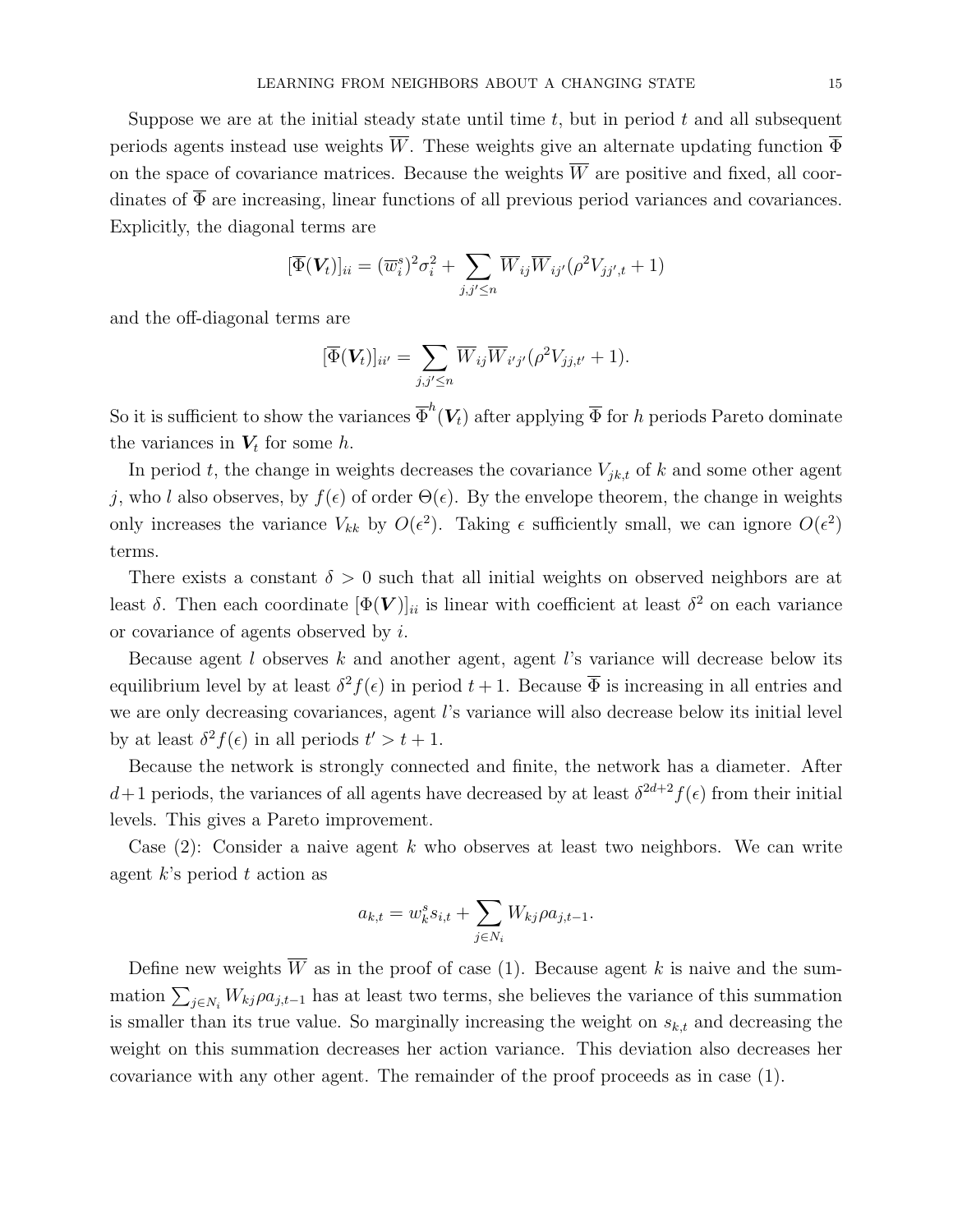## F.7. Proof of Proposition [5.](#page-27-0) Suppose the social influence

$$
SI(i) = \sum_{j \in N} \sum_{k=1}^{\infty} \left( \rho \widehat{W} \right)_{ji}^{k} \widehat{w}_{i}^{s} = \left[ \mathbf{1}' \left( I - \rho \widehat{W} \right)^{-1} - \mathbf{1}' \right]_{i} \widehat{w}_{i}^{s}
$$

does not converge for some *i*. Then in particular, there exists *j* such that  $\sum_{k=0}^{\infty} (\rho \widehat{W})_j^k$  $\widehat{w}_i^s$ does not converge. We can write

$$
a_{j,t} = \sum_{\tau=0}^{\infty} \sum_{j' \in N} \left( \rho \widehat{W} \right)_{jj'}^{\tau} \widehat{w}_{j'}^{s} s_{j',t-\tau}.
$$

This expression is the sum of

$$
\sum_{\tau=0}^{\infty} \left( \rho \widehat{W} \right)_{ji}^{\tau} \widehat{w}_{i}^{s} \eta_{i,t-\tau}
$$

and independent terms corresponding to signal errors of agents other than  $i$  and changes in the state. Because  $\sum_{\tau=0}^{\infty} \left( \rho \widehat{W} \right)^{\tau}_{i}$  $\hat{w}_i^s$  does not converge, the payoff to action  $a_{j,t}$  must therefore be  $-\infty$ . But we showed in the proof of Proposition [1](#page-11-0) that agent j's equilibrium payoff is at least  $-\sigma_j^2$ , which gives a contradiction.

Given convergence, the expression for SI(i) follows from the identity  $(I-M)^{-1} = \sum_{k=0}^{\infty} M^k$ .

F.8. Proof of Proposition [6.](#page-28-0) The social signal  $r_{i,t}$  is the same for all agents, and we will refer to it as  $r_t$ . We can express the social signal as

<span id="page-67-0"></span>
$$
r_t = w_A \sum_{i:\sigma_i = \sigma_A} a_{i,t-1} + w_B \sum_{i:\sigma_i = \sigma_B} a_{i,t-1}
$$
 (F.5)

for some weights  $w_{A}$  and  $w_{B}.$ 

We can rewrite the actions  $a_{i,t-1}$  for i with signal variance  $\sigma_A^2$  as

$$
a_{i,t-1} = \frac{K}{K + \sigma_A^{-2}} \rho r_{i,t-1} + \frac{\sigma_A - 2}{K + \sigma_A^{-2}} s_{i,t-1},
$$

where  $K = \rho^2 \kappa_{t-1}^2 + 1$  is the equilibrium variance of  $\rho r_{t-1}$  about the state  $\theta_{t-1}$ . The analogous formula holds for agents *i* with signal variance  $\sigma_B^2$ .

Substituting the formulas for  $a_{i,t-1}$  into equation [\(F.5\)](#page-67-0) and taking variances,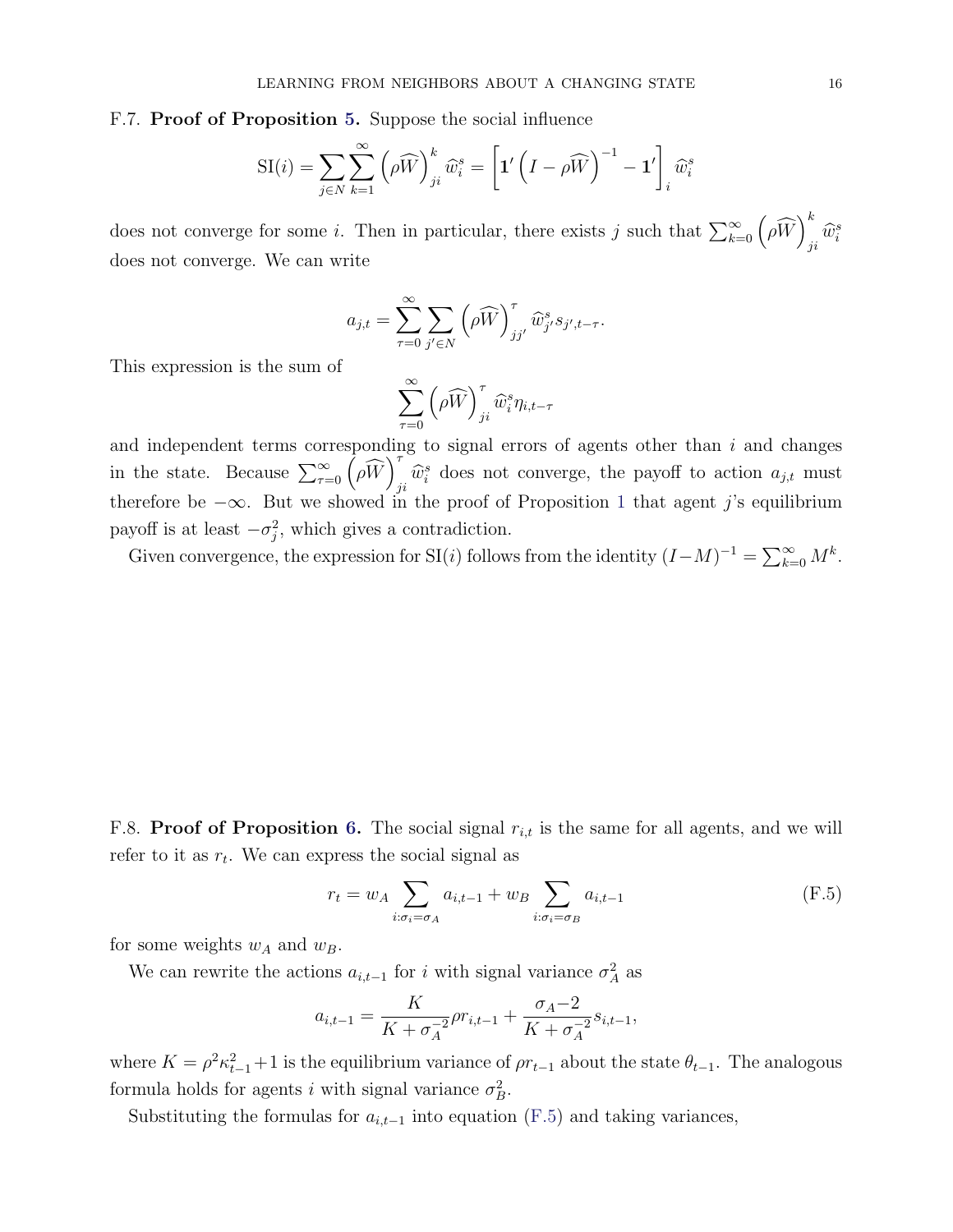$$
\kappa_t^2 = \text{Var}(r_t - \theta_{t-1})
$$
  
= 
$$
\text{Var}\left(\frac{nK}{2}\left(\frac{w_A}{K + \sigma_A^{-2}} + \frac{w_B}{K + \sigma_B^{-2}}\right)(r_{t-1} - \theta_{t-1})\right) + \text{Var}\left(w_A \sum_{i \in S_A} \frac{\sigma_A^{-2}}{K + \sigma_A^{-2}}(s_{i,t-1} - \theta_{t-1})\right)
$$
  
+ 
$$
\text{Var}\left(w_B \sum_{i \in S_B} \frac{\sigma_B^{-2}}{K + \sigma_B^{-2}}(s_{i,t-1} - \theta_{t-1})\right)
$$
  
= 
$$
\frac{n^2 K}{4}\left(\frac{w_A}{K + \sigma_A^{-2}} + \frac{w_B}{K + \sigma_B^{-2}}\right)^2 + \frac{n}{2} \cdot \frac{w_A^2 \sigma_A^{-2}}{(K + \sigma_A^{-2})^2} + \frac{n}{2} \cdot \frac{w_B^2 \sigma_B^{-2}}{(K + \sigma_B^{-2})^2}.
$$

The equilibrium weights  $\hat{w}_A$  and  $\hat{w}_B$  minimize this expression. Using the fact that  $\hat{w}_A$  +  $\widehat{w}_B = \frac{2}{n}$  $\frac{2}{n}$ , we have that  $\widehat{w}_A$  satisfies

$$
(\kappa^2)'_{t+1}(\widehat{w}_A) = \frac{n^2 K}{2} \left( \frac{\widehat{w}_A}{K + \sigma_A^{-2}} + \frac{\widehat{w}_B}{K + \sigma_B^{-2}} \right) \left( \frac{1}{K + \sigma_A^{-2}} - \frac{1}{K + \sigma_B^{-2}} \right) + \frac{n \widehat{w}_A \sigma_A^{-2}}{(K + \sigma_A^{-2})^2} - \frac{n \widehat{w}_B \sigma_B^{-2}}{(K + \sigma_B^{-2})^2}
$$
  
= 0.

This equation, along with  $\widehat{w}_A + \widehat{w}_B = \frac{2}{n}$  $\frac{2}{n}$ , allows us to explicitly solve for  $\widehat{w}_A$  and  $\widehat{w}_B$  in terms of k and exogenous variables. In particular, we get that

<span id="page-68-0"></span>
$$
\frac{\widehat{w}_A}{\widehat{w}_B} = \left(\frac{K + \sigma_A^{-2}}{K + \sigma_B^{-2}}\right) \left(\frac{2 + Kn\sigma_B^2 - K(n-2)\sigma_A^2}{2 + Kn\sigma_A^2 - K(n-2)\sigma_B^2}\right). \tag{F.6}
$$

We now turn to analyzing social influences. Recall that

$$
SI(i) = \sum_{j=1}^{n} \sum_{k=1}^{\infty} \left(\rho \widehat{W}\right)_{ij}^{k} \widehat{w}_{i}^{s}.
$$
 (F.7)

On the complete graph, this expression is proportional to the product of the weight placed on agent i by the social signal  $r_t$  and agent i's self-weight  $w_i^s$ . Therefore, we compute

$$
\frac{\operatorname{SI}(A)}{\operatorname{SI}(B)} = \frac{\widehat{w}_A}{\widehat{w}_B} \cdot \frac{\frac{\sigma_A^{-2}}{K + \sigma_A^{-2}}}{\frac{\sigma_B^{-2}}{K + \sigma_B^{-2}}}.
$$

Substituting from equation [\(F.6\)](#page-68-0),

$$
\frac{\operatorname{SI}(A)}{\operatorname{SI}(B)} = \left(\frac{\sigma_A^{-2}}{\sigma_B^{-2}}\right) \left(\frac{2 + Kn\sigma_B^2 - K(n-2)\sigma_A^2}{2 + Kn\sigma_A^2 - K(n-2)\sigma_B^2}\right).
$$

We want to show that the left-hand side is greater than  $\frac{\sigma_A^{-2}}{\sigma_B^{-2}}$  whenever  $\sigma_A^{-2} > \sigma_B^{-2}$ , which is equivalent to showing

$$
\frac{2 + Kn\sigma_B^2 - K(n-2)\sigma_A^2}{2 + Kn\sigma_A^2 - K(n-2)\sigma_B^2} > 1
$$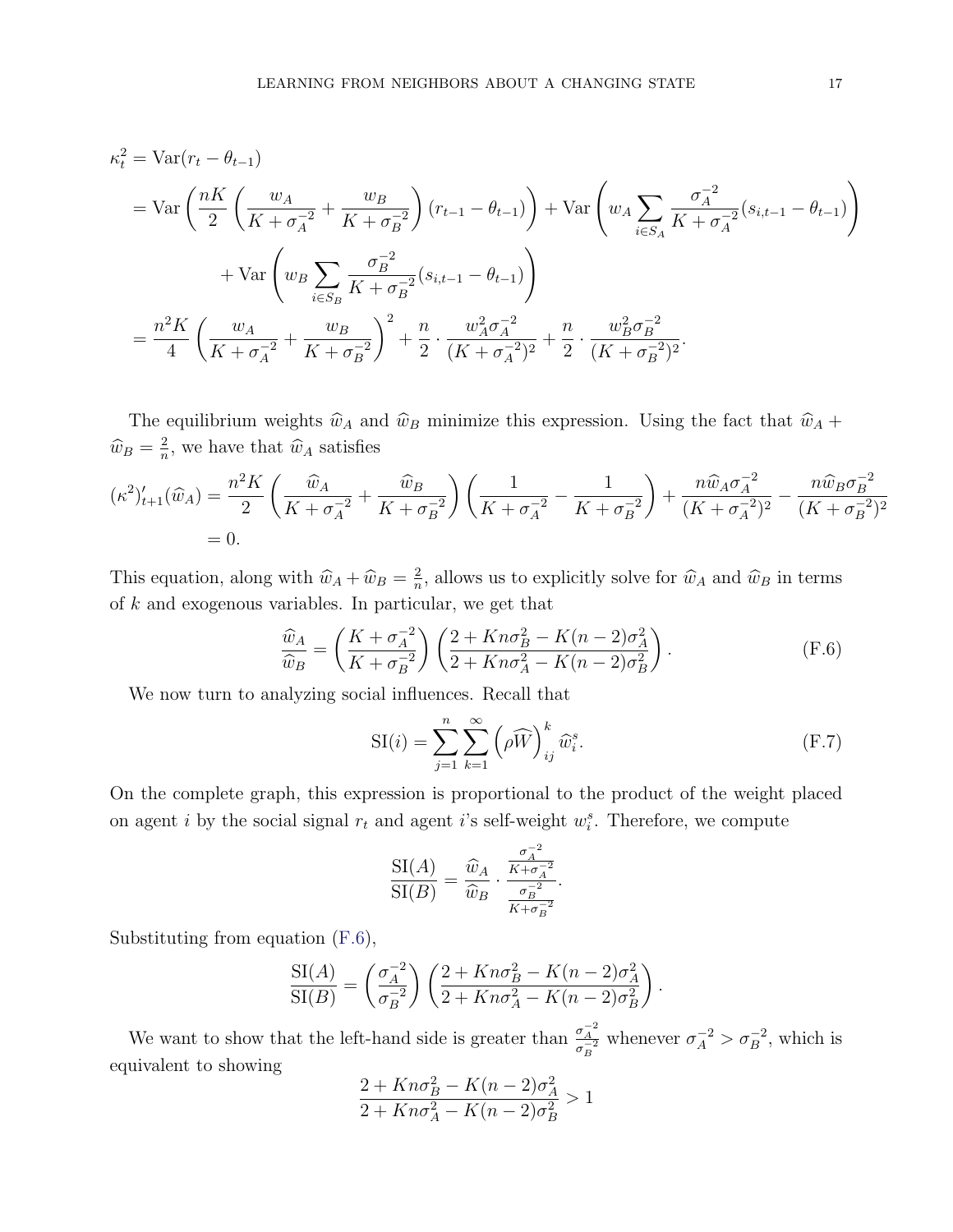whenever  $\sigma_A^{-2} > \sigma_B^{-2}$  and this fraction is positive.

To see this, note that the difference between the numerator and denominator of the fraction is

$$
(Kn\sigma_B^2 - K(n-2)\sigma_A^2) - (Kn\sigma_A^2 - K(n-2)\sigma_B^2) = 2K(n-1)(\sigma_B^2 - \sigma_A^2) > 0
$$

as desired.

### Appendix G. Model with a starting time (online appendix)

In introducing the model (Section [2\)](#page-6-0), we made the set of time indices  $\mathcal T$  equal to  $\mathbb Z$ , the set of all integers. Here we study the variant with an initial time period,  $t = 0$ : thus, we take  $\mathcal T$  to be  $\mathbb{Z}_{\geq 0}$ , the non-negative integers. This section shows that there is a unique equilibrium outcome. In large networks, a suitable analogue of Theorem 1 holds, with both aggregation quality and outcomes similar to those obtained there. Similarly, the negative result of Proposition 2 also has a counterpart in this model.

Let  $\theta_0$  be drawn according to the stationary distribution of the state process:  $\theta_0 \sim$  $\mathcal{N}\left(0,\frac{1}{1-\right)$  $\frac{1}{1-\rho}$ . After this, the state random variables  $\theta_t$  satisfy the AR(1) evolution

$$
\theta_{t+1} = \rho \theta_t + \nu_{t+1},
$$

where  $\rho$  is a constant with  $0 < |\rho| < 1$  and  $\nu_{t+1} \sim \mathcal{N}(0, \sigma_{\nu}^2)$  are independent innovations. Actions, payoffs, signals, and observations are the same as in the main model, with the obvious modification that in the initial periods,  $t < m$ , information sets are smaller as there are not yet prior actions to observe.<sup>[55](#page-69-0)</sup> To save on notation, we write actions as if agents had an improper prior, understanding that the adjustment for actions taken under the natural prior  $\theta_t \sim \mathcal{N}\left(0, \frac{1}{1-\epsilon}\right)$  $\frac{1}{1-\rho}$  is immediate.

In this model, there is a straightforward prediction of behavior. A Nash equilibrium here refers to an equilibrium of the game involving all agents  $(i, t)$  for all time indices in  $\mathcal{T}$ .

**Fact 2.** In the model with  $\mathcal{T} = \mathbb{Z}_{\geq 0}$ , there is a unique Nash equilibrium, and it is in linear strategies. The initial generation  $(t = 0)$  plays a linear strategy based on private signals only. In any period  $t > 0$ , given linear strategies from prior periods, players' best responses are linear. For time periods  $t > m$ , we have

$$
\boldsymbol{V_t} = \Phi(\boldsymbol{V_{t-1}}).
$$

This fact follows from the observation that the initial  $(t = 0)$  generation faces a problem of forming a conditional expectation of a Gaussian state based on Gaussian signals, so their

<span id="page-69-0"></span> $55$ The actions for  $t < 0$  can be set to arbitrary (commonly known) constants.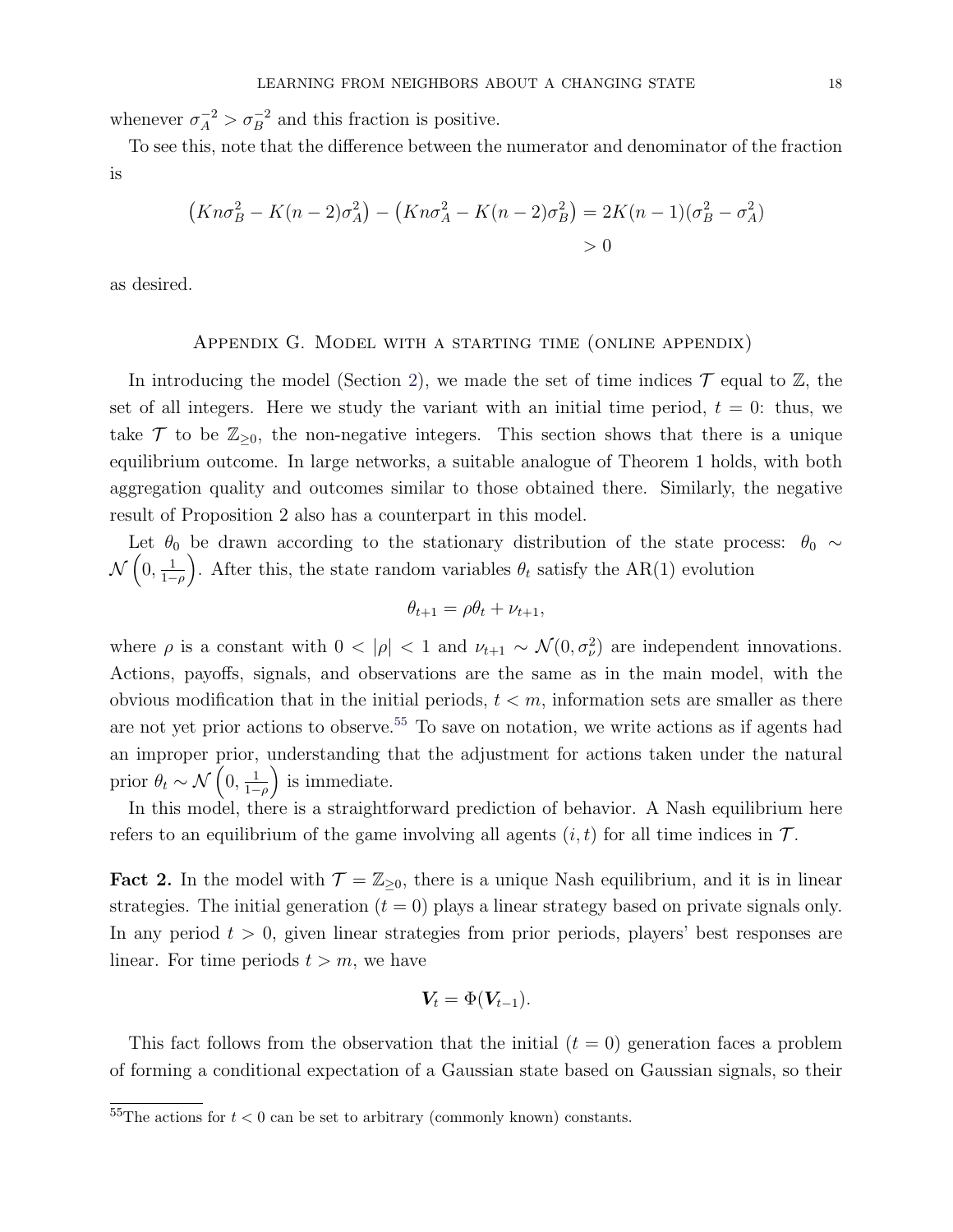optimal strategies are linear. From then on, the analysis of Section [3.1](#page-8-0) characterizes bestresponse behavior inductively. Note that for arbitrary environments, the fact does not imply that  $V_t$  must converge.

Our main purpose in this section is to give analogues of the main results on learning in large networks. We use the same definition of an environment—in terms of the distribution of networks and signals—as in Section [4.1.](#page-14-0) For simplicity, we work with  $m = 1$ , though the arguments for our positive result extend straightforwardly.

The analogue of Theorem [1](#page-16-0) is:

**Theorem 3.** Consider the  $\mathcal{T} = \mathbb{Z}_{\geq 0}$  model. If an environment satisfies signal diversity, there is  $C > 0$  such that asymptotically almost surely  $\hat{\kappa}^2_{i,t} < C/n$  for all i at all times  $t \ge 1$  in the unique Nash equilibrium.

In particular, this implies that the covariance matrix in each period  $t \geq 1$  is very close (in the Euclidean norm) to the good-learning equilibrium from Theorem [1.](#page-16-0) We sketch the proof, which uses the material we developed in Appendix [B.](#page-38-3) We define  $A_t$  as in that proof (Section [B.1\)](#page-38-2). Take a  $\beta > 0$ , to be specified later, and consider

$$
\overline{\mathcal{W}} = \mathcal{W}_{\frac{\beta}{n},\frac{1}{n}} \cup \widetilde{\Phi}\left(\mathcal{W}_{\frac{\beta}{n},\frac{1}{n}}\right).
$$

First, for large enough  $\beta$ , we have that  $A_1 \in \overline{\mathcal{W}}$ : In the unique Nash equilibrium, at  $t = 1$ , agents simply take weighted averages of their neighbors' signals, weighted by their precisions. So  $A_1 \in \overline{\mathcal{W}}$  by the central limit theorem for  $\beta$  sufficiently large. Second, we use the previously established fact (recall Section [B.2.2\)](#page-39-1) that  $\widetilde{\Phi}(\overline{\mathcal{W}}) \subset \overline{\mathcal{W}}$  to deduce that  $A_t \in \overline{\mathcal{W}}$  at all future times. Finally, we observe that  $\overline{\mathcal{W}} \subseteq \mathcal{W}_{\frac{\beta}{n},\frac{1}{n}}$  by construction.

Without signal diversity, bad learning can occur forever, in the unique equilibrium. The analogue of Proposition [2](#page-19-0) is immediate. In graphs with symmetric neighbors,  $\Phi$  is a contraction when  $m = 1$ . So iteration of it arrives at the unique fixed point, and thus a learning outcome far from the benchmark.

# Appendix H. Naive Agents (online appendix)

In this section we provide rigorous detail for the analysis given in [5.1.](#page-23-0) We will describe outcomes with two signal types,  $\sigma_A^2$  and  $\sigma_B^2$ .<sup>[56](#page-70-0)</sup> We use the same random network model as in Section [4.2](#page-15-0) and assume each network type contains equal shares of agents with each signal type.

We can define variances

$$
V_A^{\infty} = \frac{\rho^2 \kappa_t^2 + 1 + \sigma_A^{-2}}{\left(1 + \sigma_A^{-2}\right)^2}, \qquad V_B^{\infty} = \frac{\rho^2 \kappa_t^2 + 1 + \sigma_B^{-2}}{\left(1 + \sigma_B^{-2}\right)^2} \tag{H.1}
$$

<span id="page-70-0"></span><sup>56</sup>The general case, with many signal types, is similar.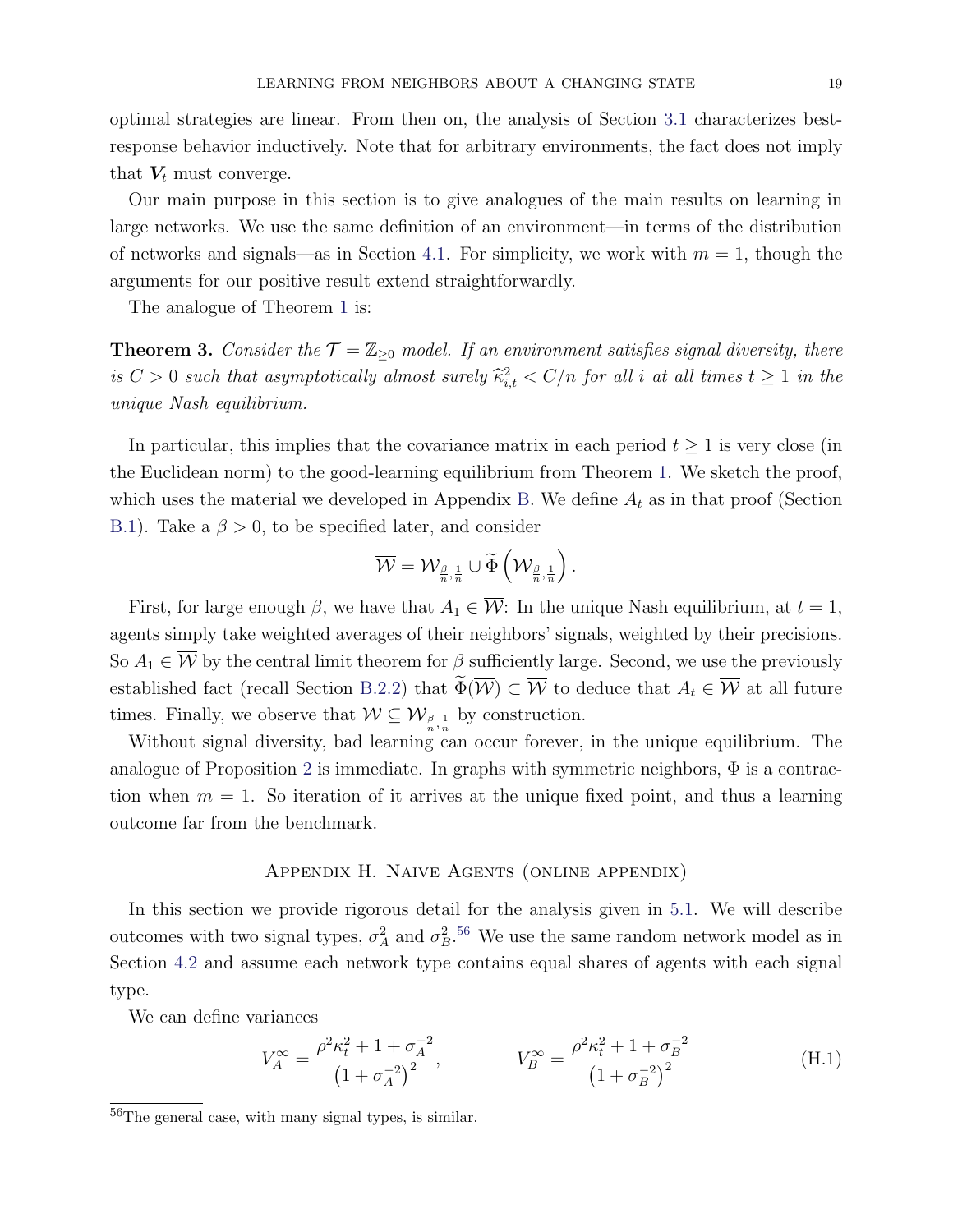where

$$
\kappa_t^{-2} = 1 - \frac{1}{(\sigma_A^{-2} + \sigma_B^{-2})} \left( \frac{\sigma_A^{-2}}{1 + \sigma_A^{-2}} + \frac{\sigma_B^{-2}}{1 + \sigma_B^{-2}} \right).
$$

Naive agents' equilibrium variances converge to these values.

<span id="page-71-0"></span>Proposition 8. Under the assumptions in this subsection:

(1) There is a unique equilibrium on  $G_n$ .

(2) Given any  $\delta > 0$ , asymptotically almost surely all agents' equilibrium variances are within  $\delta$  of  $V_A^{\infty}$  and  $V_B^{\infty}$ .

(3) There exists  $\varepsilon > 0$  such that asymptotically almost surely the  $\varepsilon$ -aggregation benchmark is not achieved, and when  $\sigma_A^2 = \sigma_B^2$  asymptotically almost surely all agents' variances are larger than  $V^{\infty}$ .

Aggregating information well requires a sophisticated response to the correlations in observed actions. Because naive agents completely ignore these correlations, their learning outcomes are poor. In particular their variances are larger than at the equilibria we discussed in the Bayesian case, even when that equilibrium is inefficient  $(\sigma_A^2 = \sigma_B^2)$ .

When signal qualities are homogeneous  $(\sigma_A^2 = \sigma_B^2)$ , we obtain the same limit on any network with enough observations. That is, on any sequence  $(G_n)_{n=1}^{\infty}$  of (deterministic) networks with the minimum degree diverging to  $\infty$  and any sequence of equilibria, the equilibrium action variances of all agents converge to  $V_A^{\infty}$ .

H.1. **Proof of Proposition [8.](#page-71-0)** We first check that there is a unique naive equilibrium. As in the Bayesian case, covariances are updated according to equations [\(3.3\)](#page-10-0):

$$
\mathbf{V}_{ii,t} = (w_{i,t}^s)^2 \sigma_i^2 + \sum W_{ik,t} W_{ik',t} (\rho^2 \mathbf{V}_{kk',t-1} + 1) \text{ and } \mathbf{V}_{ij,t} = \sum W_{ik,t} W_{i'k',t} (\rho^2 \mathbf{V}_{kk',t-1} + 1).
$$

The weights  $W_{ik,t}$  and  $w_{i,t}^s$  are now all positive constants that do not depend on  $V_{t-1}$ . So differentiating this formula, we find that all partial derivatives are bounded above by  $1-w_{i,t}^s$ 1. So the updating map (which we call  $\Phi^{naive}$ ) is a contraction in the sup norm on V. In particular, there is at most one equilibrium.

The remainder of the proof characterizes the variances of agents at this equilibrium. We first construct a candidate equilibrium with variances converging to  $V_A^{\infty}$  and  $V_B^{\infty}$ , and then we show that for *n* sufficiently large, there exists an equilibrium nearby in  $\mathcal{V}$ .

To construct the candidate equilibrium, suppose that each agent observes the same number of neighbors of each signal type. Then there exists an equilibrium  $\widehat{V}^{sym}$  where covariances depend only on signal types, i.e.,  $\hat{V}^{sym}$  is invariant under permutations of indices that do not change signal types. We now show variances of the two signal types at this equilibrium converge to  $V_A^{\infty}$  and  $V_B^{\infty}$ .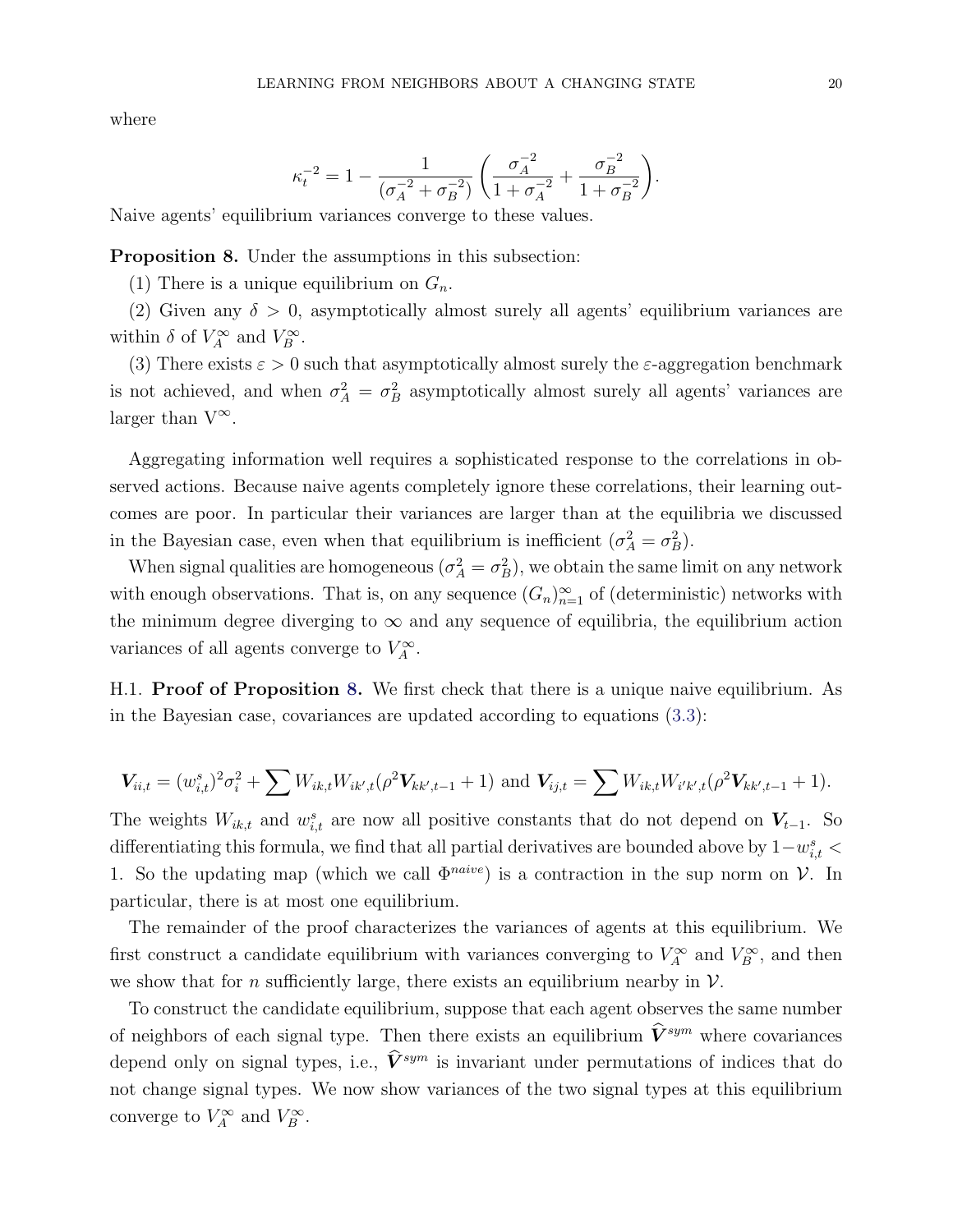To estimate  $\theta_{t-1}$ , a naive agent combines observed actions from the previous period with weight proportional to their precisions  $\sigma_A^{-2}$  $A^2$  or  $\sigma_B^{-2}$  $B^{-2}$ . The naive agent incorrectly believes this gives an almost perfect estimate of  $\theta_{t-1}$ . So the weight on older observations vanishes as  $n \to \infty$ . The naive agent then combines this estimate of  $\theta_{t-1}$  with her private signal, with weights converging to the weights she uses if the estimate is perfect.

Agent *i* observes  $\frac{|N_i|}{2}$  neighbors of each signal type, so her estimate  $r_{i,t}^{naive}$  of  $\theta_{t-1}$  is approximately:

$$
r_{i,t}^{naive} = \frac{2}{|N_i| (\sigma_A^{-2} + \sigma_B^{-2})} \left[ \sigma_A^{-2} \sum_{j \in N_i, \sigma_j^2 = \sigma_A^2} a_{j,t-1} + \sigma_B^{-2} \sum_{j \in N_i, \sigma_j^2 = \sigma_B^2} a_{j,t-1} \right].
$$

The actual variance of this estimate converges to:

<span id="page-72-0"></span>
$$
Var(r_{i,t}^{naive} - \theta_{t-1}) = \frac{1}{(\sigma_A^{-2} + \sigma_B^{-2})} \left[ \sigma_A^{-4} Cov_{AA}^{\infty} + \sigma_B^{-4} Cov_{BB}^{\infty} + 2\sigma_A^{-2} \sigma_B^{-2} Cov_{AB}^{\infty} \right]
$$
(H.2)

where  $Cov_{AA}^{\infty}$  is the covariance of two distinct agents of signal type A and  $Cov_{BB}^{\infty}$  and  $Cov_{AB}^{\infty}$ are defined similarly.

Since agents believe this variance is close to 1, the action of any agent with signal variance  $\sigma_A^2$  is approximately:

$$
a_{i,t} = \frac{r_{i,t}^{naive} + \sigma_A^{-2} s_{i,t}}{1 + \sigma_A^{-2}}.
$$

We can then compute the limits of the covariances of two distinct agents of various signal types to be:

$$
Cov_{AA}^{\infty} = \frac{\rho^2 \kappa_t^2 + 1}{\left(1 + \sigma_A^{-2}\right)^2}; \quad Cov_{BB}^{\infty} = \frac{\rho^2 \kappa_t^2 + 1}{\left(1 + \sigma_B^{-2}\right)^2}; \quad Cov_{AB}^{\infty} = \frac{\rho^2 \kappa_t^2 + 1}{\left(1 + \sigma_A^{-2}\right)\left(1 + \sigma_B^{-2}\right)}.
$$

Plugging into [H.2](#page-72-0) we obtain

$$
\kappa_t^{-2} = 1 - \frac{1}{(\sigma_A^{-2} + \sigma_B^{-2})} \left( \frac{\sigma_A^{-2}}{1 + \sigma_A^{-2}} + \frac{\sigma_B^{-2}}{1 + \sigma_B^{-2}} \right).
$$

Using this formula, we can check that the limits of agent variances in  $\widehat{V}^{sym}$  match equations [H.1.](#page-70-0)

We must check there is an equilibrium near  $\hat{V}^{sym}$  with high probability. Let  $\zeta = 1/n$ . Let  $E$  be the event that for each agent i, the number of agents observed by i with private signal variance  $\sigma_A^2$  is within a factor of  $[1-\zeta^2, 1+\zeta^2]$  of its expected value, and similarly the number of agents observed by i with private signal variance  $\sigma_B^2$  is within a factor of  $[1-\zeta^2, 1+\zeta^2]$  of its expected value. This event implies that each agent observes a linear number of neighbors and observes approximately the same number of agents with each signal quality. We can show as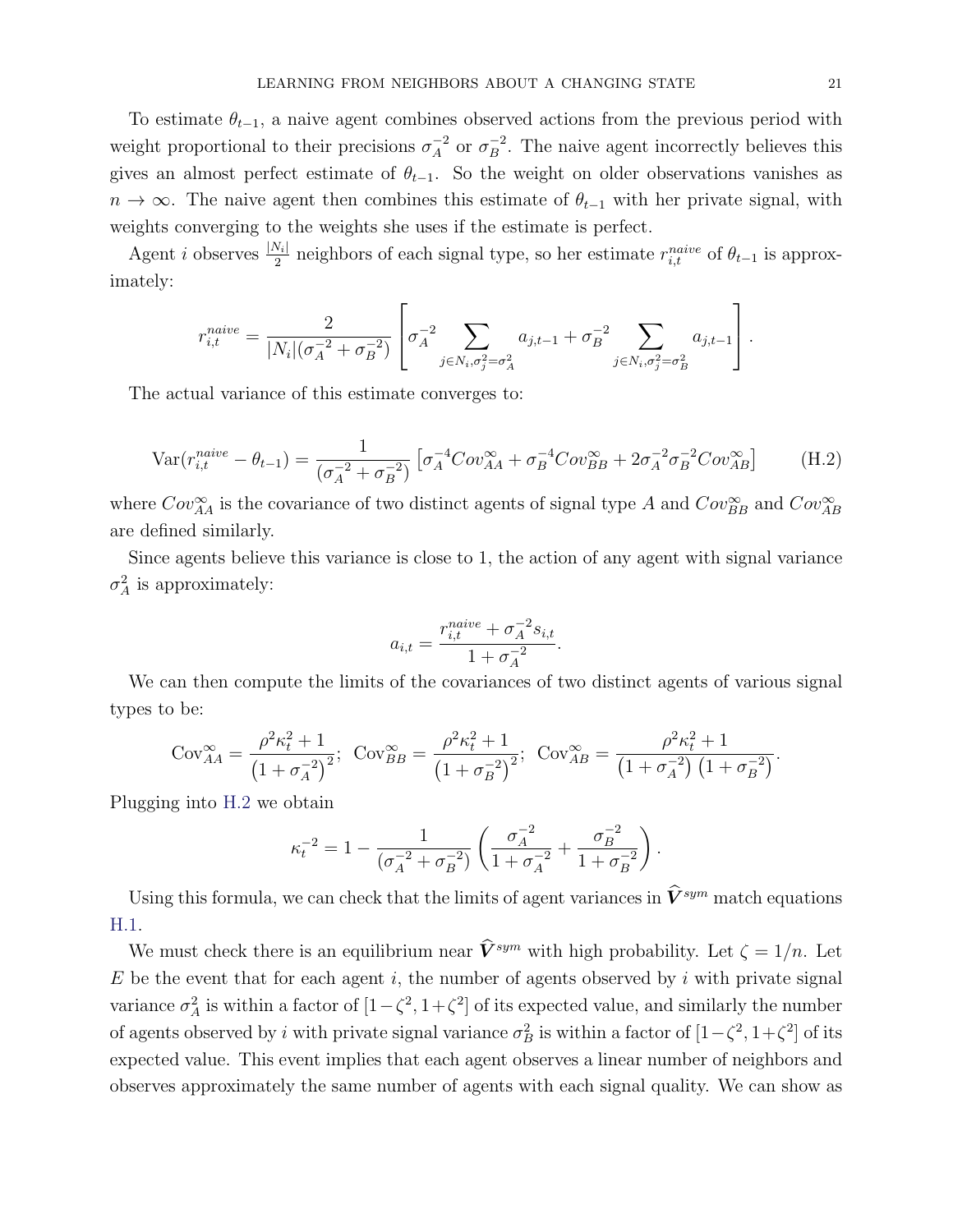in the proof of Theorem [1](#page-16-0) that for n sufficiently large, the event  $E$  occurs with probability at least  $1 - \zeta$ . We condition on E for the remainder of the proof.

Let  $\mathcal{V}_{\varepsilon}$  be the  $\varepsilon$ -ball around in  $\widehat{\mathbf{V}}^{sym}$  the sup norm. We claim that for *n* sufficiently large, the updating map preserves this ball:  $\Phi^{naive}(\mathcal{V}_{\varepsilon}) \subset \mathcal{V}_{\varepsilon}$ . We have  $\Phi^{naive}(\hat{V}^{sym}) = \hat{V}^{sym}$  up to terms of  $O(1/n)$ . As we showed in the first paragraph of this proof, the partial derivatives of  $\Phi^{naive}$  are bounded above by a constant less than one. For n large enough, these facts imply  $\Phi^{naive}(\mathcal{V}_{\varepsilon}) \subset \mathcal{V}_{\varepsilon}$ . We conclude there is an equilibrium in  $\mathcal{V}_{\varepsilon}$  by the Brouwer fixed point theorem.

Finally, we compare the equilibrium variances to the  $\varepsilon$ -aggregation benchmark and to  $V^{\infty}$ . It is easy to see these variances are worse than the  $\varepsilon$ -aggregation benchmark for n large for some  $\varepsilon > 0$ , and therefore by Theorem [1](#page-16-0) also asymptotically worse than the Bayesian case when  $\sigma_A^2 \neq \sigma_B^2$ .

In the case  $\sigma_A^2 = \sigma_B^2$ , it is sufficient to show that Bayesian agents place more weight on their private signals (since asymptotically action error comes from past changes in the state and not signal errors). Call the private signal variance  $\sigma^2$ . For Bayesian agents, we showed in Theorem [1](#page-16-0) that the weight on the private signal is equal to  $\frac{\sigma^{-2}}{\sigma^{-2}+(\rho^2 \text{Cov}^{\infty}+1)^{-1}}$  where  $\text{Cov}^{\infty}$ solves

$$
Cov^{\infty} = \frac{(\rho^2 Cov^{\infty} + 1)^{-1}}{[\sigma^{-2} + (\rho^2 Cov^{\infty} + 1)^{-1}]^2}.
$$

For naive agents, the weight on the private signal is equal to  $\frac{\sigma^{-2}}{\sigma^{-2}+1}$ , which is smaller since  $Cov^{\infty} > 0.$ 

Appendix I. Socially optimal learning outcomes with non-diverse signals (online appendix)

In this section, we show that a social planner can achieve vanishing aggregation errors even when signals are non-diverse. Thus, slower rate of learning at equilibrium with nondiverse signals is a consequence of individual incentives rather than a necessary feature of the environment.

Let  $G_n$  be the complete network with n agents. Suppose that  $\sigma_i^2 = \sigma^2$  for all i and  $m = 1$ .

**Proposition 9.** Let  $\varepsilon > 0$ . Under the assumptions in this section, for *n* sufficiently large there exist weights weights W and  $w^s$  such that at the corresponding steady state on  $G_n$ , the  $\varepsilon$ -aggregation benchmark is achieved.

*Proof.* An agent with a social signal equal to  $\theta_{t-1}$  would place weight  $\frac{\sigma^{-2}}{\sigma^{-2}+1}$  on her private signal and weight  $\frac{1}{\sigma^{-2}+1}$  on her social signal. Let  $w_A^s = \frac{\sigma^{-2}}{\sigma^{-2}+1} + \delta$  and  $w_B^s = \frac{\sigma^{-2}}{\sigma^{-2}+1} - \delta$ , where we will take  $\delta > 0$  to be small.

Assume that the first  $\lfloor n/2 \rfloor$  agents place weight  $w_A^s$  on their private signals and weight  $1 - w_A^s$  on a common social signal  $r_t$  we will define, while the remaining agents place weight